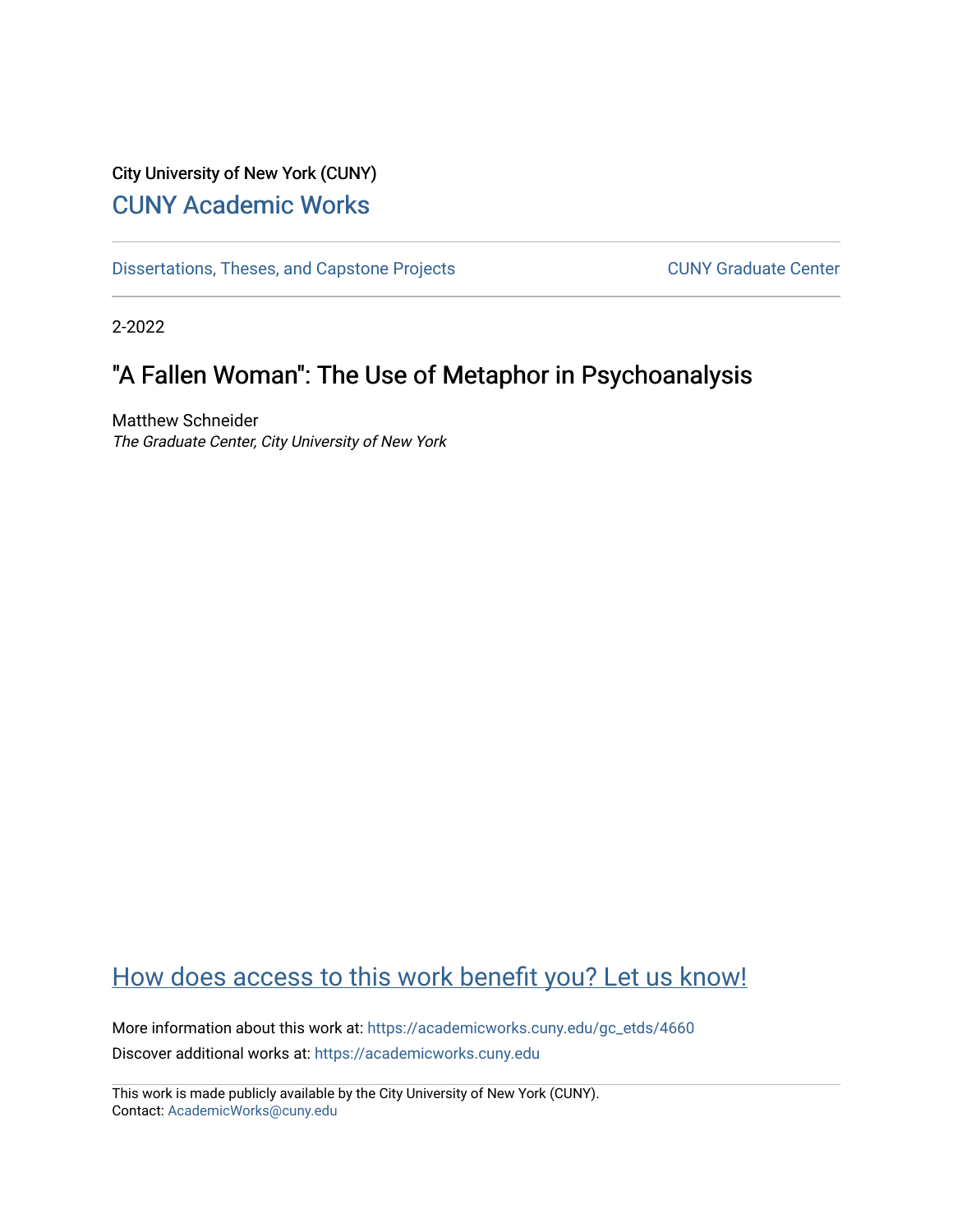### "A FALLEN WOMAN": THE USE OF METAPHOR IN PSYCHOANALYSIS

by

MATTHEW SCHNEIDER

A dissertation submitted to the Graduate Faculty in Psychology in partial fulfillment of the requirements for the degree of Doctor of Philosophy, The City University of New York

2022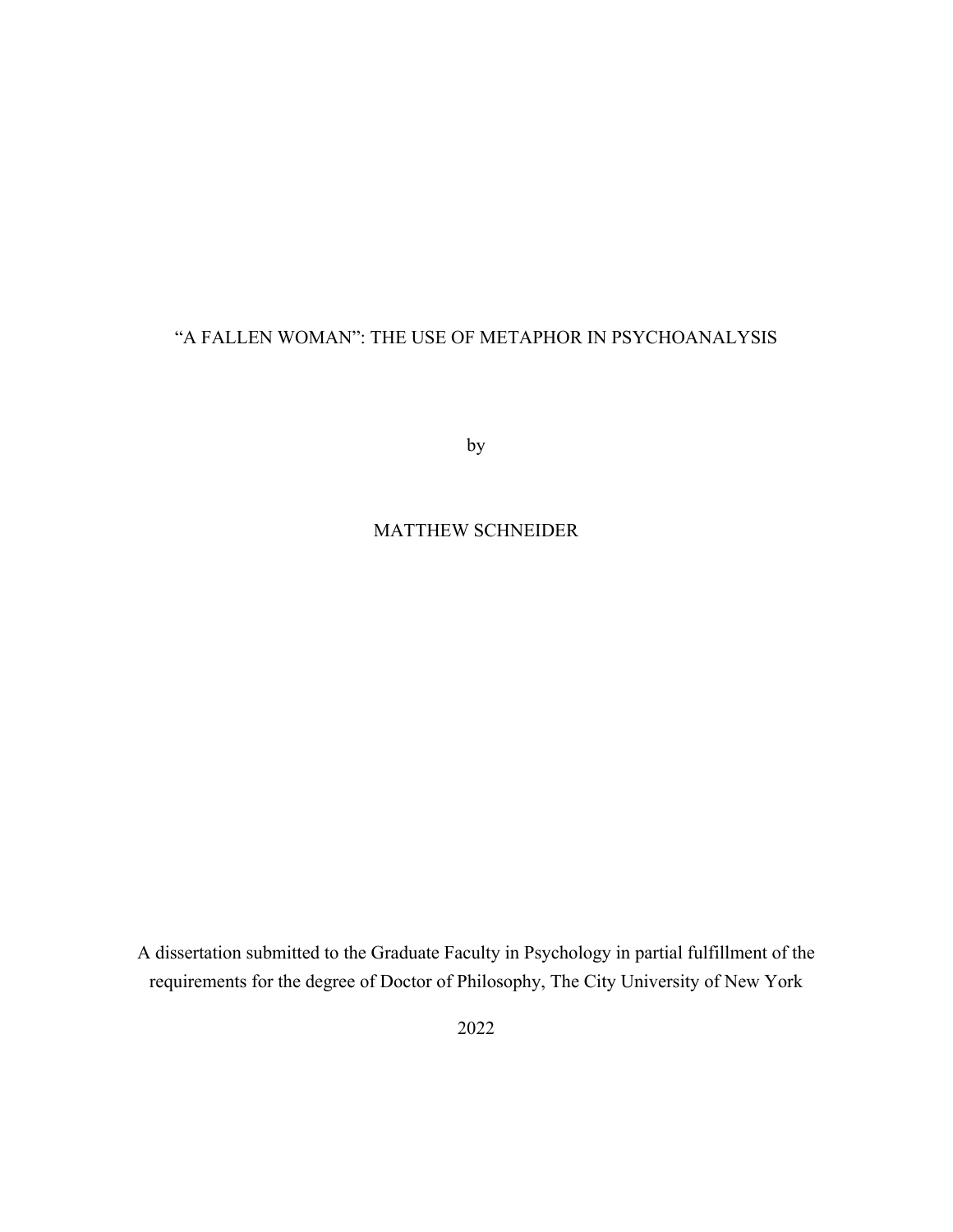### © 2021

Matthew Schneider

All Rights Reserved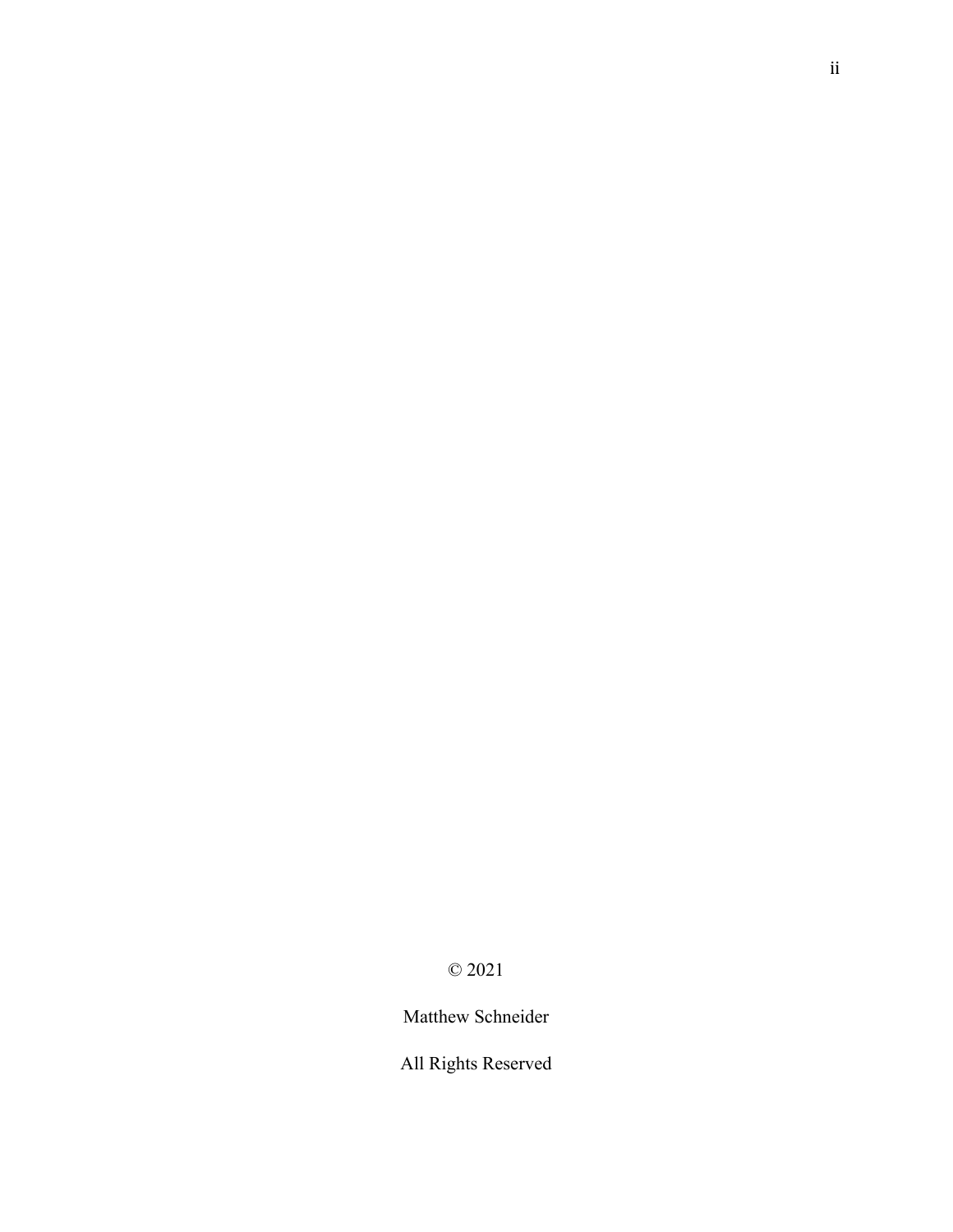This manuscript has been read and accepted by the Graduate Faculty in Psychology in satisfaction of the dissertation requirement for the degree of Doctor of Philosophy

Date Lissa Weinstein, Ph.D. Chair of Examining Committee

Date Richard Bodnar, Ph.D. Execute Officer

Diana Diamond, Ph.D.

Eric Fertuck, Ph.D.

Steve Tuber, Ph.D.

Sherwood Waldron Jr., M.D.

Supervisory Committee

### THE CITY UNIVERSITY OF NEW YORK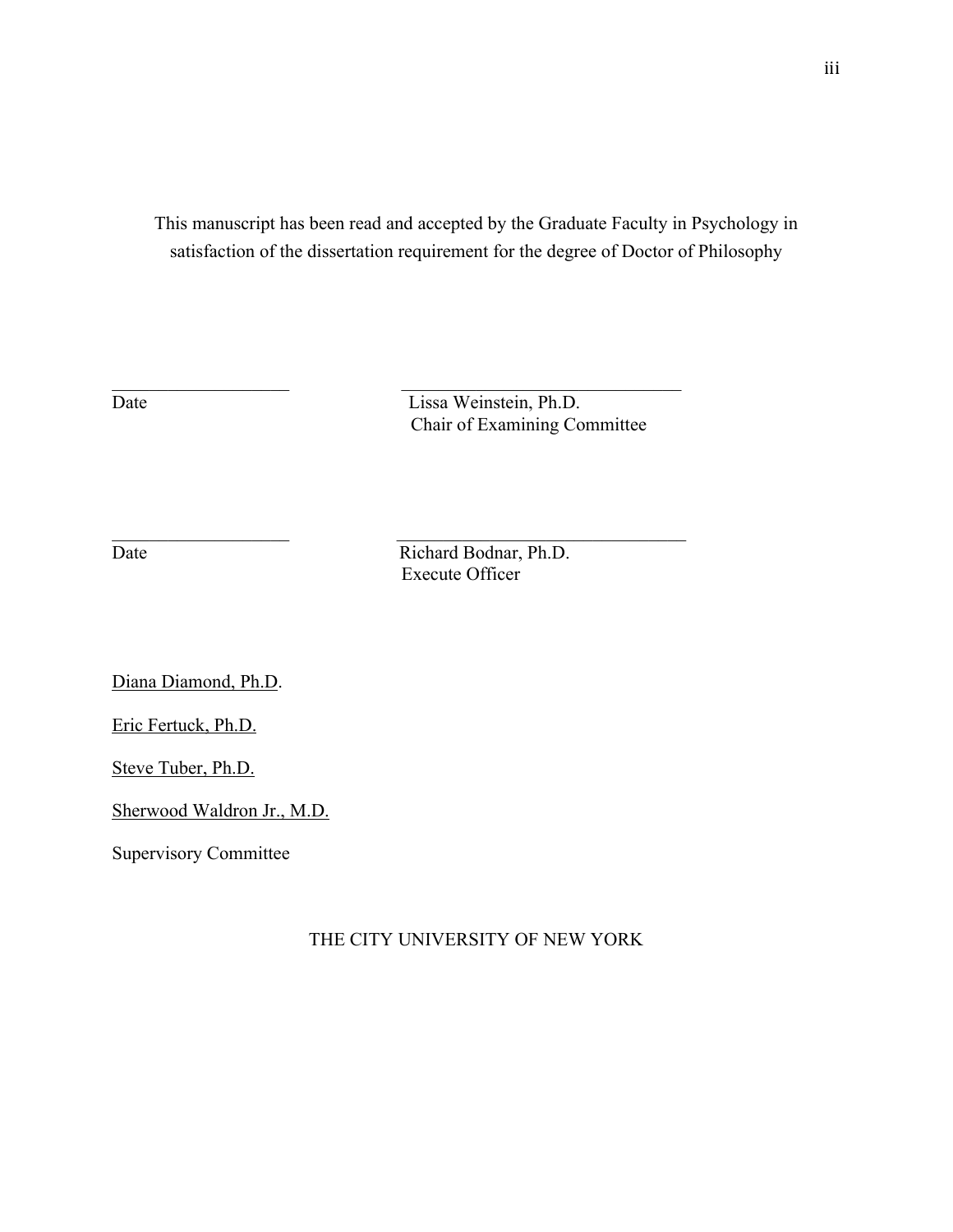#### Abstract

# "A FALLEN WOMAN": THE USE OF METAPHOR IN PSYCHOANALYSIS by

#### MATTHEW SCHNEIDER

Adviser: Professor Lissa Weinstein Ph.D.

This study sought to understand the use of a central metaphor in a psychoanalytic treatment and its relationship to the process of change for the analysand. In linguistics, a metaphor is a word, phrase or idea that stands in for another idea. In psychoanalysis the relationship between conscious and unconscious conflictual material can share similar metaphorical connections as conscious thoughts or behavior often stands in for an unconscious wishes. Further, in common discourse metaphors are used to make sense of the world around us, using one idea to makes sense of another. While cognitive metaphors help organize how we make meaning of our world, that meaning can also be malleable. The presence of a word or phrase that appears in speech in the context of particular affective moments in an analysand's experience could be understood to be linked to unconscious processes and therefore follow the affective and thought changes during an analysis. By tracking such a psychoanalytic central metaphor, it may be possible to track the process of change in treatment.

A central metaphor 'fall/fallen' was identified and analyzed across three phases of a psychoanalytic treatment. 'Fall' was identified as a central metaphor as it was used by the analysand to represent certain unconscious processes, symptoms and presenting problems, including dreams, trauma, moral identifications and negative self-judgment. This metaphor was compared to a second non-central metaphor 'fed up'. 'Fed up' was comparable as a 'dead' metaphor, used in its colloquial common use by the analysand. It provided a viable comparison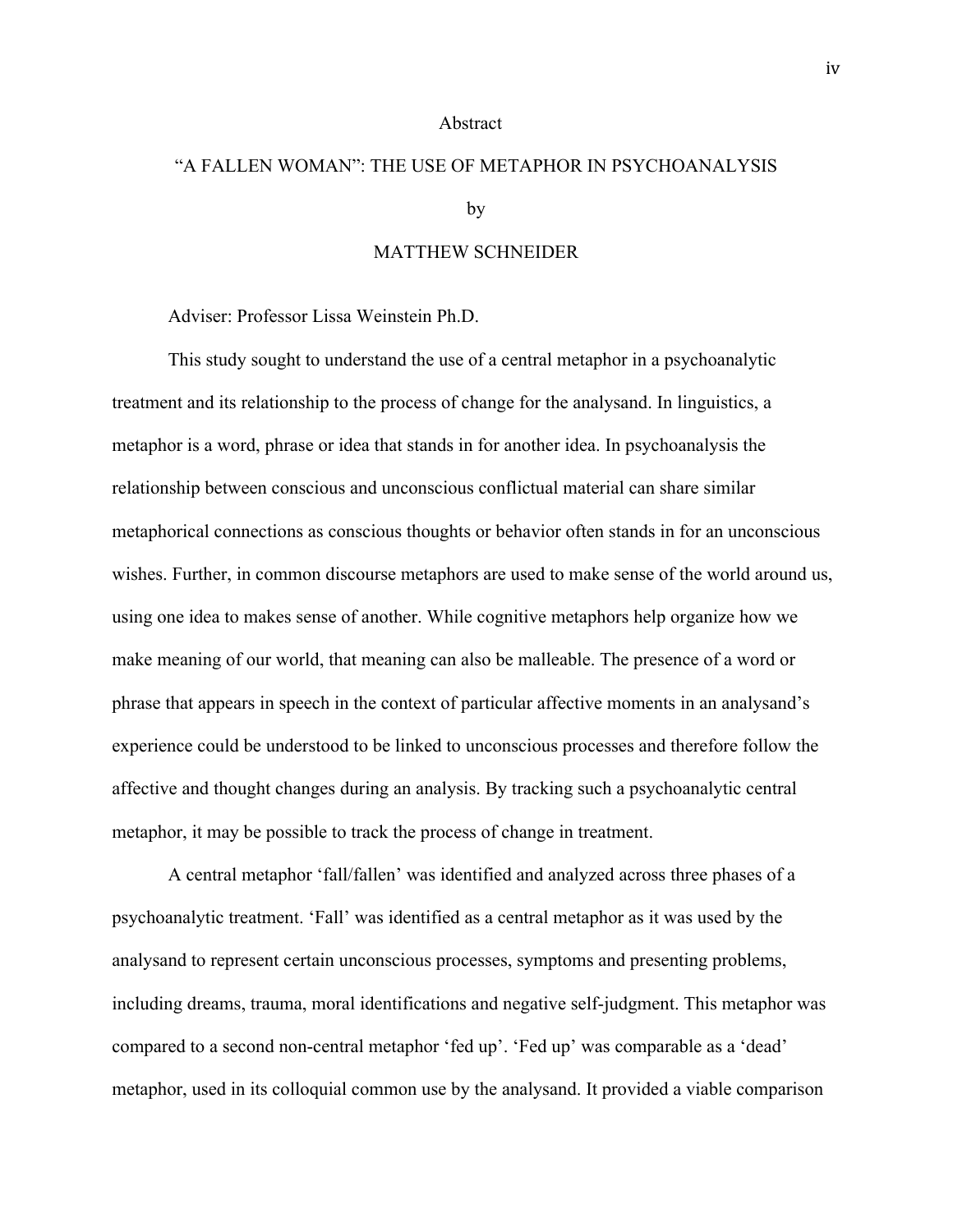as it appeared throughout the entire therapy and was used by the analysand to represent affective experiences. It was hypothesized that the central metaphor would track onto emotional and cognitive change in the embedded response of the analysand to the psychoanalytic situation. It was also hypothesized that there would be no significant change in the language in which 'fed up' is embedded and that change would be unique to the central metaphor, 'fall'. This study used a modified version of the Semantic Differential Scale to measure affective sentiment change across three phases of psychoanalysis. Logistical regression for bivariate outcome measures was employed to determine change in affective experience for 'fall' and 'fed up'.

There were no significant findings for change over the three phases of analysis for either 'fall' or 'fed up'. Contrary to the hypothesis, the central metaphor 'fall' did not track with affective change over the three phases of psychoanalysis. However, the subscales Valence and Activity for 'fall' and 'fed up' were found to be significantly different from one another, overall, when controlling for phases. These findings indicate that metaphors, regardless whether central or common, remain stable in their affective usage and are used for conveying specific meaningful content without significant variation over time. It was further found that the central metaphor 'fall' was used twice as often as the comparison metaphor 'fed up' even as the usage was distributed similarly across the analysis. These findings support the idea that the central metaphor remains subjectively unique and meaningful for the analysand in psychoanalytic treatment.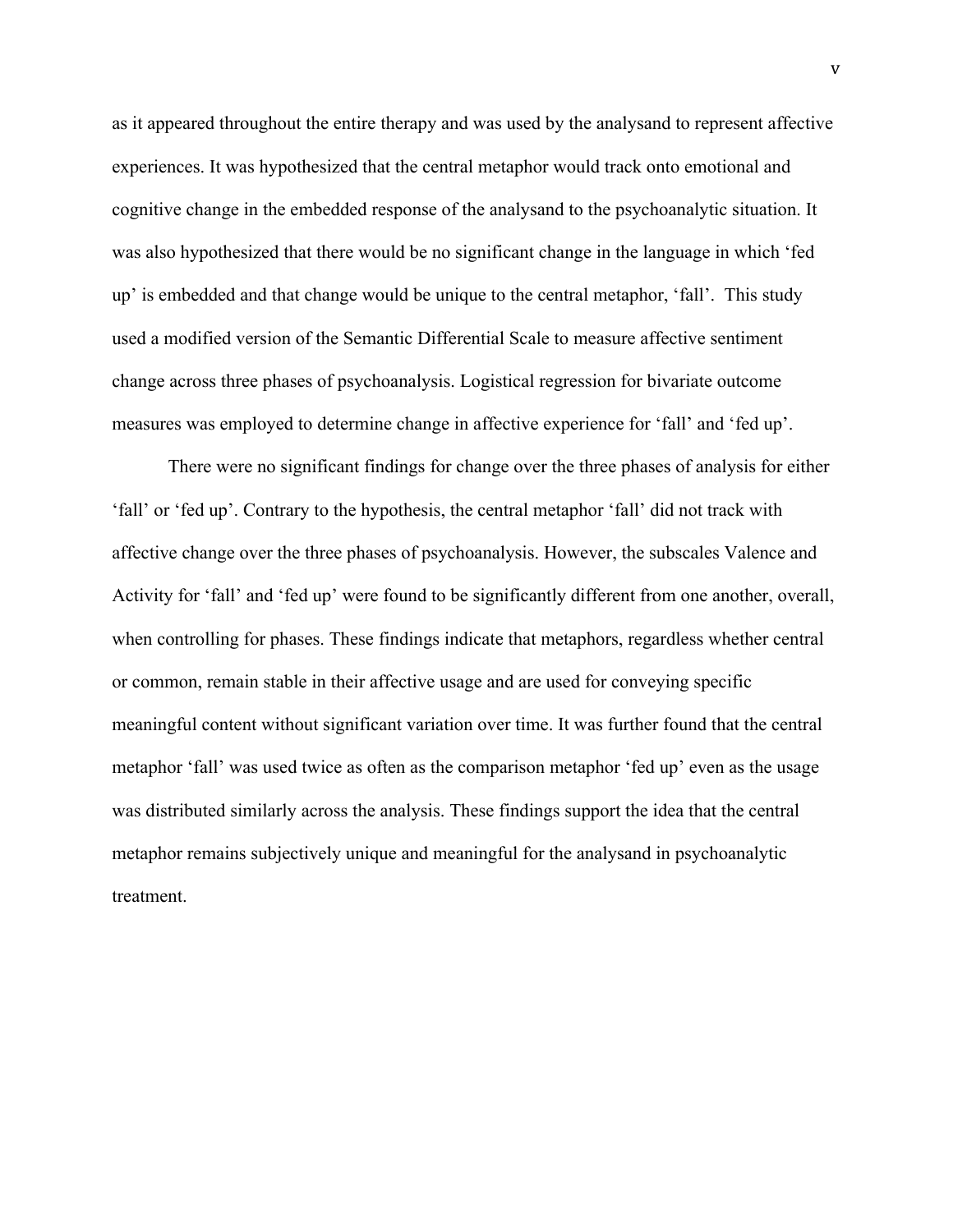#### Acknowledgements

Dedicated to my wife Lynsey and my family for all the love, support and encouragement. To Alejandra Matos and Stephanie Apolo, I could never have done this without you! Thank you both so much for your hard work during the coding process and all of your thoughtful insights throughout this project.

I want to thank Lissa Weinstein and Sherwood Waldron for helping me to realize this project and bringing it to my attention as a potential study. I hope this analysis has done it some justice. To Eric Fertuck, Diana Diamond, and Steve Tuber, I am immensely grateful for all of your thoughts, suggestions and encouragement throughout this process and during my doctoral training.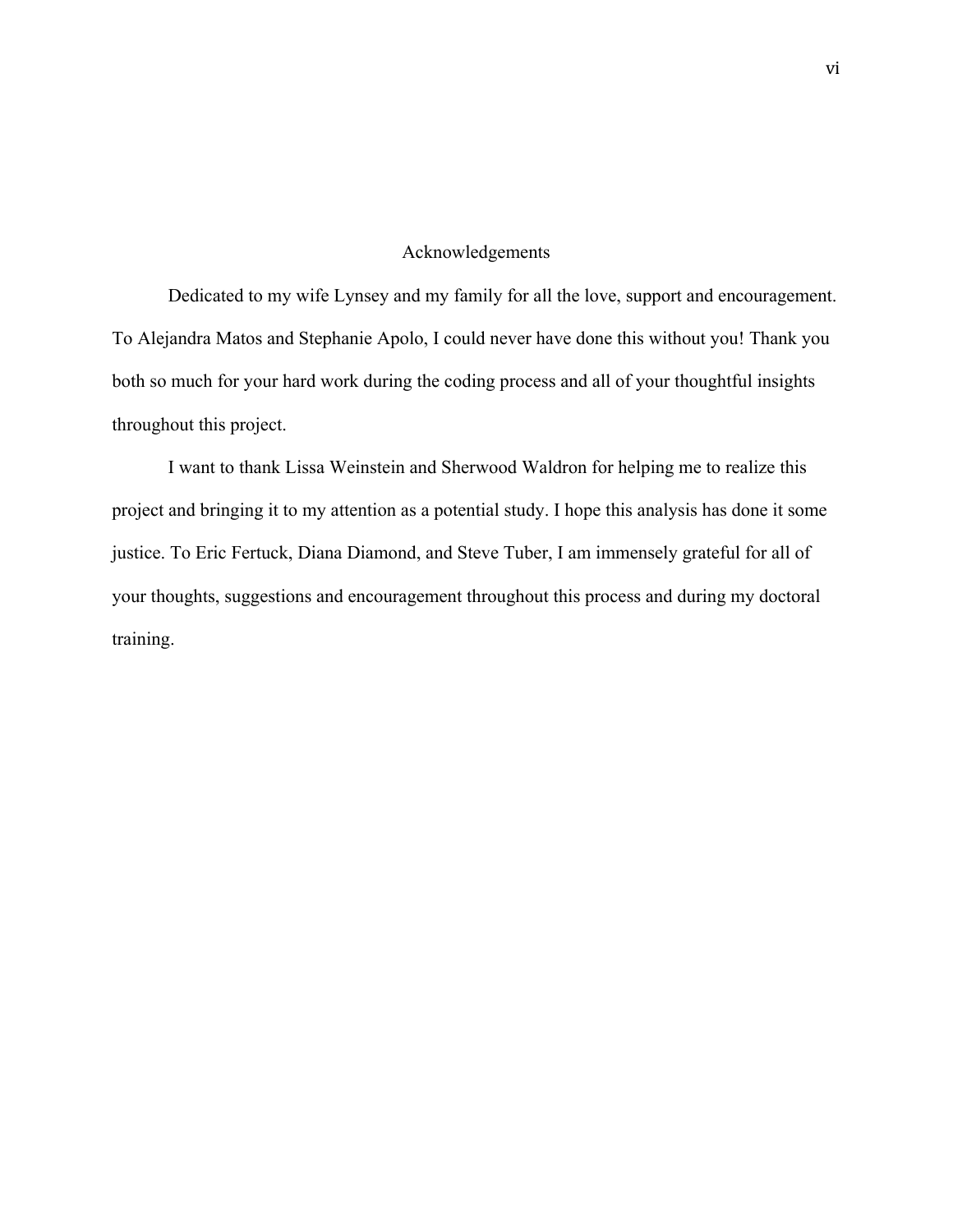### Table of Contents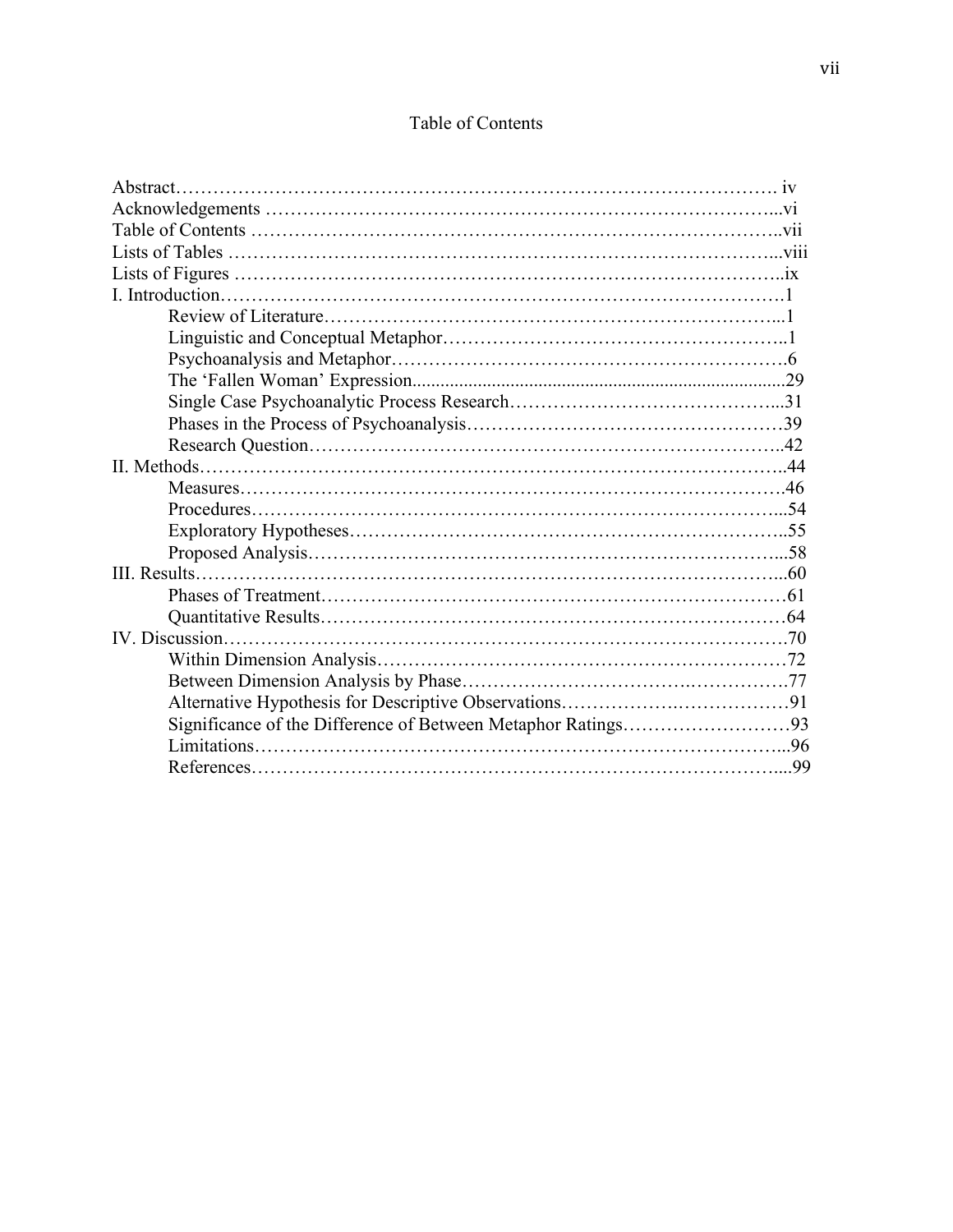### List of Tables

- Table 1 Interrater Reliability Analyses: Semantic Differential Dimensions- Kappa Coefficients and P-Values –  $p. 61$
- Table 2 Regression Analysis of Valence for 'fall' and 'fed up' by Phase of Treatment p. 65
- Table 3 Regression Analysis of Intensity for 'fall' and 'fed up' by Phase of Treatment p. 67
- Table 4 Regression Analysis of Activity for 'fall' and 'fed up' by Phase of Treatment p. 68
- Table 5 Results of Within Dimension Analysis for "fall" p. 71
- Table 6 Results of within Dimension Analysis for "fed up" p. 71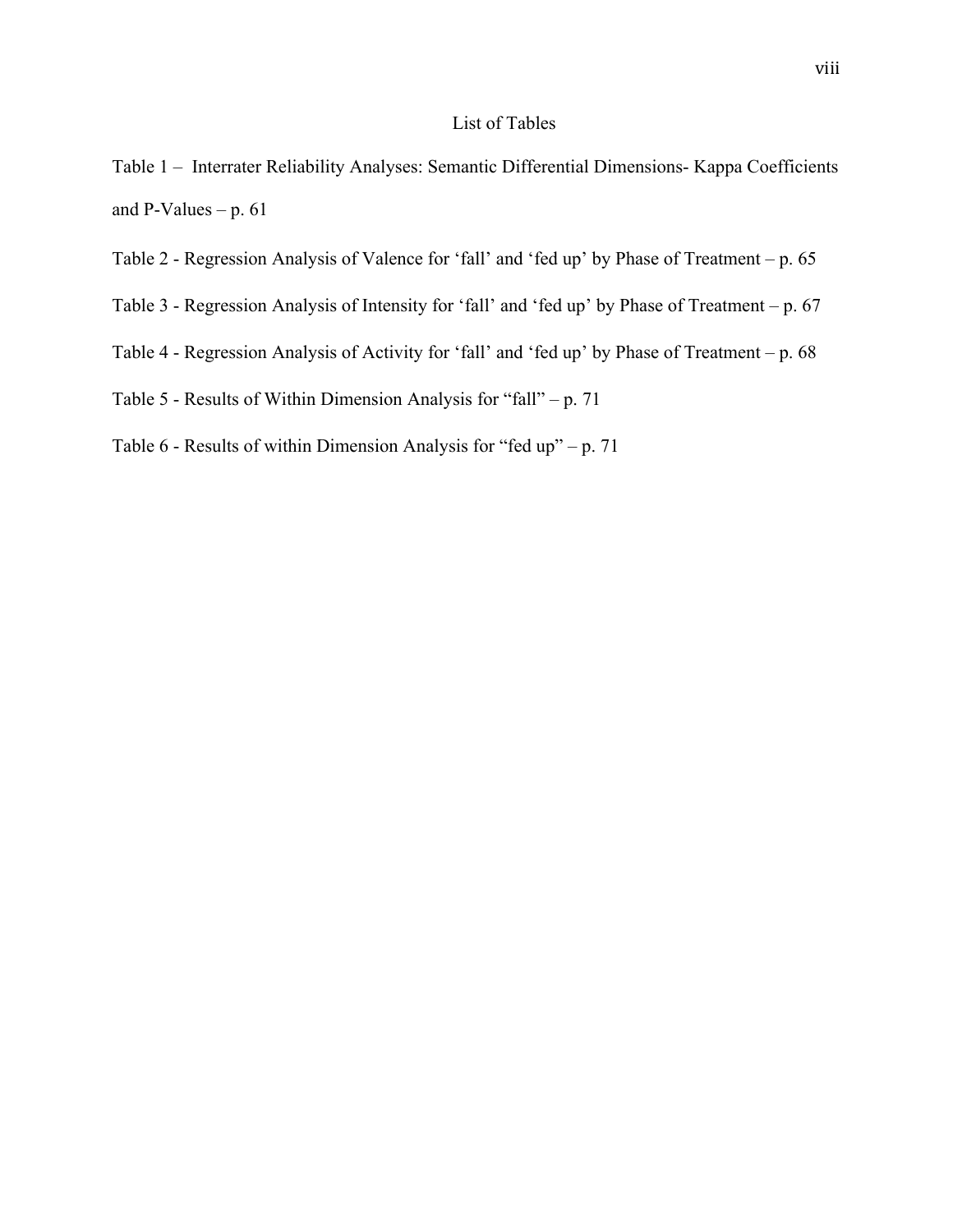### List of Figures

- Figure 1 Adapted Semantic Differential Scale p. 51
- Figure 2 Metaphor Use Theme Scale designed for use in this study p. 53
- Figure 3 Comparison of Valence ratings for 'fall' and 'fed up' across treatment phases p. 65
- Figure 4 Comparison of Intensity ratings for 'fall' and 'fed up' across treatment p. 66
- Figure 5 Comparison of Activity ratings for 'fall' and 'fed up' across treatment phases p. 68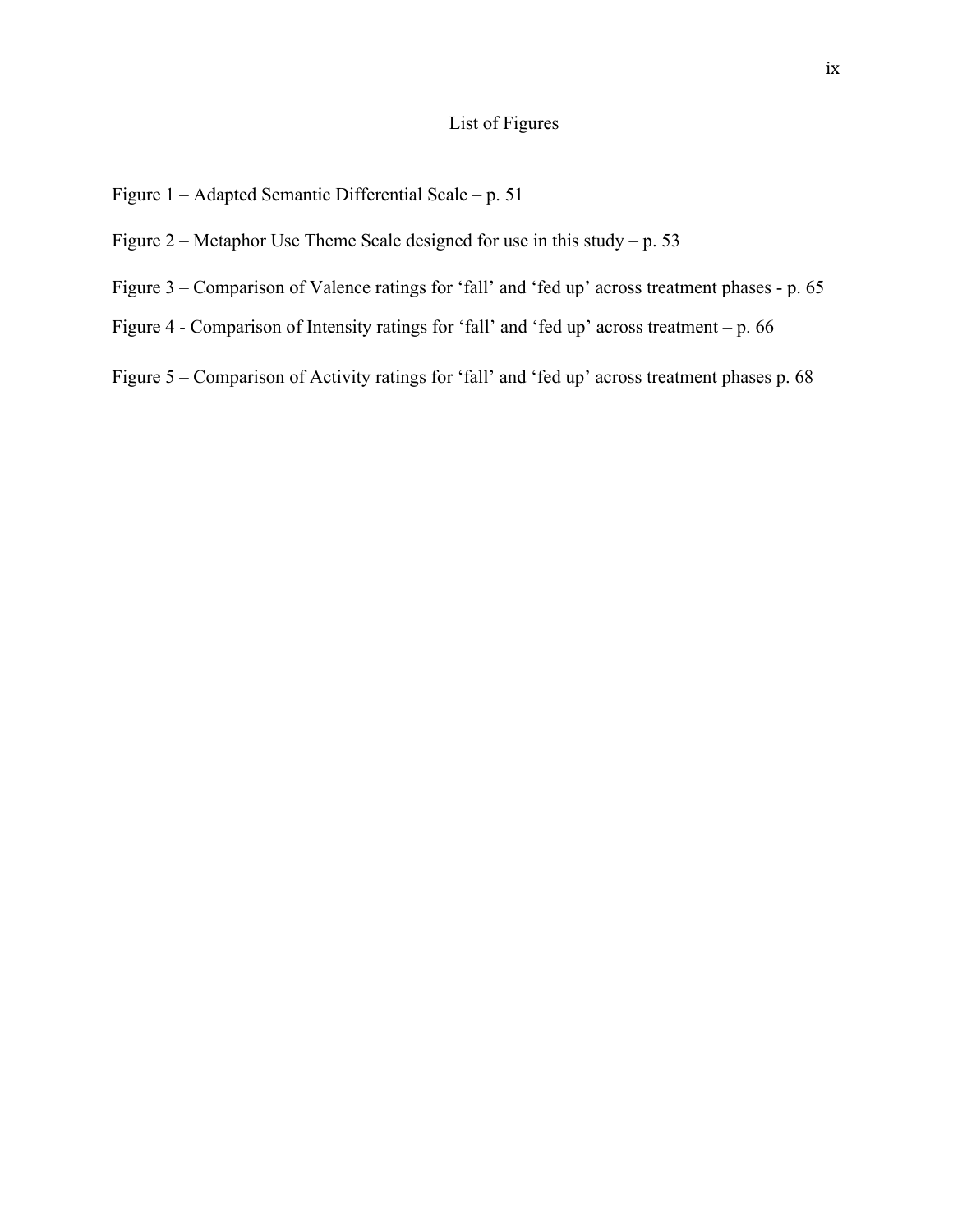#### **I. Introduction**

This is a single case research study investigating how the use of a central metaphor in a psychoanalysis may allow greater connection to unconscious associations and emotional content. The purpose of this study is to determine how a co-constructed figure of speech is used to progress treatment in psychoanalysis. Specifically, this study focuses on a single metaphor constructed within a psychoanalytic treatment and how it is used in the process of change for the analysand.

This research project stems from a long time interest in how speech and language work to effect change in psychoanalysis. I have always been fascinated about how Freud came upon his original invention of the "talking cure", discovering that by simply listening to an analysand's speech and making interpretations allowed them to symbolize symptoms and find relief. I have found clinical work interesting in part because it points to the powerful scope that language takes on in our experience and organization of our selves and world. The use of language appears to be the central "tool" in psychoanalysis, the material of the process of change.

From this I find myself in agreement with the philosophical view that the reason the relationship to language and speech can be so powerful in the consulting room is that lived experience is mediated by language and that the meaning of that experience develops out of a subjective use of language. Language allows us to communicate with others in the outside world, but psychoanalysis emphasizes the unique underlying subjective meaning of this communication. There is something in the equivocal nature of speech that allows the analysand to reorganize their experience to emotions, cognitions and personal relationships. Not only can figurative language be used as a tool in psychoanalysis but it is also a way of describing how people organize their experience of relationships.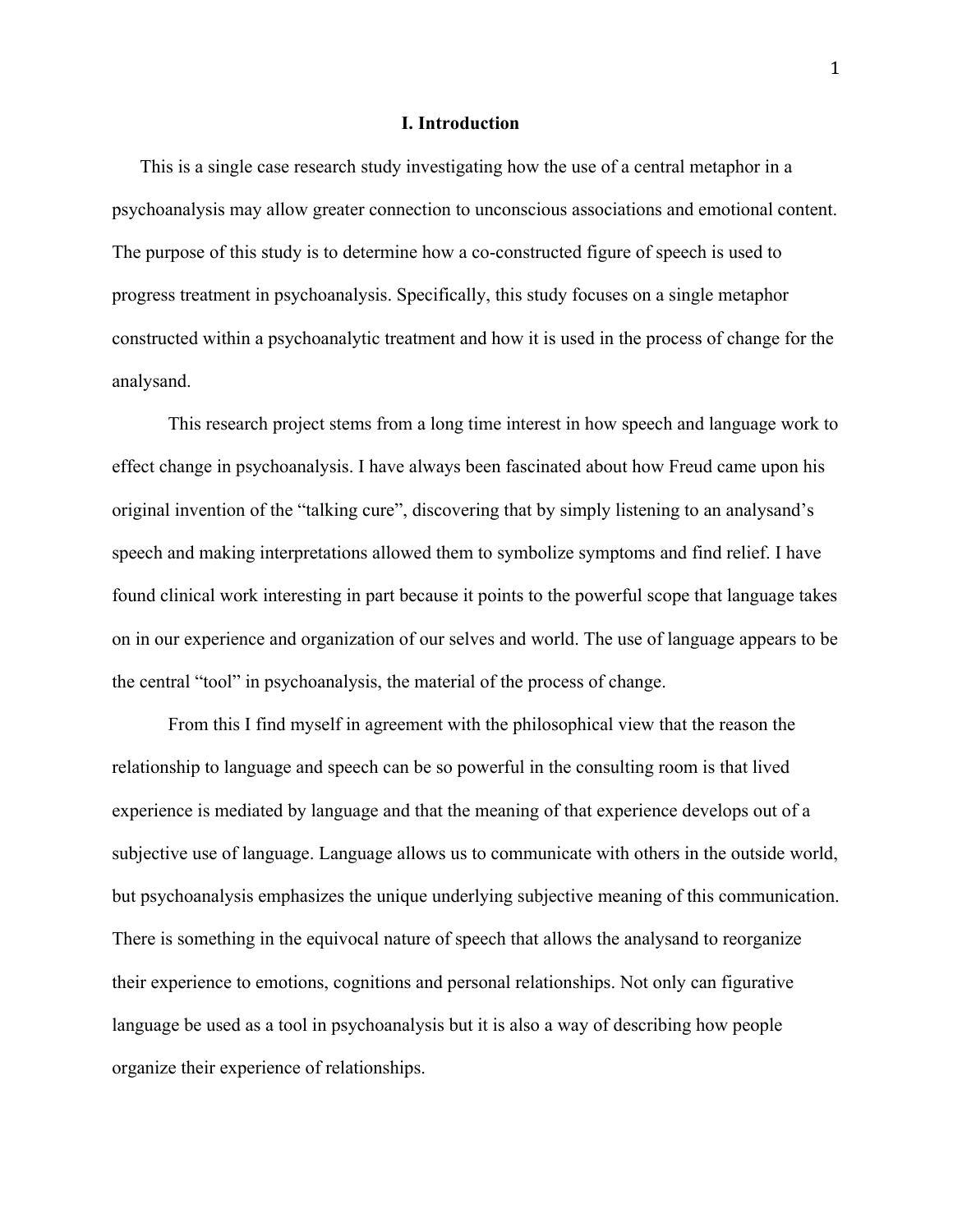By way of example, perhaps the first time I was ever introduced to psychoanalytic thought was through a film featuring the late psychoanalyst Martin Bergmann in which his character explains the "paradox of love". He explains that love is a paradox because the person that we fall in love with is believed to have qualities that remind us of our earliest love experiences and at the same time there is the expectation that this new person we are falling for can right the wrongs of those past relationships, thus we are trying to recreate the past and change the past at the same time. This idea fostered a great curiosity in me that compelled me to seek a greater understanding of psychoanalysis and has eventually led to my interest in this project, insofar as the idea being described in the film is that of romantic love as a substitution for the past. The power of a love relationship is derived from its metaphorical structure.

The other take away from this example is the paradoxical and conflictual nature of the meaning inscribed on to our experience of events and relationships. It appears that as much as we need to make meaningful sense of the world, that the tool we have to do so is inherently insufficient. It points to the notion that any resolution in therapy is never a 'once and for all' answer to life's troubles and that life bears a level of conflict that can never fully be resolved. Thus, from a clinical standpoint what can be expected through analysis is a reorganization of the analysand's relationship to their experience and to help them work through these inevitable conflicts in a new way.

From my burgeoning interest in language and psychoanalysis, this project is an investigation into how the use of language, specifically figurative or metaphorical speech, is used in the process of change. The concept of metaphor in psychoanalysis has been explored both as a way of understanding how the unconscious is structured as well as a function of speech that can be used as a technique for verbally elaborating an analysand's self-understanding. My question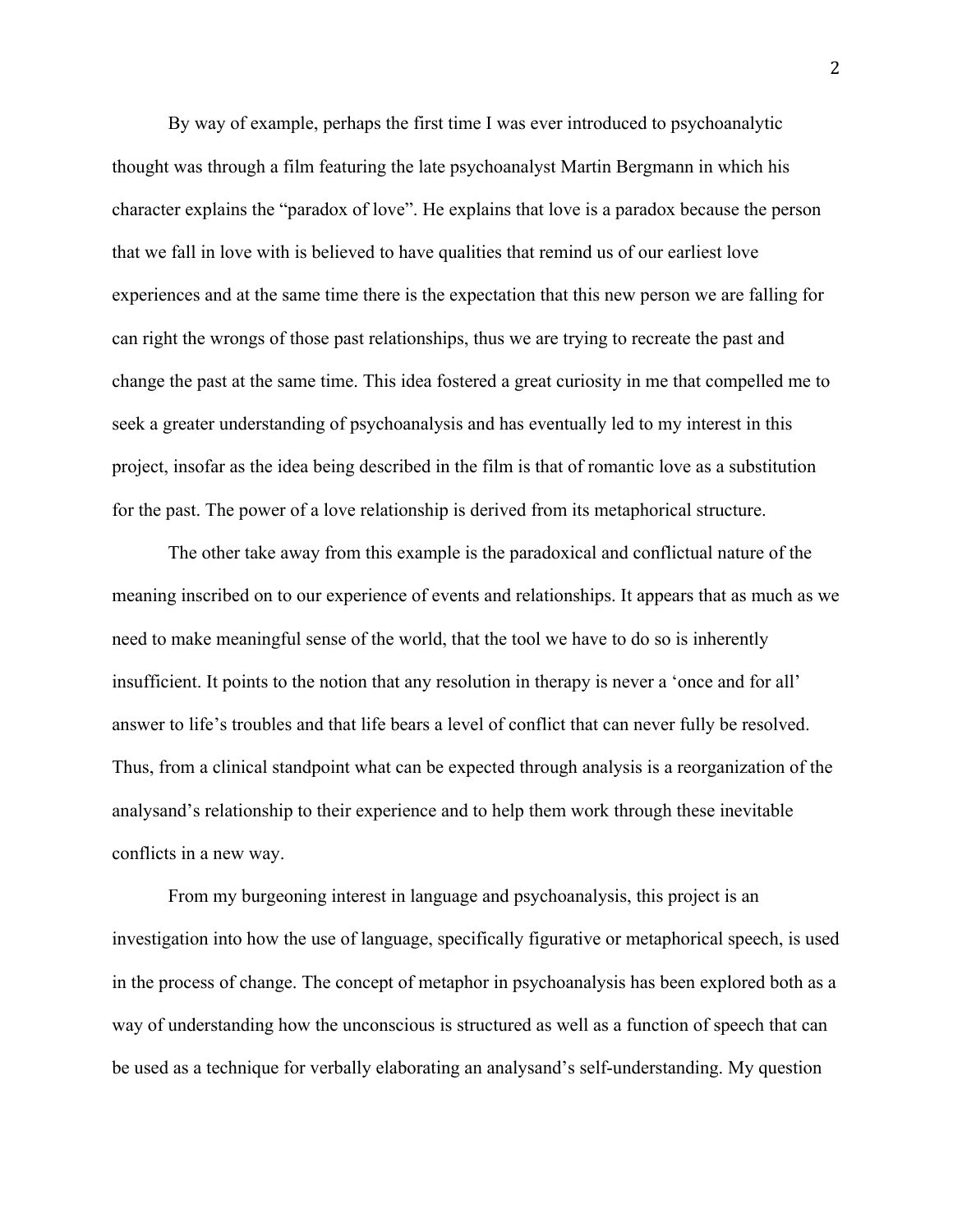focuses on the intersection of these two concepts of metaphor, namely how verbal elaboration in therapy can effect change in an analysand's understanding of and relationship to their symptoms.

#### **Review of Literature**

#### **Linguistic and Conceptual Metaphor**

The history of metaphor as a linguistic literary device reaches all the way back to Greek antiquity. The philosopher Aristotle is in fact credited with first defining metaphor as "a carrying over of a word belonging to something else from genus to species, from species to genus, from species to species or by analogy" (Vol. 2, 1457b, 2006). The word itself originates from the Greek word *Metaphora* which means to transport or transfer (Modell, 1997). However, over time it has eluded philosophers and linguists in terms of a single agreed upon definition (Borbely, 1998). Throughout most of history until the  $20<sup>th</sup>$  century, metaphor was most often considered simply a rhetorical device to add aesthetic quality to literary meaning. The Aristotelian definition of metaphor exemplifies what many theorists consider to be the "classical view," of metaphor. However, theorists have challenged the antiquated notions of metaphor as a literary device with the idea that metaphor is a fundamental component of how we think and understand the world and our experience in it. Two fields that have innovated the definition of metaphor are cognitive psychology and psychoanalysis.

Lakoff and Johnson's landmark work on the conceptual use of metaphor has had a great impact on metaphor theory in the field of cognitive psychology. Central to their contribution is the distinction between the linguistic use of metaphor and a broader experiential use of metaphor as a way to organize and orient our thoughts and actions called, conceptual metaphor (Lakoff and Johnson, 1980). The authors assert that a conceptual metaphor is "understanding and experiencing of kind one thing in terms of another" (Lakoff and Johnson, p. 5).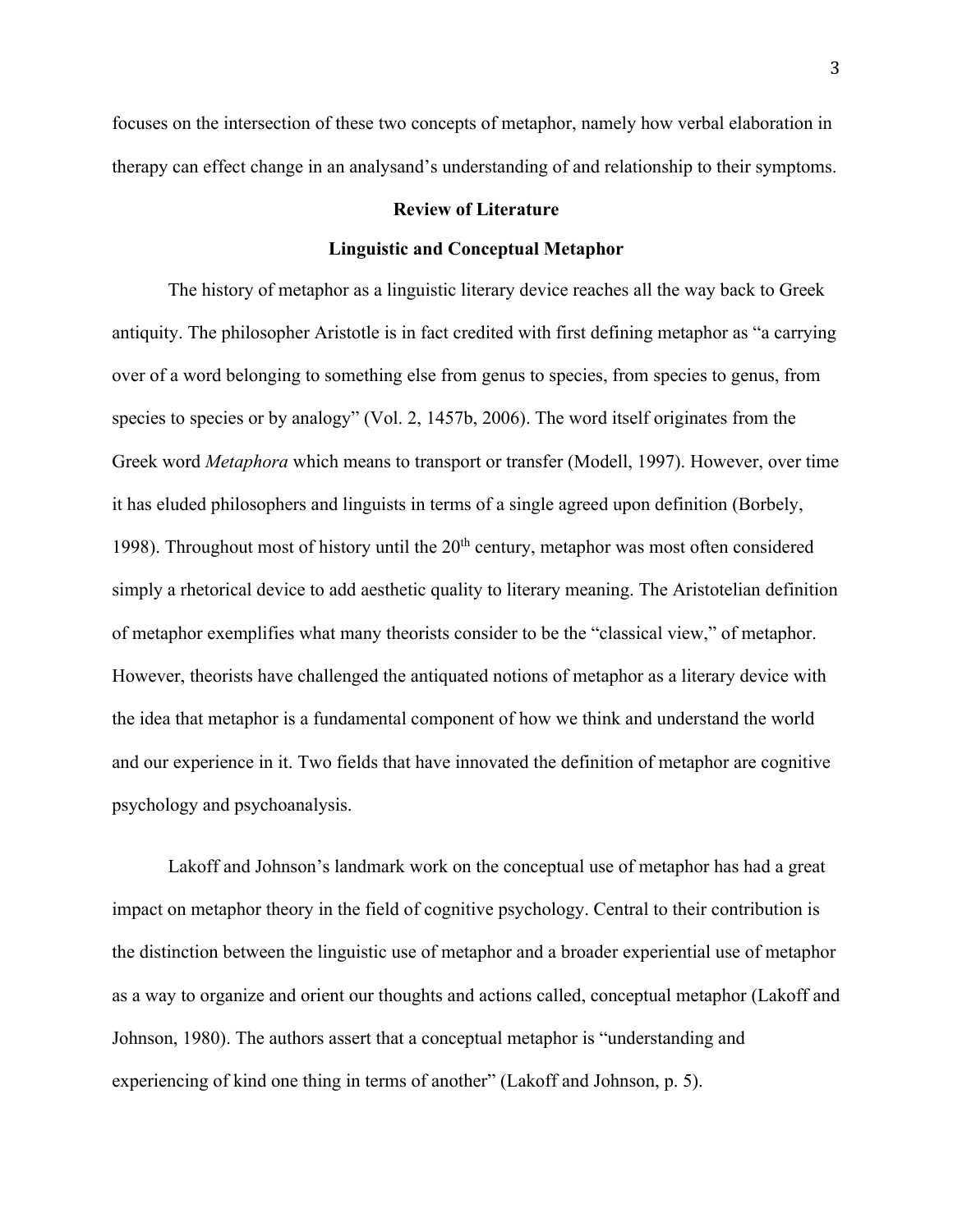For instance they provide the example of the conceptual metaphor "ARGUMENT IS WAR", which underlines phrases like "Your claims are *indefensible.* He *attacked every weak point in* my argument. His criticisms were *right on target.* I *demolished* his argument. I've never *won* an argument with him…If *you* use that *strategy,* he'll *wipe you out.* He *shot down* all *of my*  arguments." (Lakoff and Johnson, 1980, p. 5). Lakoff and Johnson's theory rest on the notion that we understand a concept (like argument) in term of something else (i.e. war). These examples go beyond just ways we talk about an argument, they demonstrate how we think about arguing and how we experience and act during an argument, thus shaping our cognitive orientation (Lakoff and Johnson, 1980). A conceptual metaphor, as demonstrated in this example is an umbrella category that names the linguistic relationship shared by common metaphorical statements about a concept, (such as "argument"). The conceptual metaphor "argument is war" names an underlying cognitive framework that is understood and accepted in everyday discourse.

The authors in turn relate the cultural specificity of conceptual metaphors and the "argument as war" example by pointing out that the same concept "argument" may be metaphorized differently in another culture. For instance, instead of "war" the conceptual metaphor around "argument" in another culture could be "argument as dance" where an argument may not be about winning or losing but interacting and relating in a different manner altogether (Lakoff and Johnson, 1980). Someone cognitively oriented to understanding the concept "argument" as "war" may not recognize an argument based on the conceptual metaphor "argument as dance" as an "argument" at all.

They also highlight the way in which metaphors use only a partial feature of a word or idea for comparison, for instance the conceptual metaphor "argument is a building", the metaphors connected to this like, "the argument may collapse", "your argument is build on a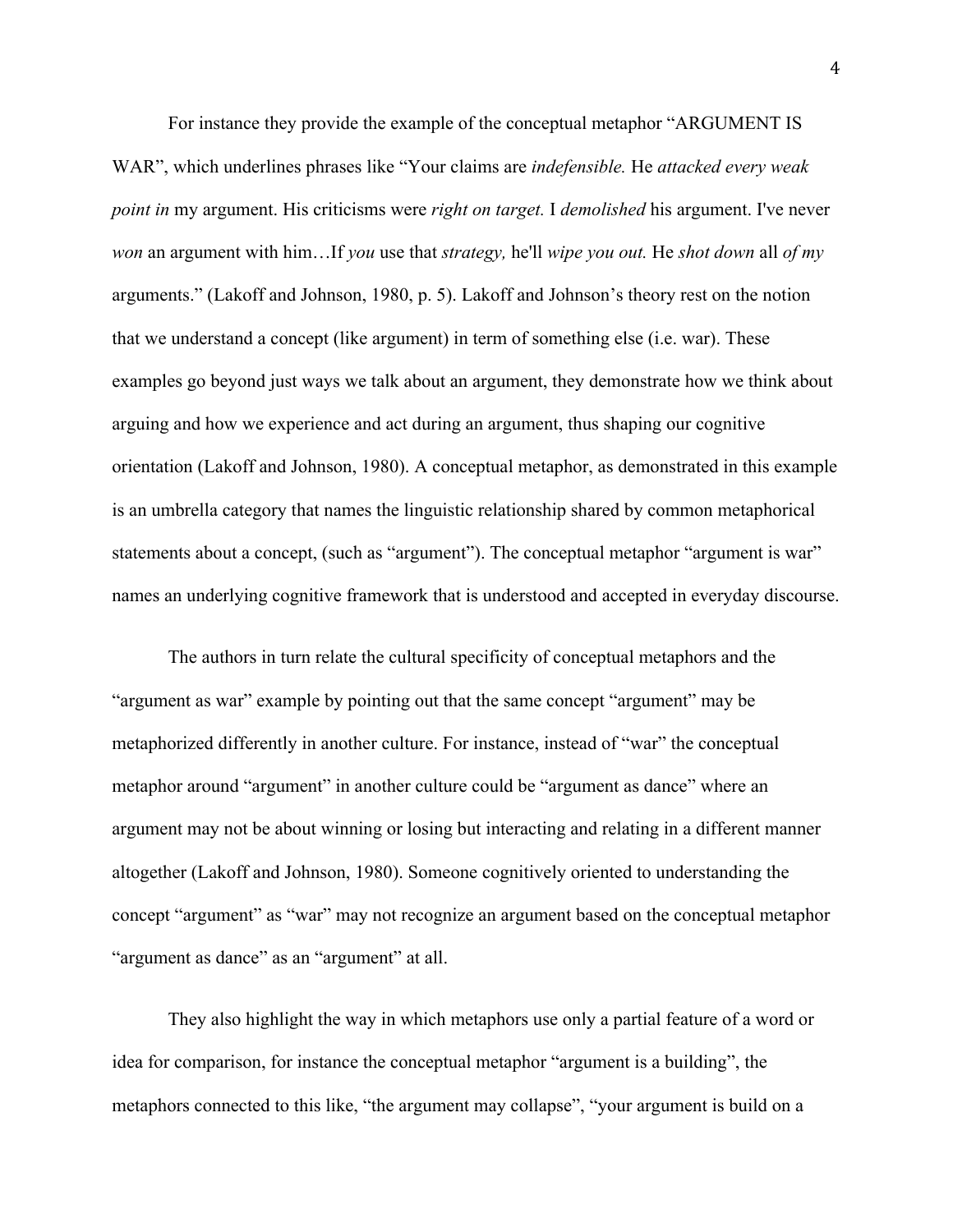weak foundation", etc. only use partial concepts of a building, thus highlighting the fact that an argument and a building are not literally the same (Lakoff and Johnson, 1980). It is this partiality, which allows metaphors to function figuratively.

Another important elaboration made by Lakoff and Johnson is that conceptual metaphors foreground one way of looking at an idea or object, (i.e. argument as war) while hiding other relevant perspectives of how the idea or object could be conceptualized. For instance, "in allowing us to focus on one aspect of a concept (e.g., the battling aspects of arguing), a metaphorical concept can keep us from focusing on other aspects of the concept that are inconsistent with that metaphor" (Lakoff and Johnson, p. 11, 1980). This is an important point when considering the clinical implications of conceptual metaphor theory as a central metaphor may be challenged by comparison outside of its domain of representation.

Conceptual metaphors function to structure cultural discourse, perception and behavior. Lakoff and Johnson's theory has far reaching philosophical and psychological implications. The nuance of this argument is that conceptual metaphors are effectively a cognitive phenomenon that informs our thought process and behaviors. We speak and act on them as if their meaning were literal. Their essential utility in everyday life means that the average person is not aware of the metaphorical aspect of their thinking, the effects are concrete and literal and as the authors point out they are inscribed in the most fundamental aspects of our perception. The manner in which our bodies are oriented in space itself, (ie. Up, down, in, out, front, back) they give our concept a special orientation. For example happy is being "up", while sad is feeling "down". People often say, "I'm feeling up" or "I'm feeling down", "I fell into a depression", "my spirits are lifted". These orientation metaphors are examples of conceptual metaphors that most people do not recognize as metaphors because of how common and conventional the language use is.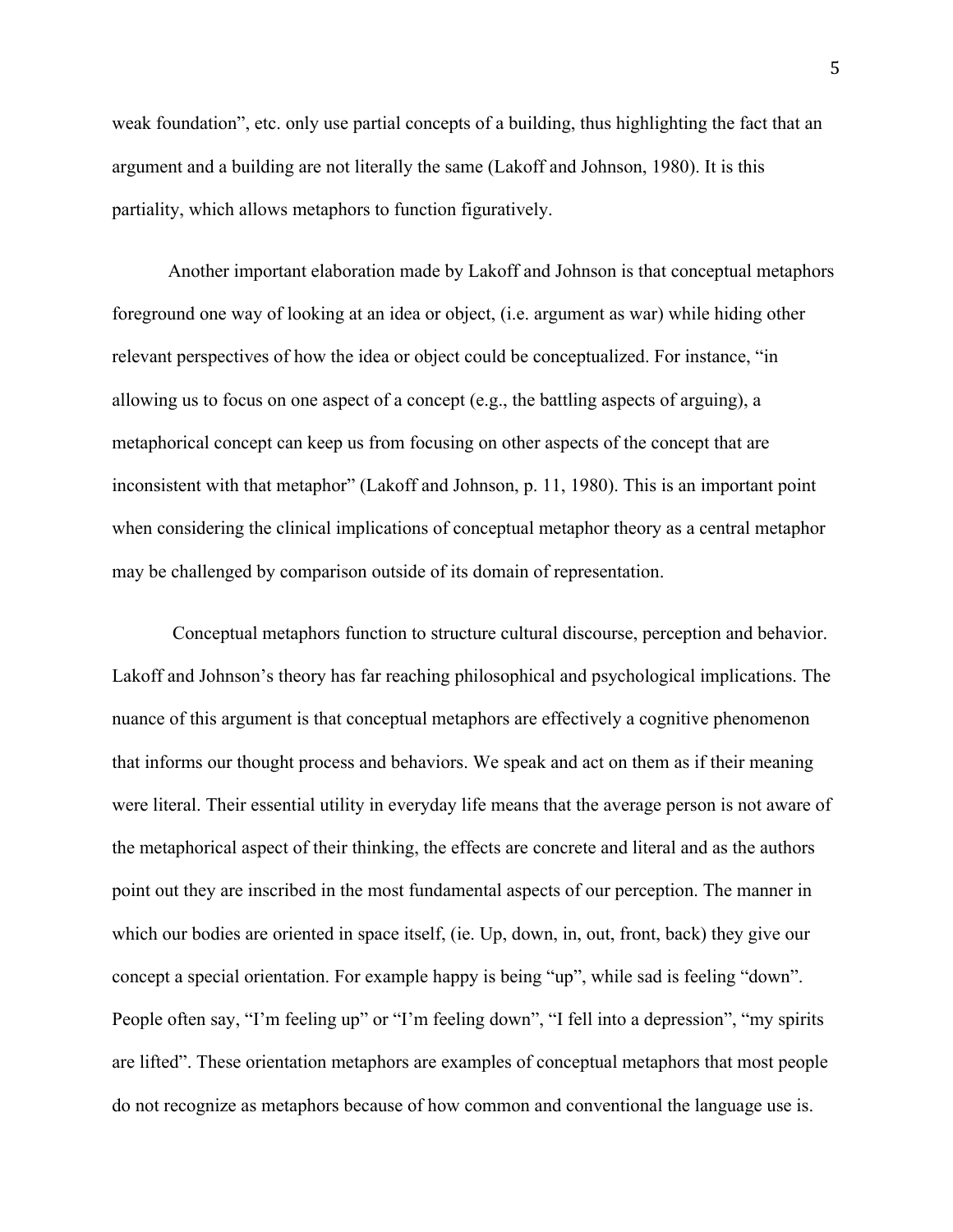#### **Psychoanalysis and Metaphor**

Psychoanalysis, like cognitive psychology, also postulates a broad theory of the metaphorical function of meaning making which subconsciously informs thought process and behavior. As will be shown, the function of metaphor occupies a place in both the metapsychology and clinical practice of psychoanalysis. However, in order to understand its place in psychoanalysis it is important to consider its relationship to the concept of unconscious symbolization.

Symbolism can be defined as one idea standing in for another while metaphor has a more perspectival stance of "seeing" or understanding something in terms of something else (Borbely, 1998). By this definition, symbolism is a relatively broad concept while metaphor occupies a more specific function. Psychoanalysis has long been concerned with articulating the symbolic processes of the unconscious (Modell, 1997). The function of unconscious symbolism in the service of repression was explicated in Freud's earliest argument about the logic of dreams where he understood, "the symbolic process to be a carrier of hidden meaning whereby something that is objectionable is replaced by something that is less objectionable…symbolism enabled objectionable ideas to remain unconscious" (Modell, 1997). Symbolization can thus be considered as having an associative property that allows two ideas to be equated. The analyst's work is based on the logic of this process of guiding the analysand's ability to symbolize through speech invoking their awareness and making manifest that which has been latent, with the technique of "free associate" by saying everything that comes to mind throughout a session.

Dynamic repression is one of the fundamental ways in which the unconscious comes into existence. In Freud's original theory he states that a primal repression "consist in the psychical ideational representative of the drive being denied entrance into the unconscious. With this a

6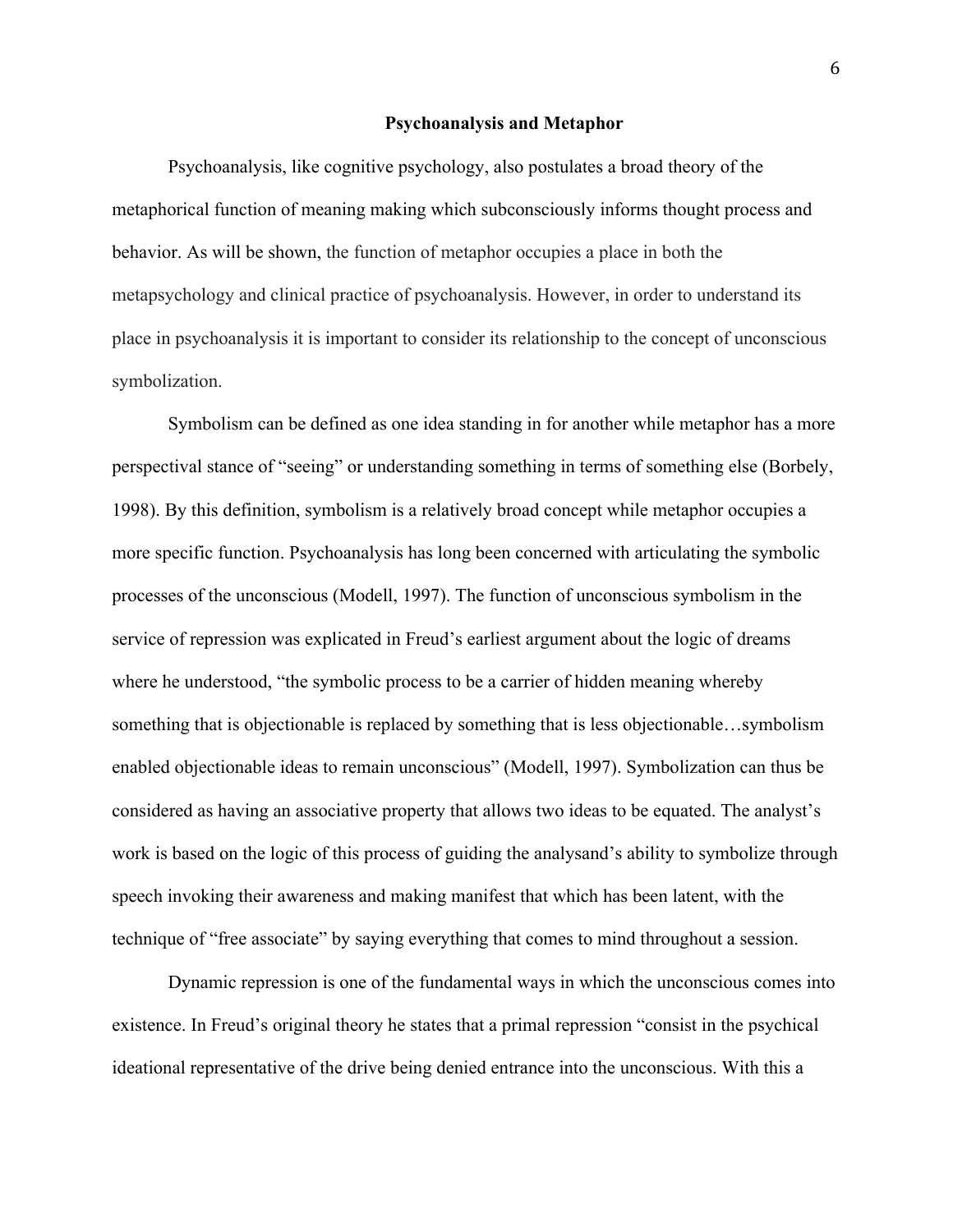fixation is established; the representative in question persists unaltered from then onward and the drive remains attached to it" (Freud, SE XIV p. 148). Further, "Primal repression creates the nucleus of the unconscious, with which other representatives (of representation) establish connections that may eventually lead to their being drawn into the unconscious" (Fink, p. 74, 1995). From the very outset the psychoanalytic unconscious is formed via a substitutive/associative process in which something that defies representation is represented by an ideational-representative. The drive seeks gratification but is unable to do so without representation.

Freud in the *Interpretation of Dreams*, (1900) identified two fundamental mechanisms in which symbolism takes place in the unconscious: condensation and displacement. Condensation is the unconscious associative process of symbolization in which different ideational elements that have some association with each other are combined to form a seemingly unified image or idea (Lapanche and Pontalis, 1973). Displacement is the unconscious associative process of shifting the psychical intensity of one unconscious idea to another associated idea (Lapanche and Pontalis, 1973). Both of these processes are considered to be unconscious. Meaning that they do not operate in the same manner in conscious thought but underlie the psychical process of desire or wishfulfilment in the unconscious and inform conscious thought process.

As Juliet Mitchell (1985) explains,

the unconscious is governed by its own laws, its images do not follow each other as in a sequential logic of unconsciousness but by condensing onto each other or by being displaced on to something else. Because it is unconscious, direct access to it is impossible but its manifestations are apparent most notably in dreams, everyday slips, jokes, the 'normal' splits, and divisions within the human subject and in psychotic and neurotic behavior. (p. 3).

Condensation and displacement function to fulfill the primary process demand for gratification by bypassing the direct object of satisfaction and instead providing a substitute. The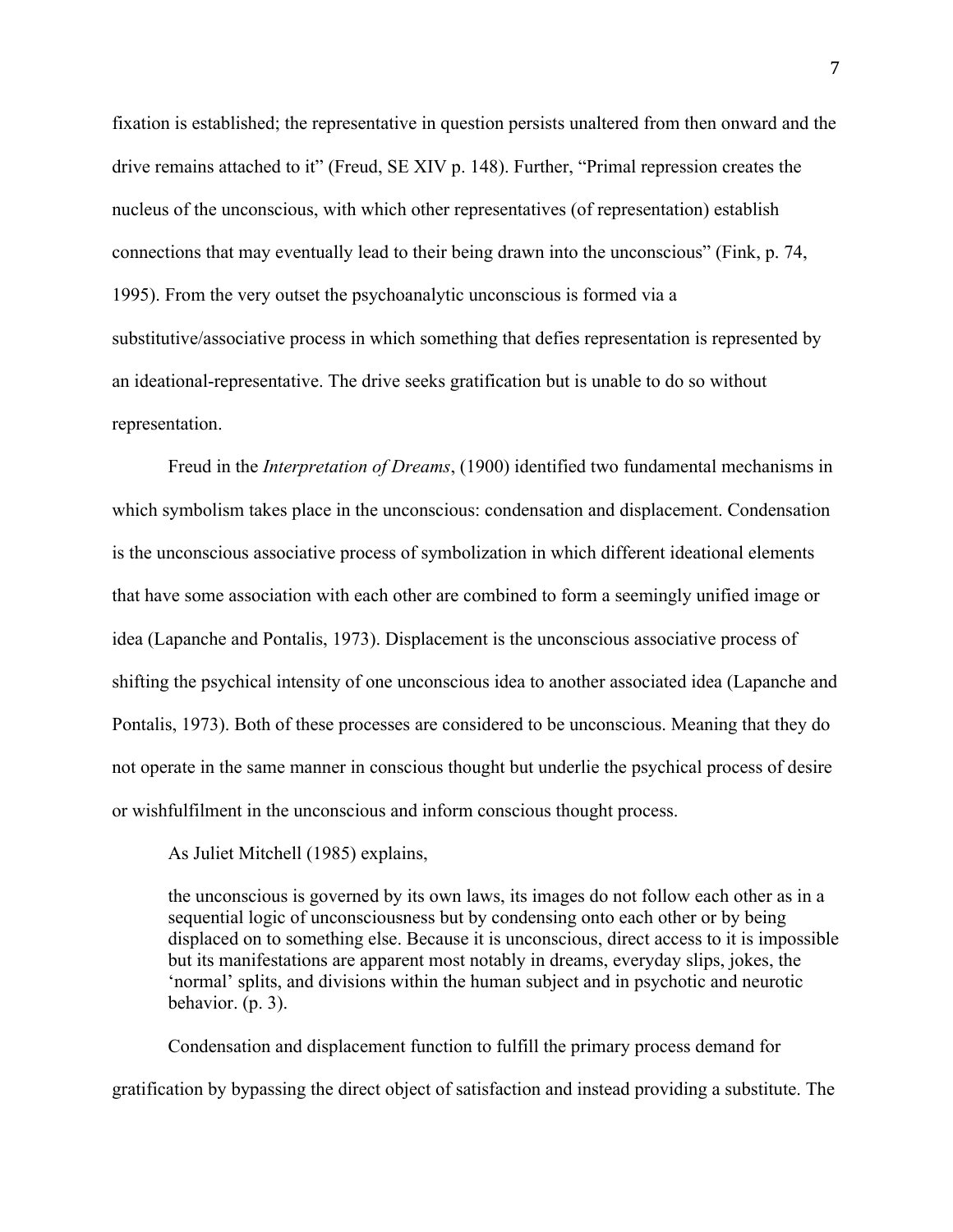primary process or the unmediated push for satisfaction of unconscious wishes and desires must reckon with the secondary process which is the mediating force that censors destructive unconscious desires in the service of promoting the individual's ability to function in external reality (Mitchell and Rose, 1985). Condensation and displacement as unconscious processes are solely actions of the primary process.

As Freud discovered early on in his clinical work with hysteria, the unexplained physiological symptoms of his analysands had a latent meaningful component to them that once brought into conscious thought quickly abated the physical symptom. These symptoms, were in the analytic sense is an unconscious formation that functioned as a condensation or displacement on the body. For instance, Lemaire (1979) provides the analysis of a case in which an analysand was complaining of back pain and using the German word Kreuz to describe the location of the pain (Lemaire, 1979). Kreuz in German means both "sacrum" and "cross". Freud pointed out that Kreuz also signifies moral suffering. After this explanation the analysand's symptoms attenuated (Lemaire, 1979). A condensation takes place at the level of the double meaning of the word, along the lines of similarity. Freud uses metaphorical language in the therapy order to make this distinction apparent to the analysand.

Condensation and displacement are understood to follow the principles of similarity and contiguity. They are both "an expression of the primary impulse to abolish difference and assert unity" in the unconscious (Silverman, 1983). Condensation and displacement have often been compared to metaphor and metonymy respectfully, as they both are said to adhere to the rules of similarity and contiguity. Yet there are important distinctions to be made regarding their relationship to conscious and unconscious functioning. Silverman distinguishes the role of secondary process and its relationship with the primary process by defining the function of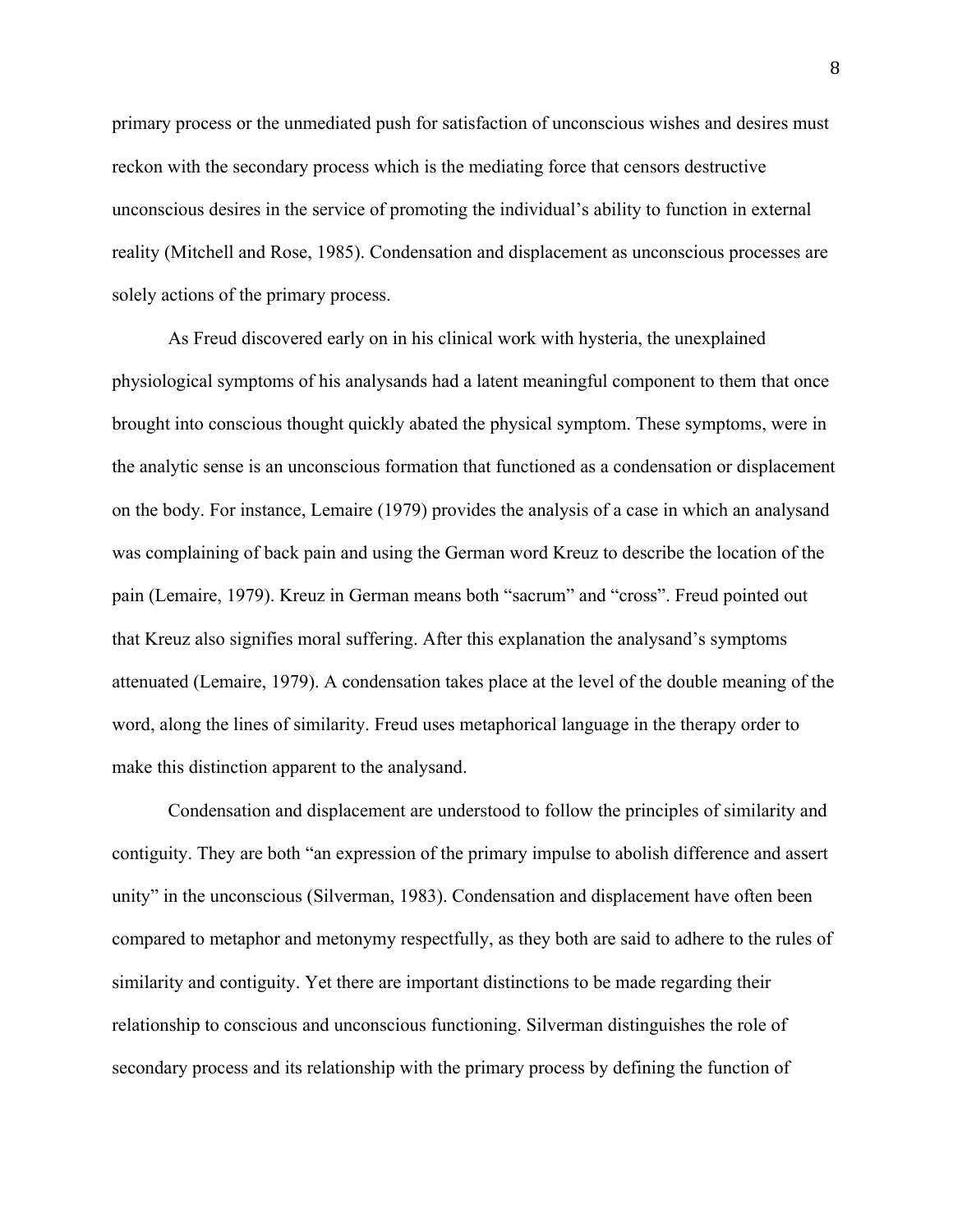paradigm/syntagm as secondary process mechanisms and metaphor and metonymy as mechanisms of similarity and contiguity that operate between the primary and secondary process (1983).

According to Silverman, paradigm and syntagm take the process of meaning making through similarity and contiguity firmly into conscious linguistics. In conscious thought each terms derives its meaning from the discreet difference it has in relation to all other terms. This is different from condensation and displacement insofar as those mechanisms work to abolish difference between terms. The paradigmatic relationship of a word is based on other terms in the same system that are similar to it some way (i.e. suffixes, prefixes, synonyms, antonyms. etc). The syntagmatic relationship of a word is based on its proximity to other words that surround it in a discourse or the specific location a term occupies in a statement.

The paradigmatic and syntagmatic relationship of a word determines its meaning based on comparative difference from other terms in the discourse. Without the comparative distinction the word has no meaning on its own. The paradigmatic relationship is true of antonyms as well. As Silverman (1983) explains,

Some paradigmatic sets are characterized by the fact that they overlap at more points than they differ, and others—whose relationship is generally described as binary opposition—by the fact that they differ at more points than they overlap. But in each instance there is an implied comparison, and an implied distinction. An antonym is a linguistic example of binary opposition. It connects up with the terms which it helps to define only at one point, otherwise standing in marked contrast to it. (p. 105)

Paradigm and syntagm are necessary elements of meaning making in language. They designate an essential relationship between terms in the preconscious and conscious systems as governed by the secondary process.

Metaphor and metonymy, as a third category based on similarity and contiguity,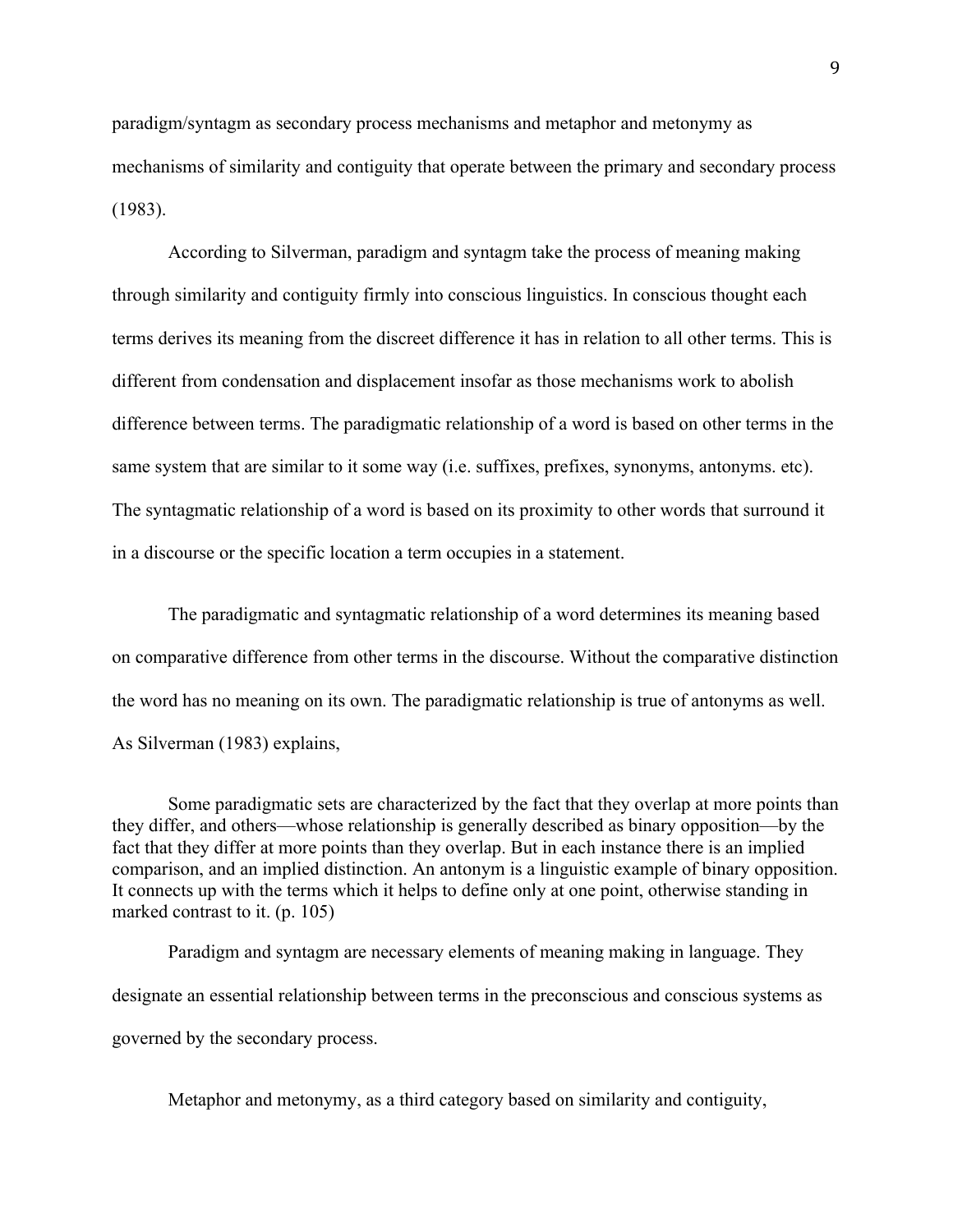according to Silverman (1983), do not designate relationships between words per se but between concepts and object. Referencing Aristotle's classic definition she states,

…language is not fundamental to either metaphor or metonymy, which are vehicles for expressing nonlinguistic relationships. Metaphor…exploits relationships of similarity between things, not words…Since things are only available to us cognitively as concepts, metaphor is in essence the exploitation of conceptual similarity, and metonymy the exploitation of conceptual contiguity. (Silverman, p. 110-111, 1983)

Metaphor and metonymy occupy a functional status somewhere between condensation and displacement and paradigm and syntagm.

They are the mechanisms that enable the wish in the primary process to transform into an operational subjective desire via the secondary process (Silverman, 1983). The secondary process denies the demand of the primary process push for unmediated satisfaction by linking the wish to a "word-presentation" thereby substituting the initial primal wish onto something more acceptable. This binding process is done via the vehicles of contiguity and similarity.

Metaphor and metonymy range in presentation as they fluctuate between primary and secondary process occupying a middle position between the two psychical domains. In the secondary process metaphor presents in literary form, for instance as a simile, the word "as" clearly marking the distinction and difference between two terms (Silverman, 1983). On the other hand, in the primary process the object for which the metaphorical idea substitutes may appear hidden by the new term (Silverman, 1983).

Metaphor and metonymy provide equilibrium between primary and secondary process which allows for powerful relationships between elements to exist without losing their differences (Silverman, 1983). They "mediate between the extremes represented by the other two sets; they assert neither the complete identity nor the irreducible difference of similar and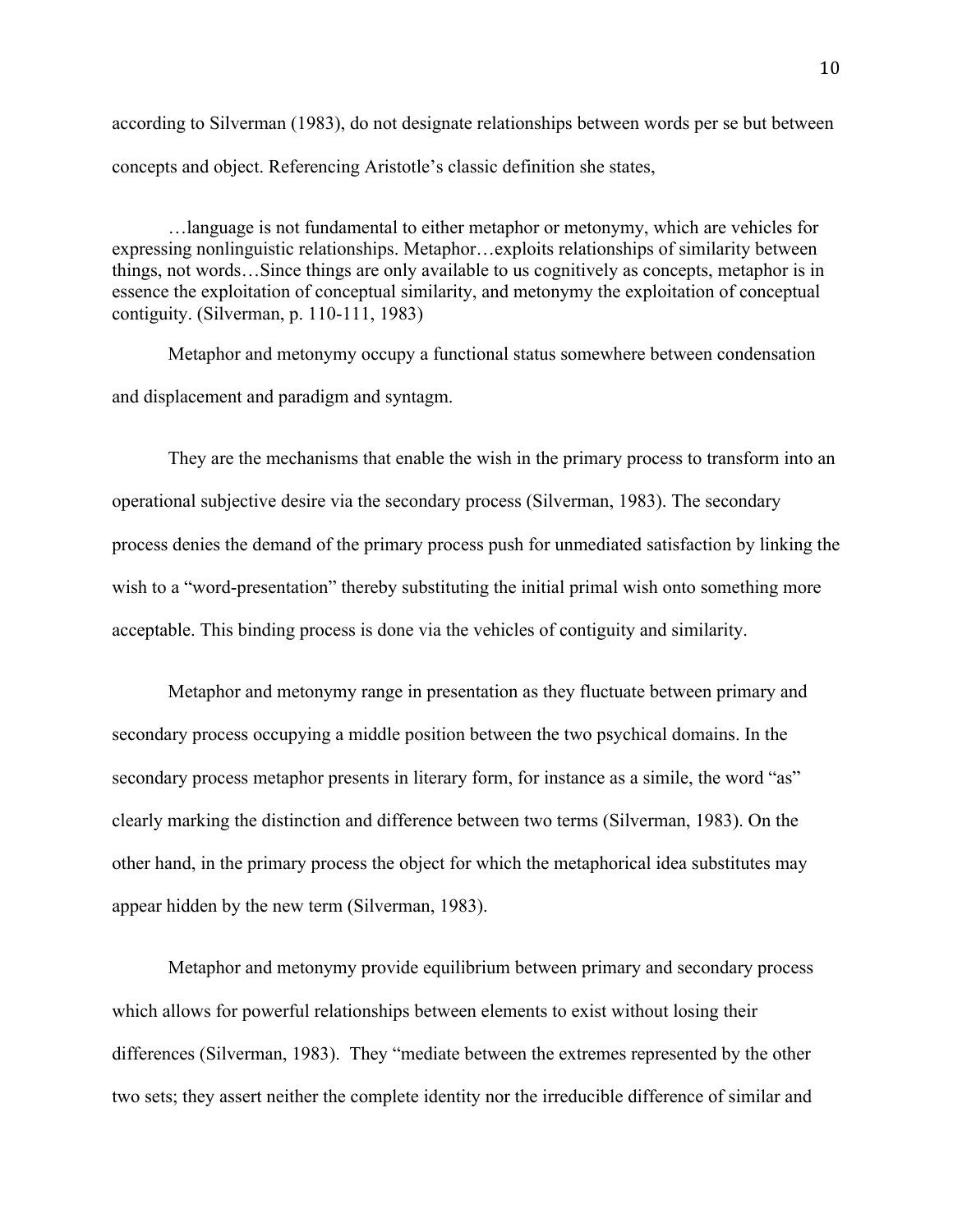contiguous terms" (Silverman, p. 109, 1983). Further, "metaphor and metonymy respond to similarity and contiguity as the basis for the *temporary replacement* of one signifying element by another" (Silverman, p. 109, 1983). Metaphor and metonymy are afforded a specific place in Silverman's theory of similarity and contiguity mediating between primary and secondary process. Emphasizing their function as the basis for the "*temporary* replacement" of one signifying element for another opens the possibility for this "replacement" or relationship between terms to be changed through the work of analysis.

Lacan elaborated Freud's theory of the unconscious through linguistics and helped introduce the concept of metaphor and metonymy into the psychoanalytic field. He used metaphor and metonymy in order to articulate a theory of subjective desire based on a fundamental lack in the subject. Lack exists for the psychoanalytic subject in the inevitable movement from one signifier to another in the attempt at accounting for a full satisfaction. This movement never accounts for full satisfaction but always stands in for something missing, namely the latent signifier, or thing-presentation. Desire is the perpetuation of the movement from signifier to signifier in effort to fill this lack. The function of desire and lack will become clear as we consider a definition of metaphor in conjunction with the definition of the primary and secondary process.

Lacan defines metaphor as, "the implantation, in a signifying chain, of another signifier where by the supplanted signifier falls to the level of a signified and, as a latent signifier, perpetuates there the interval in which another signifying chain may be grafted." (Lacan, 1966) This definition is in line with Silverman's reading of the primary and secondary process. The signifier is synonymous with the Freudian concept of "word-presentation" in the preconscious

11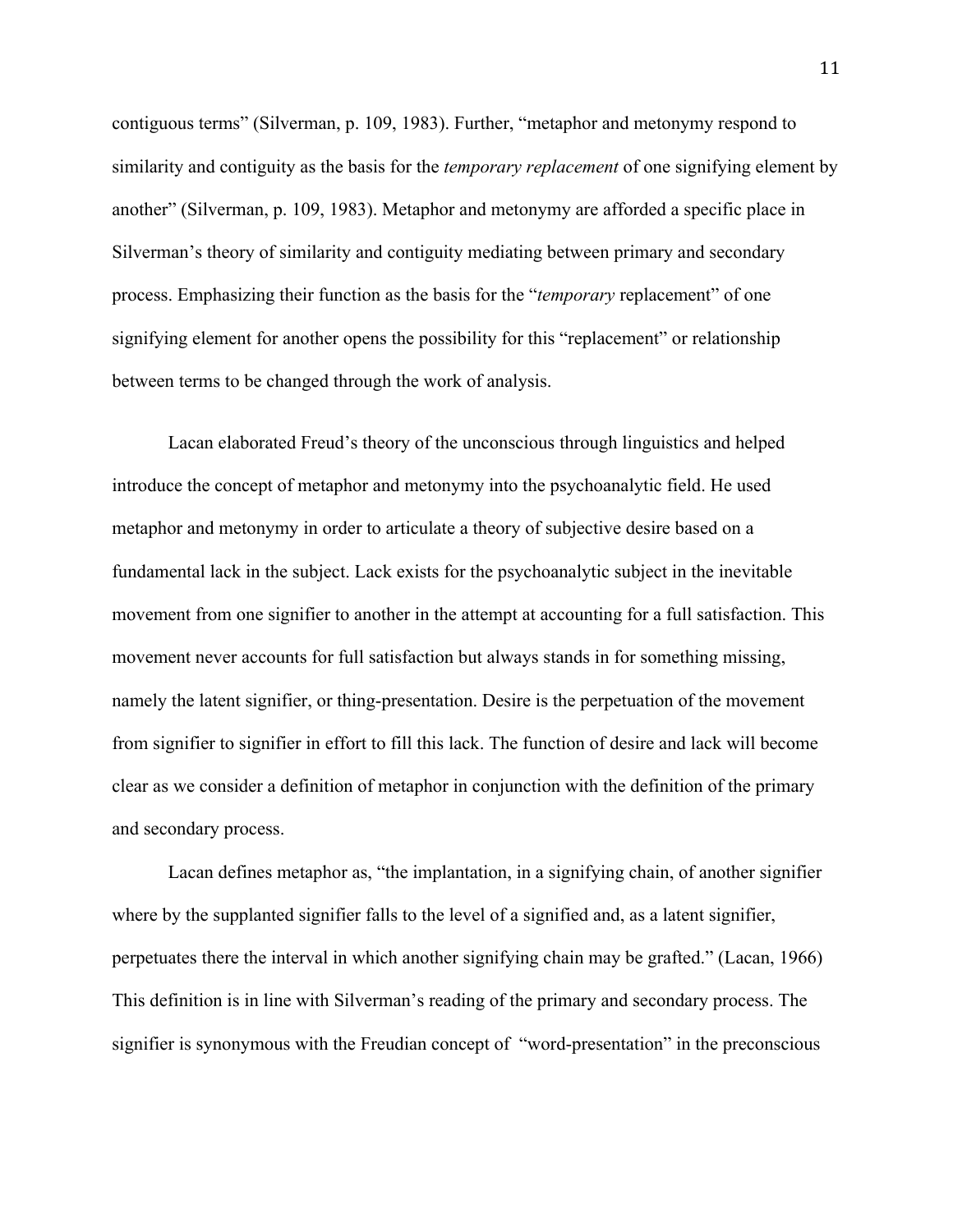under the rule of the secondary process and the signified in this case can be read as thingpresentation in the unconscious.

The signifying chain is the seat of language in the secondary process that functions in accordance with the rules of paradigm and syntagm. As the primary process pushes for affective gratification in the unconscious via the thing-presentation (in this case the signified), the secondary process mediates via its connection with language (the signifying chain) and binds this unconscious wish to a more acceptable word-presentation (signifier) (Silverman, 1983). The latent signifier or signified has transferred the affective investment to a new signifier. This transferential or metaphorical process is the process operating between primary and secondary process. As a result of this link the original thing-presentations, "undergo a radical transformation: they lose sensory and affective intensity, but they gain meaning" (Silverman, p. 102, 1983). Or more precisely, as a result of this process, the original thing-presentation gains the ability to connect with various other forms of presentation allowing it to become meaningful.

Lacan's example of the metaphorical process is taken from a Victor Hugo poem called "Booz Endori" in which he focuses on the line "His sheaf was neither miserly or spiteful" (Lacan, 1966). The line refers to the character Booz lying with his sword sheaf next to a woman who will give him a son (Lemaire, 1979). In this example, Booz's sheaf stands in for the man himself (the part for the whole) along the lines of similarity and the sword represents the phallus (Lemaire, 1979). Further, the latent signifier "perpetuates there the interval in which another signifying chain may be grafted" (Lacan, 1966). This is exemplified in the poem as, "Booz perpetuates the interval introduced into the signifying chain by the play of substitution; an interval into which another associative chain of signifiers may be introduced, the chain which links Booz with father, then with phallus and with fertility" (Lemaire, p. 197, 1979). This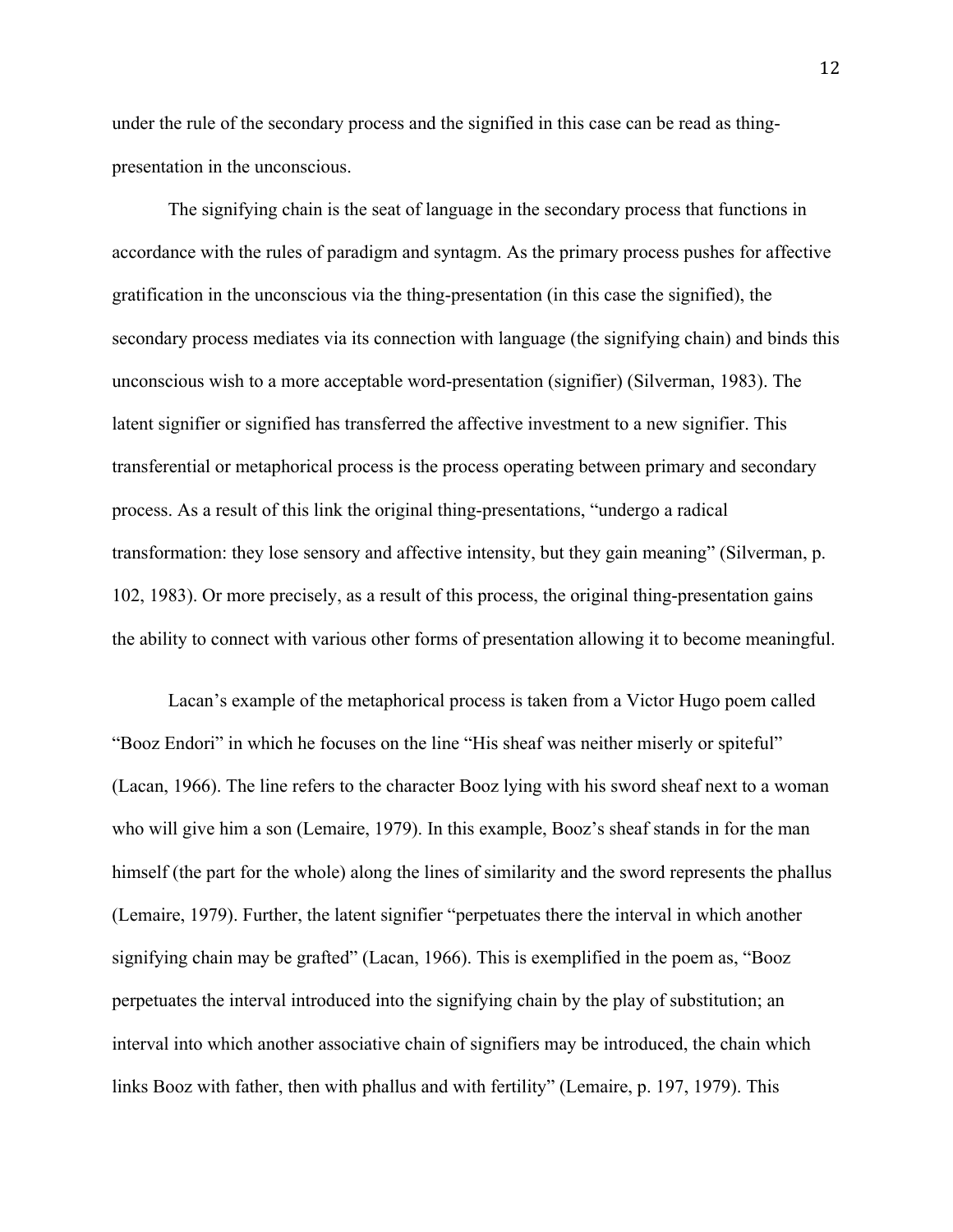associative movement is how metaphor creates new meaning.

Lacan also writes that, "Metaphor occurs at the precise point at which sense emerges from non-sense" (Lacan, 1966). This idea evokes the meaning-making function of metaphor, as thing-presentation is bound to word-presentation, or latent signified is substituted for a manifest signifier. It also highlights the creative potential for change in the metaphorical identification. If sense arises from non-sense, it is possible that a new "sense" can arise to substitute an existing metaphorical relationship, as metaphor is the "temporary replacement" of one signifying element by another.

There are several points that call for further elaboration and clarity of the psychoanalytic definition of metaphor and metaphorical function. First, metaphor in psychoanalysis as it is associated with condensation and similarity appears to contradict the classic definition of metaphor as something understood or experienced as a comparison between different or dissimilar domains of meaning. One way to approach this is to recall that in linguisitcs, associated paradigmatic terms are still distinct terms even when they are similar in meaning. Thus, a metaphorical substitute that bears similarity to the original term still represents a difference. A clinically relevant approach to the psychoanalytic definition of metaphor is what constitutes similarity and difference relative to subjectivity, insofar as a metaphor may bear similarity to a subjective association that may appear objectively different or similar to the idea being substituted. As Lemaire observes,

"The elements which are associated in the unconscious with a signifier in the manifest do not belong to the code of the language, with its fixed laws, but to the analysand's personal code, which is enriched by his or her lived experiences and phantasies. As we will see, despite everything the links uniting the unconscious signifiers do follow laws of assonance and relations of signification. But, on the other hand, certain associations are facilitated by some lived concomitance, by individually felt analogies (p. 201, 1979).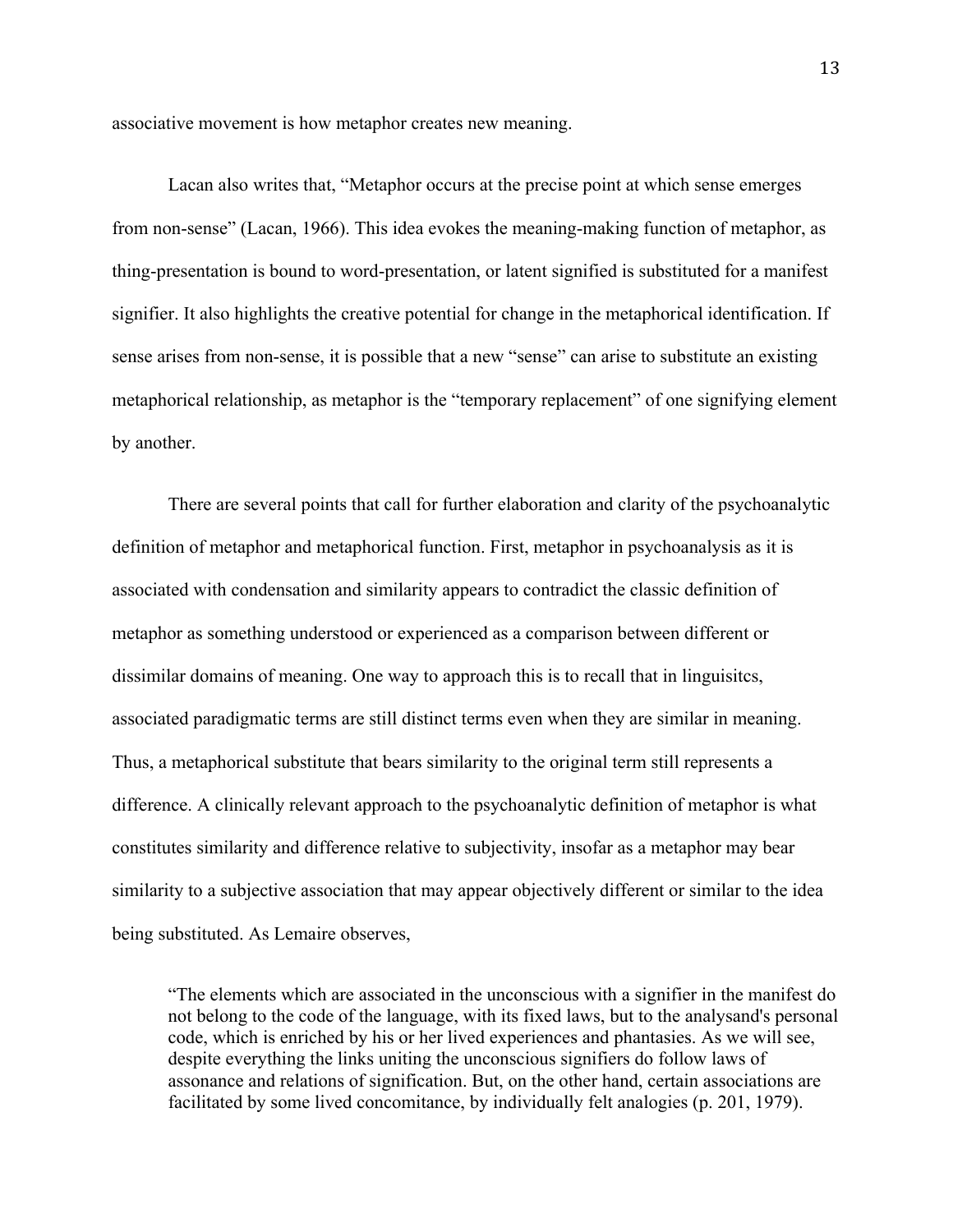Psychoanalysis allows for a loosening and broadening of the definition of metaphor as it applies to the process of symbolization. There is a distinction to be made between the functions of metaphor in the psyche and the use of figures of speech by a therapist as an interpretation. It is because metaphorical thinking is central to psychical experience that the conscious use of metaphor in therapy has the potential to effect change and insight. How this works is the focus of the current study.

The second point to be clarified regards the function of metonymy in relation to metaphor in psychoanalysis. In psychoanalysis, the function of metonymy is as important as metaphor and the relationship between the two inform mental functioning. This can be further understood through Borbely's (2009) theory of temporal metonymy in which an idea or experience from the past becomes connected to present thinking in a metonymical manner. Borbely (2009) describes "negative metonymy" as a metonymic thought process that recurrently equates the same experience of the past with a similar or proximate idea or object in the present. In Borbely's example, "an analysand compulsively approaches authority figures with fears that derive from childhood abuse by his father", he goes on to say, "Here authority in the present is not metaphorically *informed* by the past, but rigidly *stands for* the past" (p. 59, 2009). The analysand's thought process is metonymic in this example in so far as men who bear traits (authority) similar to his father stand in mentally for his father. It is "negative" insofar as he is unable to distinguish the trait (similar part) for the father himself and is thus destine to repeat the affective experience of the original relationship in new relationships. The analysand's inability to "metaphorize the past" (which for Borbely is key to overcoming psychopathology), appears to have a negative affect on the repetition of metonymic thinking of the analysand.

Lakoff and Johnson (1980) also weigh-in on the place of metonymy in the theory of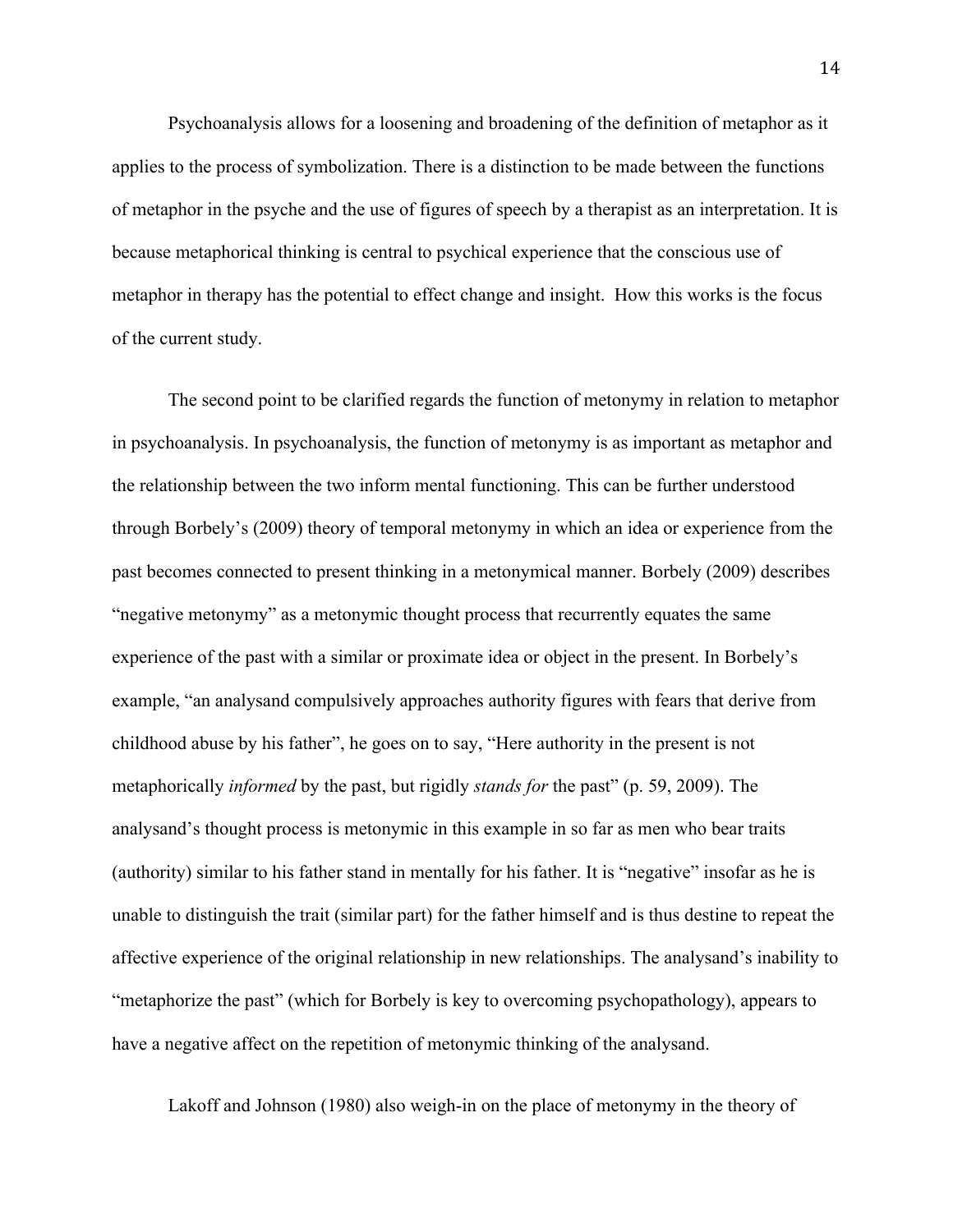conceptual metaphor. Their definition is yet another variation on the common linguistic definition of metonymy as a referential function in which the part stands in for the whole. They go on to afford metonymy the same status as that of conceptual metaphor stating,

…metonymy serves some of the same purposes that metaphor does, and in somewhat the same way, but it allows us to focus more specifically on certain aspects of what is being referred to. It is also like metaphor in that it is not just a poetic or rhetorical device. Nor is it just a matter of language. Metonymic concepts (like the part for the whole) are part of the ordinary, everyday way we think and act as well as talk (Lakoff and Johnson, p. 37, 1980).

Thus, metonymy is equated with conceptual metaphor although it functions differently as a figure of speech. Both of these examples make clear that metaphor and metonymy have a closely linked relationship that overlaps at times and is only loosely distinguishable in semantic terms. For the purposes of the present study "metaphor" will be considered in its broadest conceptualization as a figure of speech and both similarity and contiguity will be equally important features to consider in analyzing metaphor in the analyst and analysand's speech.

The third point to be elaborated is the relationship of affect to metaphor. As Silverman explained, the secondary process has the potential to transfer affect onto another manifest object and lower the intensity of the initial affective charge. The affective intensity of an unconscious wish is attenuated and finds meaning in association in the preconscious (Silverman, 1983). This process describes how certain thoughts or ideas may take on subjective metaphorical meaning, insofar as the original affect finds association with a new object. However, the subjective connection between these two domains is not consciously accessible to the analysand. The definition of this operation bears similarity to the way Freud originally viewed the symptom in psychoanalysis, as a pathological, physiological occurrence that represents or articulates a repressed association, insofar as this association functions to satisfy an unconscious affect laden wish. Siegelman (1990) referencing Wright explains metaphor,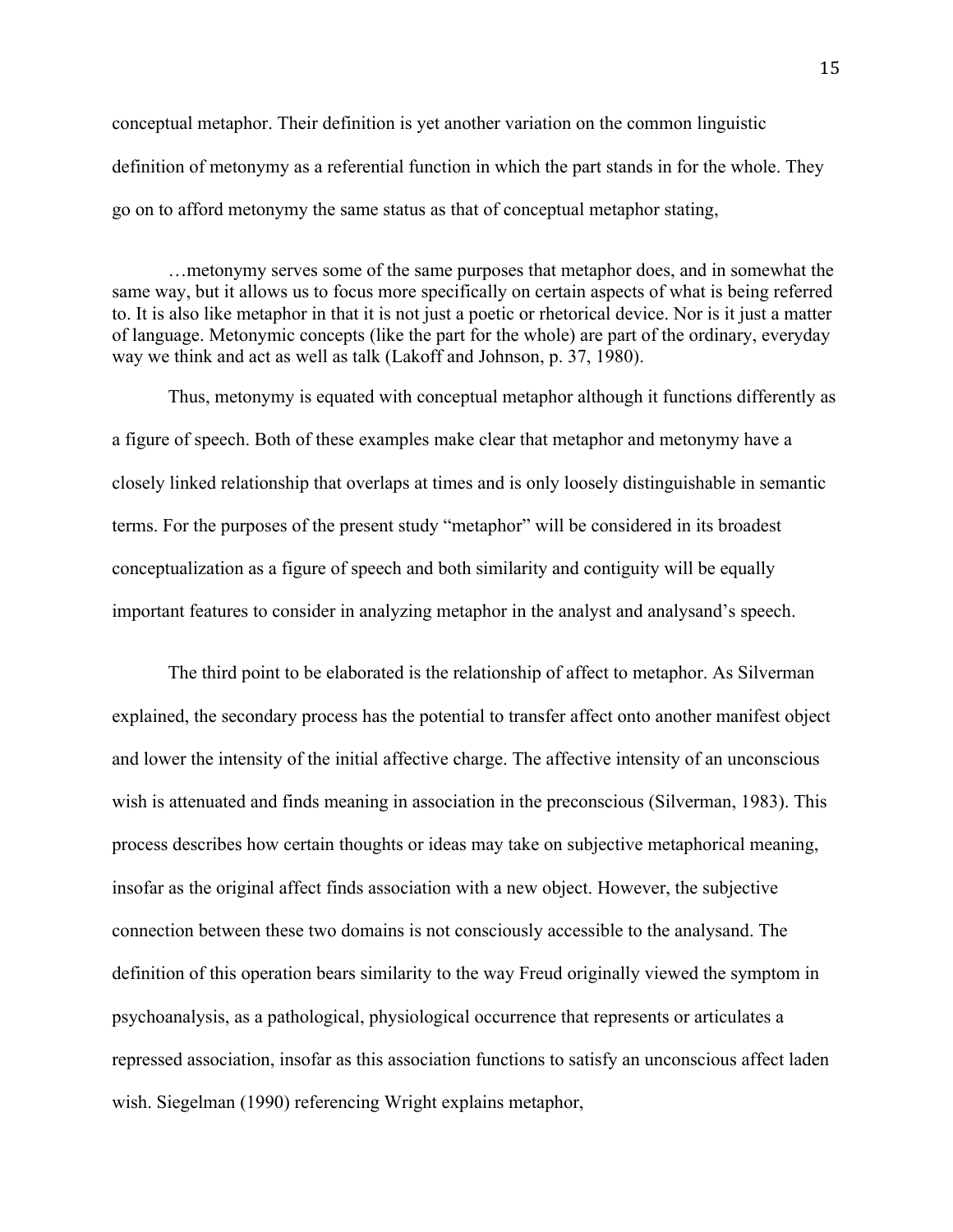as a verbal structure that exists in the context of imagery, affect and thought, while as symptoms exist in a context of imagery, affect and action. Thus, both share the components of image and affect, but metaphor is characterized by the inner experimental action of thought, whereas symptom is acted out through the body (p. 35).

Thus, differentiated at the level of thought and speech in this definition, metaphor, "flows from affect because it usually represents the need to articulate a pressing inner experience of oneself and of one's internalized objects. It typically arises when feelings are high and when ordinary words do not seem strong enough or precise enough to convey the experience" (Siegelman, 1990). Metaphor provides the ability to articulate and relate to the affect that cannot be represented for the analysand.

Lakoff and Johnson (1980) have described how conscious emotion is often more easily expressed through the use of metaphor as metaphor lends itself to the description of abstract immaterial constructs such as emotions. Modell, using the example of embodied metaphor, explains,

"affect can find ways of being expressed through metaphor. Our relationship to affect is often understood in metaphorical fashion, as our bodies are containers for affect. The intensity of the affective experience is visualized as a pressure within the container. Intense feelings whether it be rage or sexual desire may be felt as a hot pressure within the body seeking escape." (Modell, 1997)

Ortony and Fainsilber (1987) in a study conducted using participant interviews regarding the relationship between metaphor and emotion found that the greatest amount of metaphors were used in the description of feeling states. Further, they found that there was a greater frequency of metaphor use when describing intense emotions rather than mild emotion (Ortony and Fainsilber, 1987). Fussell (1992; summarized in Fussell & Moss, 1998) presented similar findings in their study in which participants provided written descriptions of anger, happiness, sadness and pride that varied in intensity level. They found that participants used more figurative speech to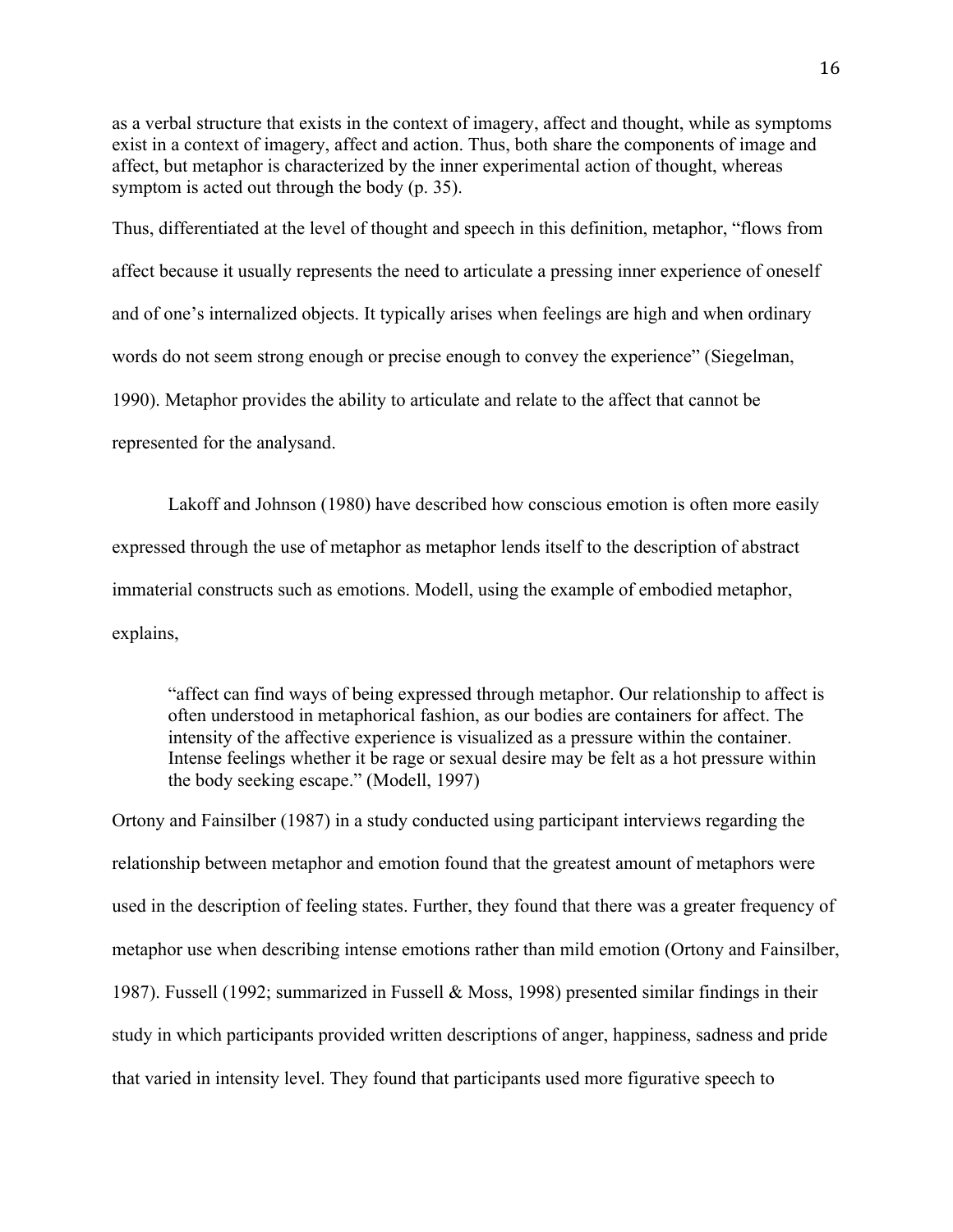describe intense emotional states compared to less intense states. In follow up research, Fussell and Moss (1998) found that participants used metaphorical language to describe the emotional states of others. Participants were asked to watch movie clips that depicted people who were depressed or sad and then to describe the emotions they saw represented to someone who had not seen the clips. They found that participants used a range of figurative descriptions in addition to literal descriptions in order to add clearer emphasis of the emotion being portrayed (Fussell & Moss, 1998). As Borbely (1998) points out, Ortony and Fainsilber's findings suggest that "when individuals are able to integrate strong emotional experiences, they do so with increased recourse to metaphorical processes" (p.930).

Beyond facilitating the analysand's ability to verbally represent affect, the use of metaphor in therapy provides both a means to convey unconscious thoughts by the analysand and evoke change in the analysand's self-understanding. Going back to Seigelman's distinction between metaphor and symptom she explains:

both symbolic structures (metaphor and symptom) present one thing in the semblance of another; but whereas the symptom conceals and leads to a restriction of view, metaphor reveals and leads out to new vision…The symptom is a wordless presentation of an unnamable dilemma-an abortive metaphor that stops below the level of speech…metaphor is a product of an ego that is going towards a problem and attempting to grasp it. The symptom is a product of an ego that is turning away from a problem and refusing to see it. (Seigelman, 1990, p. 35-36)

This distinction highlights the potential for work with metaphorical speech in psychoanalysis. As described above, current psychoanalytic theorists have used the term 'temporal metaphor' to describe the transferential relationship in which current relationships stand in for the analysand's earliest developmental relationships. (Borbely, 1998, 2004, 2009; Modell, 1997). The level of pathology is determined in regard to how rigidly the current relationships stand in for the past relationship as opposed to a current relationship being understood in terms to the past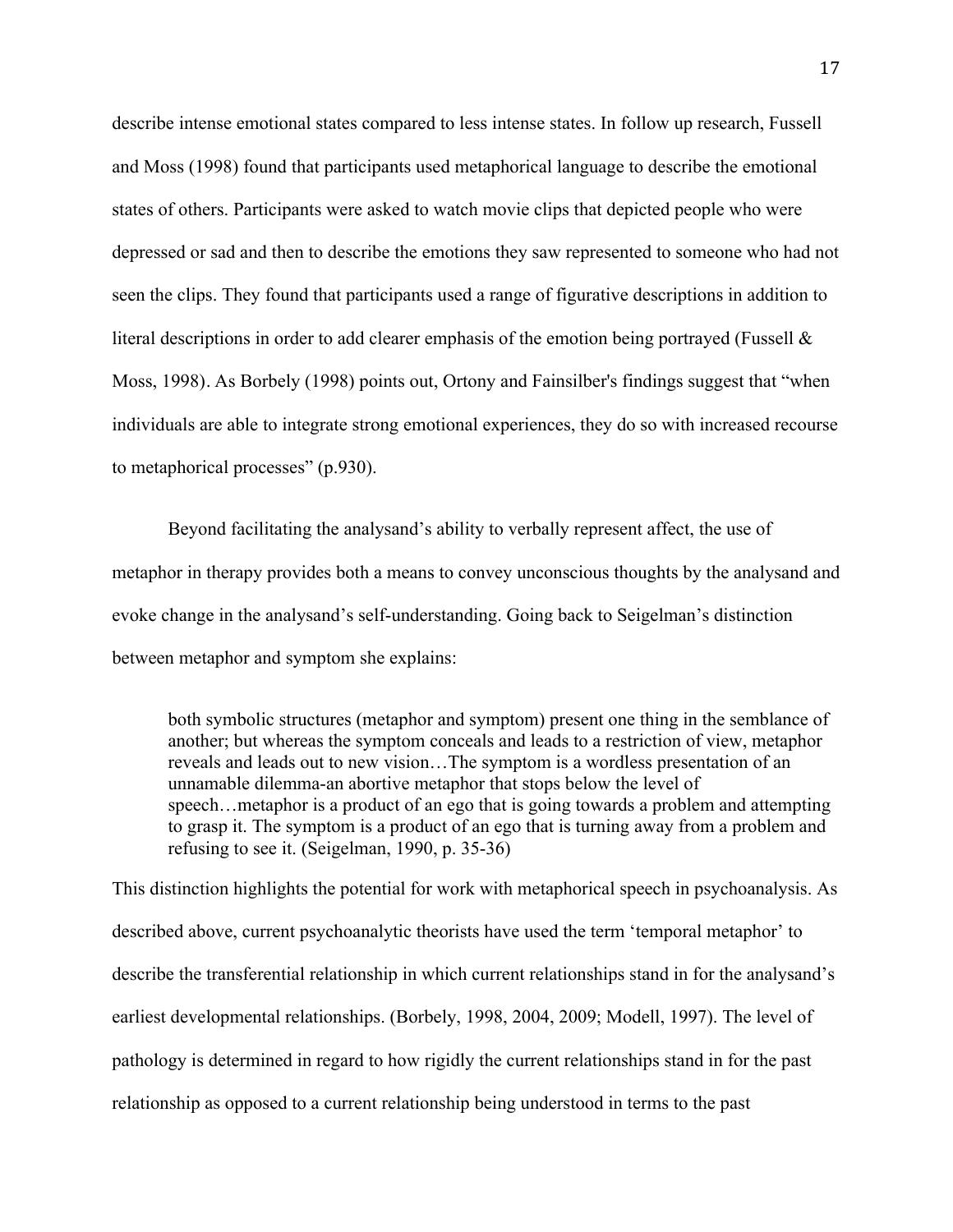relationship (Borbely, 1998). The transferential relationship in analysis is a function of this metaphorical thinking. An assumption can be made that the way in which the transference relationship is utilized in therapy plays a significant role in how insight is increased for the analysand. Borbely goes as far as to claim that a practical theory of temporal metaphor could unite the disparate languages of psychoanalytic schools, as it holds with common features across psychoanalytic theory. For Borbely, trauma limits the metaphorical potential for the analysand. He explains:

When we internalize an experience in a non-neurotic way, we do so by preserving the polysemy (more than one meaning) that each word, each statement or event has: father, who was harshly demanding obedience, may still be father 'the friend' or 'teacher' etc. By internalizing an experience with a creatively conceived vagueness or openness as to its final meaning, we allow future and past different contexts to change and reinterpret what it all meant, means and will mean. (Borbely, 1998, p. 930)

In line with Siegelman's theory of symptom and metaphor, the more "metaphorical" an analysand's thinking is, the greater the access they have to the ability to create new meaning and foster clearer perspective of a given situation or relationship. Trauma limits the potential for polesemic thinking as the overwhelming anxiety of the experience creates a "fixed meaning" for the analysand and future associations come to rigidly stand in for the original experience or relationship (Borbely, 1998).

As mentioned above, Borbely differentiates between two types of metonymy. *Positive metonymy* which occurs at the level of normal mental access functioning as it allows access to thought belonging to the same experiential or relationship oriented domain, which can be located either in the same or across different temporal domains (2009). While *negative metonymy*, central to psychopathology, is access-barring so that mental content in the same temporal domain is denied access to mental content in another temporal domain (Borbely, 2009). Borbely 2004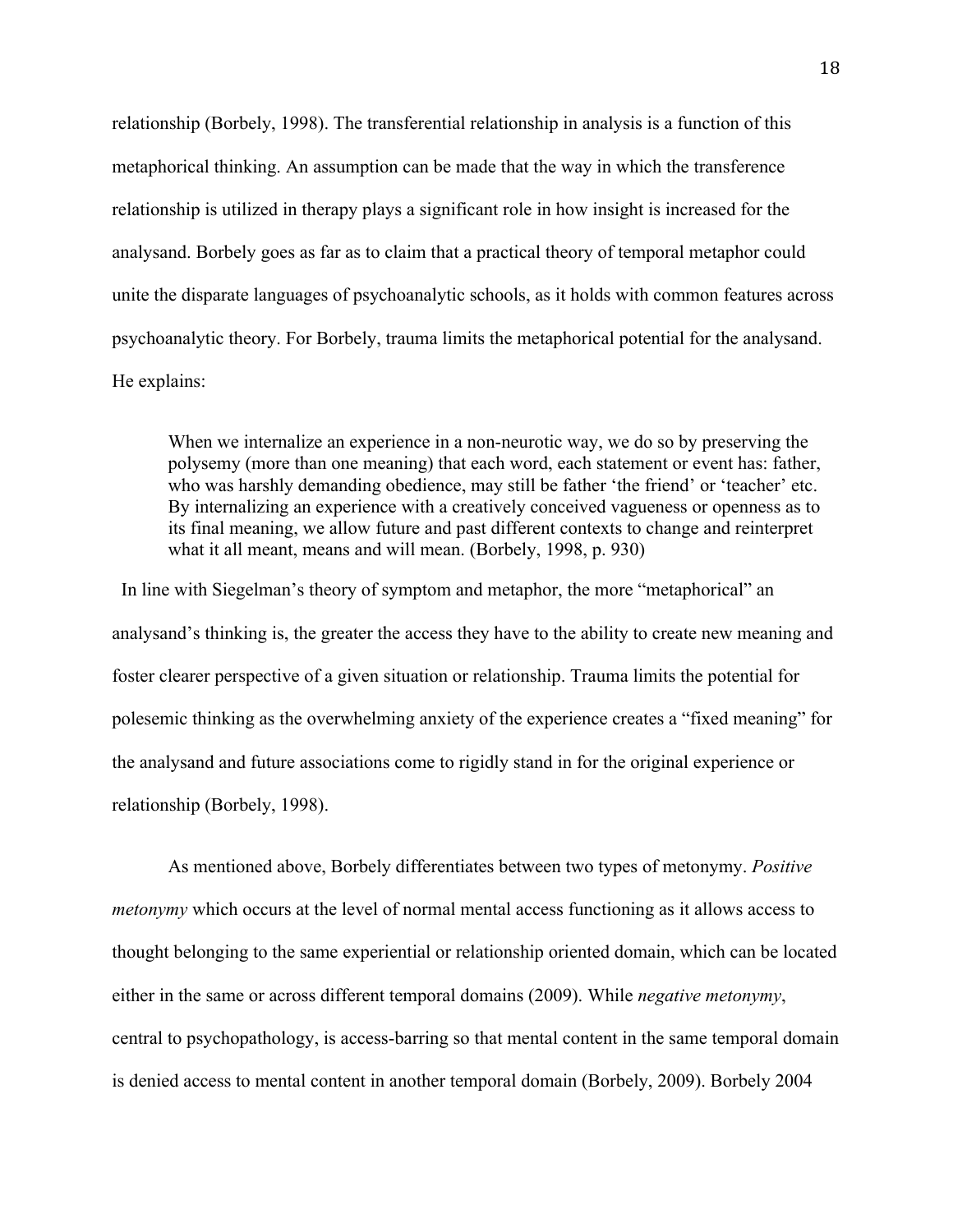Borbely posits that interpretation of the "metonymic transference" is metaphorizing and allows the analysand to begin to access the relationship between past and present effectively fostering a more flexible mentation regarding present experience.

In line with Borbely, Modell (1997), describes the function of metaphor as represented on an "axis" which ranges from "foreclosed metaphor" to "open/generative" metaphor. As with Borbely's account of negative metonymy, foreclosed metaphor is the static, unvarying and ambiguous correspondence between one domain of meaning and another dissimilar domain of meaning (Modell, 1997). Like Borbely he also describes trauma as a foreclosure of the metaphoric connection between the temporal domains of past and present which are "frozen so that there is a telescoping of time" (Modell, p. 111, 1997). On the other side of this axis, open metaphors are fluid between temporal domains of meaning and "promote the recontextualization of affects and the generation of new meaning" (Modell, p. 111, 1997). An open metaphor allows for the generation of new meaning to the memory of the past. Open metaphor is a way of retranscribing the memory of the past insofar as memory is not an exact correspondence to what was experienced in the past but is understood retroactively through current experience. A connection is drawn here to Freud's Nachtraglichkeit (après-coup/deferred action) in which past memories are revised given current experiences (Modell, 1997). Nachtraglichkeit was central to Freud's theory of psychical causality and temporality. Both Modell and Borbely's elaboration of the creative potential for meaning making through metaphorization support the idea that affect laden and traumatic memories can be affected through the increase of metaphorization in a psychoanalysis.

The power in which a metaphor may facilitate changes to unconscious structure is illuminated in Vygotsky's theory of language and thought (1986). While Vygostsky's theory is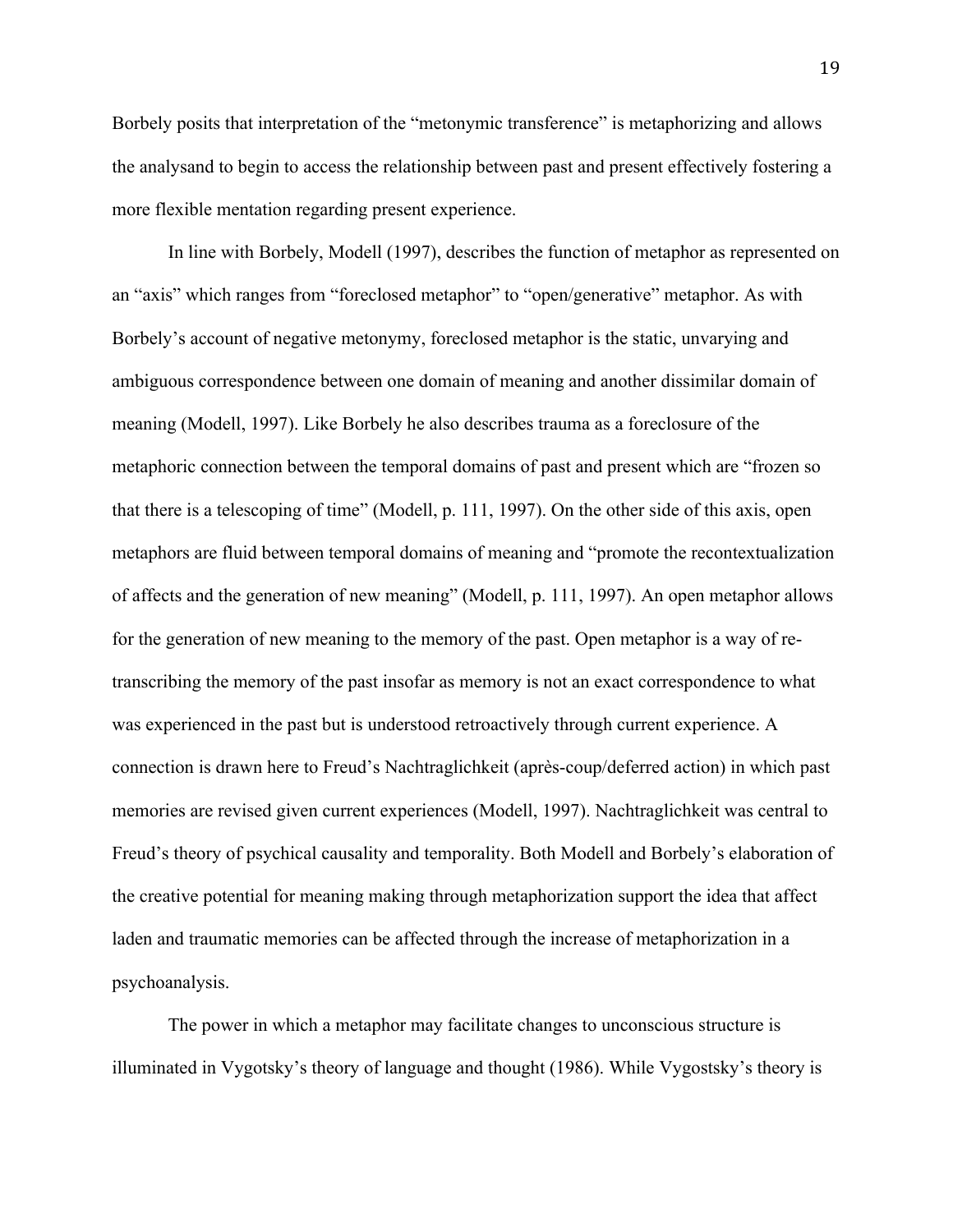not directly concerned with the dynamics of the unconscious, per se, his description of the meaning making process at the interplay of word meaning as the bridge between language and thought articulates a similar process as that between conscious and unconscious thought process in Freud. Vygotsky discussed the importance of the word as a mediating function in the developmental process of thought:

"The relation of thought to word is not a thing but a process, a continual movement back and forth from thought to word and from word to thought. In that process, the relations of thought to word undergoes changes that themselves may be regarded as development in the functional sense. Thought is not merely expressed in words; it comes into existence through them. Every thought tends to connect something with something else, to establish a relation between things. Every thought moves, grows and develops, fulfills a function, solves a problem. (Vygotsky, 1986, p. 218)

While Vygotsky and Freud's theories are born out of separate intellectual questions and approach the concepts differently, the importance of the word as the facilitator of conscious meaning making bear notable similarity. Freud makes a similar argument for the importance of the word-presentation as the essential factor in conscious/preconscious thought in his theoretical distinction between word-presentation and thing-presentation:

What we have permissibly called the conscious presentation of the object can now be split up into the presentation of the *word* and the presentation of the *thing;* the latter consists in the cathexis, if not of the direct memory-images of the thing, at least of remoter memory-traces derived from these. We now seem to know all at once what the difference is between a conscious and an unconscious presentation. The two are not, as we supposed, different registrations of the same content in different psychical localities, nor yet different functional states of cathexis in the same locality; but the conscious presentation comprises the presentation of the thing plus the presentation of the word belonging to it, while the unconscious presentation is the presentation of the thing alone. (Freud, 1915, p. 201)

Freud goes on to describe what is at stake in the relation between thing-presentation and word-

presentation to thought process, namely that word-presentation connected to a thing-presentation

is necessary for conscious thought:

Probably, however, thought proceeds in systems so far remote from the original perceptual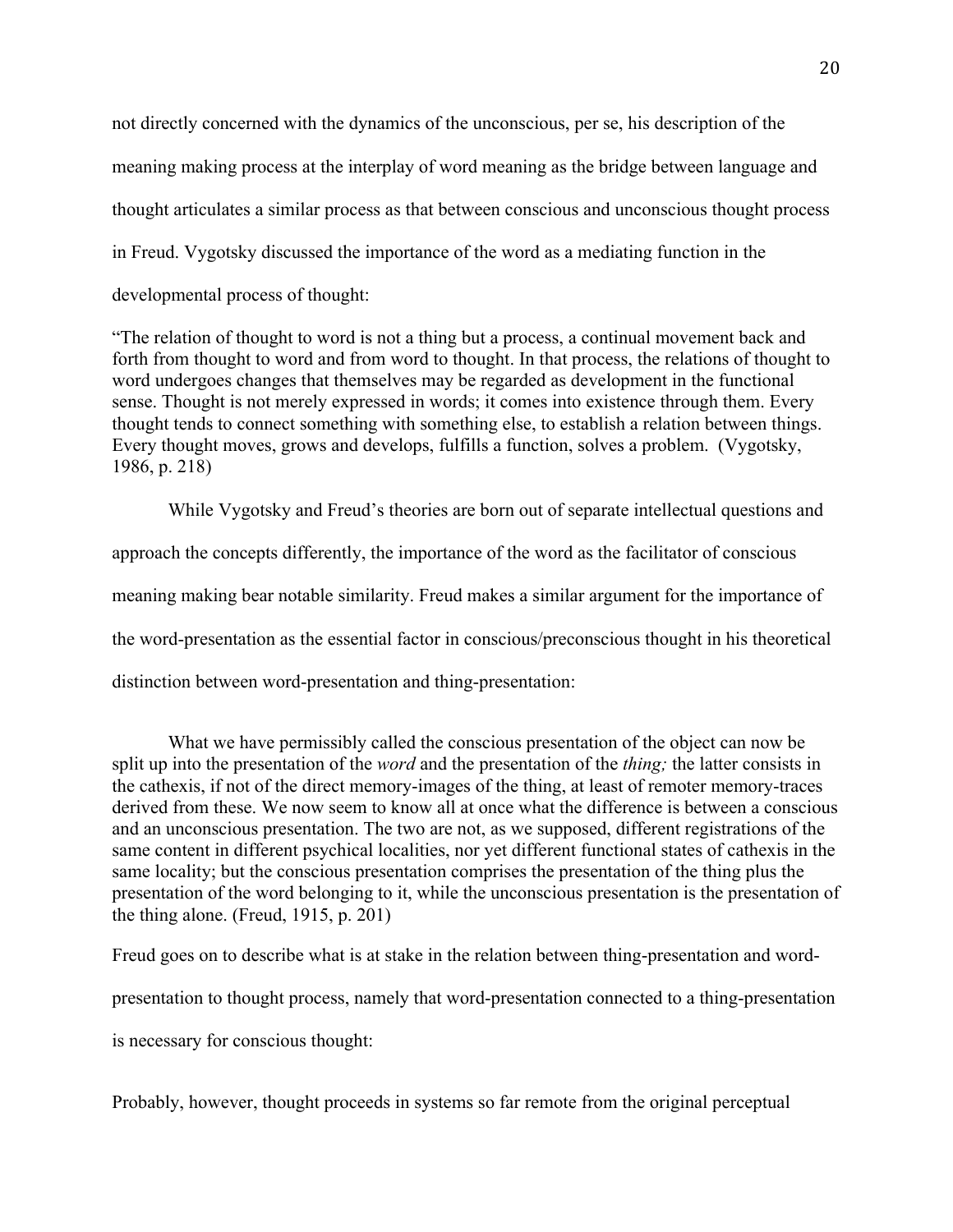residues that they have no longer retained anything of the qualities of those residues, and, in order to become conscious, need to be reinforced by new qualities. Moreover, by being linked with words, cathexes can be provided with quality even when they represent only *relations*  between presentations of objects and are thus unable to derive any quality from perceptions. Such relations, which become comprehensible only through words, form a major part of our thought-processes. (Freud, 1915, p. 202)

The word is what creates the possibility for an unconscious representative to become conscious or for a thought to take shape or change. If we add Vygotsky's theory of word and thought to highlight the process Freud is describing above, we can see that thought for Vygotsky is in some ways parallel to thing-presentation in Freud, insofar as it is made conscious and its meaning is constructed insofar as it is connected with a word, or word presentation. Keeping in mind Freud's idea of the word-presentation and its relation to the process of unconscious to conscious thought, Vygotsky's theory gives us the sense that the equivocation of the word use has the power not only to shift the meaning in the thought but allows for development of thinking itself, making the thought more precise for the individual. The interplay between word and thought raises the level of consciousness and understanding for the individual. The connection of a thingpresentation to a word-presentation makes the unformed unconscious representative, articulable, able to be thought beyond its unconscious associations. Psychoanalysis engages in the process between the interplay of word and thought, through its use of metaphor to elaborate equivocation and connect meaning in unconscious associations.

Clinical studies have shown that working with the analysand's verbal metaphors to foster metaphorical thinking, has had multifaceted effects on psychotherapy including accessing and symbolizing emotions, uncovering implied assumptions and relationship building, working with analysand resistance, and creating new frames of reference (Lyddon, Clay, and Sparks, 2001). In any treatment where work with metaphor is being done, it is possible for all of these dynamics to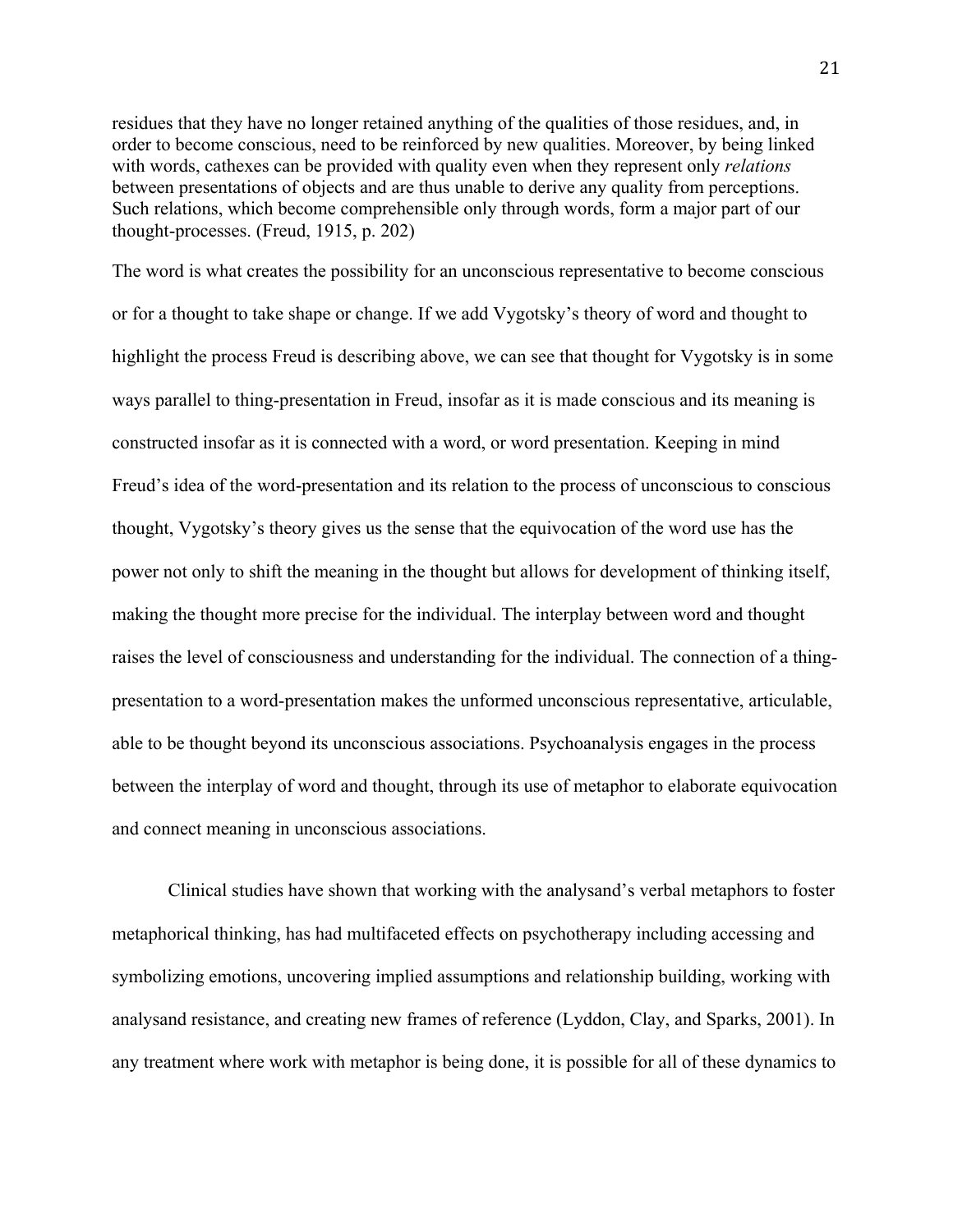be in play at the same time and in many instances overlap through given interventions and analysand/analyst interactions.

As mentioned previously, in symbolizing emotions, metaphor can provide the analysand the ability to express with words intangible emotion states that defy concrete verbal description. Lyddon, Clay and Sparks (2001) provide the example of a woman who had a hysterectomy referring in a literal non-emotional manner to her physical scar. In this example, the therapist used the opportunity to discuss her "emotional scar", thus introducing a metaphorical level to a therapeutic situation that was not readily accessible in the analysand's concrete language.

Similarly, Ingram (1996) discusses a technique he used to evoke metaphorical thinking in the analysand by, for instance, asking a analysand who is crying, "what's in your tears?", explaining to the analysand, the tears are a "container" for emotion (p. 20). This style of questioning elicits a raw unspoken emotional moment put into words through metaphorical language. He distinguishes this from statements such as "what are you crying about", as it lessens the weight behind what the therapist is attempting to get across and is too literal a phrasing to allow the analysand to add his own meaning (Ingram, p. 20, 1996). Ingram's technique invokes a collaborative effort between the analysand and therapist to construct metaphorical meaning. He labels the unique construction of metaphor that occurs only between the therapist and analysand in the therapeutic situation as a "signature metaphor" (Ingram, p. 32, 1996).

Ogden's unique approach to metaphor in treatment through his elaboration of Bion's theory of reverie also bears connection to Ingram's technique. Ogden uses reverie as a mode for making interpersonal metaphorical links between analysand and therapist by attending to the associations in his own mental digressions; he comes to intuit what the analysand is expressing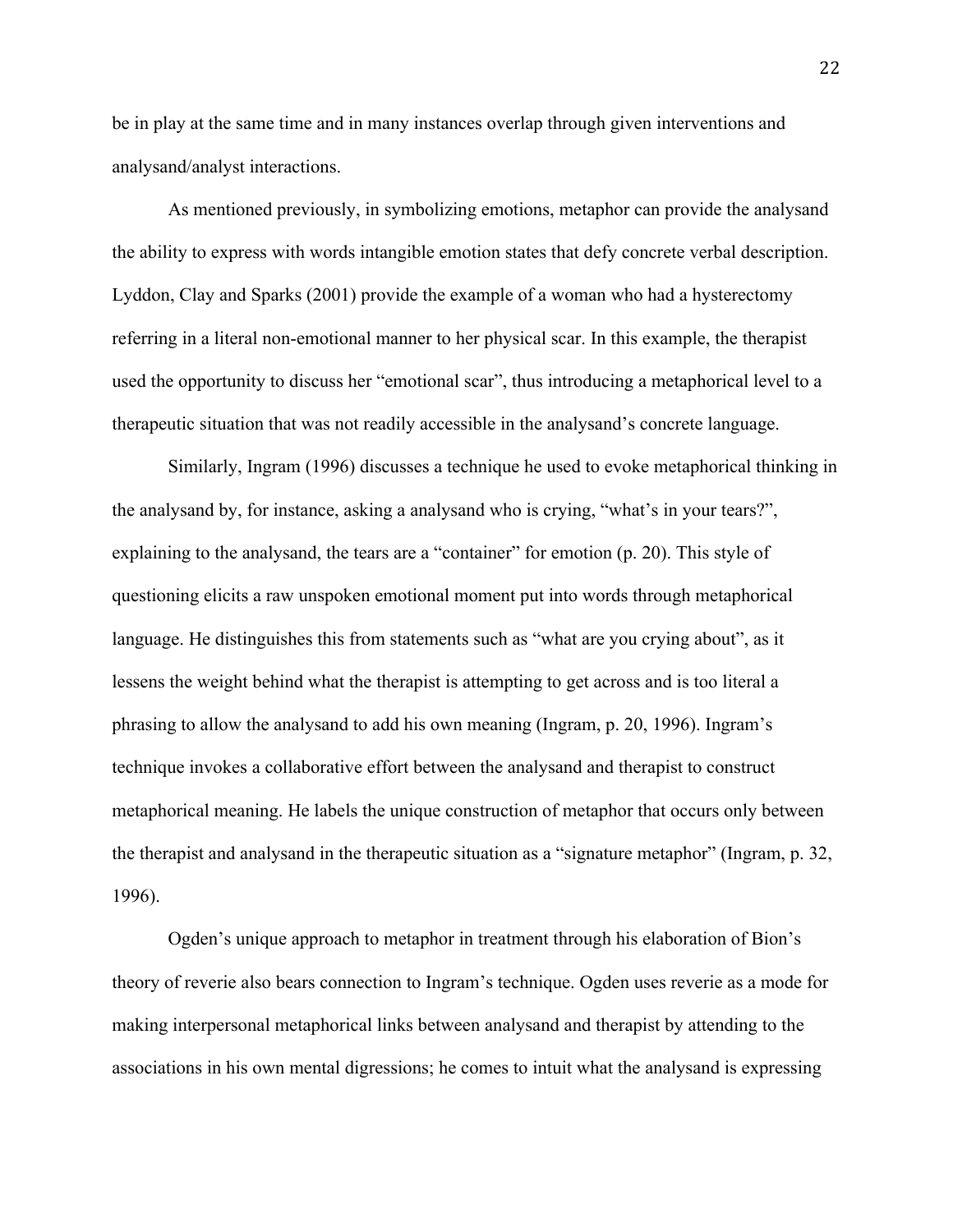in his speech (Ogden, 1997). Reverie allows the analyst to intuit the metaphorical meaning of the analysand's speech in an interpersonal and collaborative manner.

Direct collaboration between therapist and analysand regarding the underlying meaning or naming of a metaphor in therapy can strengthen the therapeutic relationship and aid the analysand to moving past their resistance. Lyddon, Clay and Sparks (2001) discuss an analysand who uses the metaphor "monkey in the middle" to describe herself. When asked to elaborate the meaning, she was able to describe the feeling of being stuck in the middle of a game in which a ball is passed back and forth over her, out of reach (Lyddon, Clay and Sparks, 2001). The therapist has her elaborate the different perspectives of the players in the game in relation to the ball. The analysand is able to use the metaphor to elaborate on associations that are relevant to her experience, similar to the way dream analysis is conducted (Lyddon, Clay and Sparks, 2001). The therapist in this example then added his own elaboration to the analysand's association and through this collaboration the analysand is able to come to a greater insight about her subjective experience of herself.

Long & Leppert (2008) describe a similar collaboration in which a therapist offers the metaphors "king of the castle" and "dirty rascal" to describe aspects of core conflict discussed by a narcissistic analysand. The analysand initially rejects these metaphors and adds his own ("aspirations to sainthood") before eventually accepting the therapist's original contribution (Long and Leppert, 2008). Over the course of several sessions, these metaphors are elaborated and expanded as the therapist uses "slaying the dragon" and "holy grail" in conjunction with the original "knight" metaphors. Using associated metaphors to expanded the analysand's discourse in therapy provides a buffered, indirect way to explore and frame more emotionally charge experiences and to penetrate resistance. These uses of metaphor as interventions are examples of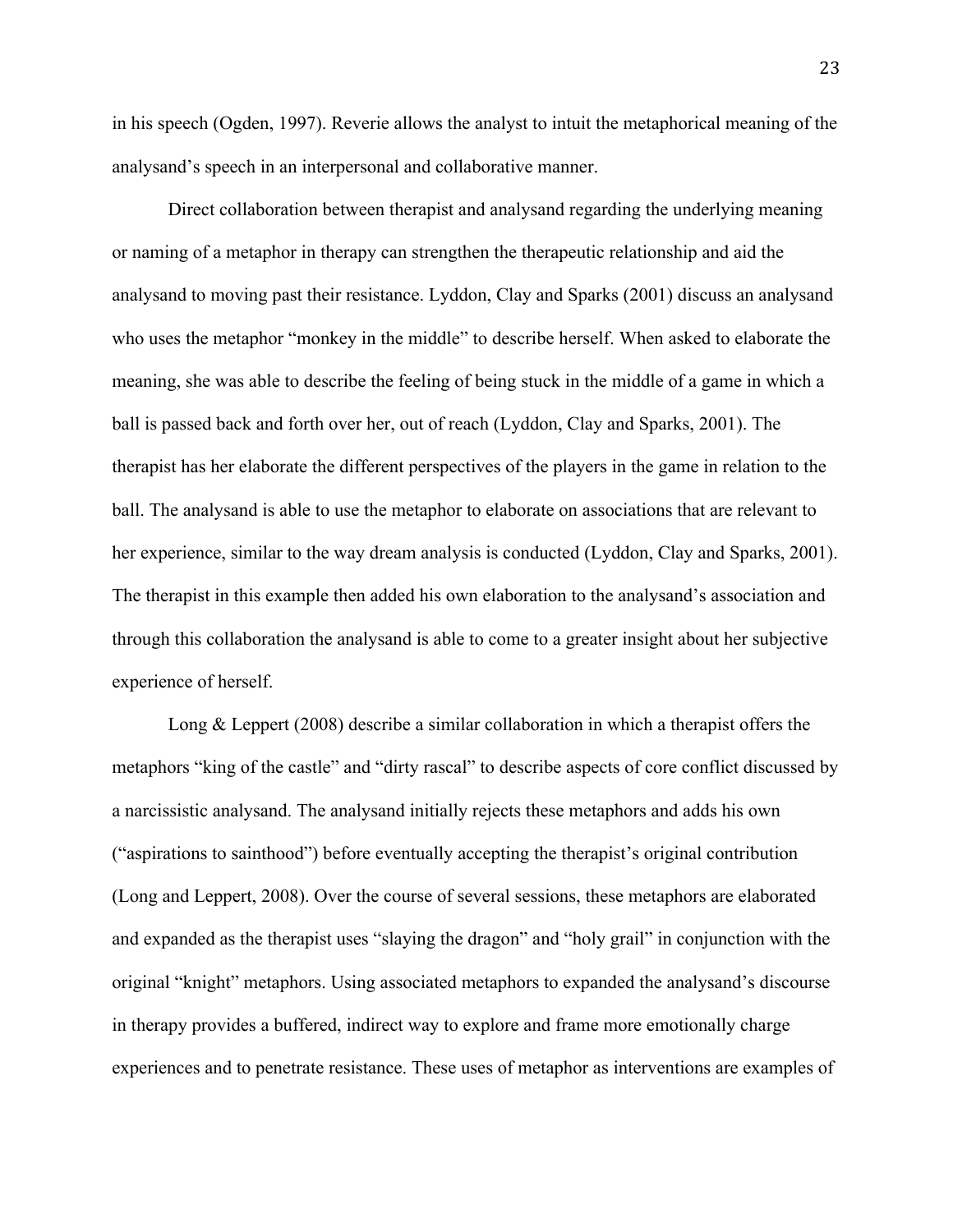"unsaturated" interpretations according to Ferro, who, following Bion, asserts that interpretations unsaturated with meaning provide a space for the analysand to insert their own meaning and work more creatively with the words of the analyst (Ferro, 1999). As Ferro attests, interpretations that are unsaturated with meaning, "make the progressive formation of a shared meaning possible" (Ferro, p. 23, 1999). This will be an important point when considering the interpretive power of the metaphor "fallen woman" in the current study, insofar as it has potential to be connected by the analysand to a great many subjective associations beyond its literary meaning.

Lyddon, Clay and Sparks (2001) note that the "monkey in the middle" metaphor allows the analysand to explore, recognize and express certain frustrations regarding her real relationships and acknowledge the power difference inherent in those relationships without having to use direct language that may make it more difficult to do so. They explain, "metaphorical communication may allow clients to explore what is 'them' by talking about what is 'not them'"  $(p.271)$ .

In a study by Angus and Rennie (1988) the level of agreement and ability to work with metaphors generated in treatment were indicative of the nature of the working relationship as well as characteristics of the client. They determined that there were two patterns when metaphors were repeatedly used during a session. They labeled the first, *meaning conjunction*, in which therapist and analysand come to a shared understanding of the latent meaning of a metaphor through collaborative elaboration. According to Angus and Rennie (1988) this pattern is indicative of the level of positive collaboration in the therapeutic relationship. The other pattern is *meaning disjunction*, which is a pattern where there is a lack of shared understanding of the metaphor (Angus and Rennie, 1988). Meaning disjunction would indicate that the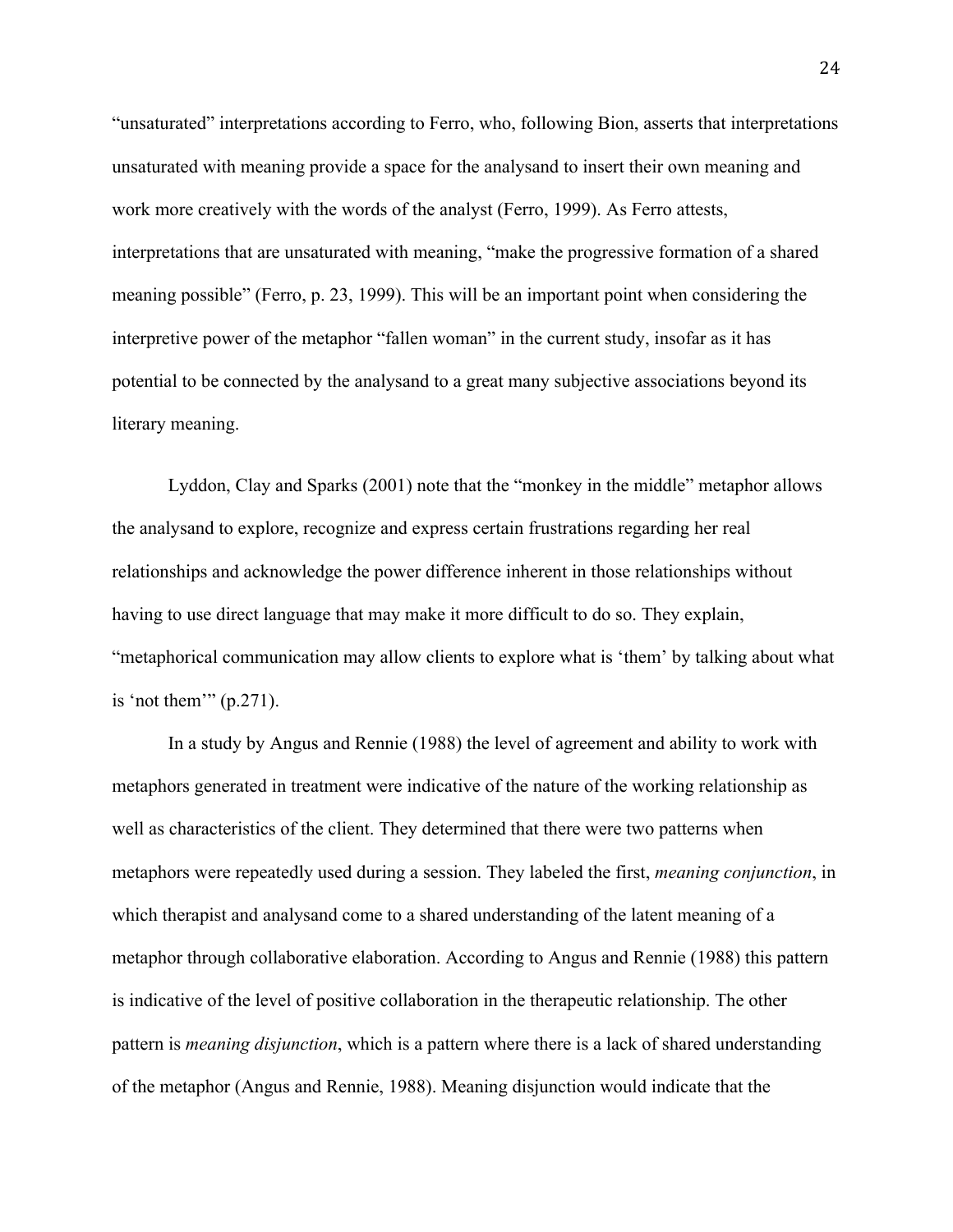therapeutic relationship affects the use of metaphor in the service of positive outcome (Angus and Rennie, 1988). Thus, the ability to collaborate on meaning in metaphor use may be affected by the therapeutic relationship itself.

The metaphors used in Lyddon, Clay & Sparks, and Long and Leppert, ("monkey in the middle", and (King of the castle/dirty rascal, respectively) are examples of what has been termed "key metaphors". Long and Leppert, (2008), summarizing Siegelman, (1990) define key metaphors as "a metaphor that encapsulates the analysand's view of themselves or their life and that can serve as a marker of change…and also encapsulate diagnostic or core conflict aspects" (p. 348). Key metaphors maybe conventional, (i.e. metaphors that are used in common everyday speech in a culture), or novel (i.e. metaphors that are newly constructed by the speaker) (Long and Leppert, 2008). Key metaphors are unique in that they hold a subjective meaning for the analysand that lends itself to use in therapy. These metaphors may also represent unconscious assumption of an analysand's subjective experience of themselves and the world. For instance, "I always thought life was one big party" or "I've always felt like an actor in a tragic play" (Lyddon, Clay, Sparks, 2001). Working with metaphors at this level allows beliefs that have been taken for granted or unimagined to be expressed and explored (Lyddon, Clay, Sparks, 2001). As such they can be re-constructed and worked through collaboratively in therapy in order to foster insight and constitute a new meaning for the analysand.

Key metaphors have also been referred to by other theorists as metaphorical kernel statements or central metaphors. Like key metaphors, metaphorical kernel statement are the metaphors that an analysand uses to describe their presenting problem such as, "I am up against a wall", "I am trapped", I am caged", etc. (Witztum, Van der Hart, Friedman, 1988). From the outset of a treatment these metaphors are often considered "dead" or as Borbely says, lacking in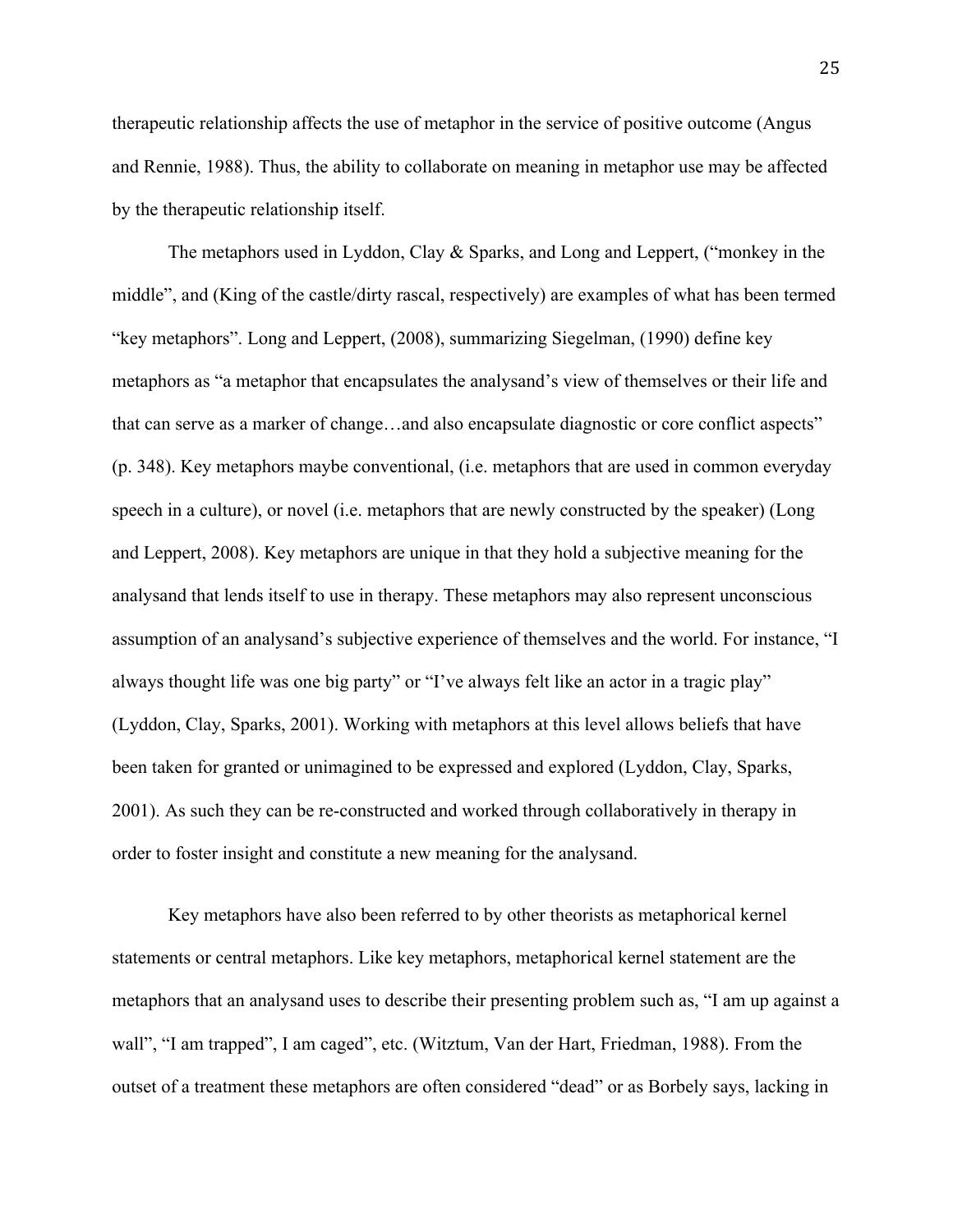metaphorization (Witztum, Van der Hart, Friedman, 1988). These metaphors can change taking on new or elaborated meaning as insight occurs in therapy. They can represent an internal change, for instance as a analysand during an initial session says "I don't want to show all the dirt inside" and near the end of treatment states, "I feel very clean inside" (Witztum, Van der Hart, Friedman, p. 3, 1988).

According to Witzum, Dasberg and Bleich (1986) there are two approaches to metaphor use in therapy, either the therapist can interpret an existing metaphor that the analysand uses or the therapist can introduce an original metaphor. They give a clinical example of the second approach, a metaphor use in therapy in which the therapist, listening to elements of the analysand's narrative, is able to construct a key metaphor for the analysand. In this instance, the collaborative effort toward using metaphor begins with the therapist. Witzum, VanderHart, Friedman (1988) explain:

Often in psychotherapy the therapist is initially the creative force. To be sure, patients describing their situations with metaphors are acting creatively. The problem is that their creative activity has stalled, and their metaphors have become frozen. The therapist's task is to unthaw the patient's creative energy and propel it into problem-solving activities. (p. 2)

In the Witzum, Dasberg and Bleich (1986) example a former soldier with PTSD is unable to function interpersonally and has difficulty expressing himself openly in therapy after he experienced combat trauma during which he was forced to hide in a ditch for hours and afterward was angry and resentful of his superior officer whose decision making had left him feeling abandon. The therapist introduces the metaphor "actually you are hiding in a shelter. You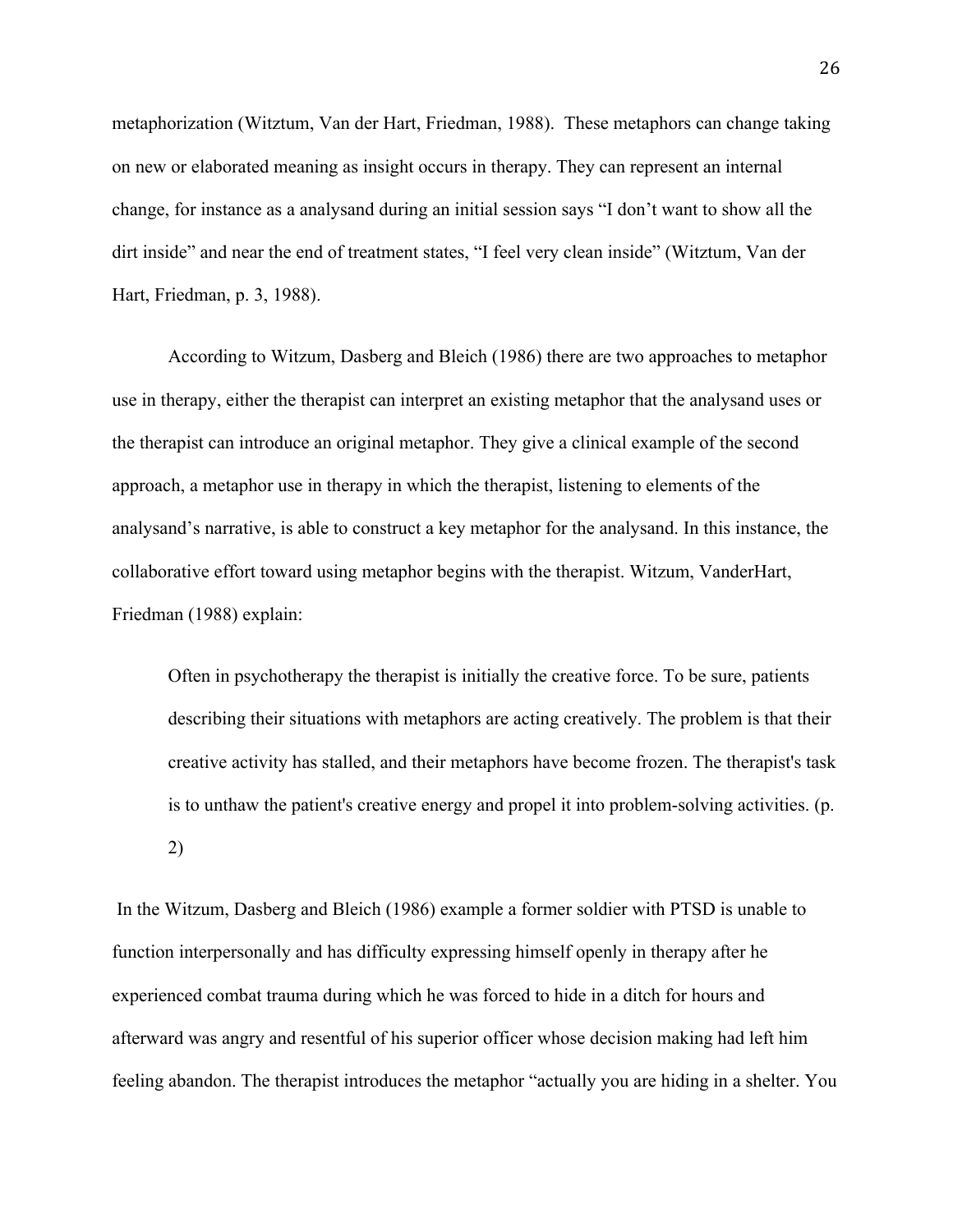really want to go out, but you cannot" (Witzum, Dasberg and Bleich, p. 460, 1986). The effect of this intervention is explained in the following way,

"This metaphor hiding in the shelter relates to the analysand's longing for a secure home, whereas wanting to of come out relates to confrontation with the reality of his present life. The choice of wording hints at the most recent source of the trauma, the war experience. The analysand showed ideaomotor reaction, his face became pale and he began to sweat." (Witzum, Dasberg and Bleich, p. 460, 1986).

This vignette demonstrates the power in the compacted meaning of a metaphor intervention. It symbolically expresses latent affective content of the traumatic memory and at the same time speaks to the "outer" construction of facts or beliefs about oneself and situation (Witzum, Dasberg and Bleich, 1986). It bridges the gap between inner and outer experiences and contains a powerful affective association. (Witzum, Dasberg and Bleich, 1986). It exemplifies a key metaphor insofar as it contains a truth about the analysand's view of himself. It also serves as a marker for change and speaks to the core interpersonal conflicts of the presenting problem. His affective and physiological reaction speaks to the communicative power of the metaphor. It demonstrates the temporal aspect of metaphor as defined by Borbely as it bridges the gap between present experience and the present interpretation of the past.

It also fits the criteria of a signature metaphor as it is constructed within the therapy itself and marks the collaborative experience between analysand and therapist. Further, this example shows how a metaphorical interpretation helps the treatment move past resistance with a difficult analysand by appealing to difficult content and associations indirectly. Afterward, the analysand begins to engage more with the therapist and recounts new associative dream material. The therapist continues to refer to the "shelter metaphor" extending and elaborating it as a central technique in the treatment. Toward the end of treatment the analysand is able to pick it up for himself and say "On the civilian level I have left the shelter" (Witzum, VanderHart, Friedman,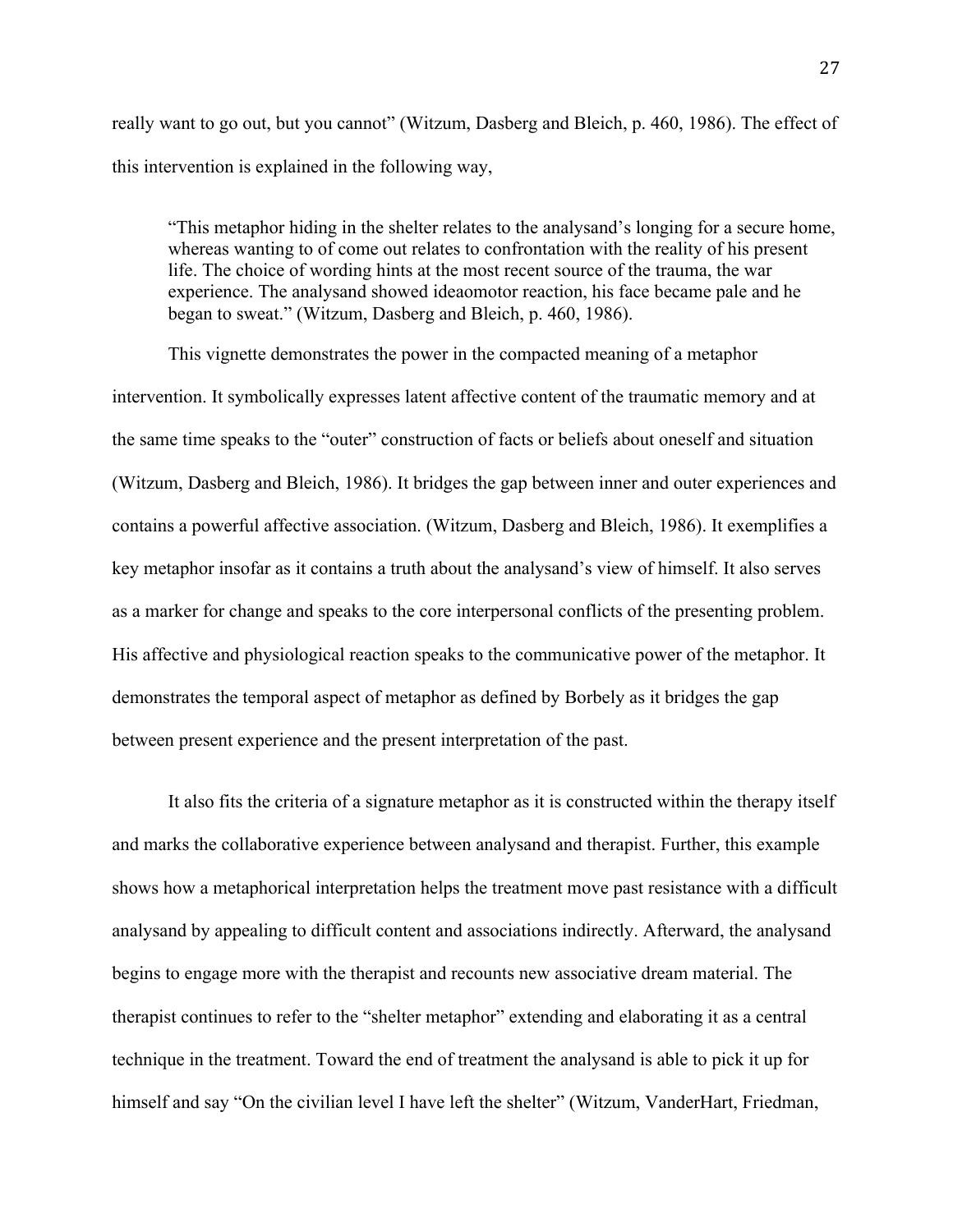1988). Thus, acknowledging a change in the relationship to his symptoms and demonstrating an increased capacity for metaphorization.

The repeated use and elaboration of a single subjective key metaphor can function as the intervention technique throughout a single treatment (Witzum, Dasberg and Bleich, 1986; Witzum, VanderHart, Friedman, 1988). However, it is also possible for a single metaphor to be used by different analysands with similar symptoms. Levitt, Korman, Angus (2000) found that two different therapies with depressed analysands used "burden" metaphors to described their experience of depression. Both analysand and therapist introduced the "burden" metaphors an almost equal number of times throughout the treatment (Levitt, Korman, Angus, 2000). This example is in line with Lakoff and Johnson's theory of conceptual metaphor as a cultural frame to how a concept like depression is understood. The construction of metaphor in therapy may be culturally determined as much as it is subjectively determine by symptoms. Between the two treatments, one had a successful outcome while the other did not. The successful treatment eventually saw the "burden" metaphor transform through the analysand's speech into an "unloading" metaphor while the unsuccessful therapy saw no change in metaphor use (Levitt, Korman, Angus, 2000). Further, the authors found that more of the "burden" metaphors introduced by the therapist had higher ratings on emotional experience scale in the successful treatment whereas the unsuccessful therapy more of the analysand introduced "burden" metaphors were rated higher on the emotional experience scale (Levitt, Korman, Angus, 2000). Researchers surmise that a more successful clinician may be better at conveying emotional laden material in their metaphor interventions. In this sense, the metaphor only provides the vehicle for meaning, the therapeutic skill comes in knowing how certain metaphorical phrases may function to stand for subjective meaning of the analysand.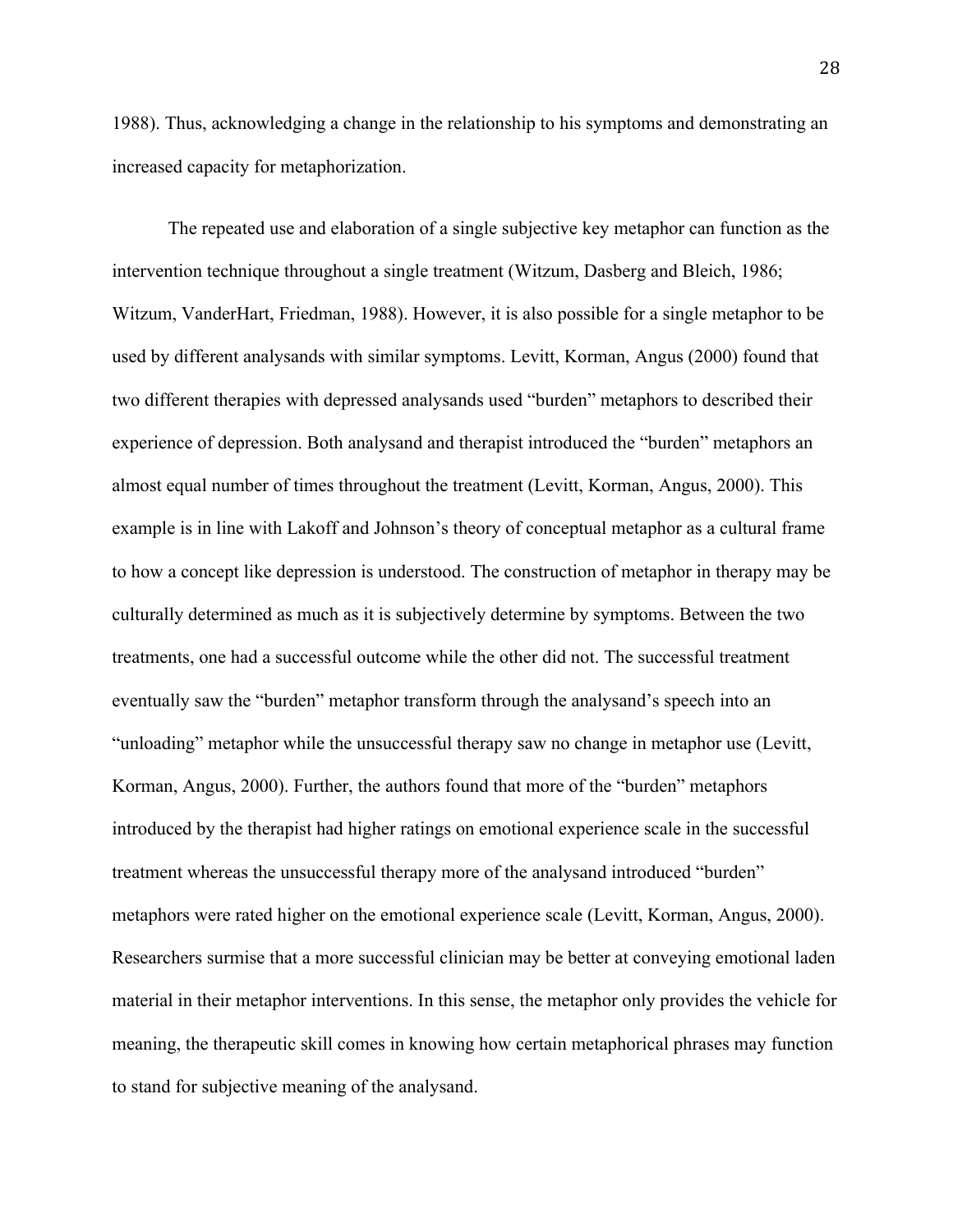#### **The "Fallen Woman" Expression**

In this study the idiomatic expression "fallen woman" is the metaphor that is used throughout the treatment in the service of therapeutic intervention and will be tracked and analyzed for its interpretive value in the treatment. "Fallen woman" is a phrase that can be taken literally as it relates to the physical action of a body being pulled to the earth by gravity. In its figurative use as an idiom it has generally come to have a religiously or moralistically patriarchal and stigmatized meaning of a woman who engages in sexual relations and/or becomes pregnant out of wedlock; or for women who defied the patriarchal social customs of their time.

The origin of the expression goes back to the Old Testament and story of the fall of Eve, the first woman in biblical terms who 'fell from grace' after attempting to acquire forbidden knowledge from the tree of life. To "fall" is tied to the Christian concept of sin or acting in a sinful manner and as such is framed through morality of religious ideology. "Fallen woman" was an ideological concept that is most widely associated with Victorian era social expectations in 19<sup>th</sup> century England. However, it gained prominence as a trope in art and literature much earlier. Milton's Paradise Lost which was written in the  $17<sup>th</sup>$  century and represents the ideological interpretation of the original fall from grace and Eve's role as a 'weak', 'deceitful' and 'selfish' woman. Beyond it being a literary character trait, these attitudes were associated with the nature of women in reality and allowed women to be stigmatized for their sexuality, and believed to be inherently predisposed to sin.

This ideology, reinforced by the art and literature of the time, functioned as a device of hegemonic power and allowed for laws, and institutional codes that punished women who committed sexual acts or became pregnant before marriage. It reinforced patriarchal power to regulate women's behavior, sexuality and reproductive rights. The father as the 'head of the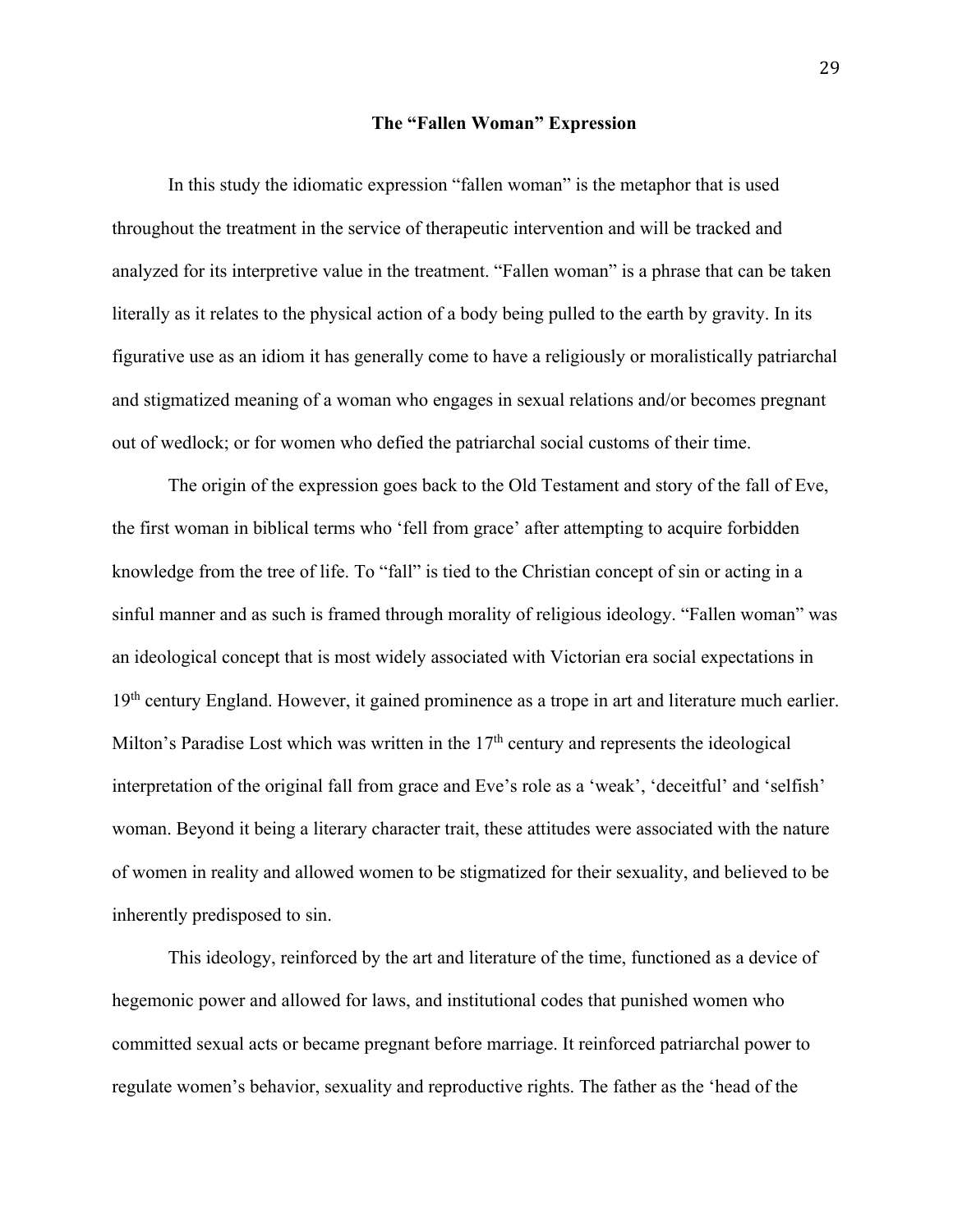household' exercised his judgment over the women in the house and was often depicted in art of the era as the one responsible for banishing the fallen woman (often the daughter) from the house and her relationship with the family for her sin.

As Kunzel (1993) points out, throughout the 1800s the institution most involved in the work of "rehabilitating" women who had become pregnant out of wedlock was the church. However, this changed at the beginning of the  $20<sup>th</sup>$  century as social work took a more clinical approach to working with unwed mothers, eventually shifting the work and the discourse around the "fallen woman" from the religious community. Kunzel makes the distinction during this discursive shift in the early 20<sup>th</sup> century that social workers "viewed unmarried mothers not as 'erring daughters' in need of 'salvation' but as 'social units' in need of 'adjustment'." (p. 3).

Kunzel (1993) draws attention to the complicated place of female complicity in the patriarchal ideological complex in that the rehabilitation of the fallen woman through "salvation" or "readjustment" was managed by two groups of women, the female religious clergy and then the first generation of social workers. This fact highlights the extensive and complex hegemonic power this concept had, as it existed in public discourse for centuries. After World War II new resources for women and the post-war change in the structure of the traditional family unit ultimately saw the end of the pervasive institutionalization of unwed mothers (Kunzel, 1993). However, the concept of the 'fallen woman' continued through the double standards that existed around female sexuality promulgated through conservative religious ideology.

In the current study "fallen woman" is a metaphor used collaboratively by therapist and analysand to further the treatment of a young woman whose symptoms include agoraphobia and social anxiety. It can be hypothesized, given the key metaphor "fallen woman" that certain feelings and experiences commonly associated with the metaphor may feed into the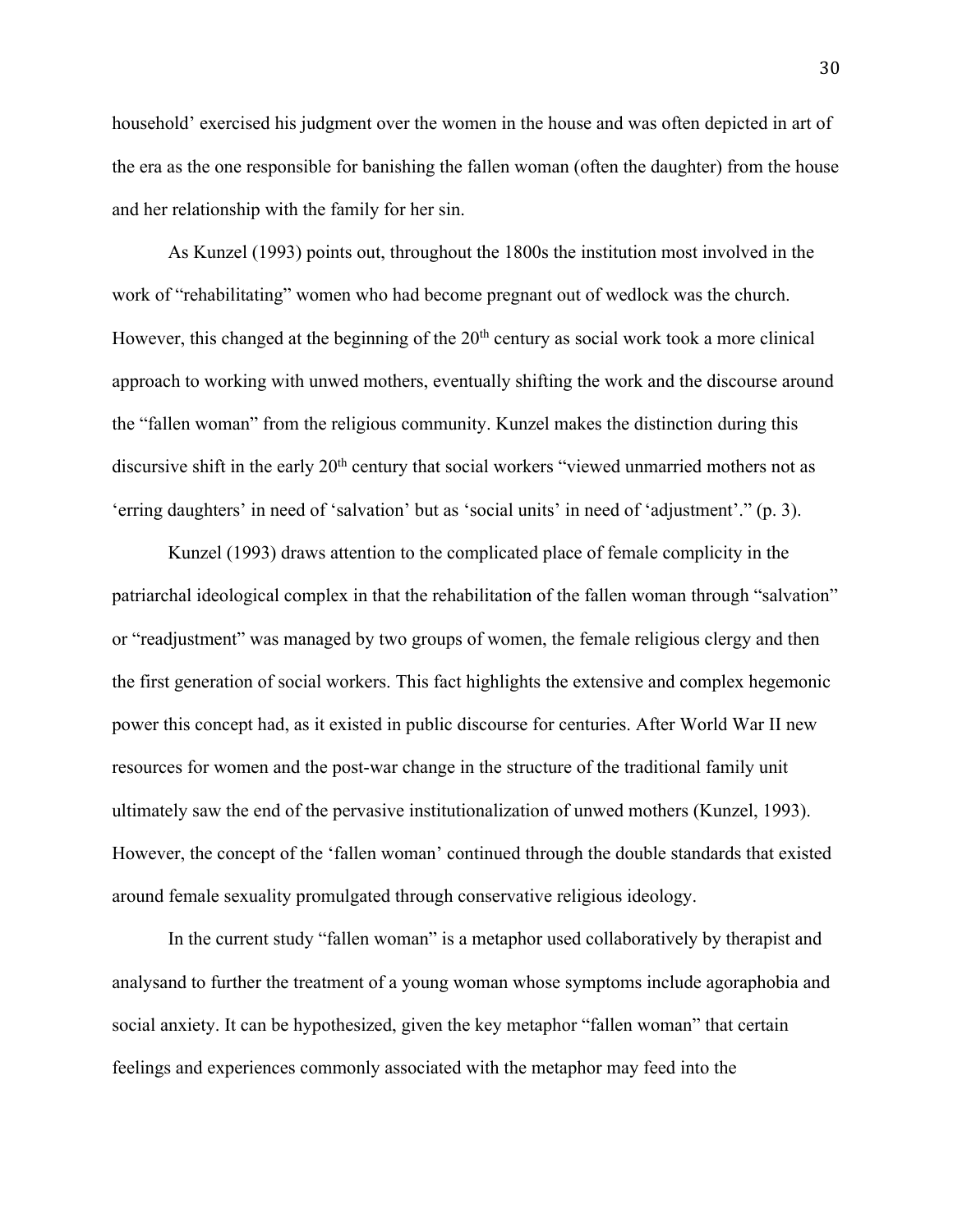symptomology of the analysand in this study including, guilt, shame, and a sense of subordination to the men in her life including her father and husband.

The metaphor in this case is based on material that appears earlier on in the analysand's narrative such as a dream about "falling" and a childhood memory of "falling" off of a staircase and being scolded by her father. Throughout the phases of the treatment the analysand discusses elements of her core conflict in terms of not being good enough for her father and her guilt at failing to live up to the family's moral expectations. The metaphor "fallen woman" captures the concept of moral conflict and guilt and at the same time highlights potential connections between the repetition on ideas in unconsciously motivated experiences (an accident, a dream) and the core conflict.

#### **Single-Case Psychoanalytic Process Research**

Hardy and Llewelyn (2015) identify four basic aims of process research which are, to understand the mechanisms of treatment and change processes, to improve the quality of treatment by identifying the most effective treatment methods, to contribute to the development of psychotherapy theory, and to assist in the development of effective training. Buchholz (2019), explains that the need for process research has existed since the inception of psychoanalysis, as approaches began to diverge between Freud, Jung Adler, Ferenzi and others. Since these early times Freud and other analysts acknowledged the unpredictability of the path of the process throughout out an analsysis (Freud, 1912, Buchholtz, 2019). Freud's metaphor of a chess game and the infinite possibilities for moves toward the end goal, exemplifies the mystification of process and the singular nature of psychoanalytic psychotherapy since the beginning of the method (Freud, 1910).

However, process research as a modern evidence-based field was born out of questions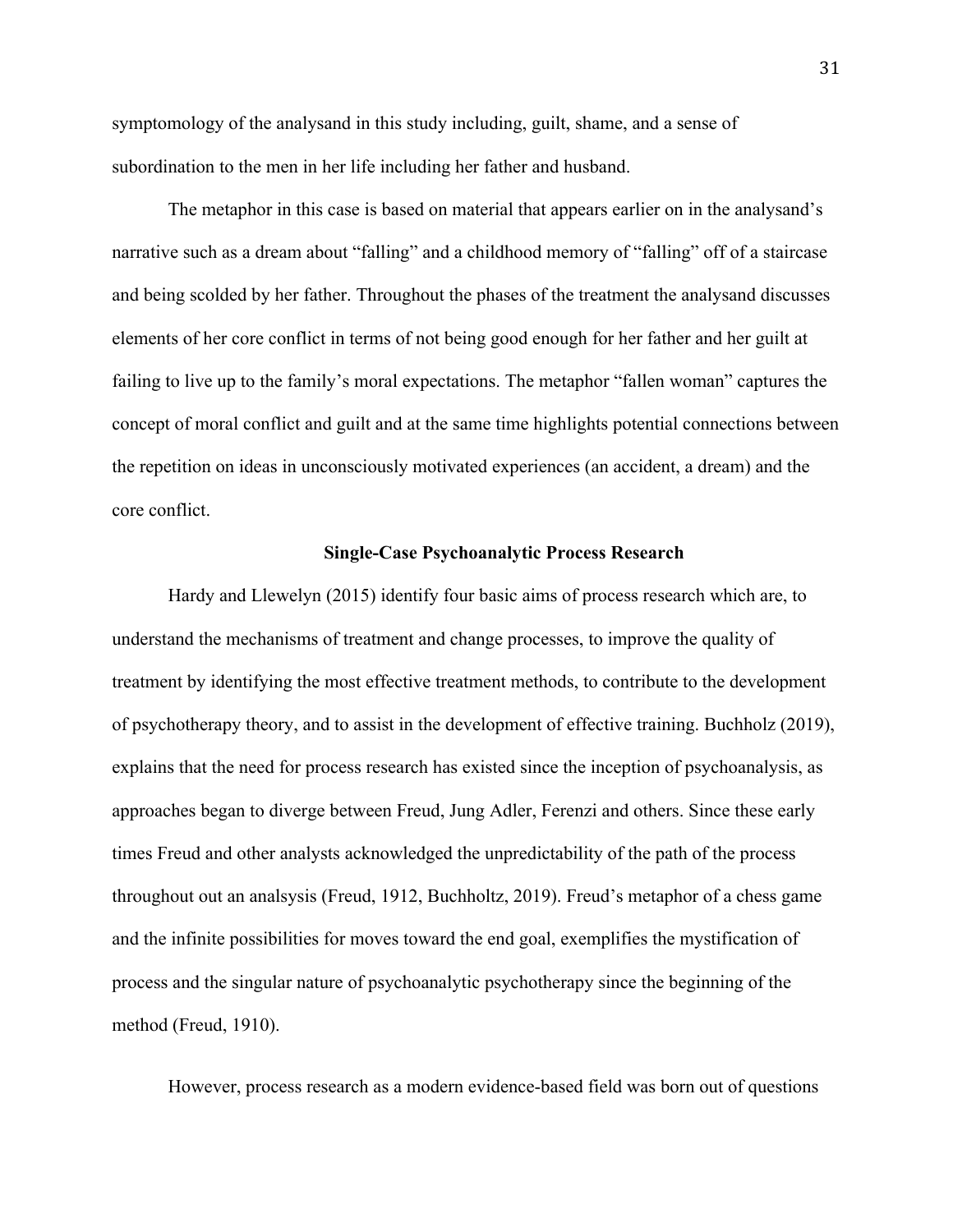left open in the early days of outcome research (Hardy and Llewelyn, 2015). The two have always been closely related in their complementary purposes supporting the work of psychoanalytic psychotherapy with empirical and qualitative evidence. Outcome research has held a privileged focus of inquiry as it is crucial to know if a treatment approach or modality is effective and providing results is often a requirement of funding institutions in order to provide an evidence base for utilizing a particular treatment with a particular population. (Hardy and Llewelyn, 2015). While outcome research is concerned with whether a treatment works to effect change and to what extend change occurs, process research is primarily concerned with *how* an intervention works, what aspect of treatment is most effective for an analysand and *why* change occurs in psychotherapy (Hardy and Llewelyn, 2015; Buchholz, 2019). As has been rightly pointed out, an understanding of efficacy in psychodynamic psychotherapy relies on understanding process in order to account for outcome (Waldron 1997, Buchholz, 2019).

Narrative case studies going all the way back to Freud's first case studies on hysteria (1900), represent the oldest approach for single case process research. These studies are based on the memory and process notes of the treating analyst. Dewald's work, *The Psychoanalytic Process: A Case Study*, which provided the material for a similar study on metaphor, is a strong example of the contribution of the case study to single case research design as a classic study in the use of transference in analysis. (Dewald, 1972, Ferst, 2015; Kochele, Schachter, Thoma, 2012).

The biggest pitfall for narrative case studies is that they lack methodological rigor, are depend on the subjective report of the therapist and as such may be biased by the reporter's theoretical leaning (Kachele, Albani, Pokorny, 2015). While more objective methods in psychotherapy research have developed over the years, the case study holds a unique place in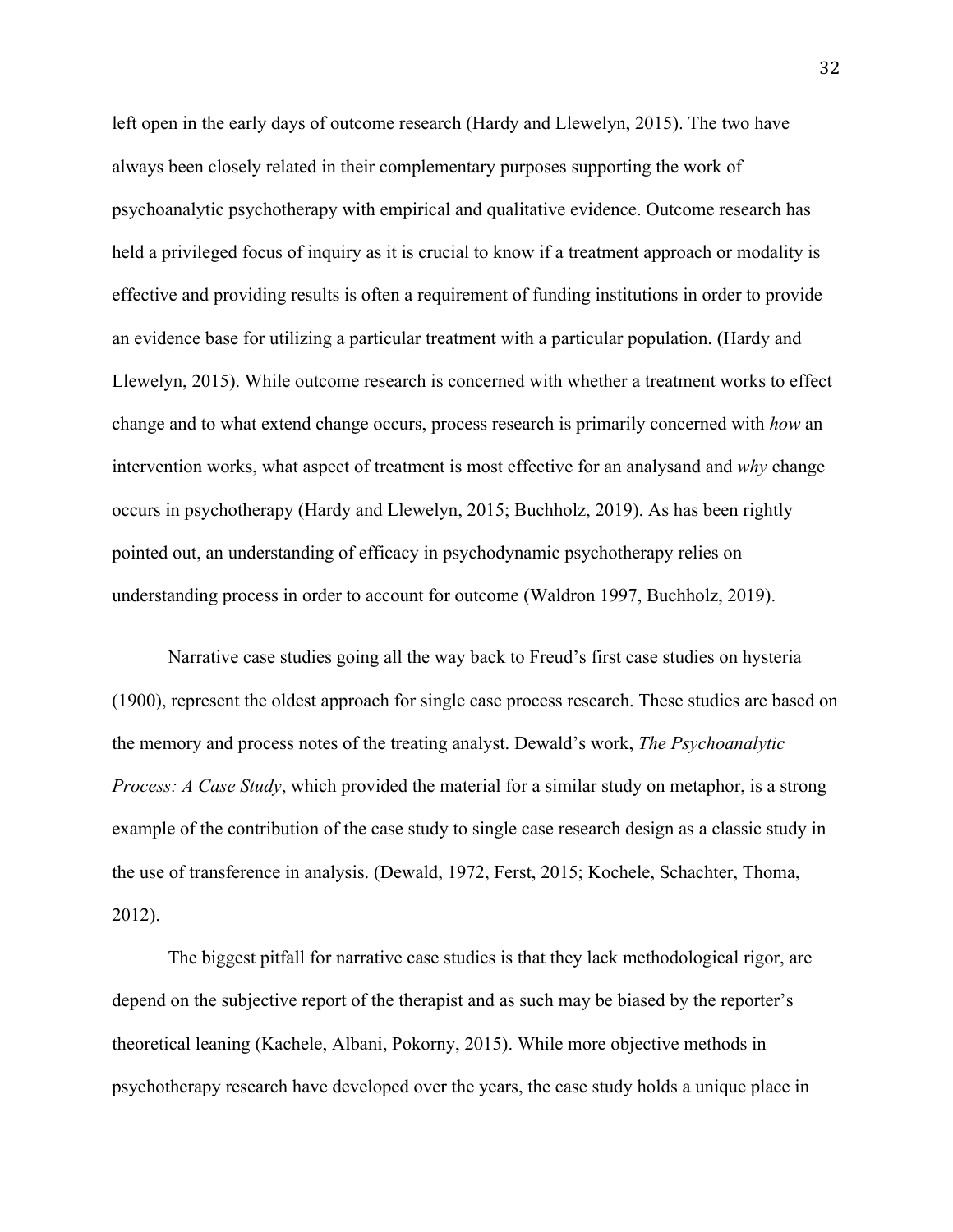research as the key producer of context-specific knowledge on which solid expertise in a subject rely on, beyond the results of rule based knowledge of more objective studies (Kochele, 1992). From this vantage point, they provide an important source of intimate learning about a subject versus simply proving an outcome. (Kochele 1992, Flyvbjerg, 2006) As has been noted, well chosen case studies such as those of Freud can, on their own, go a long way in providing generalizable outputs (Flyvbjerg, 2006). While they are limited in empirical rigour, it is important to note that they also have proven to exemplify generalizable findings such as the various permutations of neurotic presentations and symptomology in the cases of Dora, Little Hans and Rat Man.

Process research evolved in method and technique over the last several decades to better account for objectivity and validity in research design. Process research turned over the decades to more empirical methods as researchers such as Wallerstein and Sampson (1971) pushed for more rigor, arguing the necessity of systemization of the study of process in psychoanalysis. Perhaps the most central innovation was the use of audio recordings of therapy sessions to ensure objectivity. The earliest known records of psychotherapy were produced by Carl Rodgers and his colleagues in the 1950s (Braakman, 2015). Psychoanalytic psychotherapy gained further prominence as it picked up in European circles in the 1970s, pushed most notably by Helmut Thema and Horst Kochele who were strong advocates of audio recordings as a founding method of psychotherapy research (Kochele, 1988). Their efforts toward this goal contributed to creating the model for psychotherapy process research and the database at the University of Ulm, the Ulm text bank (Buchholtz, 2019). Other text banks such as the Research Consortium were also developed from this model in the U.S. (Waldron, 2015). However, the argument for audio recording was met with strong opposition early on and while it is more of a standard today, it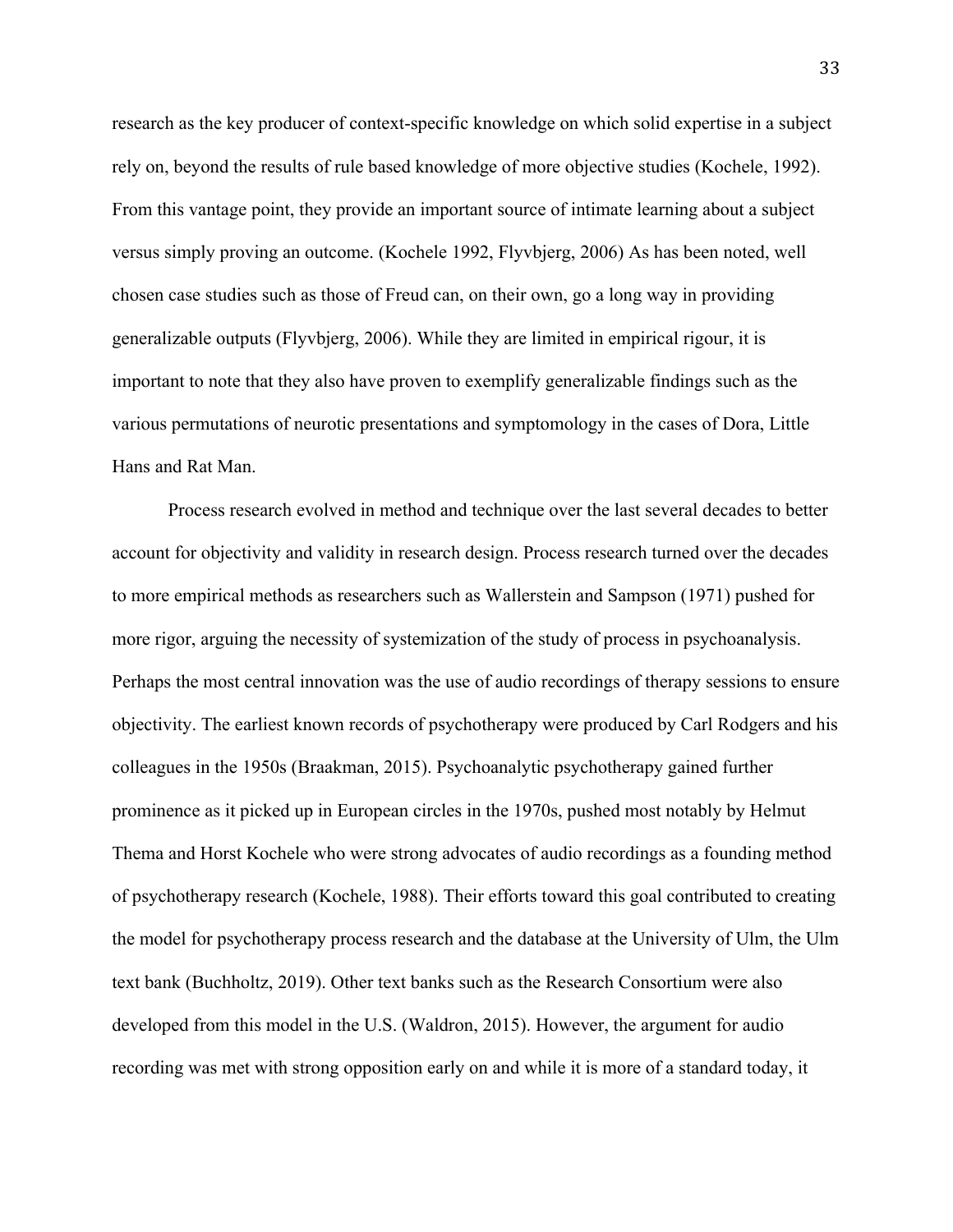was a contentious topic within some analytic circles (Kochele, Thoma, Ruberg, Grunzig, 1988). However, audio recording remains one of the two core conditions originally designated for specimen cases in process research, the second being that the case is clearly defined as psychoanalytic (Luborsky and Spence, 1971).

With the advent of sound recordings of sessions, clinicians were able to study the characteristics and qualities of session content which legitimized and formed the bedrock of process research (Braakman, 2015; Buchholtz 2019). Prior to the establishment of audio recording in process research the question of observation was often left to the therapist/participant, introducing the potential for bias (Buchholtz, 2019). While all treatment modalities, including empirically based modalities, can benefit from robust process research, non-empirically based modalities such as psychodynamic and psychoanalytic treatments are often the subject of process research as these modality are concerned with the intricacies of psychotherapy that may not lend themselves as easily to quantitative outcome research. Early on in the history of process research the focus was on the making of process research as a viable endeavor through measurement and operationalization, begging the question "what happens in therapy and how can we measure it" (Hardy and Llewelyn, p. 191, 2015).

Research bridges clinical observation and reliability in technique and practice. As Elliot put its, "…process measures incorporate and refine the clinical observations which were used to develop them. When a rater or student learns these measures, he or she comes to see therapy in a different way. He or she learns to attend to behavioral cues in self and other; these cues then become available for guiding interventions." (Elliot, 1983). Over the years there has been a focused aim in process research on specific aspects of the therapeutic experience including analysand factors, therapist factors, relationship factors and technique factors. Levels of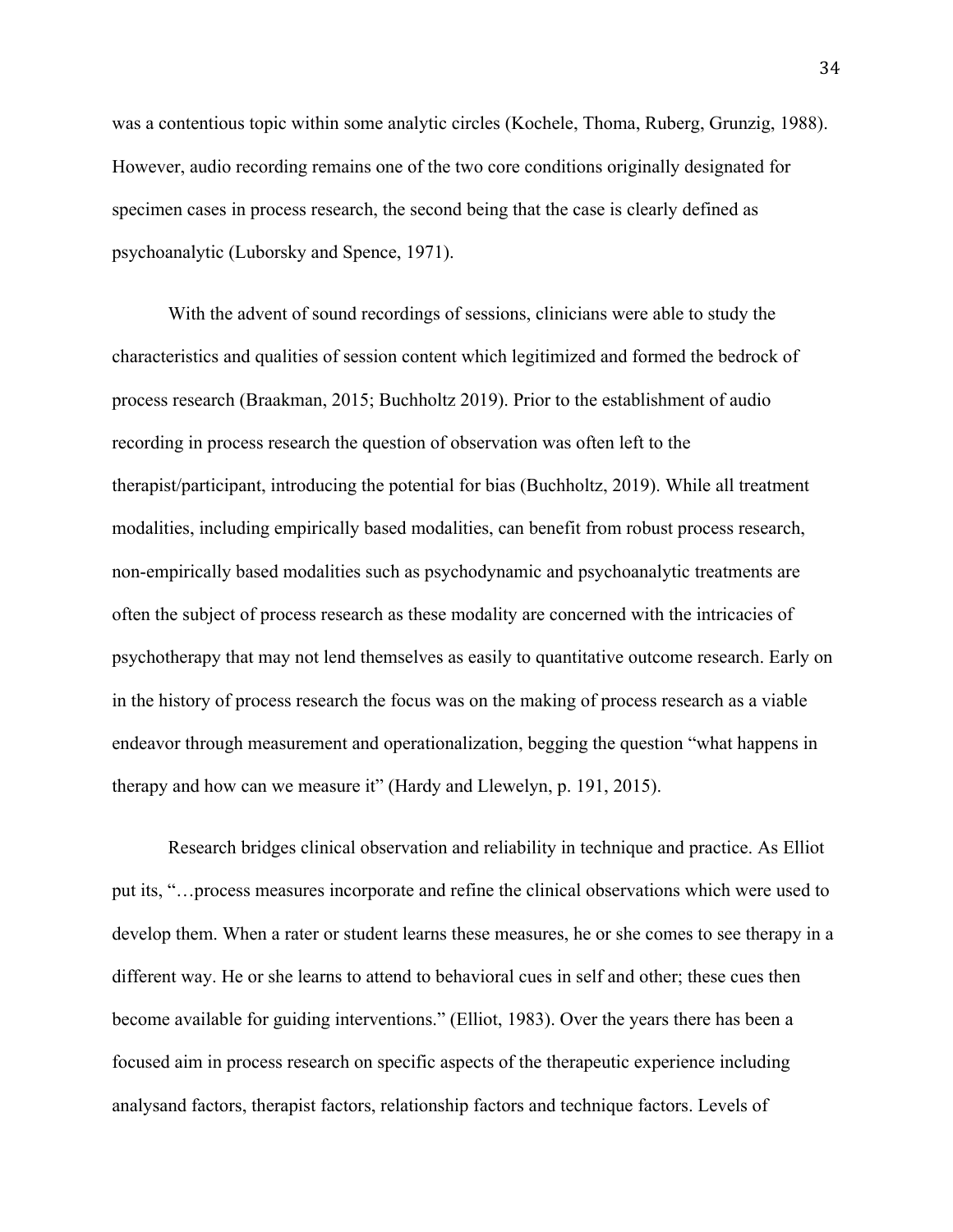objective, empirical methodological conceptualization have been identified for single case psychodynamic psychotherapy research: such as systematic clinical descriptions and guided clinical judgment procedures (Kochele, Schachter, Thoma, 2012; Kochele, 1992).

Systematic clinical description is a methodological level separate from case study, as it is an objective descriptive summary of a single case, thus preserving the richness of the information conveyed in a case study but with an objective scrutiny that does not rely on subjective memory or experience to interpret its meaning. There are various sampling methods which may include randomizing sessions, time-series, or singling out a concept such as dream material. This method requires a systematic reading of session data and writing a summary of content and transactions in the session (Kochele, 1992). This method provides an advantage to tracking repetition in and across sessions as it is assumed that repeated description across samples captures the process of change (Kochele, 1992).

Perhaps the most common methodological level is guided clinical judgment (Kochele, Schachter, Thoma, 2012). In the guided clinical judgment method scaled assessments of clinical concepts are applied to process material. Coding and counting are common approaches for this method. The Core Conflict Relationship Theme (CCRT) was one of the first measures that developed a coding system designed to analyze narrative session material to capture aspects of the therapeutic relationship important to the process including 1) wishes toward the other, 2) positive or negative response of others 3) the response of the analysand to those responses (Crits-Christoph and Luborsky, 1988). This method utilizes language, namely the analysand's speech through verbal interaction to assess the transferencial relationship. Other process coding methods specific to transference and analyst/analysand interactions were developed.

Dahl's Fundamental Repetitive and Maladaptive Emotion Structures (FRAMES) (Dahl,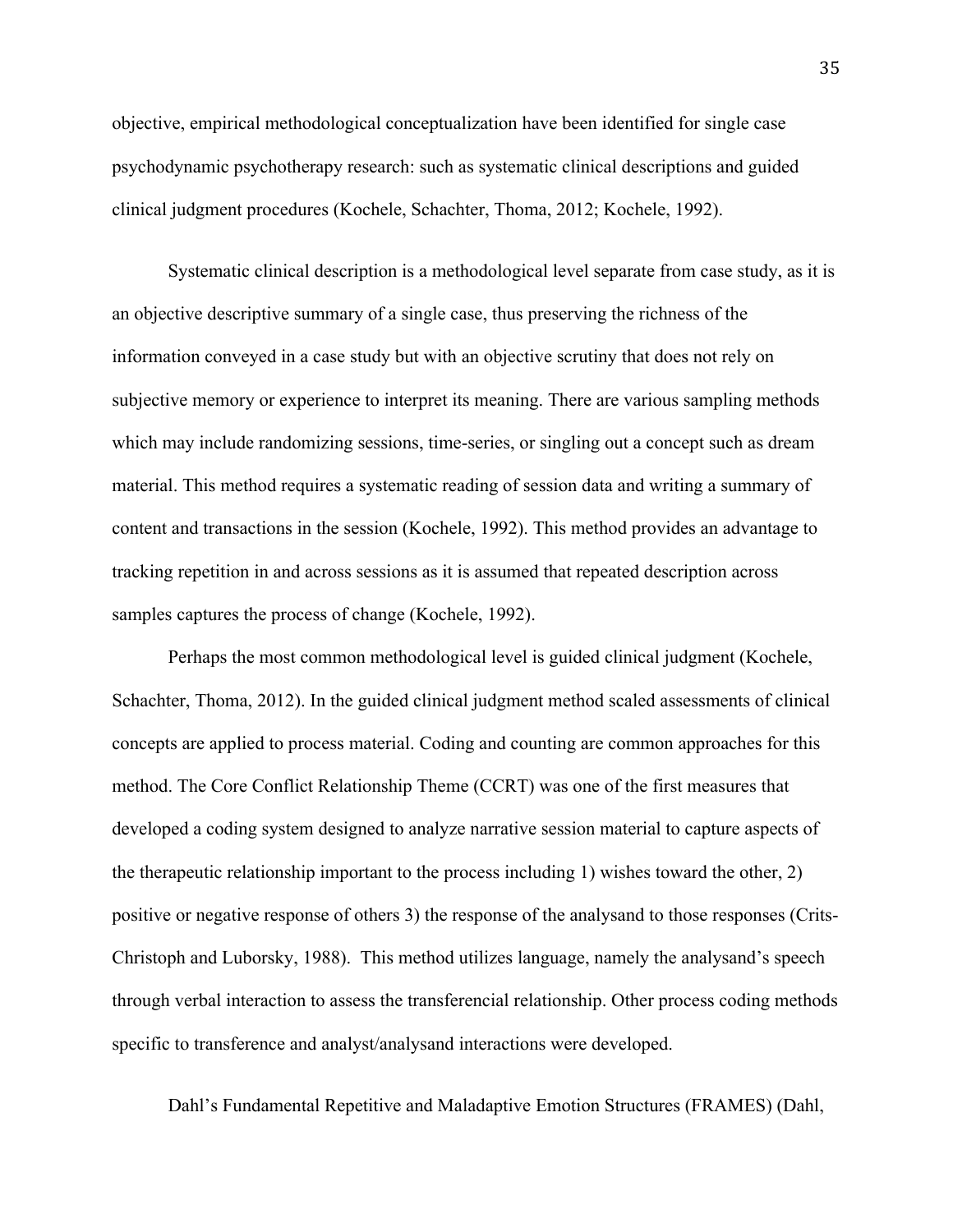1988) is a research method that, similar to the CCRT, captures repetitive patterns in the analysand speech and interaction in the analysis. However, unlike CCRT it does not rely on preset concepts (i.e. wishes and responses) in its coding method, rather categorizing the analysand's specific verbal patterns into concepts specific to the analysand. (Dahl, 1988).

Gill and Hoffman (1988) developed the PERT schema method to track the analysand's experience of the therapeutic relationship. It has a coding schema similar to and somewhat more complex than CCRT in that there are subscales which capture both analysand experience and therapist intervention and they are designed to specifically distinguish transference relationship from extra-tranferencial relationships.

The Analytic Process Scale (APS) assesses dimensions of the therapeutic process from the analysand, analyst and their interactions utilizing a Likert scale model (Waldron 2004; 2014). The APS utilizes multiple subscales to assess the extent of their communications regarding selfesteem, assertiveness, romantic experience, aggressiveness and development. The analyst subscales capture various interventions such as clarifications, interpretations and supportive interventions (Waldron 2004; 2014).

Unlike the current study, these methods all take various aspects of the therapeutic relationship, both from the analysand and therapist perspectives as key variables for process research. In comparison, the approach of the current study is focused solely on the thought process and affect reactions of the analysand and as such does not code for the therapist's communication. This is because the current study is specifically interested in understanding the shifts, changes and expansion in the analysand's use of language to determine these reactions and changes in insight.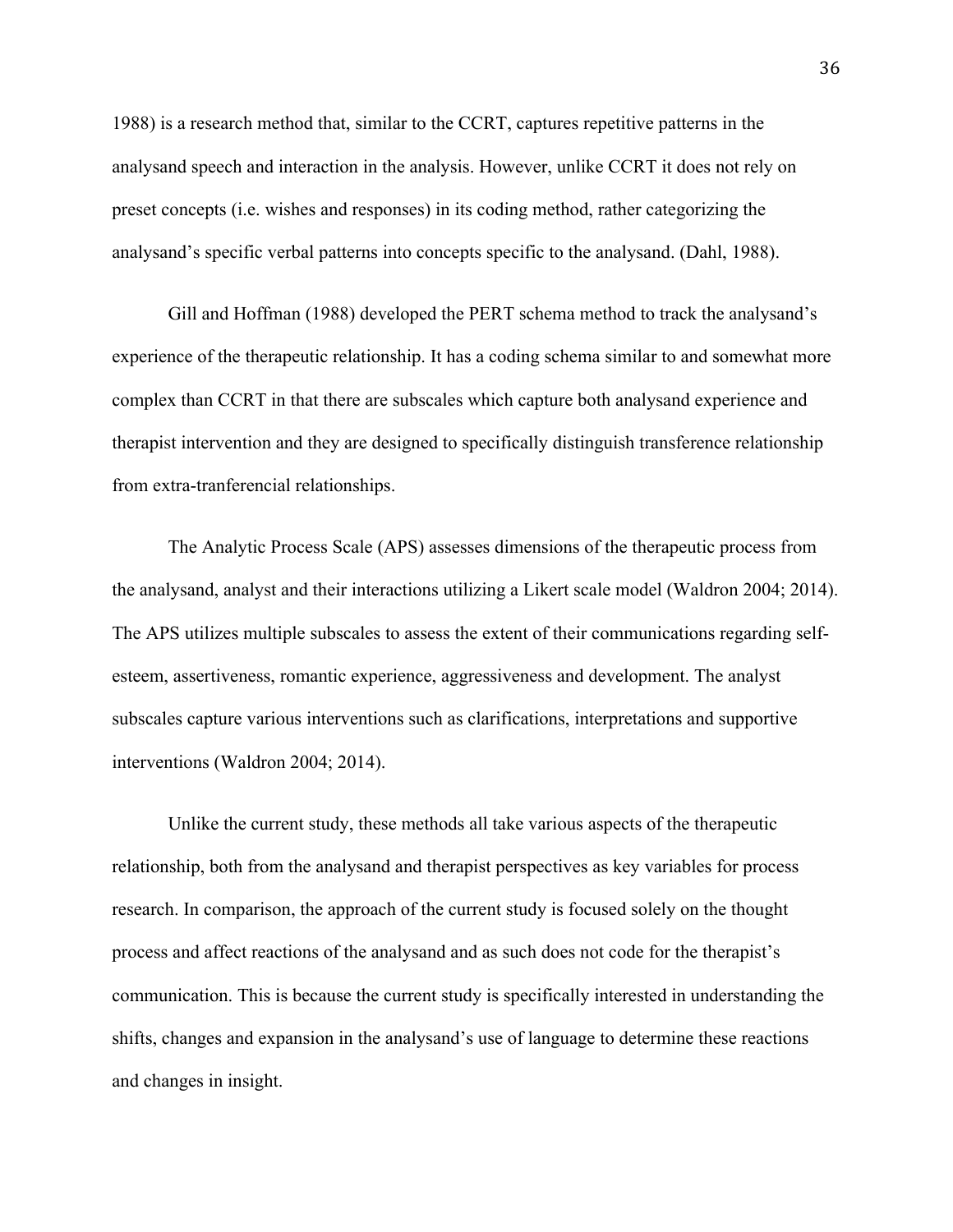Other measures of process research have also been designed to assess the role language and speech play in the process of psychoanalysis. Conversation Analysis (CA) for instance, was originally adapted from sociology, as an approach to understanding how common conversation forms a self-regulating system of communication. It uses audio reordered session material in its focus on language use and on the timing of speech, providing a level of complexity to understanding interaction in psychoanalysis (Madrill, 2015; Buchholtz, 2019). Unlike the previously mentioned measures, CA is a-theoretical insofar as it does not use pre-defined codes based on psychoanalytic concepts, and while this allows it to avoid assumptions about psychoanalytic process, making it a more empirically pure method, it does not allow for broader interpretations like other thematic coding methods (Madrill, 2015). While the current study does not purport to measure a specific analytic concept like transference directly, it does make certain assumptions about the psychoanalytic use of language and speech in the service of change.

Another issue with the above mentioned measures is that they rely on conscious verbal content to assess unconscious process (Buchholtz, 2019). One of the few methods to address this issue is based on the dual code model to locate underlying emotional structures in psychoanalytic process. In relation to the current study of meaning making and its relationship to therapeutic experience, Wilma Bucci's referential activity (RA) process research measure provides a road map for studying the relationship between verbal and non-verbal or emotional experiences in psychotherapy.

Bucci's work on reflective function bears some similarity to the current project yet they diverge in many ways. Referential process provides a conceptualization of the way in which a person is able express themselves through language as an indicator of their ability to access unsymbolized emotional and bodily experiences. The methodology is derived from a theory of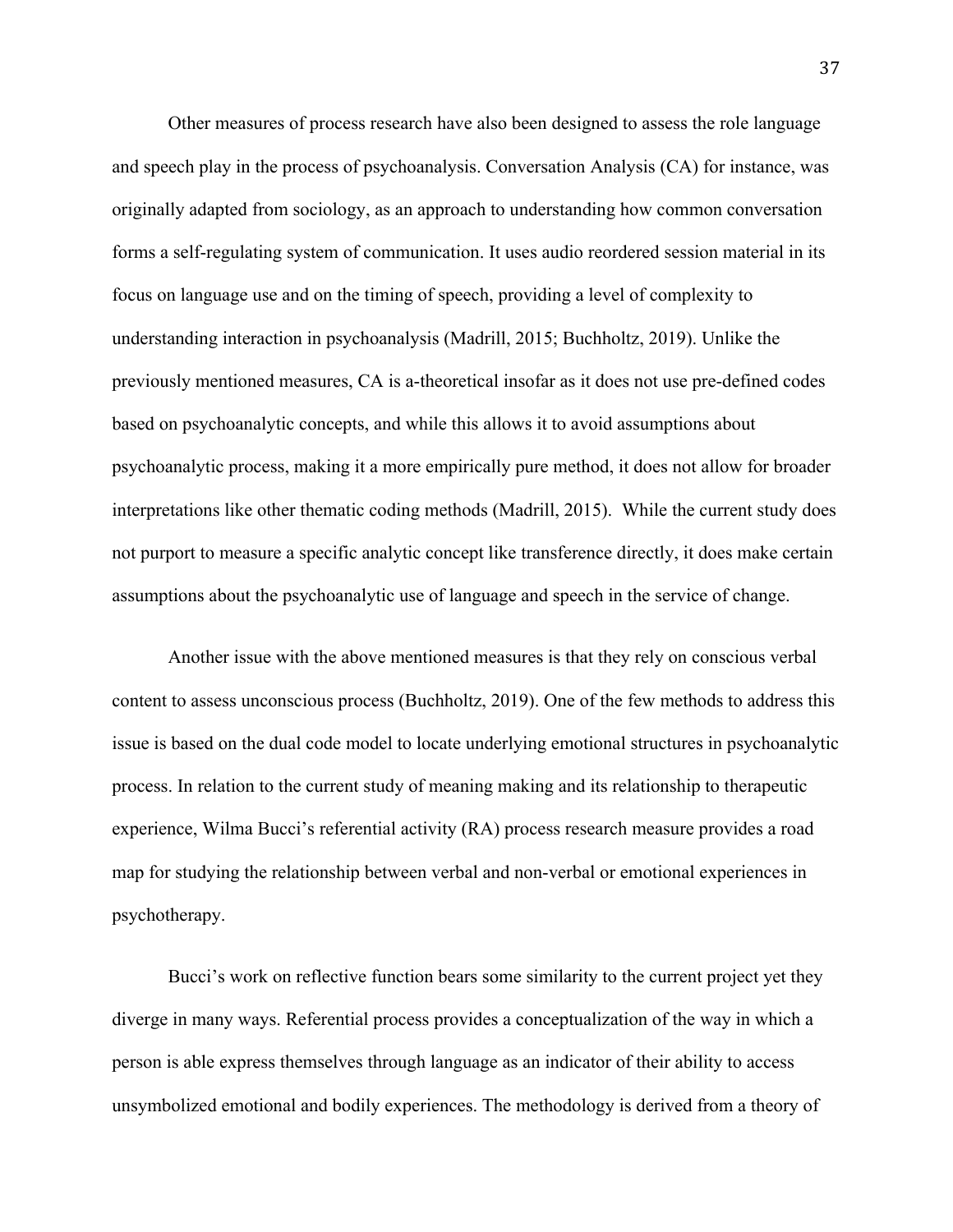referential process which includes three phases, Arousal/Activation, Narrativizing/Symbolizing, and Reorganization (Bucci, Maskit, Hoffman, 2012). In Arousal/Activation the analysand is experiencing unsymbolized emotion in the session but is unable to access it symbolically, this inability may come across in the analysand's hesitancy to speak or over intellectualize their speech (Bucci, Maskit, Hoffman, 2012). This is followed by Narrativization in which the analysand begins to associate to memories or dreams and is able to symbolize that which has been unsymbolized (Bucci, Maskit, Hoffman, 2012). Finally, in the Reorganization phase the analysand is able to activate new connections between emotional experience and associations through the work done in the symbolizing phase which is often aided by the therapist's questions or interpretation (Bucci, Maskit, Hoffman, 2012). Based on this theory, referential activity is operationalized through a word analysis of the analysand's speech in terms of concreteness, imagery, specificity, and clarity (Halfon, 2012). In short, the theory posits that the analysand's speech may entail more expressive and descriptive word use and less repetitive speech as progress is made through these phases.

While the current project bears similarity in its investigation of how an analysand is able to elaborate their experience and self-understanding in psychotherapy there are several difference in the focus of research which made the use of RA a less than advantageous fit for its methodology. The current study is concerned primarily with understanding how a specific metaphor, rather than language in general, effects the analysand's ability to access associative connections to their psychodynamic metaphorical process. To this end, it may be difficult to surmise from RA if the specific metaphor is connected to an elaboration of specific selfawareness of the metaphorical meaning. Further, this study takes from a nuanced theory of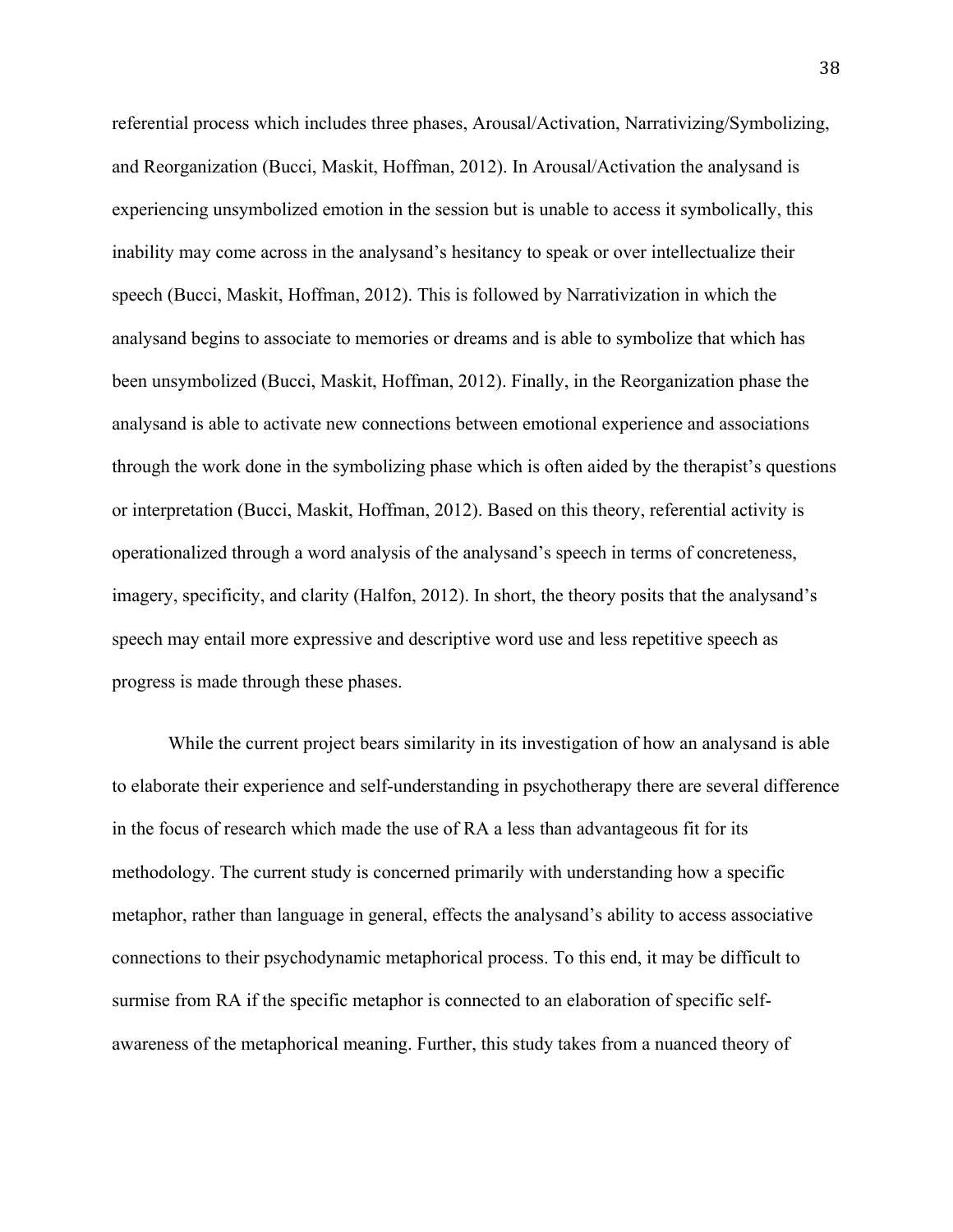psychodynamic metaphor which does not view emotional content as subsymbolic. As Borbely explains in his distinction between linguistic, cognitive and psychodynamic metaphor,

"…psychodynamics is used here in the specifically psychoanalytic sense of mental organization that encompasses contradictory motivational psychological forces (e.g. thoughts, urges, wishes, impluses, fears, emotions, moods) in dynamic and fluid tension (Moore &Fine, 1990). Such forces encompass the conscious and unconscious, symbolic and subsymbolic, and rational and irrational psychological aspects of all semiotic entities, states, processes that enter into an individuals life. This psychodynamic perspective on imagination opposes the common assumption that thoughts are symbolically organized but emotions and desires only subsymbolically (Dennet 1991; Smolensky, 1987)" (Borbely, p. 94, 2004).

One way of interpreting this idea as it relates to this study is that as the analysand's ability for metaphorizing becomes increasingly activated, the emotional content does not become more linked through their expressiveness, its that the emotional content is shifted as the analysand begins to have a new relationship to their associations, the emotions may become more tolerable and the analysand gains greater self control. Thus, the use of the scale proposed in this study to capture emotional process and experience differs insofar as it is intended to gage emotional sentiment as a marker of the process of change in relation to the expression of self-understanding rather than the analysand's ability to link emotional content to words through expression. Ultimately, this study differs in so far as it is less a measure of rich evocative language use in the service of psychotherapy process and more concerned with how change in the form of metaphorical expression shapes the process of psychotherapy.

#### **Phases in the Process of Psychoanalysis**

Psychoanalytic process has been conceptualized and represented by temporal phases or stages which provide markers for progress and change in treatment. Phases provide a guide to where an individual may be in the process of their work in relationship to the analyst. In the classic model of psychoanalysis, phases of treatment have been conceptualized by three discreet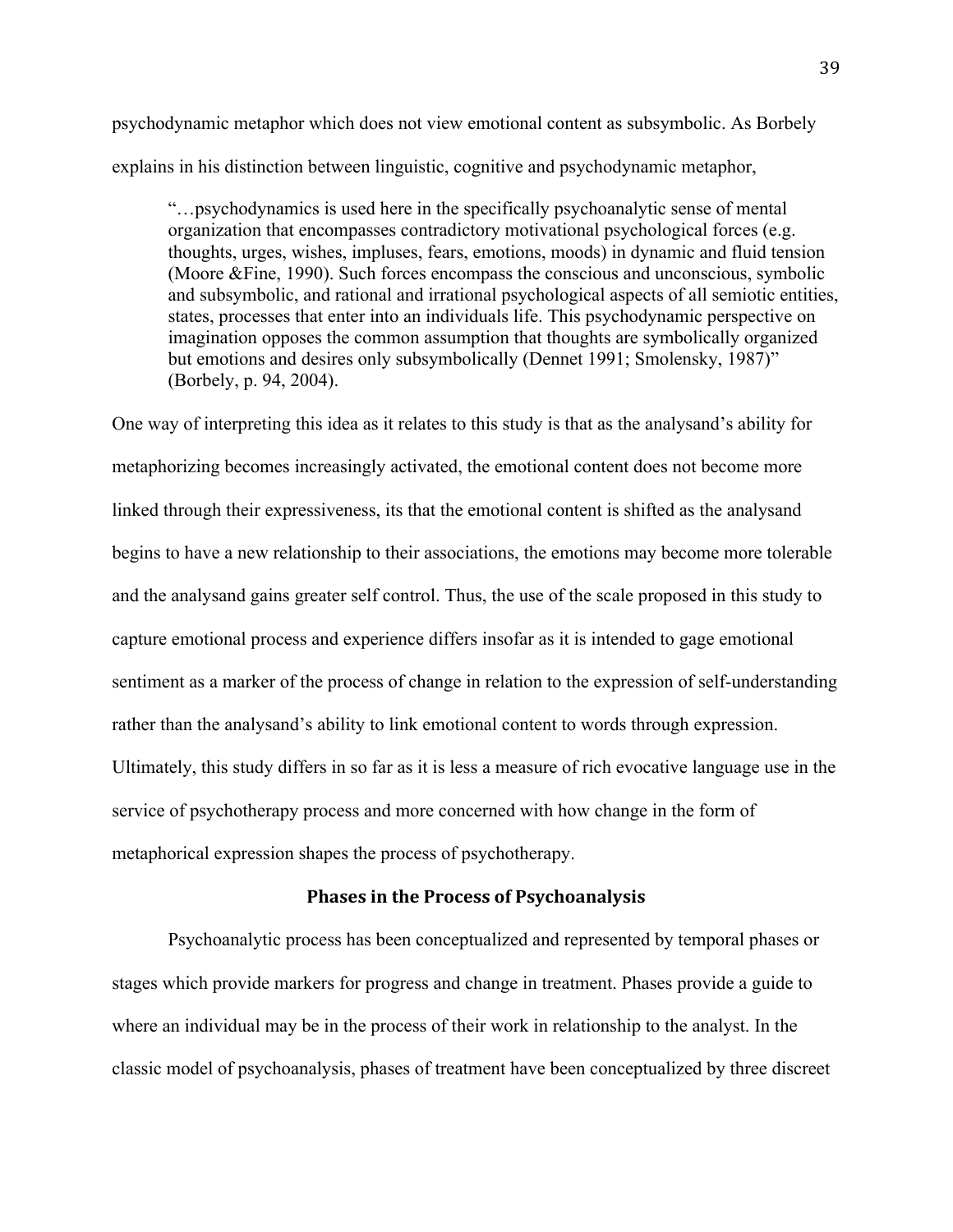time periods in which the work unfolds in relationship to the transference, beginning phase, middle phase, termination phase. Phases of analysis were alluded to early on by Freud in his paper on technique in which he compares analysis to a game of chess (Freud, 1910). Etchegoyen provides an exhaustive account of the development of psychoanalytic phases in his seminal work, The Fundamentals of Psychoanalytic Technique (Etchegoyen, 2005). In this text he traces the main theories that have defined the classic conception of phases elaborated from Freud's earlier work on the subject. In the classical model the first phase is generally considered a short phase that lasts only a few months and is defined by "adjustments that emerge in the relationship between analyst and analysand as each states his expectations and tries to understand those of the other" (Etchegoyen, 2005, p.606). The second phase is considered the longest and least predicable as it is particular to the dynamics of the case being treated. Its key defining features of this phase in classic psychoanalytic terms are that it begins "when the analysand has understood the rules of the game: free association, interpretation, a permissive and non directive atmosphere…it lasts until the original illness (or transference neurosis) disappears or is substantially modified…and is distinguished by continual fluxuations of the process...tides of regression and progression governed always by the level of resistence" (Etchegoyen, p. 606, 2005). The third or termination phase as it is defined in classical psychoanalytic theory is considered short and marked by the ending of the treatment, the termination of transference and the feelings of sorrow and uncertainty about the future that the analysand experiences (Etchegoyen, 2005).

Theorists have elaborated the qualitative aspects of these phases. For instance, Glover distinguished between the transference phenomena in the first phase, in which much of the conflict is focused on external situations to the beginning of the second phase in which the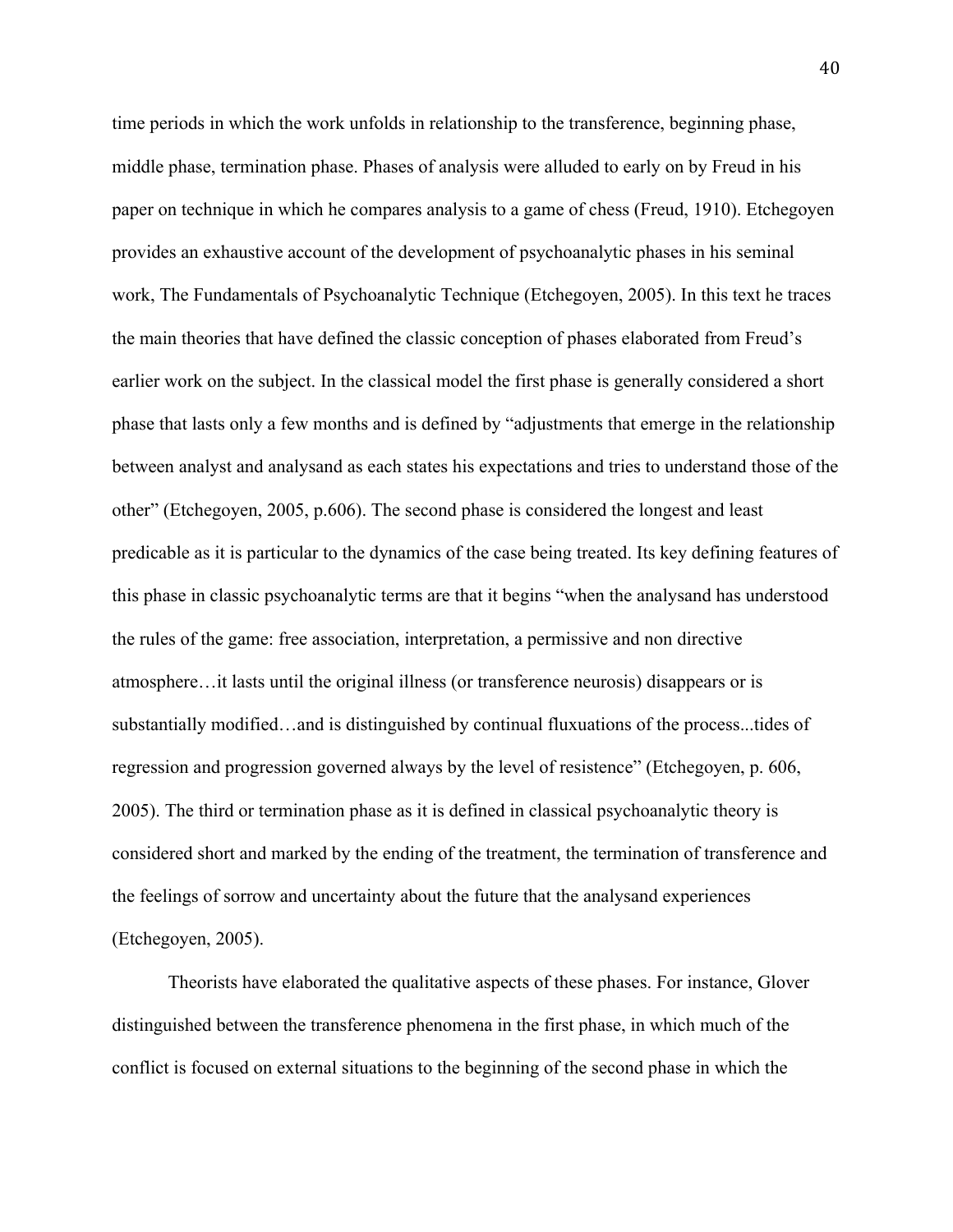transference neurosis takes hold. Glover describes this shift as "instead of going backwards chronologically in the analysand's history, we find ourselves pressed forward by the analysand's increasing concern with the present day" (Glover, 1955, p. 111). This model holds that when there is a disruption in the flow of free association that the analysand's resistance is related to the awareness of the relationship with the analyst (Etchegoyen, 2005). The second phase is defined by the transference neurosis and the defenses and resistances related to the transferenital relationship. The third phase, or termination is focused on the end of analysis and ending the transference. This phase has been defined as the time of the therapy when the power of the transference has diminished dramatically.

Another definition was provided by Lacan who, "noted this in addressing his contemporaries when he pointed out that in the transference relationship we find an "initial infatuation" at the beginning of treatment, "fundamental frustration" during the second phase of analysis, and a "web of satisfactions that make this relationship so difficult to break off" at the end" (Soler, 2016, p. 119). These three terms, infatuation, frustration and termination foreground the transferential relationship and provide a simplified approach for naming the phases and as they capture the concept of phase put forth in classic psychoanalytic literature.

Evidence based psychodynamic therapies such as Transference Focused Therapy has also adopted phases early, middle and advanced phases to guide the trajectory of treatment (Yeomans, Clarkin, Kernberg, 2015). Past studies on the SDS scale and metaphor utilized DeWald's theory of three transference phases to analyze points of treatment and measure process (Ferst, 2015). Objectively designating beginning and end points to phases creates a methodological challenge since phases are inherently defined by the therapist's subjective perception of shifts in transference, and these shift are ultimately dependent on the unique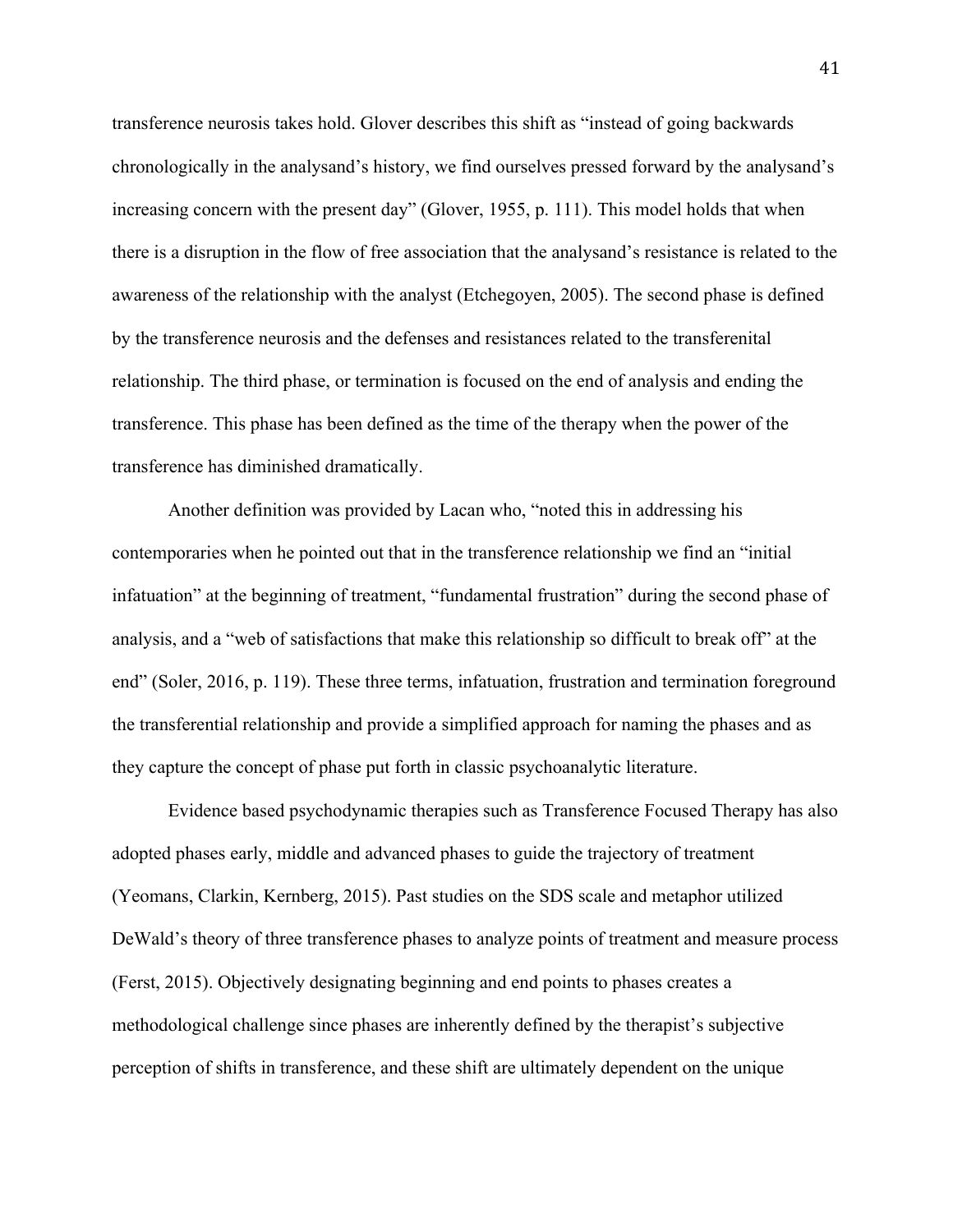trajectory of the process in each individual psychoanalysis. Thus, no two psychoanalyses may have the same number of sessions in which changes occur. Any single phase may take as much or as little time prior to shifting into the next phase. In the end, phases are an important marker of process but their definition is subjective and at some level arbitrary.

In line with the subjective, case specific, shifts of phases is the underlying idea of logical time in psychoanalysis that relies on the analysand's relationship to their unconscious process. What constitutes a phases in psychoanalysis may best be determined by the conceptualization of time in the unconscious. A more radical focus on this idea frees us from the attempt to put objective or expected parameters on shifts that occur in analysis and instead focus the meaning behind certain changes in thought process patterns for a specific case. One novel approach to this is the concept of logical time in the unconscious (Evans, 1996). Logical time in psychoanalysis relies less on objective assumptions about the timing of psychoanalytic change and instead focus on the timing of unconscious process as an effect of deferred action. Real, objective time has less import in defining unconscious change than subjective timing within the analysis and these changes can hypothetically occur in succession at any point in psychoanalysis. This is an important point for the current study as the phases to be defined in the results section and used to measure process over time should coincide roughly with the understanding of phases in psychoanalytic literature but will ultimately be defined by the shifts and interpretations specific to the analysand's thought process.

# **Research Question**

This study seeks to understand how a central metaphor, which uses a generalized meaning to communicate a subjective meaning, tracks with changes in affect, meaning and thought process for an analysand in psychoanalysis. In order to understand this process there are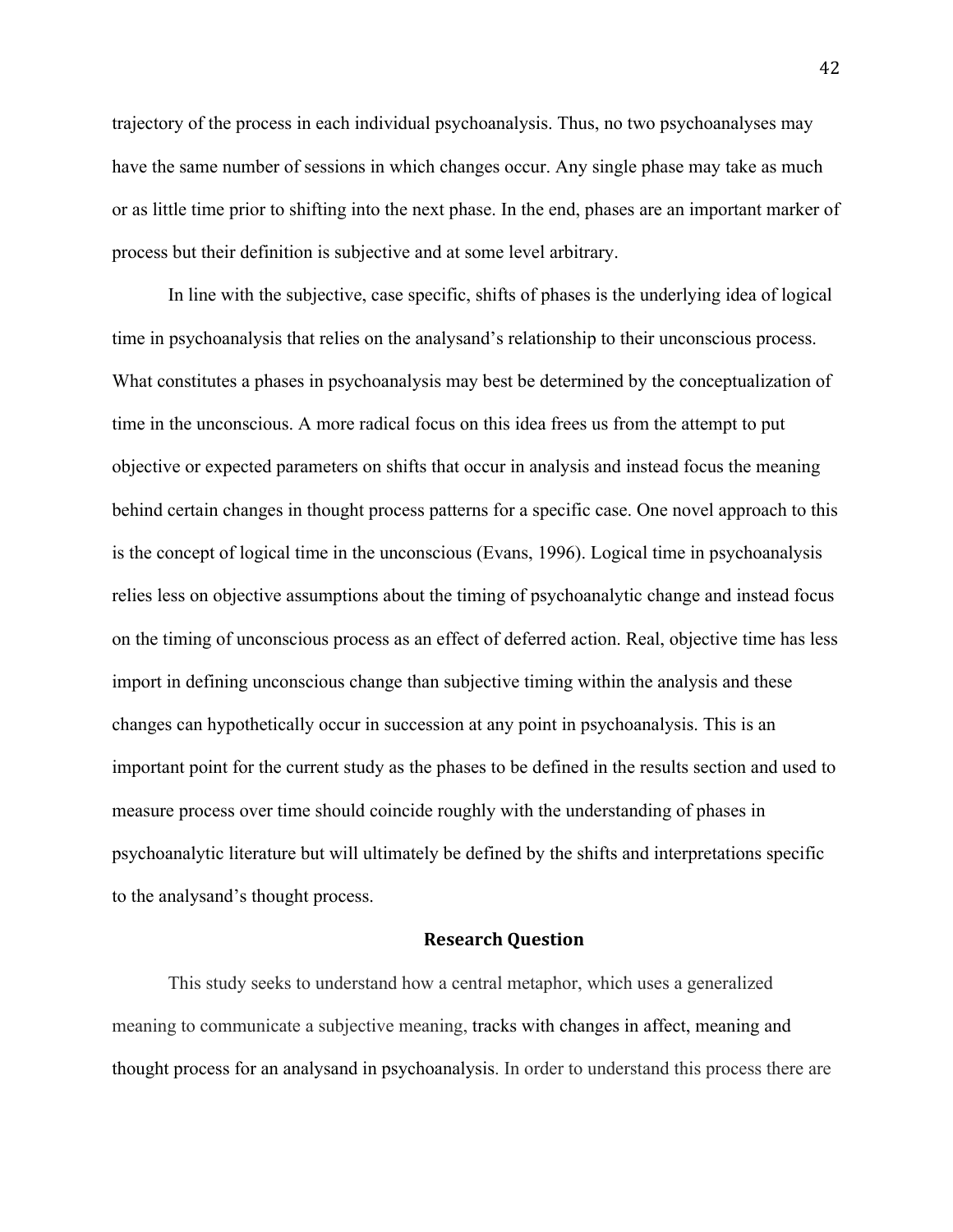several questions to consider. How does the use of central metaphor affect the emotional experience of the material in sessions? How does it change from beginning, middle and termination phase? How is the use of central metaphor affected by direct intervention and interpretation by the psychoanalyst? Are these changes specific to a central metaphor or is the process similarly represented in other non-central or 'dead' metaphors use by the analysand?

In this case does the analysand's fear attenuate over time? Are they in greater self-control of negative experiences? Is the analysand able to elaborate their experience in a more creative verbal manner? Can they use the metaphor "fall/fallen" to discuss their experience in a more productive, insightful manner?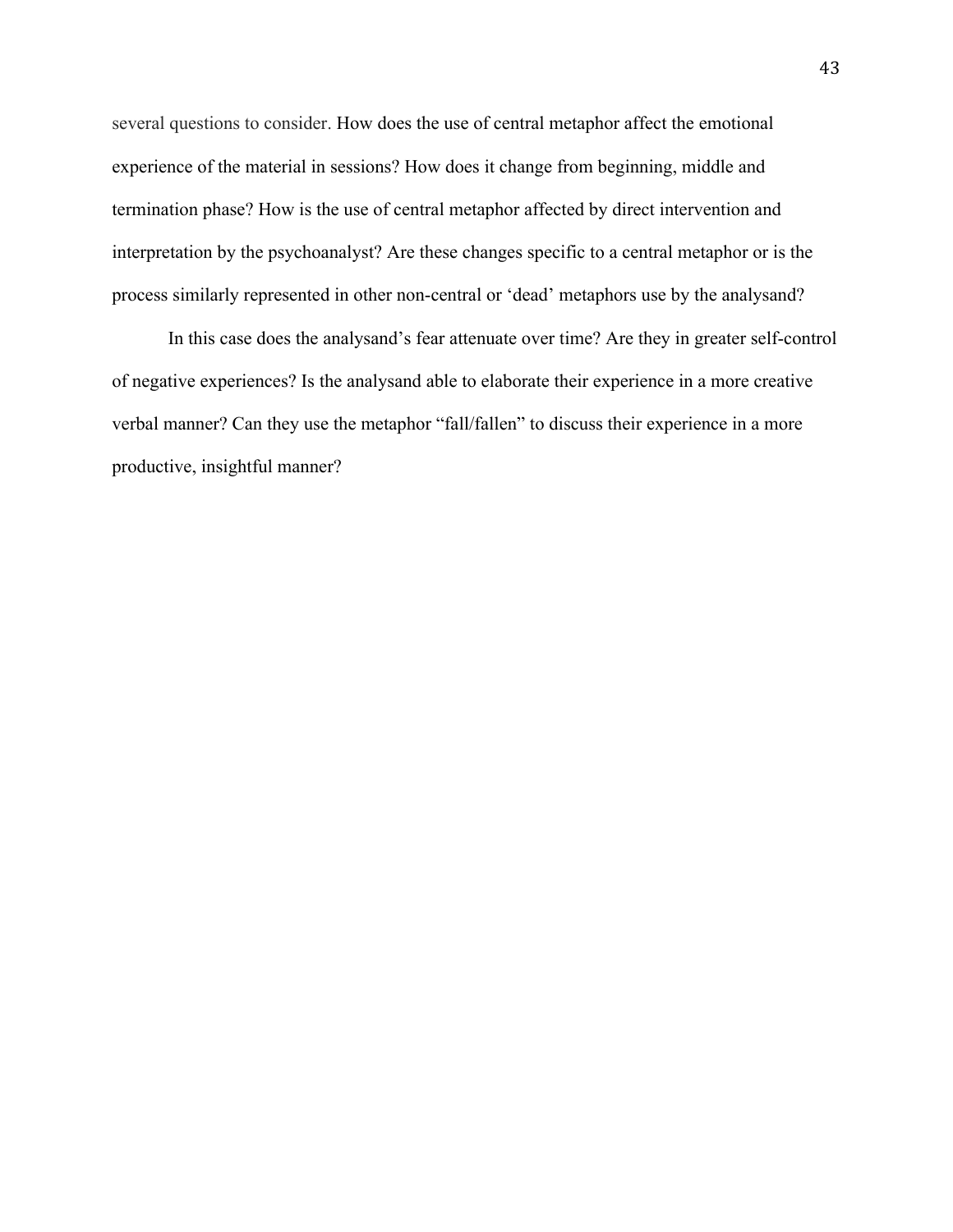## **II. Methods**

# **Design.**

The study to be conducted will employ a single-case study research design. The data set to be used will be verbatim-transcribed session material from a continuous 5-year psychoanalytic treatment conducted by psychoanalyst Merton Gill beginning in 1973. As a single case study it is based on longitudinal data that will allow for analyzing figurative language use as it evolves between the therapist and analysand over time throughout changing emotional and intellectual situations regarding unconscious conflicts. This qualitative study will assess the relationship between the analysand's use of the metaphor, "a fallen woman" and changes in the analysand's speech and affect in treatment. This metaphor was used by the therapist over time in the treatment after the analysand made several references to the act of "falling" in reference to a range of experiences that were connected to her symptom history. This study will observe and analyze the use of words associated with the figure of speech, "fallen woman" throughout the treatment. There will also be a comparison analysis with another non-central metaphor "fed up" that is used throughout the analysis by the analysand. While 'fed up' was used throughout the analysis by the analysand it was determined not to be a central metaphor as it was not incorporated into the interpretive work of analysis or discussed by the analyst at any point and did not correspond directly to traumatic events, symptoms, unconscious processes like 'fall', rather it was used in its most colloquial or 'dead' sense to describe the analysand's frustration and anger in various situations. This study will observe and analyze the use of words associated with the figure of speech, "fallen woman" and "fed up" throughout the three phases of treatment, beginning, middle and termination.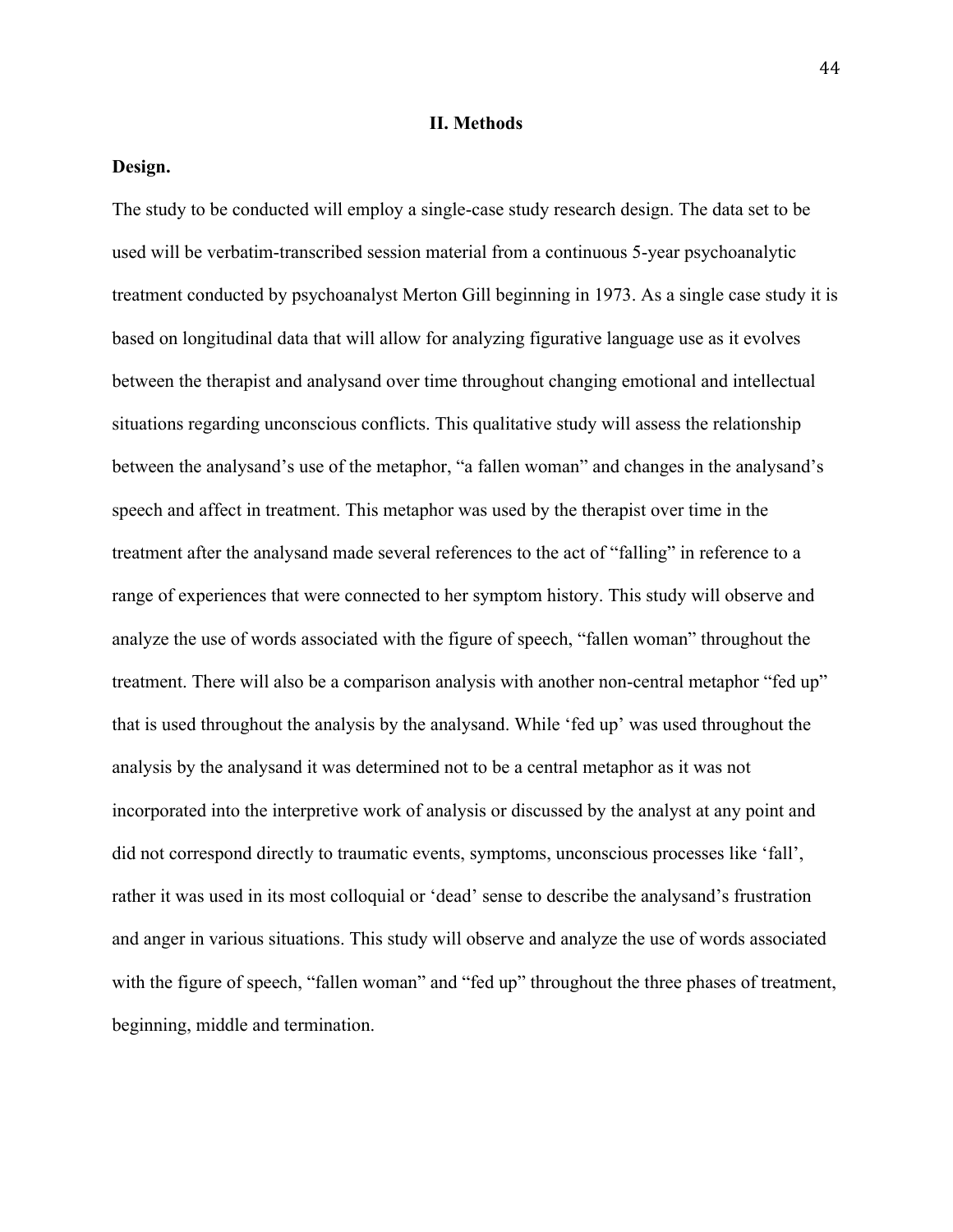#### **Selecting the terms for coding.**

"Fallen woman" is the figurative expression articulated by the analyst and made a central metaphor in the analysis. It has been linguistically classified as an idiomatic expression. The Cambridge dictionary defines fallen woman as "a woman who has lost her good reputation by having sex with someone before she is married" (Cambridge dictionary, 2018). Further, the Merriam-Webster dictionary defines the word "fallen" when used as a figurative expression as, "to commit an immoral act; especially to lose one's chastity" (Merriam-Webster, 2018). The Merriam-Webster's dictionary divides the definition of the word "fall" into categories as a transitive and intransitive verb. "Fall" as a transitive verb is closer to the form it takes in the figurative expression "fallen woman", such as "fall from grace", "fall on one's sword", "to fall for" someone or something. The intransitive use of fall maybe closer to the concrete definition, "to descend freely by the force of gravity", "to leave an erect position suddenly and involuntarily", "to enter as if unawares", etc. (Merriam-Webster, 2018). The intransitive verb 'fall' also captures some definitions which are more figurative such as, "to commit an immoral act", "to pass suddenly and passively into a state of body or mind or a new state or condition" (i.e. fall in love), and so forth (2018).

The metaphor 'fed up' has also been identified as a comparison metaphor in this study. 'Fed up' was identified as a suitable comparison variable as it is used by the analysand with adequate frequency throughout the analysis and provides a viable comparison as a unique use of language by the analysand as she describes her experience. The Merriam-Webster dictionary defines the phrase "fed up" when used as a figurative expression as, "tired, sated or disgusted beyond endurance" and "very tired of something: angry about something that has continued for a long time" (Merriam-Webster, 2018). Unlike a central metaphor, "fed up" is used by the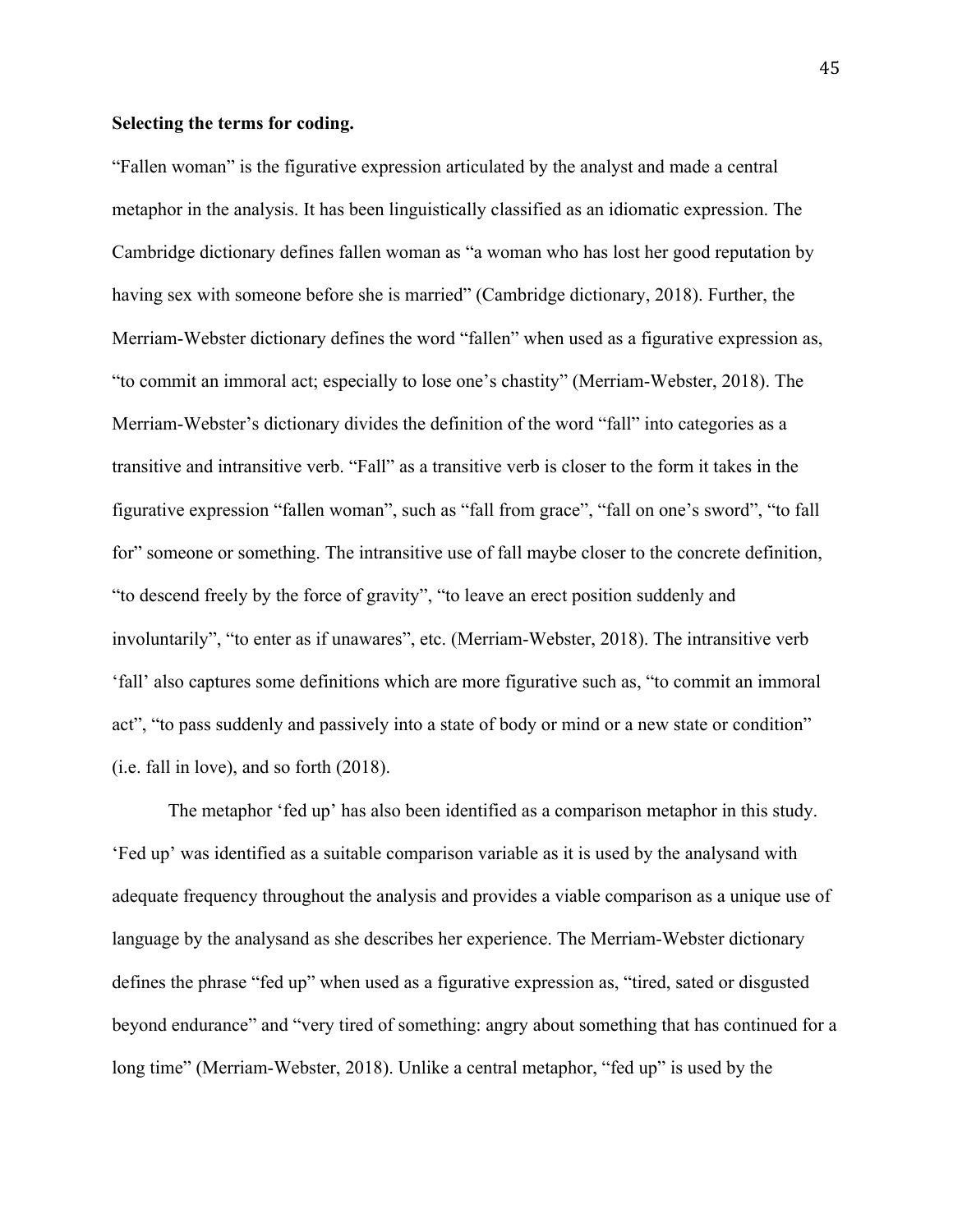analysand in its definitional, colloquial meaning and therefore represents a 'dead metaphor' as opposed to a subjectively unique metaphorical meaning. This metaphor provides a solid level of comparison as it is used in a repetitive idiosyncratic manner as it relates to the analysand's experience. However, an important limitation of this term is, unlike "fall/fallen", there are no instances of 'fed up' that can be coded as 'literal' in the transcripts. Thus, the meaning variable will only be relevant as it pertains to within-metaphor analysis for "fall/fallen".

#### **Measures.**

**Semantic Differential Scale.** The Semantic Differential Scale (SDS) will be used to measure the affective quality of the response by the analysand to the analytic intervention via an analystarticulated metaphor. The SDS was originally conceived in 1957 by Osgood, Tenebaum and Suchi in the landmark research paper *The Measurement of Meaning*. The SDS has been used for decades as a tool for marketing, sociology, and social psychology among other research fields. The SDS is a rating scale measure designed by Osgood and colleagues to measure the sentiment or attitude toward an object, event or concept (Heise, 2007). Similar to, but pre-dating the Likert scale, the authors created bipolar scales using dichotomous adjectives to represent each pole (i.e. nice/awful, deep/shallow, alive/dead, etc.). Often used as a self-report measure, it is designed for the participant to rate their reaction to a stimulus word or concept (Heise, 1970). The scales utilize the connotative meaning of the bipolar adjective to represent the sentiment toward the item being rated. SD scales can be developed using virtually any set of adjectives, however the development of a new scale requires inter-rater correlation to establish reliability and should determine bi-polar adjective meaning in order to establish validity (Heise, 2007).

Osgood and colleagues developed a highly reliable and valid "pure scale" for the SDS through a study in which they had 100 participants rate 20 different concepts using 76 different

46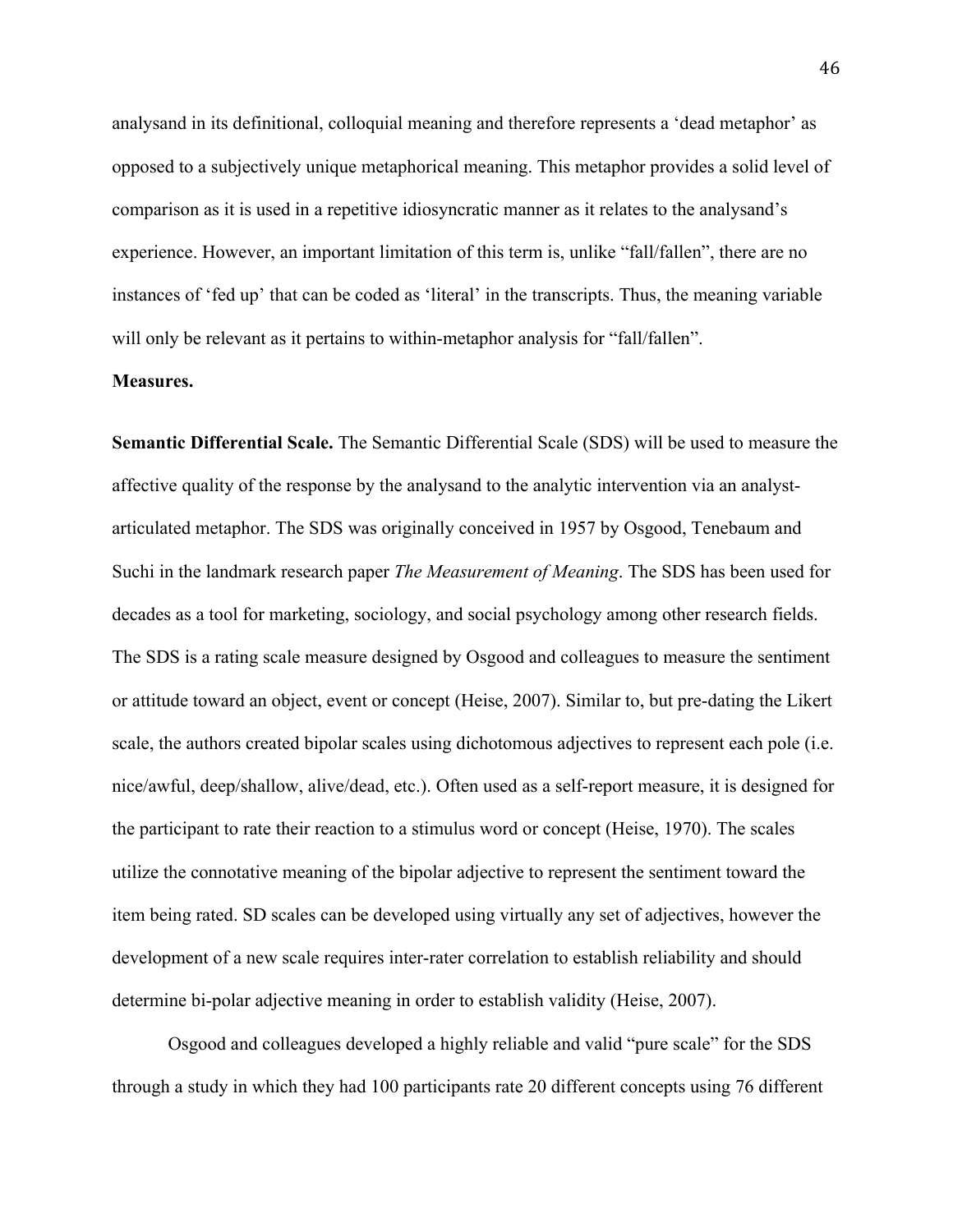bipolar adjective pairs (Heise, 1970). From this they performed a factor analysis that yielded three independent scales of Evaluation, Potency, and Activity that have become known as the "pure scales". Evaluation, Potency, and Activity (EPA) are the three dimensions or categories that accounted for the most variance between adjectives and these categories have proven reliable in many studies since (Heise, 1970). According to the SDS sentiment has three dimensions, Evaluation captures the positive/negative reception of a rated item, Potency represents powerful/powerless experience of the rated item by the participant and Activity concerns the active/inactive reception of the rated item (Heise, 2007). Each dimensional scale is independent of the other, (i.e. whether or not something is considered good/bad on the evaluation dimension is uncorrelated with how the potency or activity dimensions are rated and vice versa). Depending on the rater and the item being rated, the sentiment or attitude can vary greatly. Some items could be considered a degree of "good, strong, and alive" while another item could be "bad, weak, dead", for instance. The EPA categories create a "three dimensional space" which can be understood figuratively with each dimension intersecting in planar space in which Evaluation may run up and down from good to bad, Potency run left to right from powerful to powerless and Activity run front to back from active to inactive (Heise, 2007).

In this study the EPA structure will be applied to the subjective experience of the analysand's use of a centralized metaphor. In order to apply the EPA structure to the emotional experience of the analysand it will be important to consider the relevance of EPA to emotion. In a similar study applying SDS to psychotherapy transcript material, it was determined that Evaluation and Potency were insufficient adjective scales to properly capture the affective experience being studied (Ferst, 2015). The author of this study makes clear, "Osgood's pure scales for the Potency dimension—"Strong-Weak" or "Large-Small"—would need to be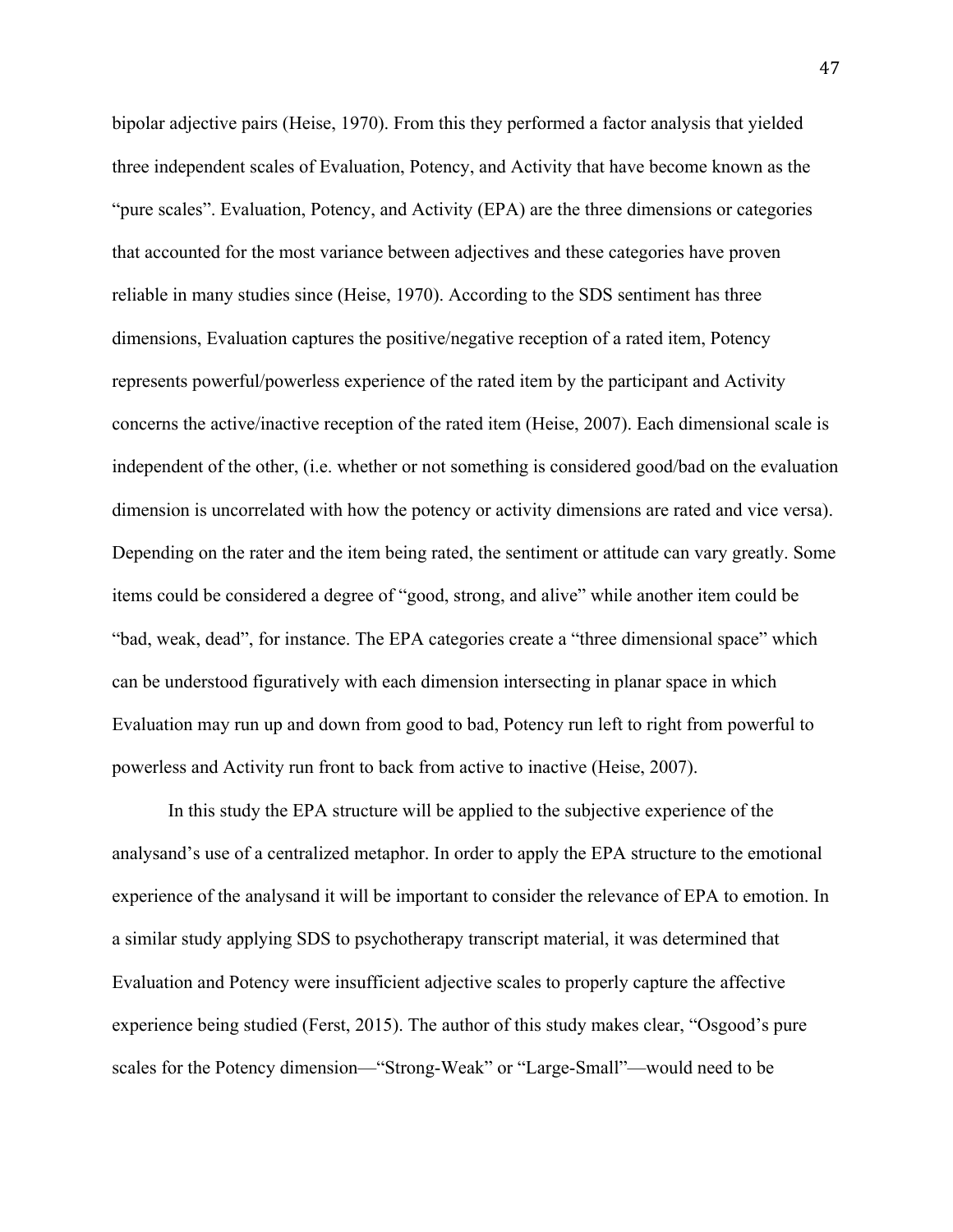understood in terms of quantity of drive tension in order to be appropriate to measure affective Intensity, and this understanding is not made explicit by Osgood." (Ferst, 2015). Instead, Ferst employs the empirical work first formulated by Mehrabian and Russell (1974) who created a modified EPA scale based on three emotional dimension (Pleasure, Arousal, Dominance) which mirror the three judgment dimensions of Osgood's scale. Mehrabian and Russell's modification of this scale came out of their research on the cognitive structure of emotional experience. They found that there is a structure of emotional response across sense modalities that can be defined as Pleasure, Arousal and Dominance (Merabian and Russell, 1974). These dimensions were devised from the factor analytic research which found that rather than there being many monopolar emotional states, that these independent states were actually interconnected under a bipolar dimensional model that describe the prerequisite cognitive structure from which emotional experience extends (Merabian and Russell, 1974). Pleasure, Arousal and Dominance are the means by which information is made meaningful before a reaction is described as an emotional state (Russell, 1980). The affective dimensions can be understood in the following way,

"Pleasure corresponds roughly to evaluation (positive or negative valence); arousal corresponds to activity (calm or excited) or how awake and ready for action an organism is; intensity corresponds to a physiological state of tension; and dominance relates (inversely) to potency (how primed is a person to be in active control over another or controlled by another—that is, Doer or Done to, along the dimension of agency). The fundamental element common to both frameworks is that the dimensions are cross-modal and therefore allow for comparison of responses to varied types of stimuli (as well as imagistic representations across evoked sensory modalities)" (Ferst, 2015).

Utilizing a hybrid of the EPA scales and the Pleasure, Arousal, Dominance scale, the dimensions of Intensity (i.e. level of arousal), Valence (i.e. pleasure/non-pleasure, good/bad), and Agency (i.e. activity) provide an improved measure of the SDS pure scales for the purpose of this study. The corresponding scales to be used in this study, High and Low Intensity; Positive and Negative Valence, and Passive and Active (see figure 1), will better be able to capture the analysand's use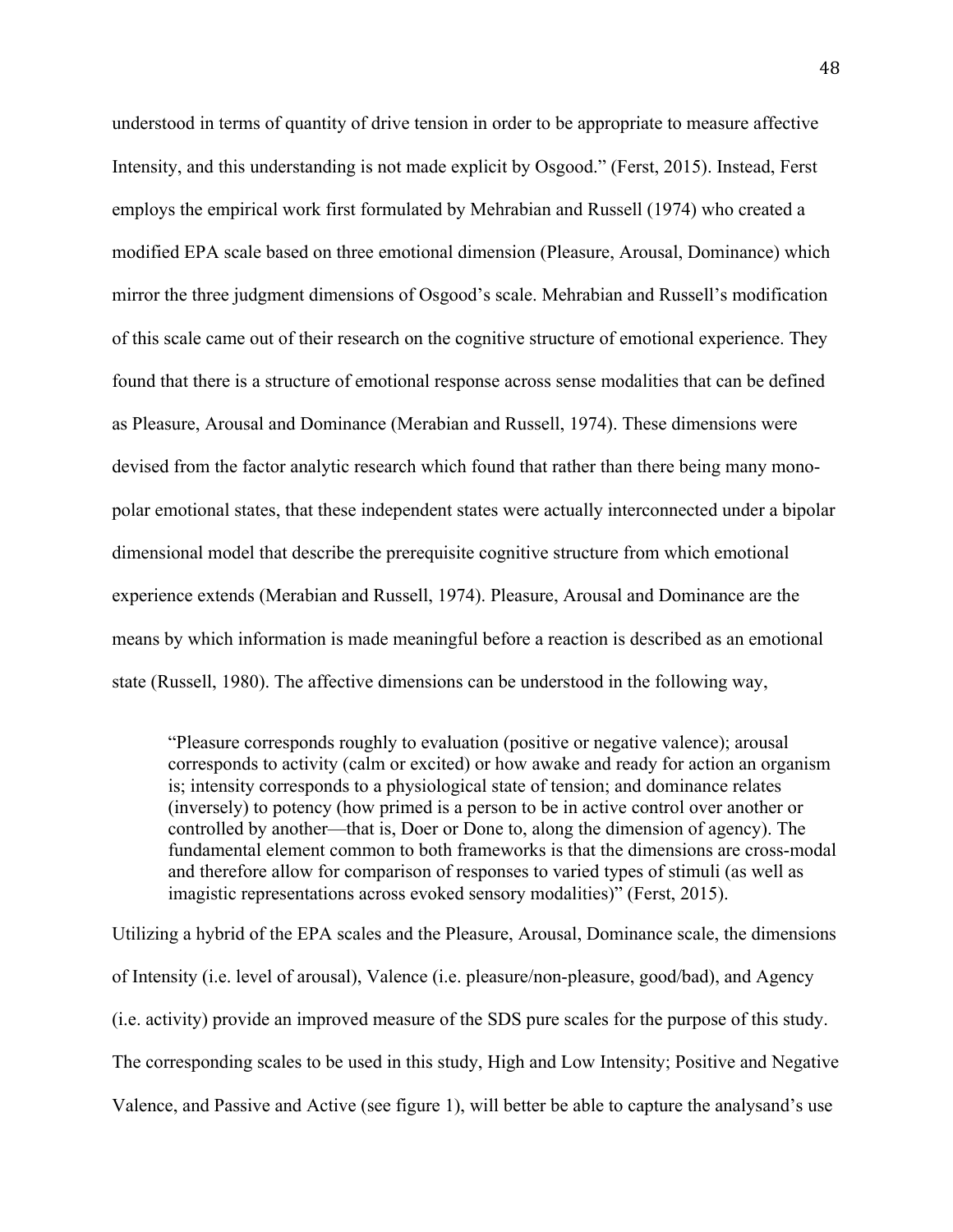of metaphor as it incorporates a model of the pure scale more closely based on emotion than on consumer attitude or judgment.

| Figure 1. Adapted Semantic Differential Scale |
|-----------------------------------------------|
|-----------------------------------------------|

| The Semantic Differential Scale |                  |                  |
|---------------------------------|------------------|------------------|
| Evaluation (Valence)            | Positive Valence | Negative Valence |
| Potency (Intensity)             | High Intensity   | Low Intensity    |
| Activity (Agency)               | Passive          | Active           |
| $\sim$                          |                  |                  |

(Ferst, 2015)

Each of these three categories will be rated on a five point scale in order to avoid a "forced choice" and to provide a neutral option with the assumption that not all of the analysand's word use related to the central metaphor will qualify on the far end of the scale spectrum. However, this adaptation of the scale is new and as such may present challenges for inter-rater reliability. This study will remain flexible as it works to determine the optimal scale structure to facilitate a reliable use of the scale. In the case that inter-rater reliability is unable to be reached with a five point scale alternative option will be to replicate the scale structure use in previous studies in which reliability was reached with a two point scale.

The determination of whether the language unit (LU) should be rated positive or negative Valence is based on how the analysand verbally states their sentiment regarding the context of the transcript material, specifically if they are using wording that reflects a positive/pleasurable affective experience or a negative/non-pleasurable affective experience to the material being related in the statement (Ferst, 2015).

The Potency or Intensity scale can be rated either High or Low Intensity. The determination of whether the LU should be rated high or low intensity is based on descriptive words or statements used by the analysand to heighten the affective association to the statement,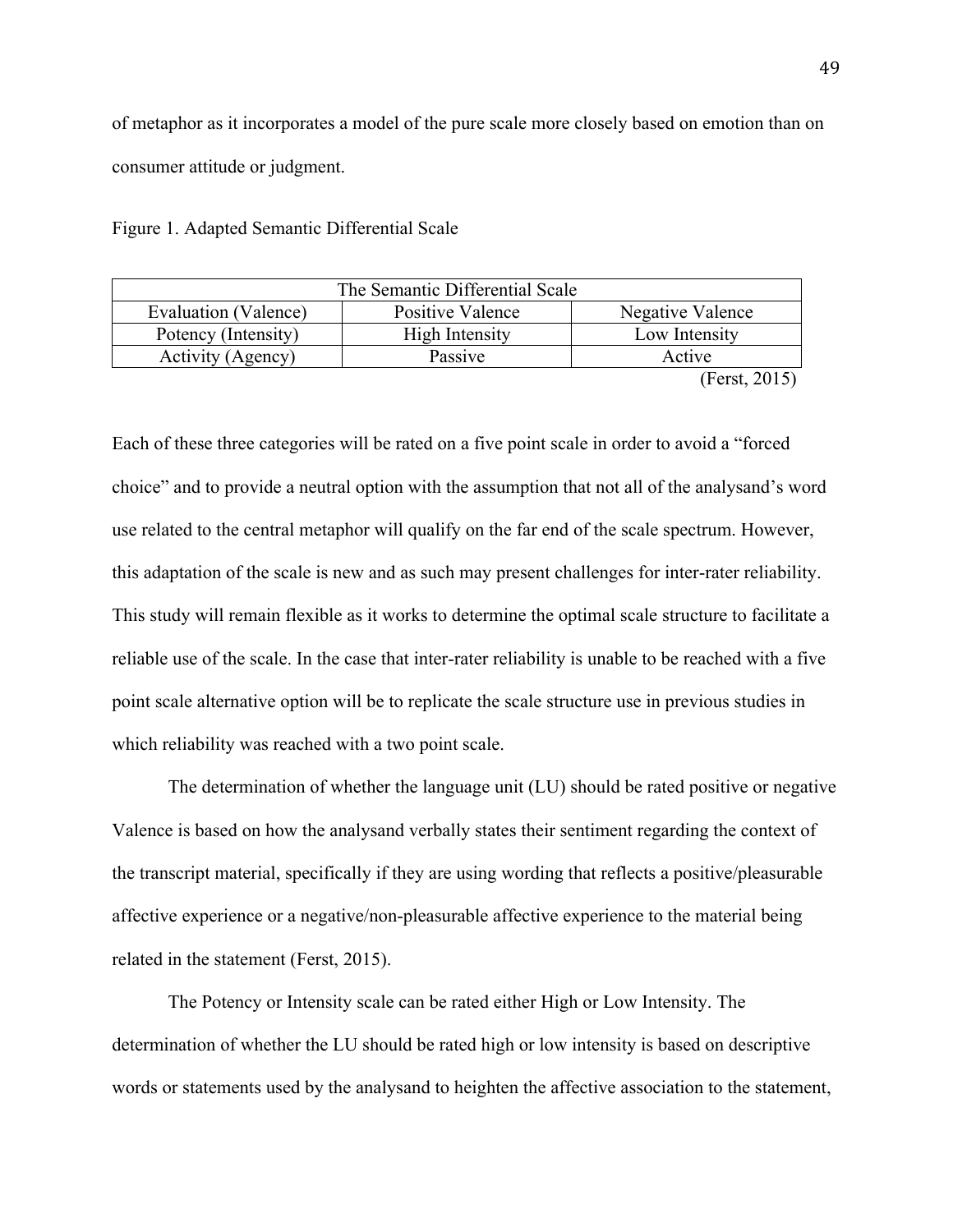if such descriptive language is used it would be rated "high intensity". If no such descriptive language is used it would be rated "low intensity".

The Activity scale can be rated either Passive or Active. The determination of whether the LU should be rated passive or active is based on whether the analysand's statement indicates that they are inciting the action or receiving the action related to the term or phrase being rated (i.e. if the act of "falling" is voluntary (active) or involuntary (passive)). If the analysand is receiving the action the LU is rated "passive", if the analysand is inciting action the LU is rated "active".

# **Example SDS Rating.**

The following example is based on an LU taken from session #4:

P: …I'm deathly afraid of heights though because when I get up high, I get dizzy and I'm afraid I--and I think it's partly because **I fell** into that--from that first floor into that--the day my sister came home.

*T: When you hurt your head, yeah.* 

P: Yeah. 'Cause **I remember falling--that's a terrible feeling**. My husband he loves planes.

The following ratings were determined for this passage:

| Evaluation (Valence) | Positive Valence      | <b>Negative Valence</b> |
|----------------------|-----------------------|-------------------------|
| Potency (Intensity)  | <b>High Intensity</b> | Low Intensity           |
| Activity (Agency)    | <b>Passive</b>        | Active                  |

The LU was rated Negative Valence because the descriptive word "horrible" describes the negative experience of falling. Similarly, it was rated High Intensity, again because the word "horrible" adds affectively heightened intensified descriptive language to the experience. It was rated passive as "fall" in this passage is an action that was not deliberate or within the conscious control of the analysand, it was something that is happening to her involuntarily.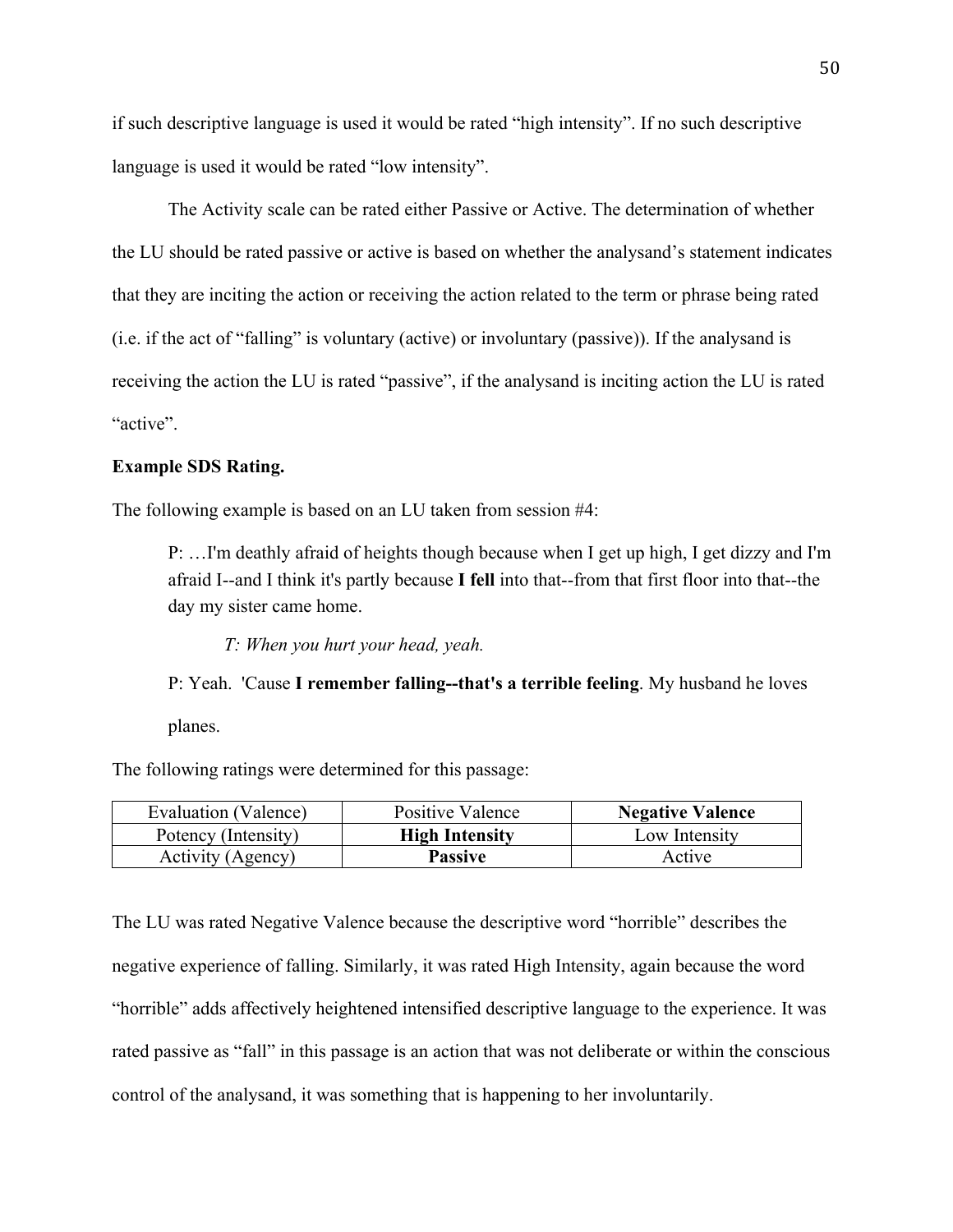## **Metaphor-Use Themes.**

Three additional descriptive thematic impressions will be coded as they are related to the analysand's use and awareness of the central metaphor. As this study is also interested in the comparison between the emotional experience of the participant and the use of metaphor it will employ a qualitative component to capture dimensions of meaning and intentionality. Additional dimensions of meaning will be used to better capture the nuance and complexity of the use of metaphor by the analysand. The three descriptive impressions organized as bipolar codes to be used will be, "Literal meaning/Figurative meaning", "Creative Metaphor/Conventional metaphor", "Conscious awareness/Unconscious awareness".

|  | Figure 2. Metaphor Use Theme Scale designed for use in this study |  |
|--|-------------------------------------------------------------------|--|
|  |                                                                   |  |

| Metaphor Use Themes |           |              |
|---------------------|-----------|--------------|
| Meaning             | Literal   | Figurative   |
| Metaphor Type       | Creative  | Conventional |
| Awareness           | Conscious | Unconscious  |

 The Meaning description codes are designed to capture the thought process and manner of speech used based on the analysand's use of a literal or figurative meaning for a particular phrase. For instance, the phrase "Rome wasn't built in a day" could be interpreted in its most figurative meaning, that it takes a long time to accomplish a great goal, or in a literal way, that it took a long time to build Rome. Both imply an accurate conceptualization of the figure of speech. In this study the thematic descriptions will be applied in order better capture the range of the analysand's own conceptualization of the analyst articulated metaphor.

The Awareness description codes are designed to capture the level of self-awareness the analysand has of the words, phrases and concepts related to the central metaphor. Coders will determine if the analysand is consciously aware based on the verbal stated recognition of the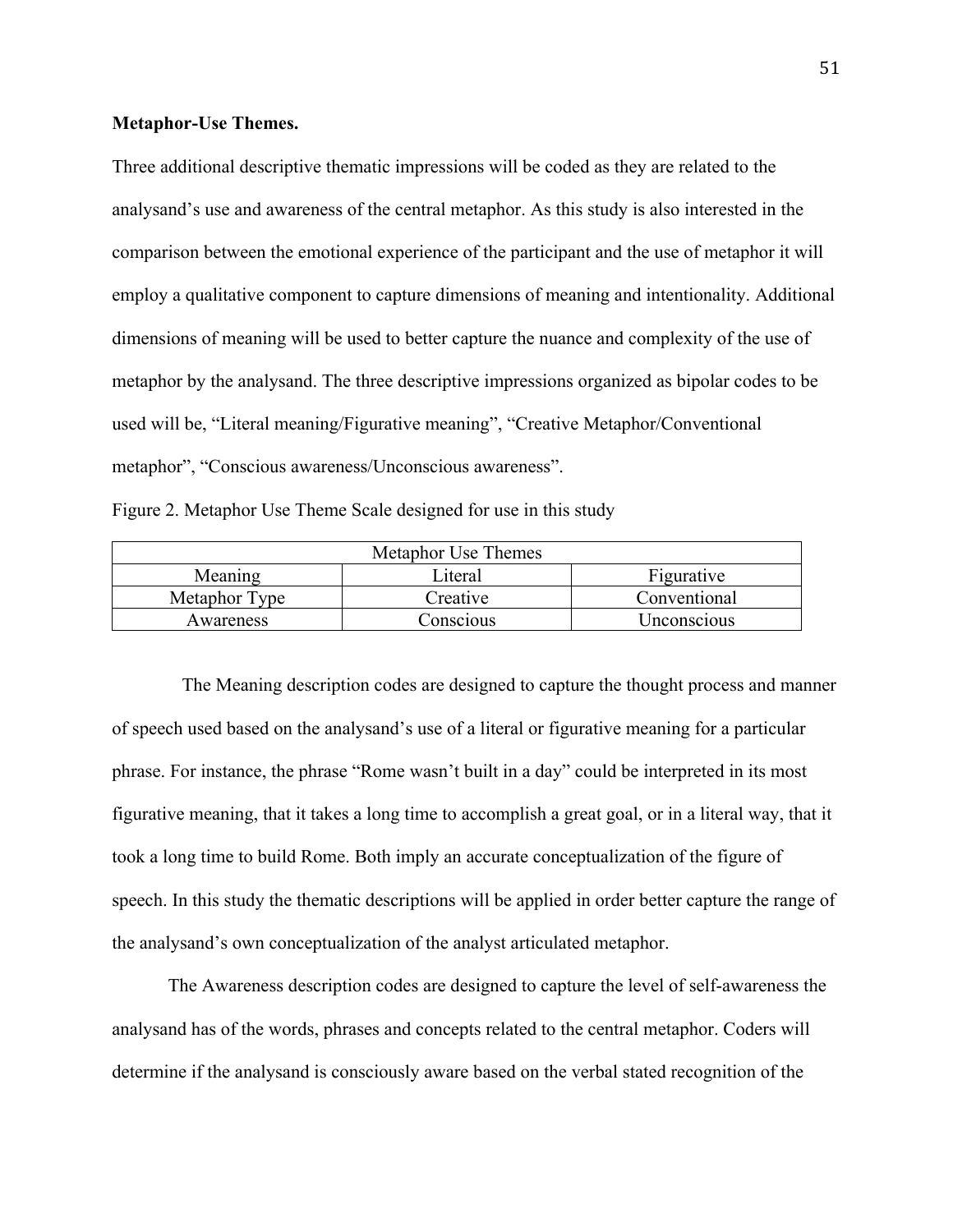metaphor as it is used by the analyst. For "Conscious awareness" to be coded the analysand verbally acknowledges some form of the metaphor "fallen woman" relating it to their subjective experience with an active and explicit knowledge of the figurative meaning of the metaphor.

The Metaphor Type descriptive codes will capture the use of the metaphor by the analysand as to whether the metaphor "fallen woman" or related words and phrases are used in the conventional, commonly accepted sense or if it is used in a manner that deviates (creative) and draws attention to itself as a figure of speech. The implications for creative metaphor can be considered as, "The ground of appropriateness for a new insight provided by a creative metaphor--the compelling condition of the new similarity, what suggests that it 'fits'--cannot be restricted to a complex of established perspectives. For it is this complex, or some part of it, that is challenged by the new insight" (Hausman, 1989). Thus, a creative use of metaphor may symbolize a greater insight and possibly a new relationship to meaning as opposed to a conventional metaphor, that is not captured in the EPA scales used to track progress across analysis.

LUs coded "Literal" can also be coded for creative/conventional use. The conventional/literal use of fall would be the most literal unequivocal definition of the term fall while creative/literal would be the use of the literal definition of "fall" but in a way that allows the analysand to relate subjectively to the words or phrase in a new and unconventional manner. The creative metaphor may be applied in a more particular, subjective manner than a conventional use of metaphor.

These three qualitative descriptive themes will provide a meaningful point of reference and comparison with the SDS. The aim of using this additional qualitative component is to assess the therapeutic process through changes in language and narrative meaning by the analysand.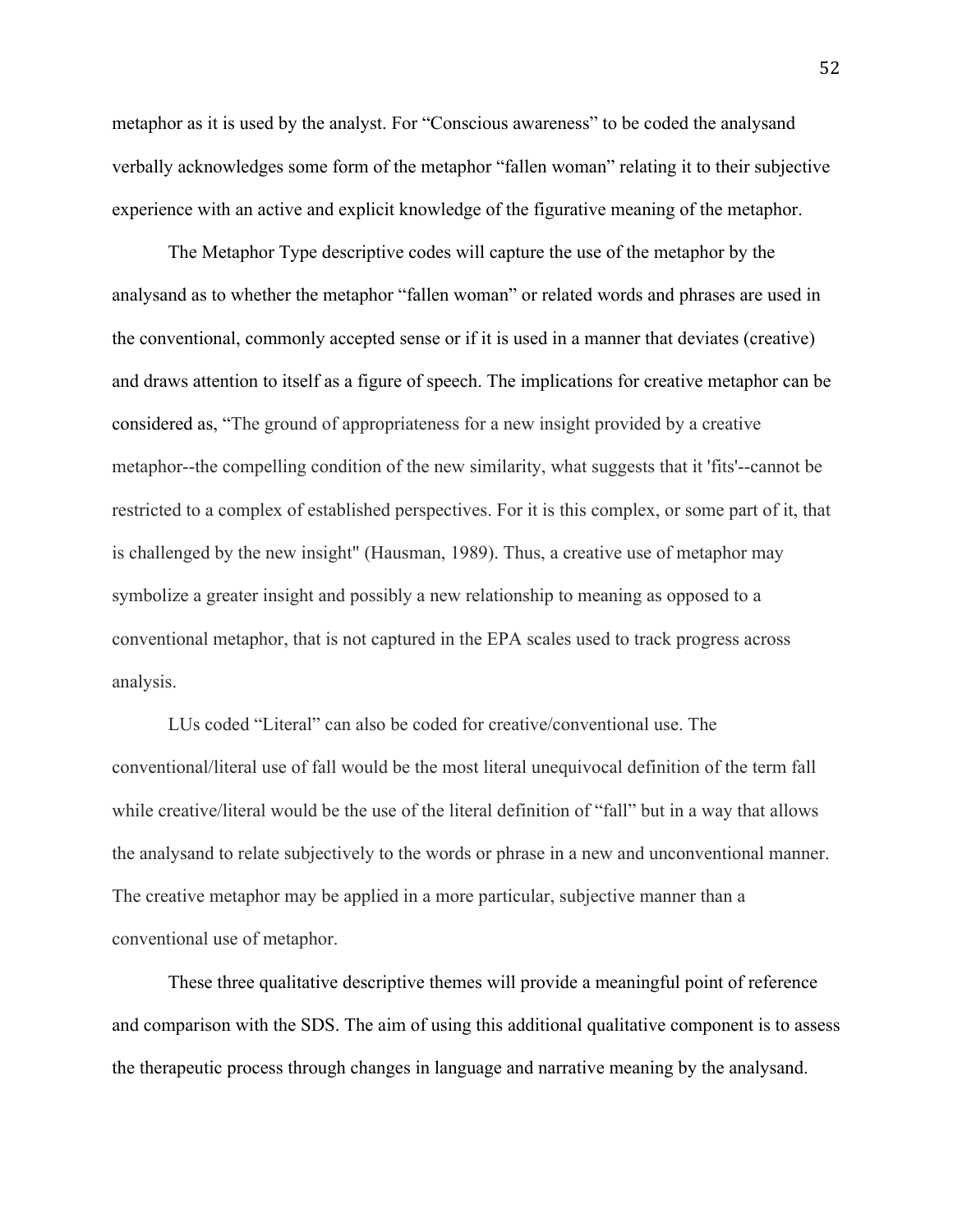This is in line with Borbely's (1998) notion of a "metaphor spectrum" in psychotherapy which ranges from "most analogic", or "a analysand acting in the present as if they were still living in the past", to least analogic, i.e. a creative re-articulation of metaphor to expand and create a new class inclusion (p. 927).

## **Example Metaphor Use Theme Coding.**

The following example is an LU taken from session #4:

I'm deathly afraid of heights though because when I get up high, I get dizzy and I'm afraid I--and I think it's partly because **I fell** into that--from that first floor into that--the day my sister came home.

*T: When you hurt your head, yeah.* 

P: Yeah. 'Cause **I remember falling--that's a terrible feeling**. My husband he loves planes.

The following ratings were determined for this passage:

| Meaning       | Literal   | <b>Figurative</b> |
|---------------|-----------|-------------------|
| Metaphor Type | Preative  | Conventional      |
| Awareness     | onscious_ | Unconscious       |

The LU was coded Literal because the use of "falling" can be understood in the most literal unequivocal definition of the word. It was coded as Conventional because the term "falling" is used in a conventional manner in-line with its general concrete definitional meaning. It was coded Unconscious because the analysand's use of language in this passage did not indicate a conscious awareness of the concept "falling" as related to a subjective central metaphor.

# **Procedures.**

Two independent raters were trained to rate the transcript data using the adapted SDS. The coding team met weekly to discuss coding instructions and established reliability using material from case examples. Once reliability was established the coding team met periodically to review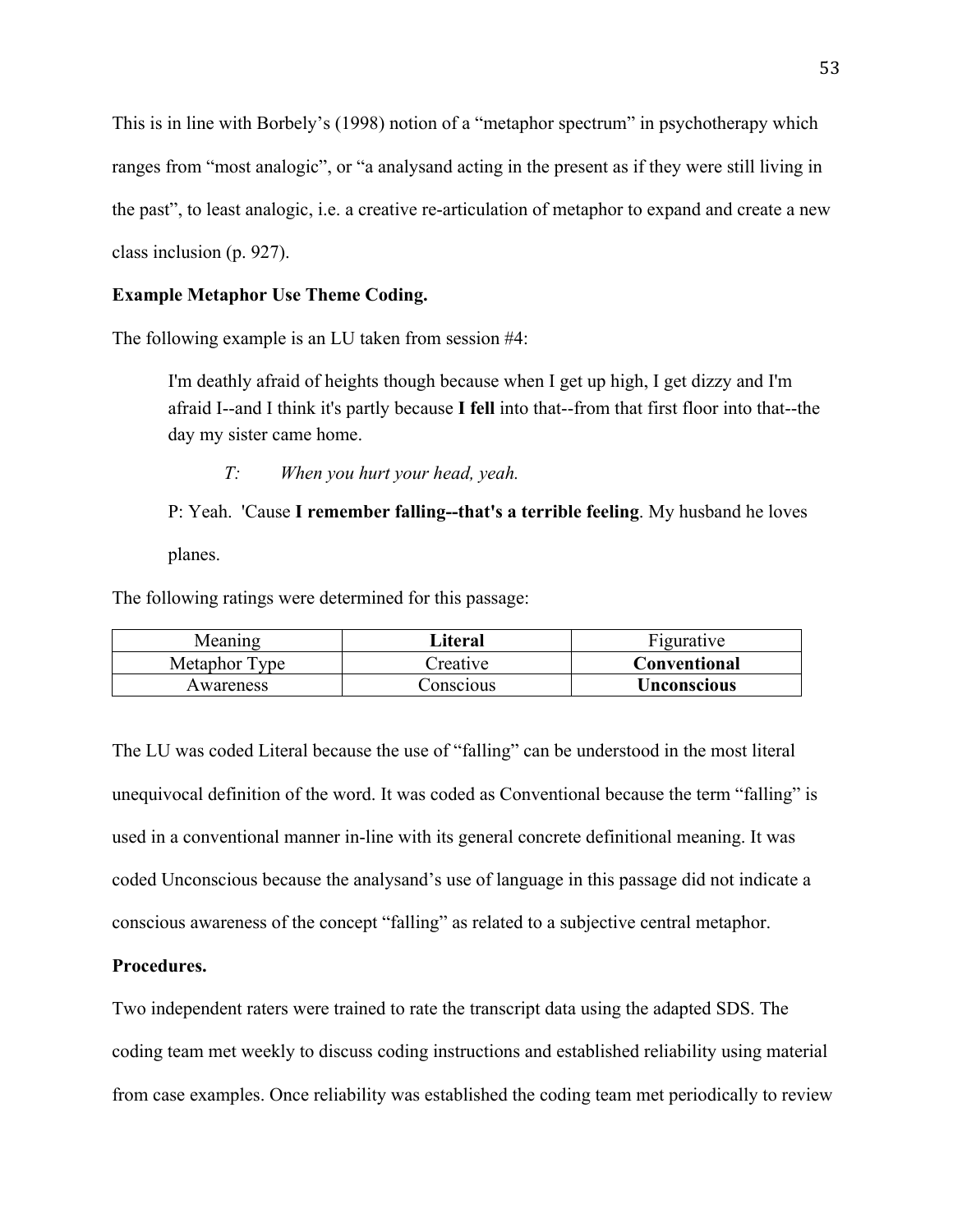coding instructions and discuss any coding discrepancies in order to ensure coding consistency.

Raters utilized the smallest LU possible that met the definition of a word or concept related to 'fall' and 'fed up' and could be coded on all three dimensions of the SDS (Ferst, 2015). In accordance with previous studies, an SDS, based on the sematic differential pure scale, was adapted for this study, using the dimensions Agency, Valence, and Intensity with the following binary choices: (Passive/Active), (Negative/Positive), (High/Low) (Ferst, 2015).

The raters identified the word "fall" and its various tenses (fell, fallen, falling) from the transcript. The raters decided how to rate the phrase based on the bipolar scales of High Intensity-Low Intensity, Positive Valence-Negative Valence, and Passive-Active which represent the three dimensions, Intensity, Valence, and Agency respectively (Ferst, 2015). For instance, the rater's mark of "High Intensity" indicated the rater's evaluation of the analysand's metaphor as having a quality of increased affective intensity (Ferst, 2015).

In addition, raters identified the expressive use value of the LU using the additional qualitative codes of Meaning, Metaphor type, and Awareness, as detailed in the measures section above with the following binary choices: "Literal/Figurative", "Creative/Conventional", "Conscious/Unconscious".

The following steps were used to determine if the figure of speech could be coded:

Step 1: If the figure of speech was stated by the analysand and itself provides enough information to be clearly coded, then the rater would stop (Ferst, 2015).

If the figure of speech did not provide enough information to be clearly coded, the rater would proceed to Step 2 (Ferst, 2015).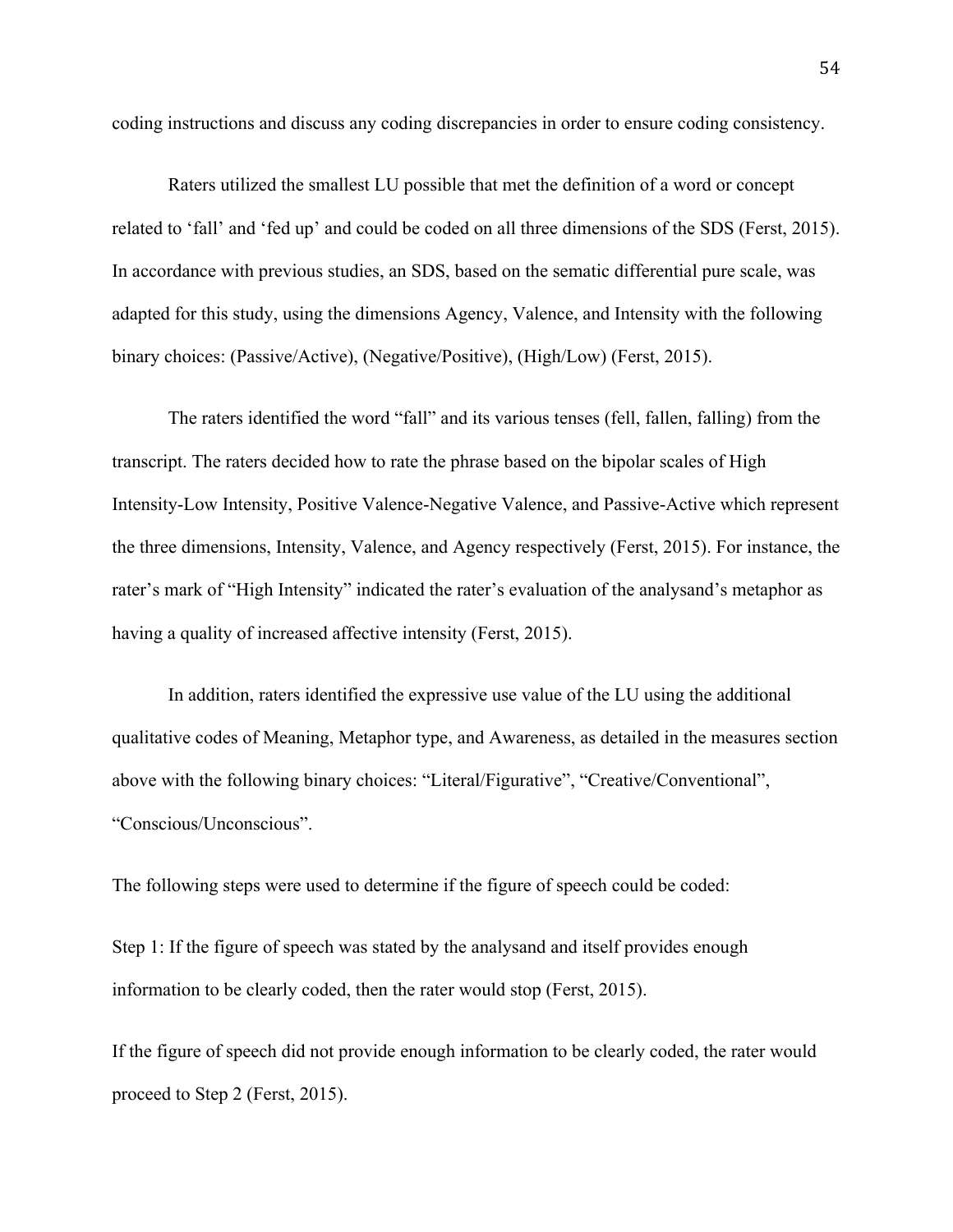Step 2: If the figure of speech was stated by the analysand and did not provide enough information, the rater would use the surrounding context in which the figure of speech was embedded in the transcript. The surrounding context for these purposes was designated as the sentence and paragraph content that preceded and followed the figure of speech. Raters identified the smallest LU possible that both met the criteria for the figure of speech and could be coded on all three dimensions of the SDS (Ferst, 2015).

#### **Exploratory Hypotheses.**

The goal of the present study is to track the level of change associated with the use of central metaphor in the analysand's verbal discourse. As an exploratory study into the use of metaphor in a single case study it is not possible to predict the precise pattern of change that may be observed given the unique experience of the analysand in the analysis. With this in mind several broad exploratory hypotheses were devised based on the specific case being studied.

The overarching exploratory hypothesis of this study is that the central metaphor 'fall' will track on to semantic change across the three phases of analysis based on Valence, Intensity and Activity as represented in the analysand's speech. The comparison metaphor 'fed up' as a 'dead' metaphor, is hypothesized to be used in its colloquial mean by the analysand and as such will not change across the phases of analysis based on Valence, Intensity and Activity as represented in the analysand's speech.

For Valence, in the 'fall' metaphor it is expected that the analysand will move from a position of negative Valence toward positive Valence in their use of the 'fall' metaphor across the phases of treatment. As the analysand gains more conscious awareness and agency over the use of the metaphor it may become less negative or stigmatized and increasingly positive as the analysand is able to reconsider it's meaning and use value in relation to their experience.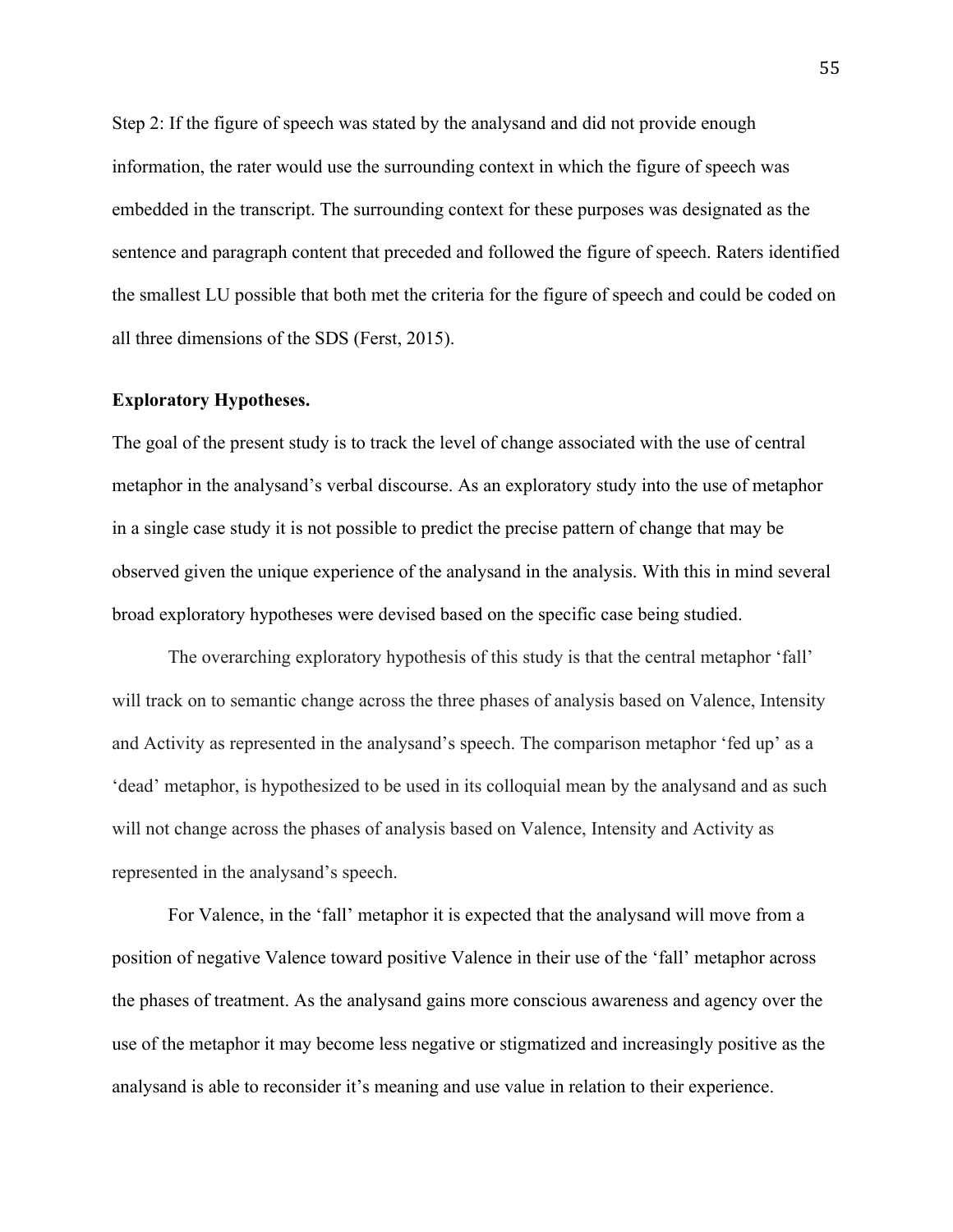For 'fed up' it is expected that Valence will remain negative throughout the treatment as 'fed up' has an inherently negative connotation and the metaphor 'fed up' is not a central metaphor in this study.

It is expected that Intensity will be rated low in the initial phase as the 'fallen' metaphor is first used and will increase in higher ratings in the middle phase and then will eventually rate low again in termination. The reasoning for the low-high-low ratings expectation is that as the metaphor is first used by the analysand the meaning may not carry as much significance as it will in subsequent sessions, however, as the analysand becomes increasingly aware of the psychodynamic implications of the term, arousal could be seen to increase as the term becomes imbued with the interpersonal conflicts hypothesized to be associated with the metaphor.

It is expected that 'fed up' will remain high Intensity in ratings throughout the treatment, as the metaphor is colloquially associated with frustration and or anger in connotation. It is expected that there will be no change across time as it is not a central metaphor.

In past research, it has been posited that a decrease in agency may indicate a lessening of the defenses in analysis as the analysand moves from an active or 'defensive' position to an increasingly passive or 'non-defensive' position allowing the analyst into her mental world with less resistance (Ferst, 2015). However, in this study the nature of the analysand's symptomatology is inherently passive toward others. Thus, for this case study increased activity may signal greater agency becoming the "doer" as opposed to the "done to". It is expected that initially as the analysand uses the 'fall/fallen' metaphor to discuss her experience there will be more Passive responses coded. However, active responses are expected to increase within sessions and across sessions with the use of the 'fall' metaphor.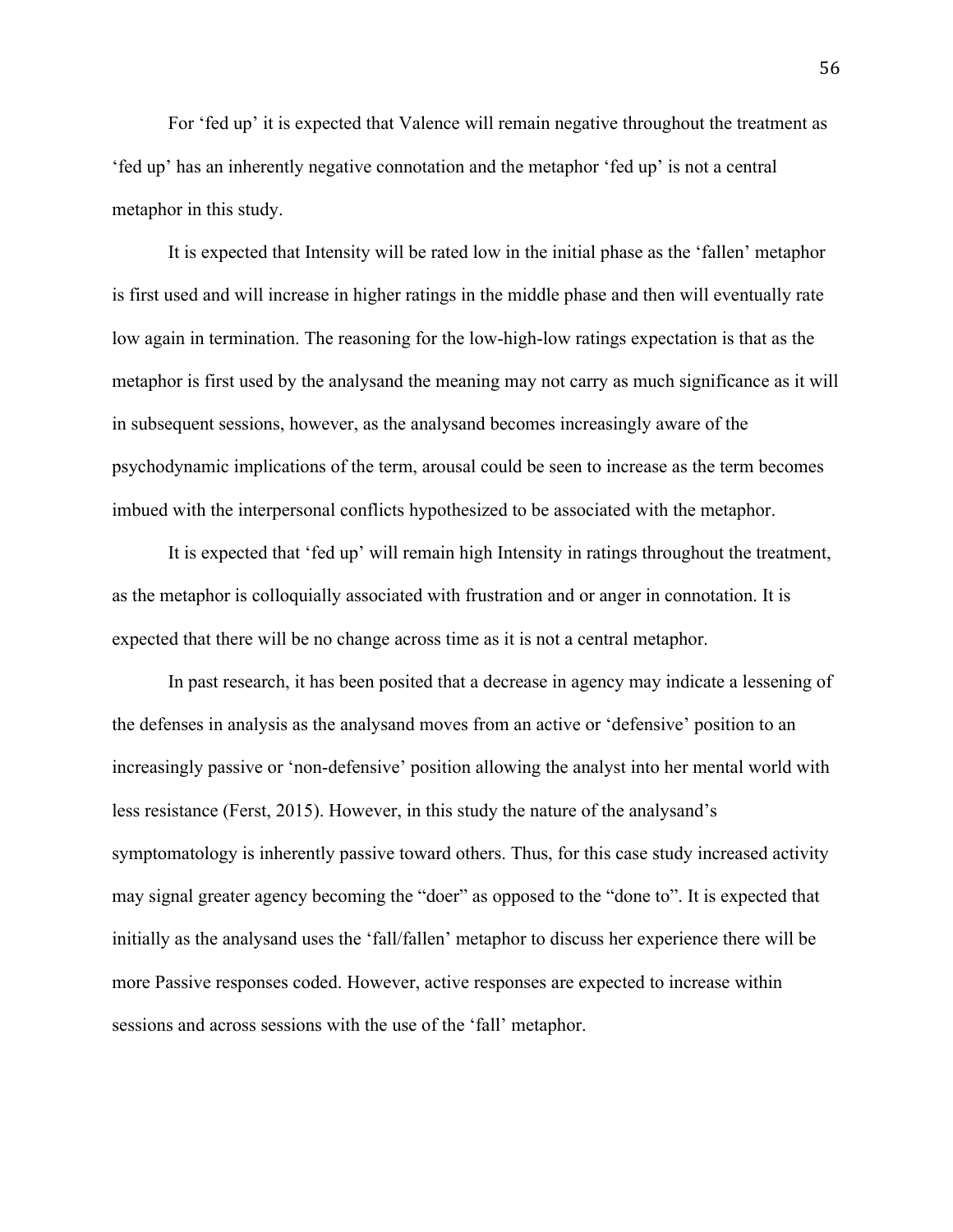The comparison variable 'fed up', as it is used in common expression, as a 'dead' metaphor, is more active in its colloquial meaning, when someone states they are 'fed up' with something or someone there is a conscious emotional intentionally toward that thing. They are actively expressing frustration with a particular condition. Thus, it is hypothesized that throughout the treatment 'fed up' will remain high in Activity. It is also hypothesized that there will be no significant change in Activity for the 'fed up' metaphor throughout treatment.

For Meaning, it is expected that 'figurative' ratings will increase across the three phases. As the analysand gains insight into their presenting problems and its association with the central metaphor the analysand will be able to work with 'fall' as a meaning concept in a more equivocal manner.

It is expected that there will be no 'literal' coding of 'fed up' metaphors as the context and literal use of the term are unlikely to appear in the transcript.

Similarly, for Metaphor type, it is expected that 'creative' ratings will increase across the three phases. As the analysand gains insight into their presenting problems and its association with the central metaphor the analysand will be able to use 'fall' in a creative manner to create new associations in a more equivocal manner.

It is expected that there will be no 'creative' coding of 'fed up' metaphors as the context and colloquial use of the term are unlikely to change in the transcript.

Finally, for Awareness, it is expected that 'conscious' ratings will increase across the three phases. As the analysand gains insight into their presenting problems and becomes more aware of how and why they are associating to the central metaphor, the analysand will be able to discuss the meaning of 'fall' with conscious awareness.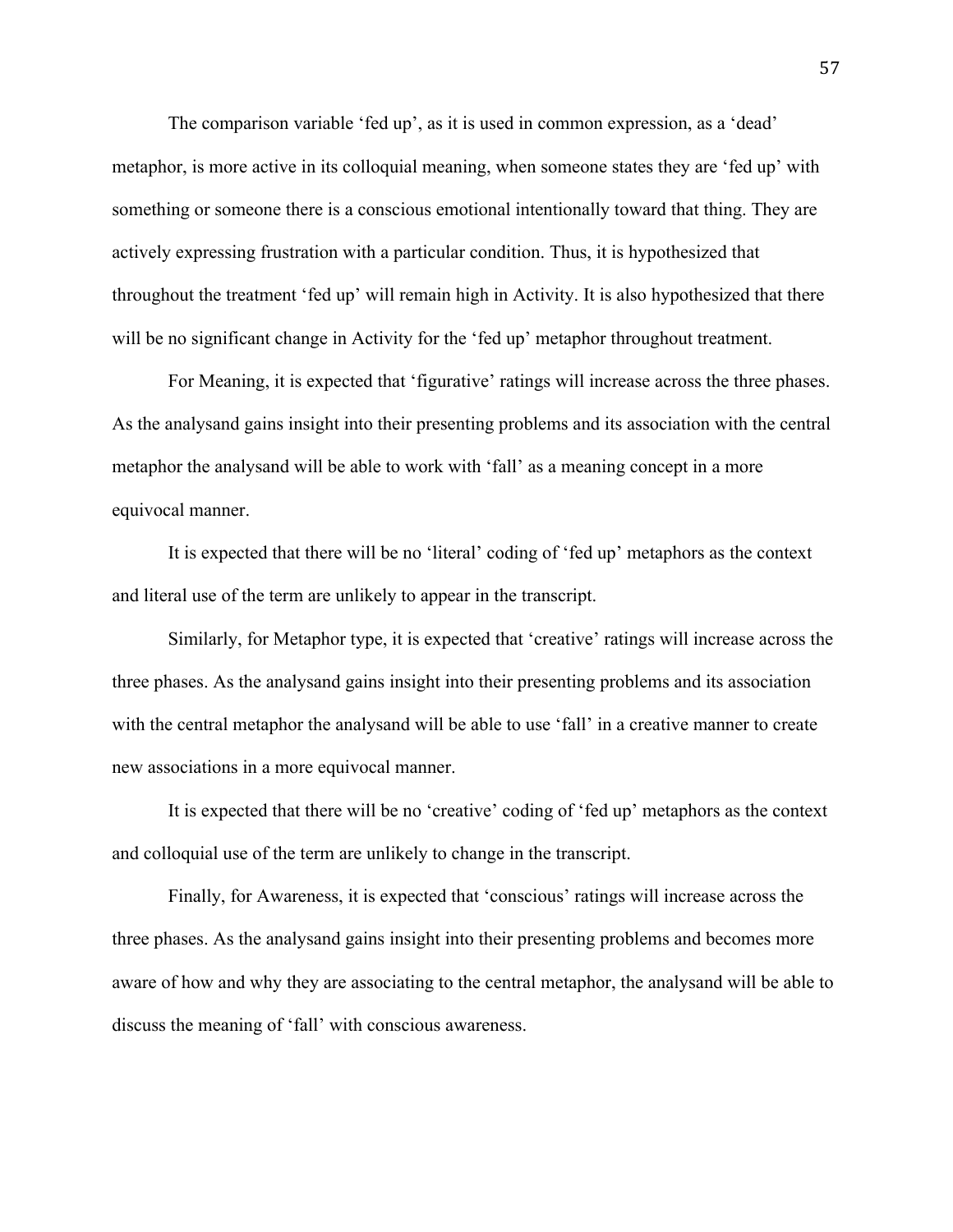It is expected that there will be no 'conscious' coding of 'fed up' metaphors as the context and colloquial use of the term are unlikely to change in the transcript.

# **Proposed Analysis.**

Prior to rating 'fall' and 'fed up' metaphors using the SDS, exploratory descriptive statistics including frequency distributions and word count will be run on all of the 'fall' and 'fed up' words. Each coded text in each sampled session will be assigned to a combination of semantic space variables (Ferst, 2015). A quantitative analysis based on the patterns found in the use of metaphor in the treatment as measured using the SDS will be conducted to determine how, when, and to what degree the semantic space changes across the treatment (Ferst, 2015). Further, a qualitative analysis will be conducted based on the patterns found in the metaphor use theme coding and how these themes intersect with the findings of the SDS analysis.

Quantitative and qualitative change in the use of metaphor will be determined across time based on identified phases of treatment. The time points designating phases will be determined after the rating process when the LUs have been re-ordered and it is possible to analyze the descriptive content for meaningful shifts in the analysis. Time point determinations will be grounded on the theory of phases discussed in the literature review as infatuation, frustration and termination. These three categories were chosen as they provide a broad categorization of sections of the analysis that can be grouped and correlated with the ratings. The beginning and end of these phases will be determined by LUs identified as markers for change that approximately fit the definitional shifts in phases. These unique LUs will be subjectively identified by session after the rating process is complete.

This analysis will help to understand clinical and theoretical implications of metaphor use by identifying patterns in the data suggestive of clinically meaningful interventions. These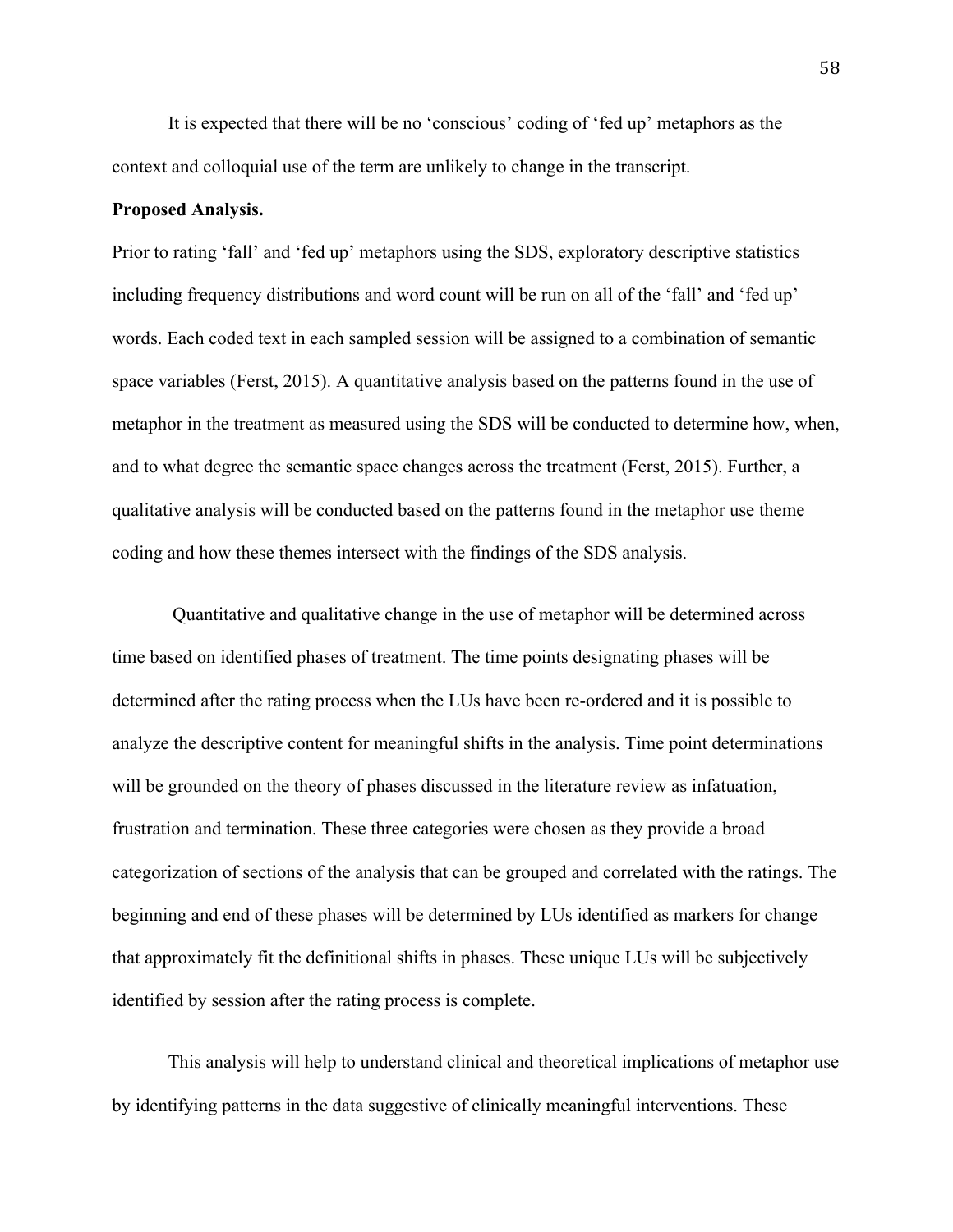patterns will be explored by in-depth examination of the session material that contributed to these changes.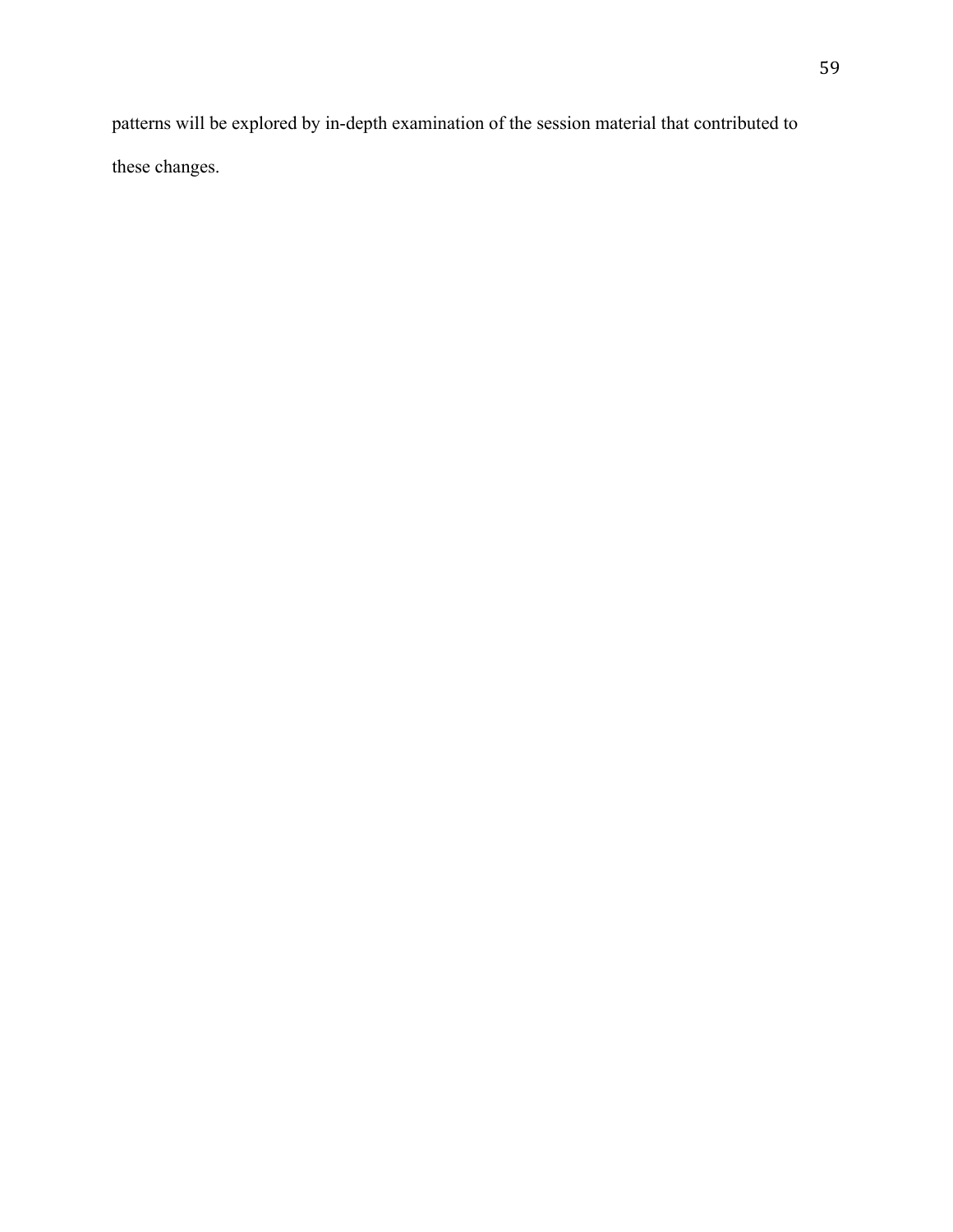#### **III. Results**

Three raters were trained for reliability on a two point rating scale which was modified from the original five point scale, after the five point scale failed to meet reliability. The scale was retracted to more accurately reflect the rating responses. This is in line with the original modifications made to the SDS scale in a previous study on metaphor in psychotherapy (Ferst, 2015) in which a binary rating system was employed with neutral coding for outliers. In that study the neutral codes were not factored in to the quantitative analysis. This study thus employed a similar binary system including positive or negative Valence, low or high Intensity, passive or active Activity and literal or figurative Meaning.

Of note, two of the subscales, Metaphor Type and Awareness did not reach reliability sufficient for their results to be included in this project's findings. Their failing to make reliability indicates that they are not robust enough in their construction to ensure consistent agreement between raters. These subscales were the only two subscales created specifically for this study and based on the reliability outcome require greater consideration in their construction. By omitting these two subscales the remaining subscales are identical to the SDS scale in the aforementioned metaphor study (Ferst, 2015). Any discussion of creative use of metaphor or changes in conscious awareness of using the metaphor will be pulled from descriptive observations instead of empirical data.

Reliability ratings were included between at least two of the three raters for each subscale. Ratings reliability was established across three of four subscales between at least two raters (Table 1) based on the standard reliability rating of .75. The Intensity scale reliability was slightly below the standard, approximating reliability at .68. All subscale kappa ratings were below .01 indicating agreement was not based on chance.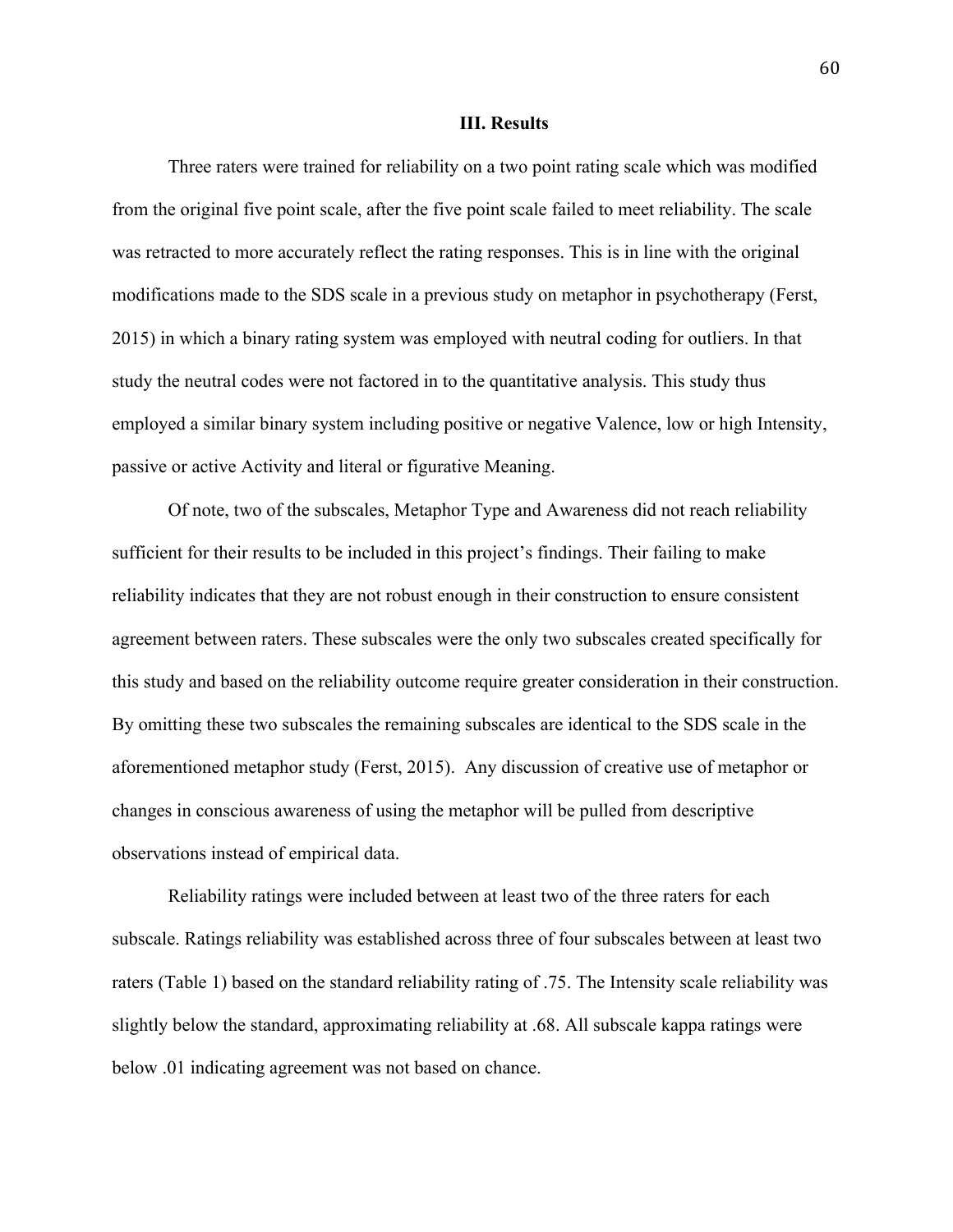## Table 1

| Dimension       | K   | p-value |
|-----------------|-----|---------|
| <b>Valence</b>  | 1.0 | p<.001  |
| Intensity       | .68 | p<.001  |
| <b>Activity</b> | .78 | p<.001  |
| <b>Meaning</b>  | .89 | p<.001  |

*Interrater Reliability Analyses: Semantic Differential Dimensions- Kappa Coefficients and P-Values*

# **Phases of Treatment**

The ratings frequency for each dimension of the SDS scales were represented by three separate temporal blocks or phases which were divided by two sessions containing LUs unique to the analysand's thought process. The first phase was designated the infatuation phase of the 'fall' metaphor, and contained LUs in which the analysand articulated their interest in the psychoanalytic process and initial intimate connection with the therapist including erotic transference and association of the analyst to the analysand's father. The second phase was loosely designated the 'frustration' phase. This phase contained LUs in which the analysand articulates her growing frustration with herself and her family relationships. Session 89 was identified as the session beginning the second phase as it contained a unique LU which represented both a shift in the analysand's thought process and was in line with a sense of frustration and ambivalence in the transference.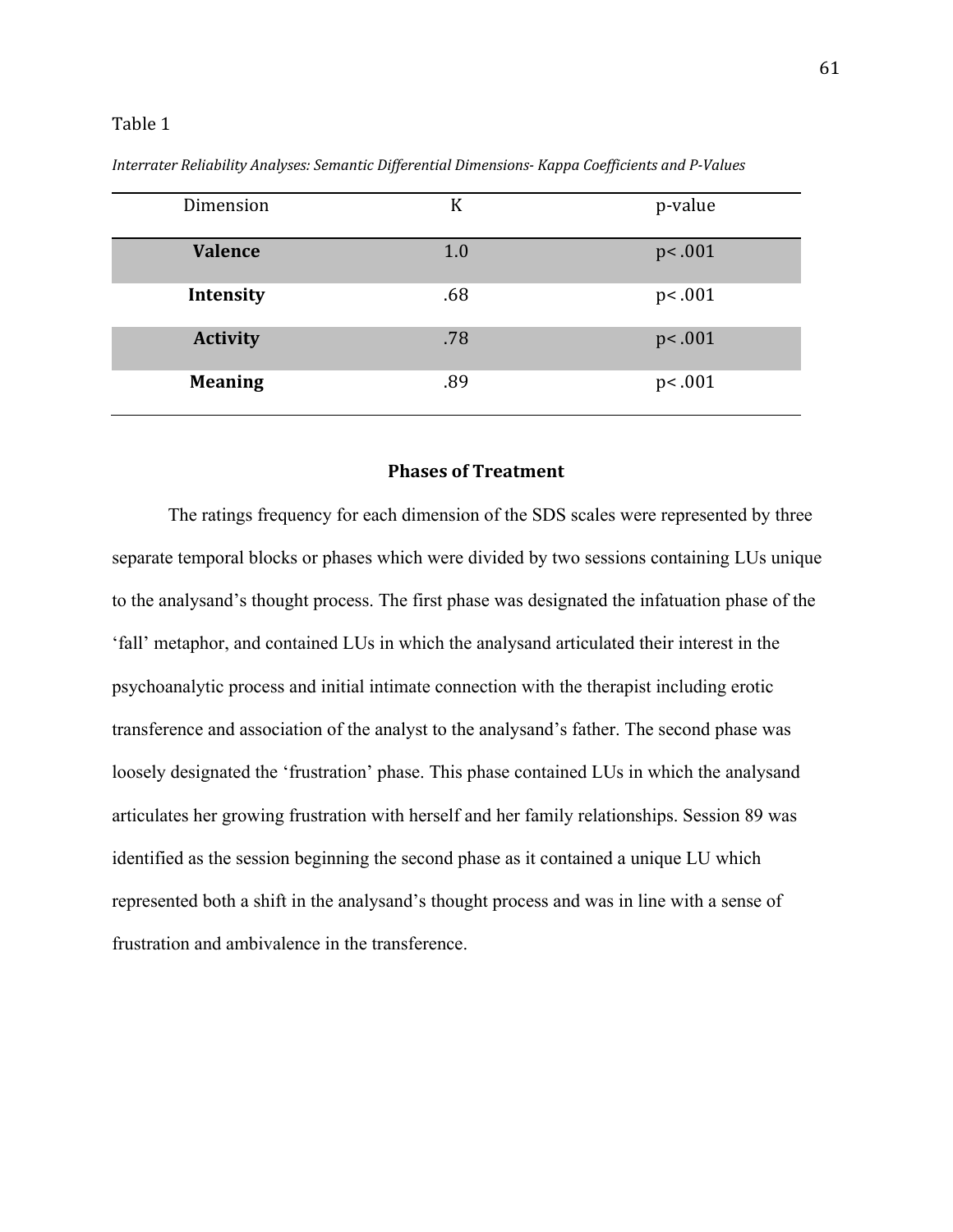#### Session 89, Unit 100:

…I hope not. I hope that's not what I'm doing. I just hope; the biggest; the realization, I think, that is that decision nobody else can do things for me except myself. I mean, I just don't want to FALL back into the pattern where I hide in that house or I try to get out of situations so I don't have to go anywhere. I feel like you gave me some backbone or; I don't know what; or maybe I felt like I was putting my own pressure from you that I had to do these things; I had to go here; I had to go there; maybe the element of people who think you' re seeing a psychiatrist think you're nuts so you got to get rid of that, so they don't think you're crazy anymore. it's it's just a lot of things. (sighs) but it's just like; I just come to a; you can't; you can't; you can't do things for me or it's just all up to me. (pause) I just want to be able to, uh; I'm not sure; I I think I can, uh; continue to force myself, you know, until I get to a point where I get over a hump that that things are good and enjoyable that that that they're not bad and wrong. it's just something I have to continue doing. you know, like going forward, you know. (sighs) (pause) it's just; I'm trying like hell to live from day to day (sighs) - because I keep going back to the dog in my mind and I'm trying to stay away from it (sighs) I mean, how much can you cry. I wish it was a month from now. things might be different . (sighs) twice) (pause sighs) goodness; I don't know. (blows nose) I think maybe I should give you some time to think about what I've said, you know, about (sighs) I ' m not going to say today; all right, Dr. johnson, I feel I don't want to come here anymore but maybe just warn you that it's going to happen; it's going to come ; like I know it's going to come when the weather starts getting sunny and warm and I'm involved; I'm going to do things I want to do now like; well, things I enjoy like baking and planting flowers and a garden and helping the kids to do things and I just wanted to kind of do things I want to do now (sighs) things I enjoy doing. (sighs) several times during pause) I keep telling myself crying is not going to help.

This LU was identified as a point of departure from previous LUs as the analysand articulated her own ambivalence about the future of treatment. For the first time in the 'fall' LUs the analysand states her clear intention for determining when she will end analysis. In this passage the analysand is no longer in a position of being guided by her therapist about the trajectory of treatment but takes the opportunity to assert her autonomy over the future of treatment. At the same time she is unsure of herself and her ability to maintain her gains after leaving treatment. She is challenging the treatment for the first time and at the same time acknowledging her continued dependence on his support and guidance. For these reasons this session was chosen as the dividing point between first phase (infatuation) and second phase (frustration).

The third phase was designated as the termination phase or end of analysis. This phase contained LUs in which the analysand articulated subtle changes in the way she thinks about the interpersonal relationship at the core of her neurosis, namely with her father and husband. In this phase she also discussed changes in her transferential relationship to the analyst and the waning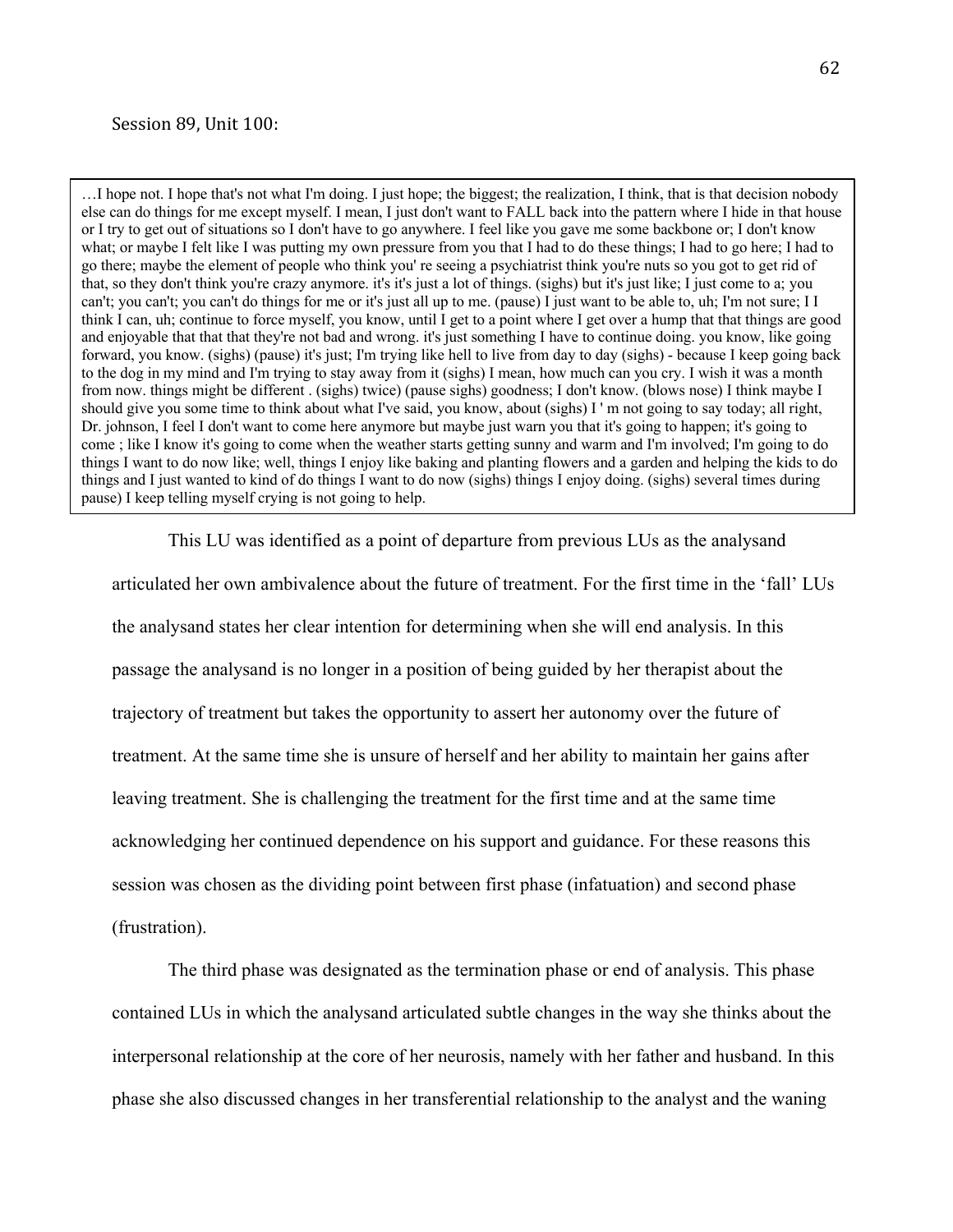power of the transference love established early in treatment. Session 197 was identified as the session beginning the third phase. The LUs in session 197 mark a meaningful point in the analysis where the analyst and analysand explicitly discuss and interpret the meaning of the central metaphor 'fall/fallen'. Below are several key examples of the interpretation from this session.

Session 197, Unit 195

P: yeah. you know you know it brings to mind too is the one time you had said that I wouldn't have the emotional support from my father - the essence of FALLING, the essence of understanding. Those two things are sort of similar. I get the feeling of FALLING when I don't get understanding or don't get some communication between me and my father of of, of whatever we're supposed to have and we don't have. (sighs)

Session 197, Unit 199 & 200

P:Before I even lost my virginity. I used to have dreams of FALLING. ….. P: yeah. I used to have dreams of big monsters hairy monster gorillas mostly all the time too. T: what do you mean had lost her virginity? P: **a (sighs) FALLEN woman is more or less one who couldn't keep her own sexual desires in control. - - one who FALLs into the wrong people, who - I'm sure the Catholic church would have it +FALLEN** T: but in+ P: away from grace. T: fallen away from grace yeah. but you mean a woman who lost her virginity not in marriage but P: uh yeah not in marriage but in a d- uh, that's not adultery. no adultery is when you're married. uh impure T: in a way that the +church P: so+ T: would consider sinful at any +rate. P: **yeah.+ - - - (sighs) - - - - committing of an immortal sin, loss of losing grace, you FALL away from - God** +/ /

This session marks a point of change in the analysis as the central metaphor is openly interpreted. It represents a distinct point of division between the first two phases and the final portion of the analysis and an important point of analysis for the hypothesis that interpretation may bring on qualitative shift in the analysand's experience in the analysis.

Of the 323 sessions that comprised the analysis, the first phase (infatuation) included

units that fell between the first 88 sessions. The second phase (frustration) included units that fell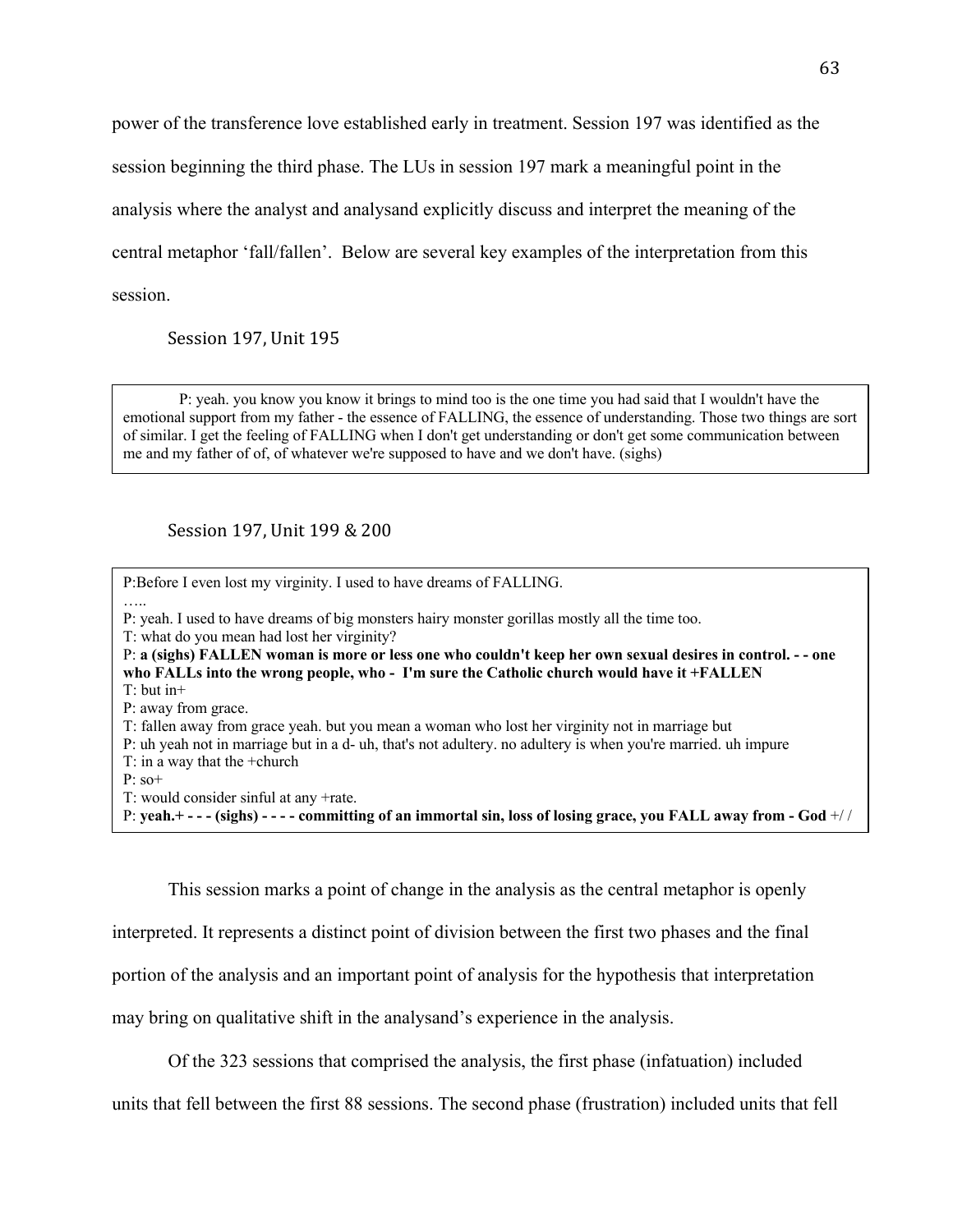between the 89<sup>th</sup> and 196<sup>th</sup> sessions. The third (termination) phase included units that fell between the  $197<sup>th</sup> -323<sup>rd</sup>$  sessions. The number of sessions in each phase in which 'fall' appears decreased over time; 35 sessions, 23 sessions, 18 sessions respectively.

# **Quantitative Results**

Based on this time series breakdown of process into phases and the binary choice points for each SDS variable, a logistic regression analysis for binary outcomes was employed to determine change within the metaphor 'fall' and between the metaphors 'fall' and 'fed up'. The findings of the logistical regression are below.

The following results represent a trend analysis of aggregated ratings across three time points or psychoanalytic phases. The separate independent raters coded every 'fall' and 'fed up' passage in the transcript material for this psychoanalytic treatment. The ratings for each metaphor were compared across the three phases to determine if any significant results can be attributed uniquely to the central metaphor alone or if tracking changes for non-central metaphor yielded significant results for measuring the change process.

#### **Comparison of Fall and Fed metaphor SDS rating across phases**

**Valence.** Figure 1 shows the proportion of Valence (i.e Positive vs Negative) ratings for each of the metaphors across the three phases of treatment. The interaction of Phase and Metaphor was nonsignificant, suggesting there was no significant difference between metaphors in the change of Valence across phases relative to the Beginning phase (all  $ps > .05$ ). There was also no significant change in the Valence of the metaphors relative to the Beginning phase (Beginning vs Middle phase OR = 1.45, 95% CI [0.12-17.17],  $p = .769$  and Beginning vs Termination phase  $OR = 0.59$ , 95% CI [0.10-3.37],  $p = .551$ ). The main effect of Metaphor suggests that across all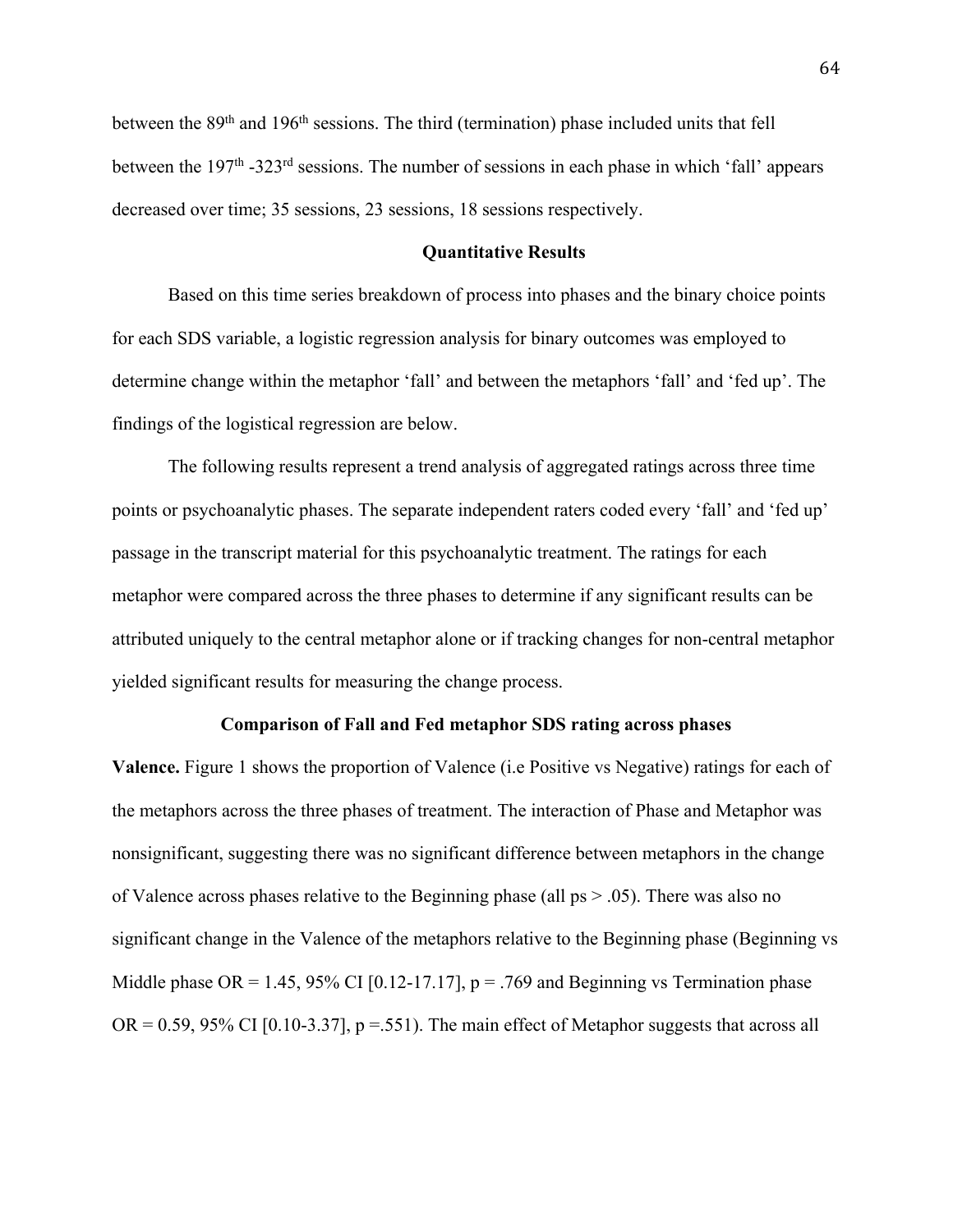phases, there were significantly more Positive ratings (vs Negative) for 'fall' compared to 'fed up', OR = 4.17, 95% CI [1.13-15.44],  $p = .032$ .





Table 2. Regression analysis of Valence for 'fall' and 'fed up' by phase of treatment

|                                          | <b>Positive Valence</b> |                |         |
|------------------------------------------|-------------------------|----------------|---------|
| Predictors                               | Odds Ratios             | CI             | O       |
| (Intercept)                              | 0.08                    | $0.03 - 0.27$  | < 0.001 |
| Phase [Middle]                           | 0.63                    | $0.06 - 6.49$  | 0.699   |
| Phase Termination                        | 1.17                    | $0.25 - 5.58$  | 0.843   |
| Metaphor [Fall]                          | 4.17                    | $1.13 - 15.44$ | 0.032   |
| Phase [Middle] * Metaphor<br>[Fall]      | 1.45                    | $0.12 - 17.17$ | 0.769   |
| Phase [Termination] *<br>Metaphor [Fall] | 0.59                    | $0.10 - 3.37$  | 0.551   |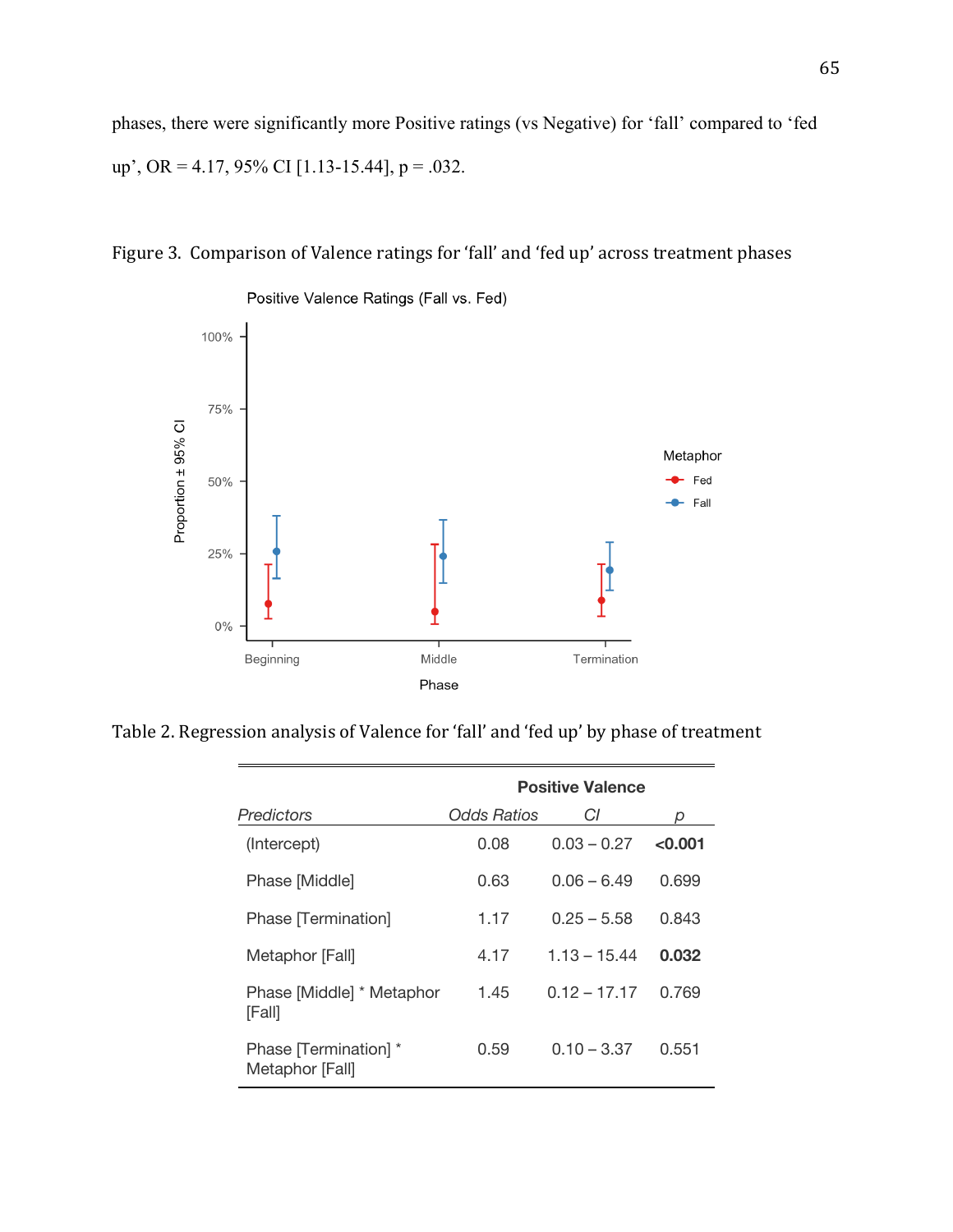**Intensity.** Figure 2 shows the proportion of Intensity (i.e Low vs High) ratings for each of the metaphors across the three phases of treatment. The main effect for Metaphor was nonsignificant. The interaction of Phase and Metaphor was also nonsignificant. This was the case for the interaction for Beginning vs. Middle phase OR =  $0.29$ ,  $95\%$  CI [0.08-1.12], p = .073 and Beginning vs. Termination phase OR =  $0.55$ , 95% CI [0.19-1.65], p = .287.

Figure 4. Comparison of Intensity ratings for 'fall' and 'fed up' across treatment phases



High Intensity Ratings (Fall vs. Fed)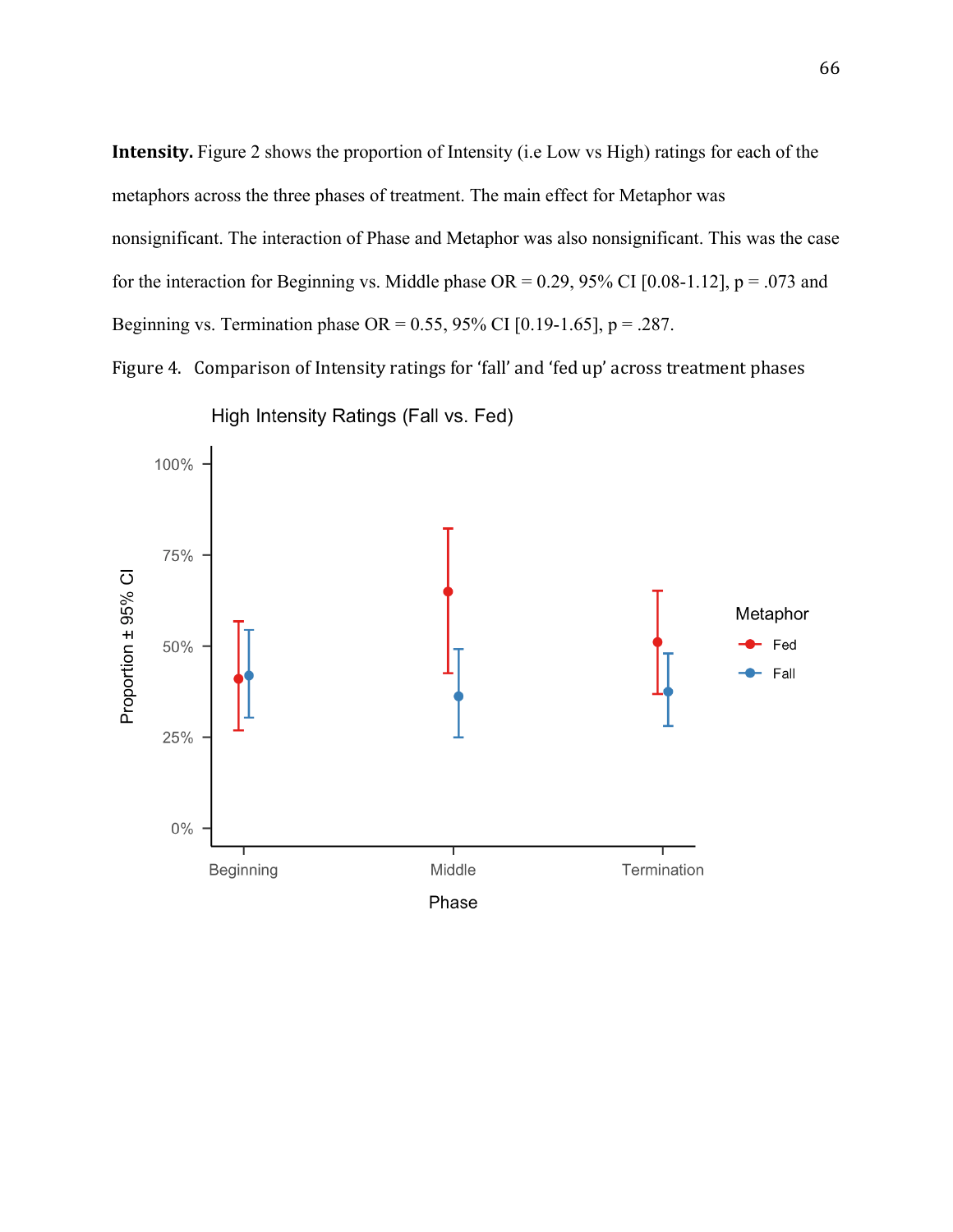|                                          | <b>High Intensity</b> |                           |       |
|------------------------------------------|-----------------------|---------------------------|-------|
| <b>Predictors</b>                        | Odds RatiosCl         |                           | D     |
| (Intercept)                              | 0.70                  | $0.37 - 1.32 \quad 0.265$ |       |
| Phase [Middle]                           | 2.67                  | $0.87 - 8.17$             | 0.085 |
| Phase [Termination]                      | 1.50                  | $0.63 - 3.57$             | 0.356 |
| Metaphor [Fall]                          | 1.04                  | $0.46 - 2.34$             | 0.928 |
| Phase [Middle] * Metaphor<br>[Fall]      | 0.29                  | $0.08 - 1.12$ 0.073       |       |
| Phase [Termination] *<br>Metaphor [Fall] | 0.55                  | $0.19 - 1.65$             | 0.287 |

Table 3. Regression analysis of Intensity for 'fall' and 'fed up' by phase of treatment

**Activity**. Figure 3 shows the proportion of Activity (i.e Active vs Passive) ratings for each of the metaphors across the three phases of treatment. The interaction of Phase and Metaphor was nonsignificant. This was the case for the interaction for Beginning vs Middle phase  $OR = 0.17$ , 95% CI [0.02-1.66],  $p = 0.128$  and Beginning vs Termination phase OR = .92, 95% CI [0.27-3.10],  $p = .892$ . The main effect of Metaphor suggests that across all phases, there were significantly fewer Active ratings (vs Passive) for 'fall' compared to 'fed up', OR = 0.16, 95% CI  $[0.07-0.39]$ , p = .001.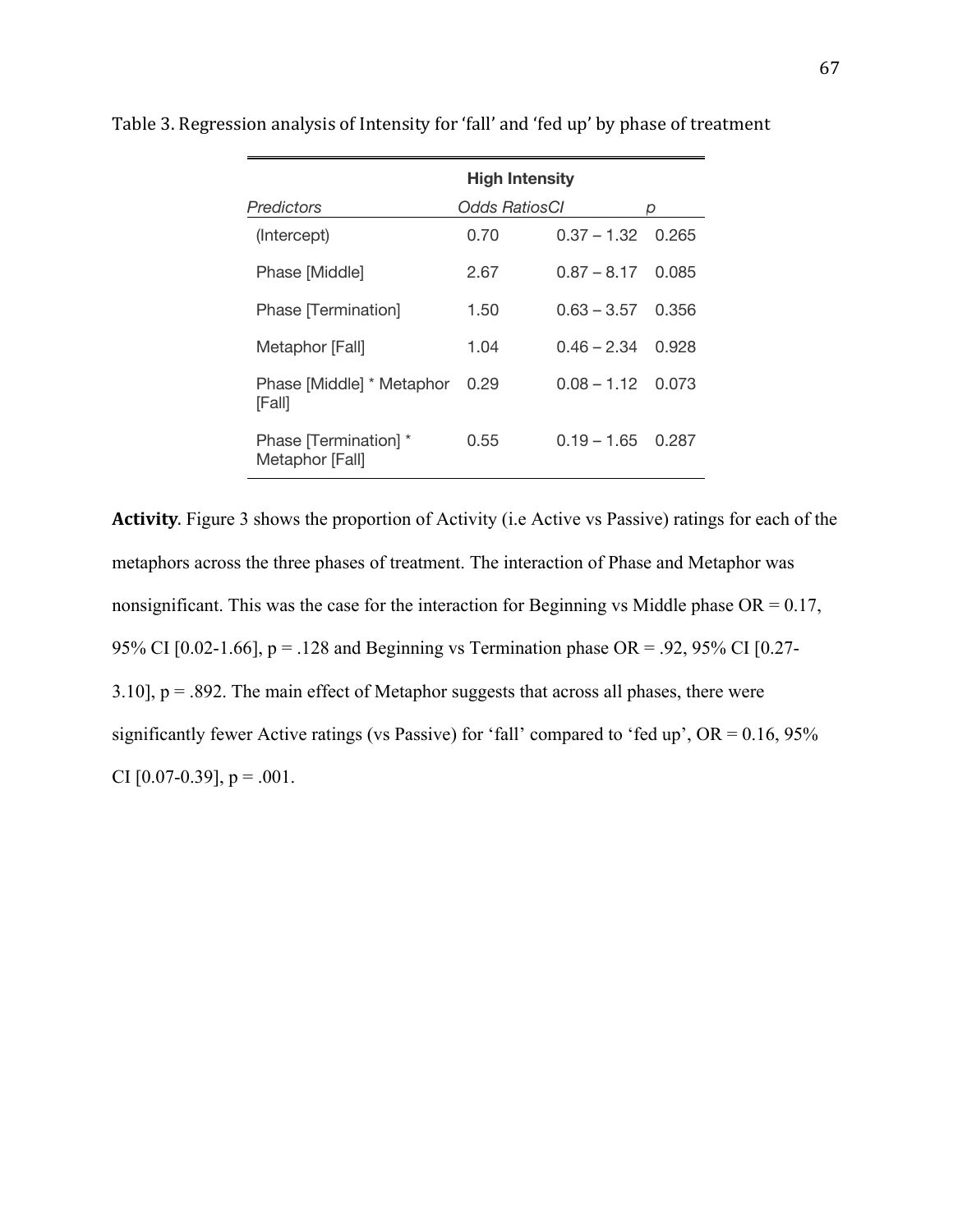

Figure 5. Comparison of Activity ratings for 'fall' and 'fed up' across treatment phases

Table 4. Regression analysis of Activity for 'fall' and 'fed up' by phase of treatment

|                                          | <b>Active</b> |                |         |
|------------------------------------------|---------------|----------------|---------|
| <b>Predictors</b>                        | Odds Ratios   | СI             | n       |
| (Intercept)                              | 2.55          | $1.27 - 5.11$  | 0.009   |
| Phase [Middle]                           | 7.46          | $0.89 - 62.70$ | 0.064   |
| Phase Termination]                       | 1.38          | $0.51 - 3.70$  | 0.528   |
| Metaphor [Fall]                          | 0.16          | $0.07 - 0.39$  | < 0.001 |
| Phase [Middle] * Metaphor<br>[Fall]      | 0.17          | $0.02 - 1.66$  | 0.128   |
| Phase [Termination] *<br>Metaphor [Fall] | 0.92          | $0.27 - 3.10$  | 0.892   |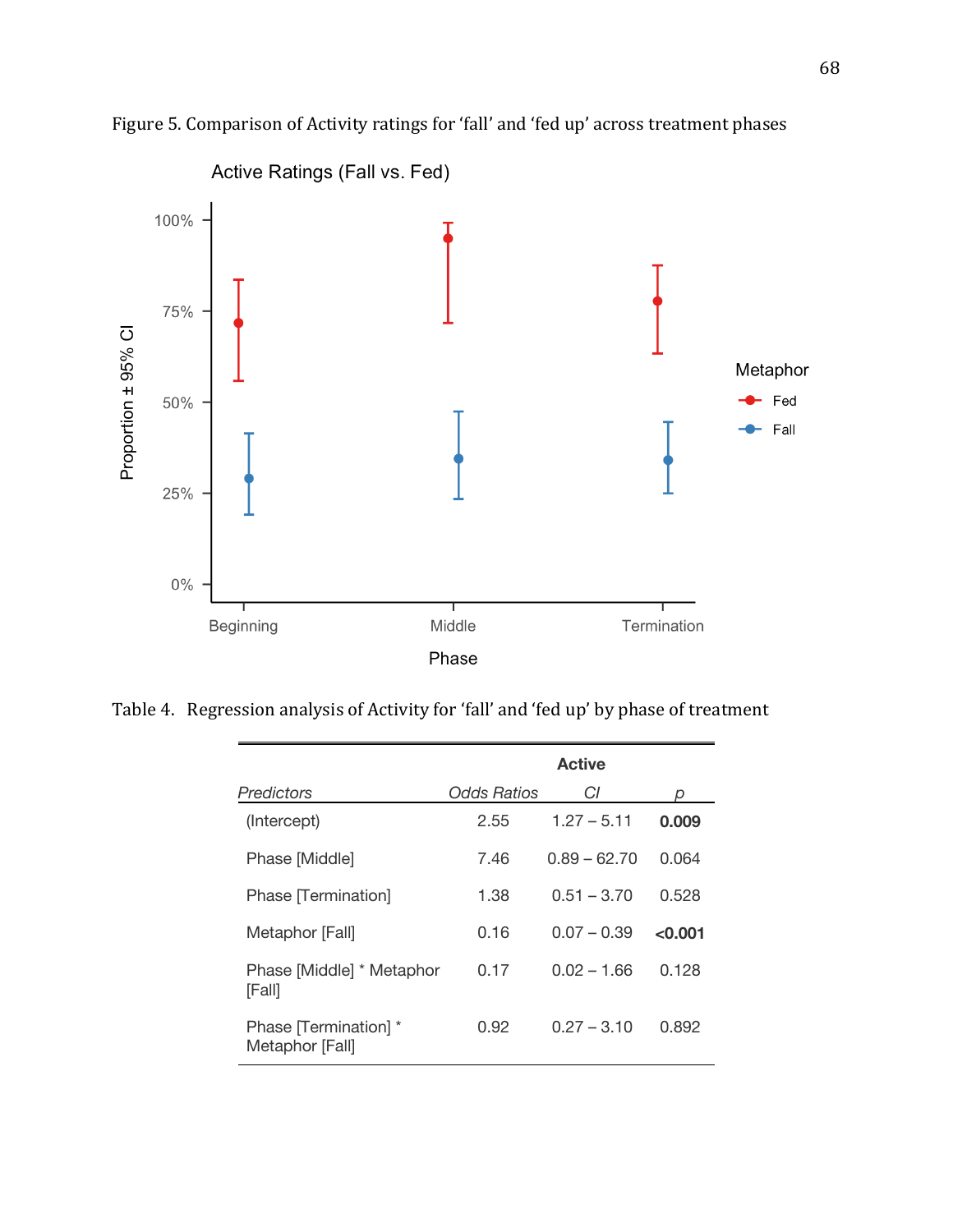The Meaning scale did not provide ratings comparison between 'fall' and 'fed up' metaphors as the 'fed up' metaphor was rated 'figurative' throughout the study.

## **Fall SDS rating across phases**

Meaning ratings for the 'fall' variable alone across phases were nonsignificant

(Beginning vs. Middle OR = 1.10, 95% CI [0.50-2.43],  $p = .818$ ; Beginning vs. Termination: OR  $= 1.05, 95\%$  CI [0.51-2.17], p = .894). Similarly, the phase changes for the 'fall' metaphor alone were nonsignificant for Valence (Beginning to Middle OR =  $0.91$ ,  $95\%$  CI [0.40-2.09], p = .833; Beginning vs. Termination:  $OR = 0.69$ , 95% CI [0.32-1.50],  $p = .346$ ), Intensity (Beginning vs. Middle OR = 0.79, 95% CI [0.38-1.64],  $p = .521$ ; Beginning vs Termination: OR = 0.83, 95% CI [0.43-1.61],  $p = .584$ ), or Activity (Beginning vs. Middle OR = 1.29, 95% CI [0.60-2.78],  $p =$ .522; Beginning vs. Termination: OR = 1.26, 95% CI [0.63-2.56], p = .513).

## **Quantitative Results**

Within metaphor change was measured using a logistical regression model for ordinal data between each phase of the treatment. As hypothesized there were no significant within variable changes found for 'fed up' in this study. However, in contrast to the original exploratory hypothesis there were also no significant changes in SDS ratings across time points for the 'fall' metaphor. These findings indicate that tracking the use of metaphor across time does not track onto change in the psychotherapy process.

There were significant differences between 'fed up' and 'fall' overall when combining SDS and meaning subscale ratings and controlling for time. This finding indicates that 'fed up' and 'fall' are semantically different. Looking at the between metaphor comparison analysis for each SDS dimension, significant differences between metaphors were found for Valence and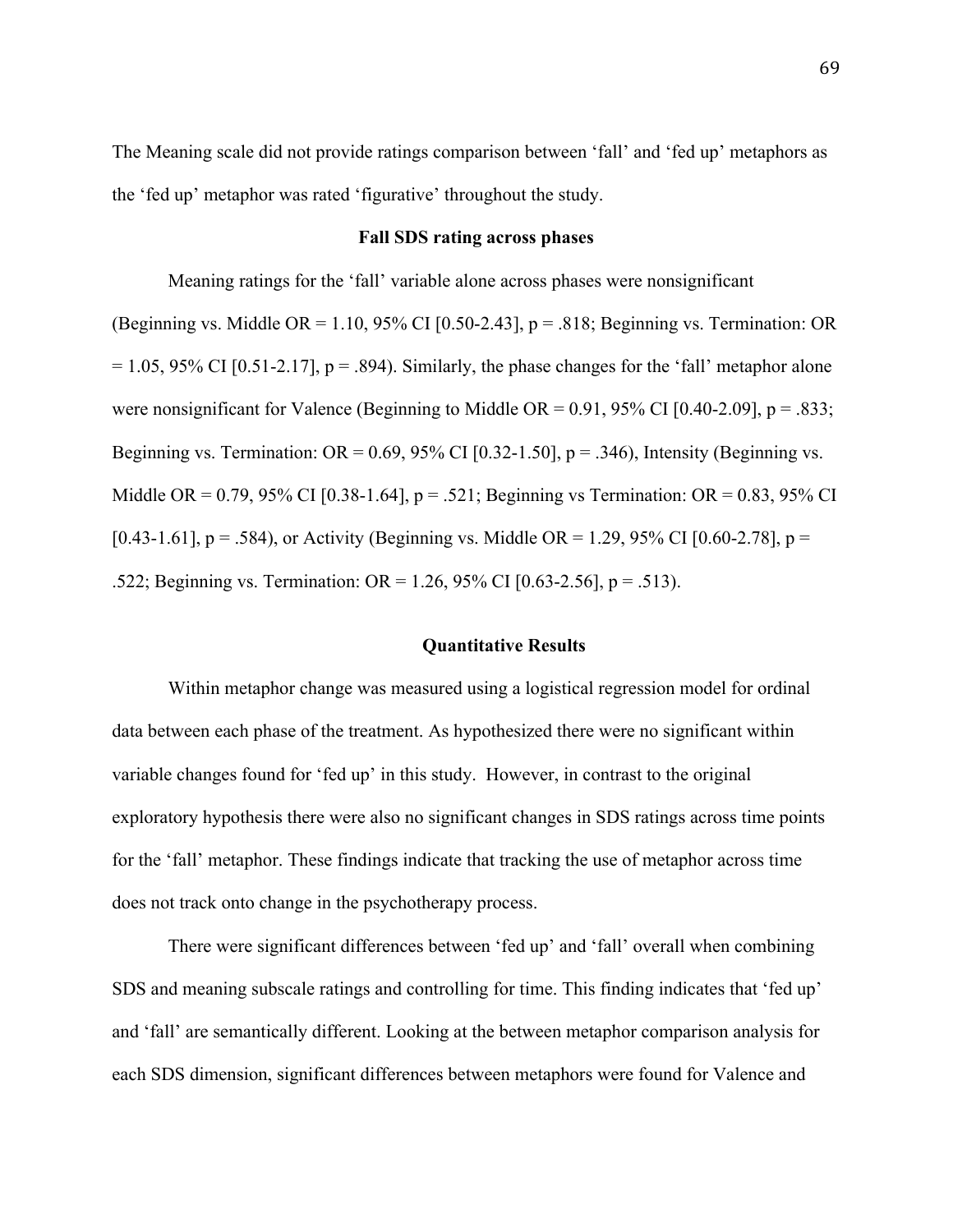Activity when controlling for time. Specifically, Valence was found to be higher (more positive) overall for 'fall' than for 'fed up' and Activity was found to be higher (more active) for 'fed up' than for 'fall'. The finding is in line with the hypothesis that 'fed up' is associated with negative thought process and implies more activity in terms of intentionality and agency in thought process for the analysand.

|                  |                | % of change |                                |  |
|------------------|----------------|-------------|--------------------------------|--|
| <b>Dimension</b> | <b>Measure</b> |             | P1 to P2   P2 to P3   P1 to P3 |  |
| Valence          | Positive       |             |                                |  |
| Intensity        | High           |             |                                |  |
| Agency           | Active         |             |                                |  |
| <b>Meaning</b>   | Literal        |             |                                |  |

Table 5 Results of within dimension analysis for "fall"

Note: These statistics are descriptive and do not represent statistically significant changes between or within dimensions. It is not possible to determine certainty about the clinical significance of percentage change in these trends. These numbers reflect descriptive trend observations based on the data.

# Table 6 Results for within dimension analysis for "fed up"

|                  |                | % of change |                                |    |
|------------------|----------------|-------------|--------------------------------|----|
| <b>Dimension</b> | <b>Measure</b> |             | P1 to P2   P2 to P3   P1 to P3 |    |
| Valence          | Positive       |             |                                |    |
| Intensity        | High           | 24          | 14                             | 10 |
| Agency           | Active         | 23          | 17                             |    |

Note: These statistics are descriptive and do not represent statistically significant changes between or within dimensions. It is not possible to determine certainty about the clinical significance of percentage change in these trends. These numbers reflect descriptive trend observations based on the data.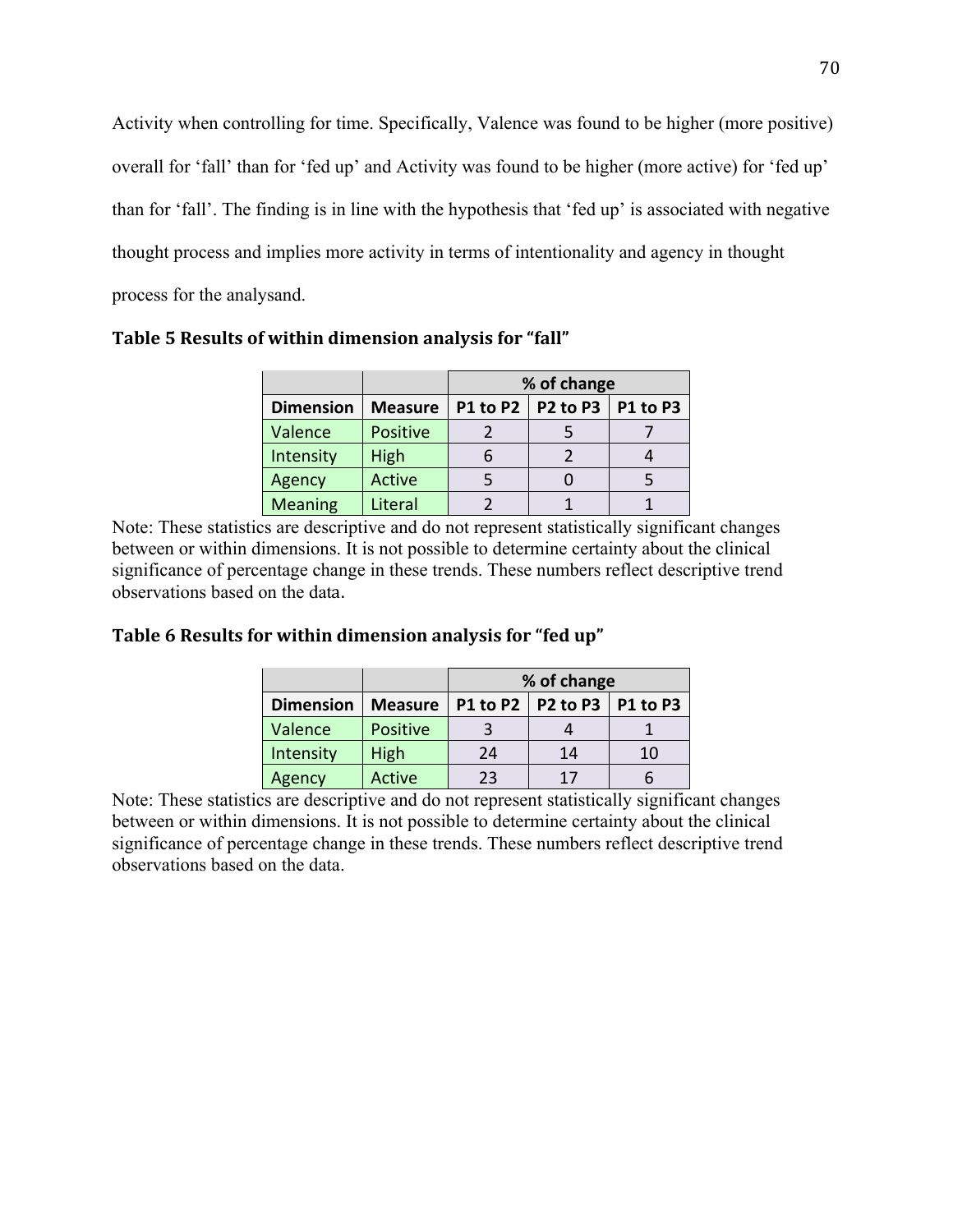## **IV. Discussion**

This study sought to understand the relationship between a central metaphor and change in the psychoanalytic process. This question was premised on the idea that a central metaphor holds unique dynamic implications for tracking the therapeutic process in the analysand's thought content and speech. In order to answer this question, the study tracked the affective change captured in the content of LUs in which the metaphor appeared in the analysand's speech. The modified SDS scale used to rate affect was modeled on a similar study of metaphor in psychoanalysis. The present study was concerned with one central metaphor: "fall/fallen". This metaphor was also analyzed in comparison with another non-central or colloquial comparison metaphor used by the analysand repetitively throughout the analysis: "fed up". Further, the content in the LUs for each metaphor was analyzed and compared with the SDS subscales to provide a clear picture of the psychoanalytic process. Process was measured and observed across three broad time shifts, or phases, of treatment. These phases were determined based on the psychoanalytic theory of beginning, middle and end phases of treatment as it relates to shifts in the transference relationship.

#### **Within Dimension Analysis across Treatment**

There were twice as many LUs rated for 'fall'  $(n=208)$  as there were for 'fed up'  $(n=104)$ and 21 more sessions in which 'fall' appeared (97 sessions total) than 'fed up' (76 sessions total). The difference in frequency is indicative of the greater verbal usage of the 'fall' metaphor and supports 'fall' as a central metaphor as it occurs twice as often in the associative speech of the analysand than does the comparison variable. It could be argued that 'fall' appears with greater frequency as it is associated with material specifically relevant to the treatment of the neurosis.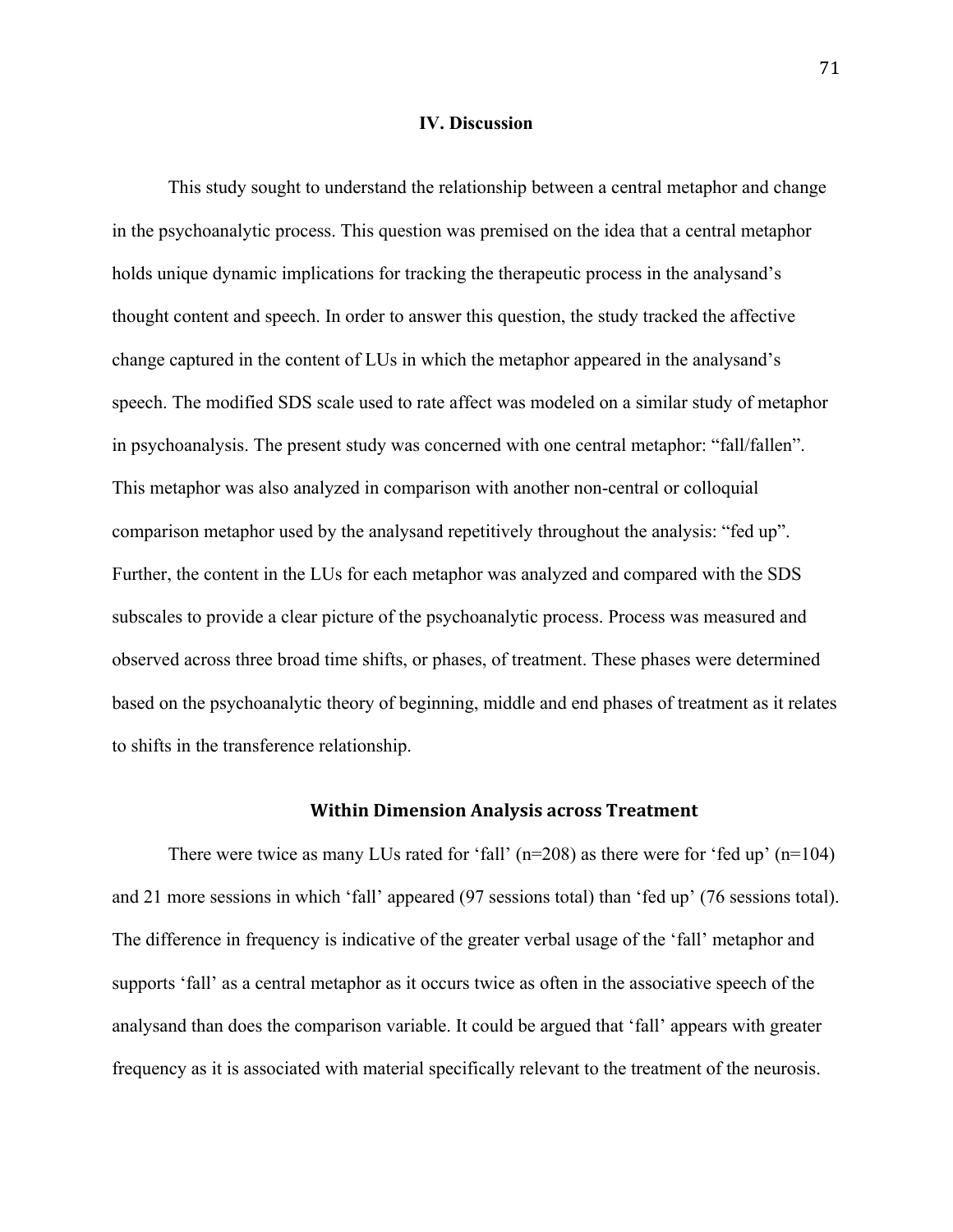Further, this difference in frequency occurs as the two metaphor's percentage distribution are similar between phases, 30% of 'fall' LUs occur in the first phase, while 38% of 'fed up' LUs occur in the first phase. For both metaphors the first phase had the second highest frequency of rated LUs. 28% of 'fall' LUs occur in the second phase, while 20% of 'fed up' LUs occur in the second phase. For both metaphors the second phase had the lowest frequency of occurrences of rated LUs. 42% of 'fall' LUs occurred in the third phase, and 42% of 'fed up' LUs occurred in the third phase. For both metaphors the third phase had the highest frequency of rated LUs. Classical theory suggests that the first and third phases of analysis are the shortest in comparison with the second phase, which is often the least predictable and most creative phase of treatment. However, it must also be recalled that phases in any analysis are determined subjectively by the logic of the unconscious process occurring between the analysand and analyst and therefore may vary. Objective timing is less important in psychoanalysis than subjective timing of change in the unconscious. For the purposes of this, rather than divide the phases objectively, the phases are demarcated by moments identified for their subjective import and potential to shift the meaning of the treatment. In these terms, the structure was broken down by beginning phase which captures the early interest and infatuation of the analysand, the second phase in which the analysand starts to articulate their ambivalence and frustration in the analysis and the third phase which was designated as the material that occurs after the full interpretation of the analysis.

**Valence.** Valence for 'fall' across treatment demonstrated a 7% decrease in positive ratings from beginning phase to termination phase. This change is in contrast to the exploratory hypothesis. Overall, Valence for 'fall' remained low throughout the analysis averaging at or below 26% positive rating in each phase. While it was predicted that Valence for 'fall' would begin low on average, the fact that it decreased on average over the treatment may be indicative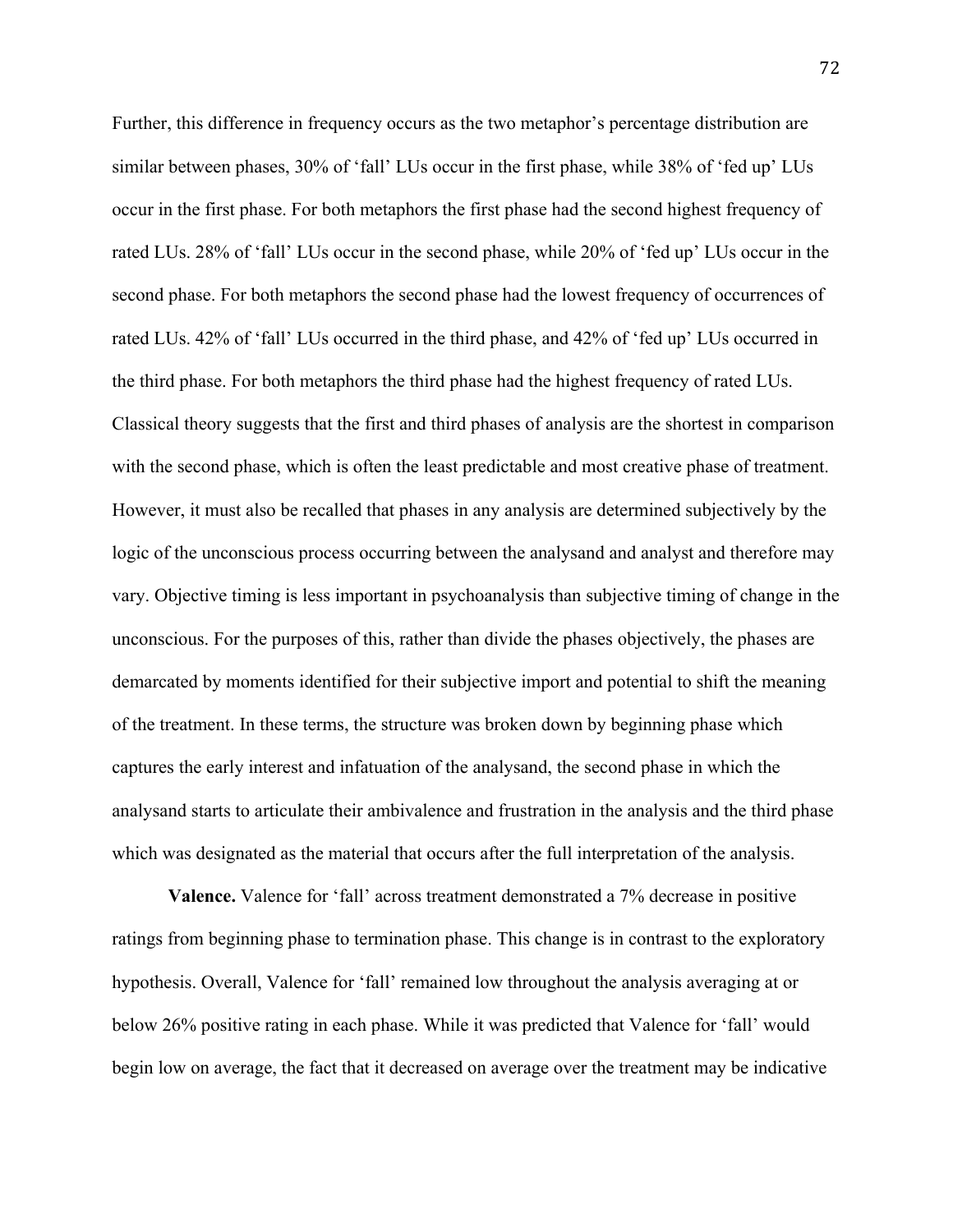of consistent negative thought process associated with 'fall' over treatment. Valence for 'fed up' demonstrated only a 1% increase in positive ratings across treatment. This percentage remains in line with the exploratory hypothesis that there would be little to no change in Valence for 'fed up'. The 'fed up' rating remained below 10% positive across treatment. While there was no significant change in Valence over phases of time, there was significant difference in ratings across treatment between the two metaphors. There were significantly more positive ratings for 'fall' than 'fed up'. This significant finding indicates that both metaphors are fundamentally different in terms of the emotional association to analysand's thought process. The comparison provided an opportunity to see key distinctions in the two variables that do not change over time. The analysand's use of these metaphors does not shift in terms of positive or negative emotional change, indicating that the emotional charge associated with metaphor remains relatively stable over time, the metaphors stay in their 'own lane' and may be less malleable to change in emotional terms over time. Further analysis of Valence by phase for each metaphor can be found below in the between-dimension analysis.

**Intensity.** Intensity for 'fall' across treatment saw a 4% decrease in high intensity ratings. Overall, high intensity for 'fall' made up below 50% of the intensity ratings across treatment, remaining with a five percent range of change (42% to 36% respectively). This change is partially in line with the exploratory hypothesis that Intensity would decrease as the analysand became more insightful and less sensitized to the material associated with 'fall', however, contrary to the exploratory hypothesis Intensity does not increase significantly in the middle phase. This hypothesis was based on the idea that as the material associated with 'fall' became a focal point of treatment that Intensity would increase as the analysand's thought process around repressed material came increasingly to the fore. Thus, the trajectory of emotional intensity was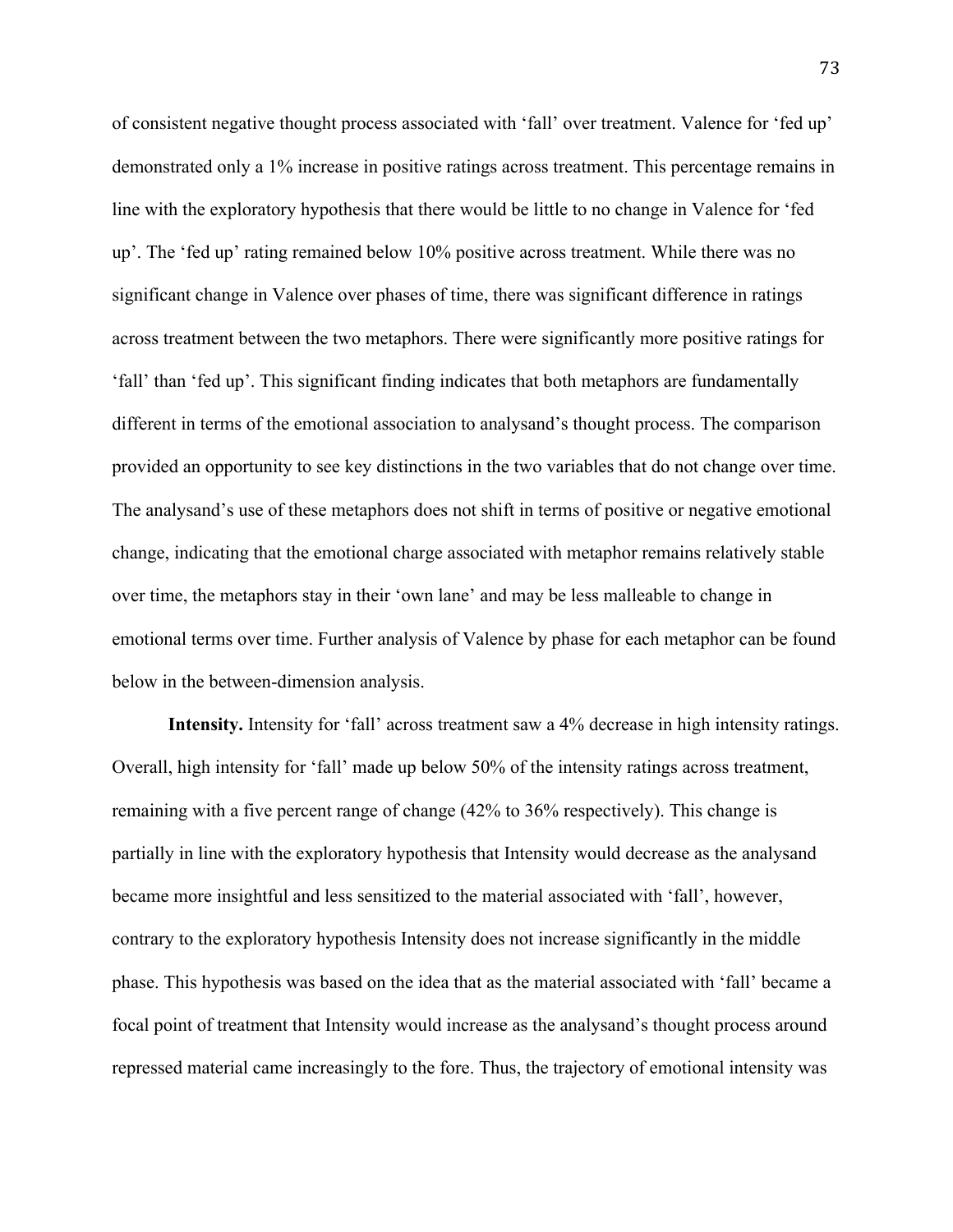more consistent than hypothesized. Intensity for 'fed up' demonstrated a 10% increase in the average number of high Intensity ratings across treatment, from beginning phase to termination. This increase, while not statistically significant, does represent an incremental increase that runs contrary to the exploratory hypothesis that there would be little to no change across treatment. The shift in Intensity may be indicative of the emotional volatility associated with the term 'fed up'. 'Fed up' as a colloquial phrase which carries a commonly accepted negative connotation may be associated more often with emotionally volatile thought process and may see greater shifts in Intensity over the course of its use as a result. Further analysis of Intensity by phase for each metaphor can be found below in the between dimension analysis.

**Activity.** Activity for 'fall' across treatment saw a 5% increase in the average active (vs. passive) rating. This increase while not statistically meaningful was in line with the exploratory hypothesis that the analysand would become more active and assertive over treatment as greater insight was reached and she worked through her interpersonal passive style within the transference relationship. However, the active rating average for each phase remains less than 35% and ranges between 29% and 34% respectively, indicating that the analysand remained predominately passive throughout the analysis.

Overall, Activity for 'fed up' increased by 6% from beginning phase to termination. This increase while not statistically significant does represent an incremental increase that runs contrary to the exploratory hypothesis that there would be little to no increase across treatment. It was hypothesized that Activity would be rated 'active' across treatment as the connotation for 'fed up' is that the person using the phrase is actively frustrated about something. It moved from 71% to 77% respectively by the end of the analysis, indicating that while it was predominately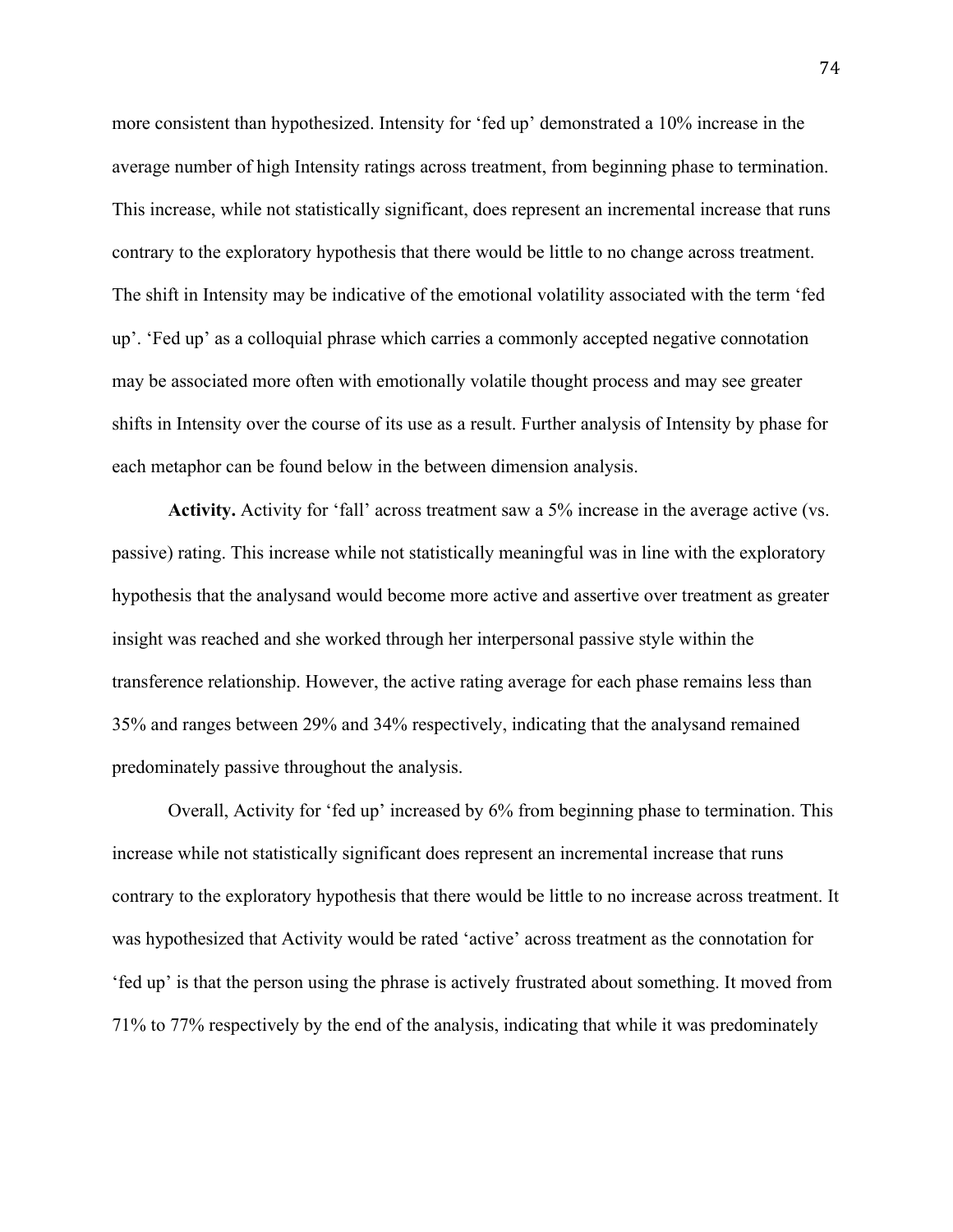'active' there was a range of passive experiences associated with this phrase. This may be explained by moments in which the analysand experienced others being frustrated with her.

While there was no significant change in Activity over phases of time, there was a significant difference in ratings across treatment between the two metaphors. This significant finding indicates that both metaphors are fundamentally different in terms of the doer/done to dynamic association in the analysand's thought process. While 'fall' is predominantly passive, 'fed up' is predominately active. The comparison provided an opportunity to see consistent distinctions in the two variables that do not change over time, indicating that the voluntary/involuntary or doer/done to, dynamic associated with the metaphors remains relatively stable over time. Similar to the dimension of Valence, the metaphors appear to be less malleable to change in terms of sentiment over time. This finding, in tandem with the Valence finding, provided further evidence that the two metaphors and their associations are unique and are not readily changed across time even after clinical intervention. Further analysis of Activity by phase for each metaphor can be found below in the between dimension analysis.

**Meaning.** Meaning for 'fall' across treatment demonstrated a 1% increase in 'literal' ratings from beginning phase to termination phase. This change is in contrast to the exploratory hypothesis in which it was hypothesized that 'literal' ratings would decrease and 'figurative' ratings would increase. This hypothesis was based on the idea that as the analysand gained insight into their presenting problems and their association with the central metaphor that the analysand would be able to work with 'fall' as a meaningful concept in a more equivocal manner. Overall, the literal ratings average for each phase remains less than 30% and ranges between 27% and 29% respectively, indicating that the analysand's use of the term 'fall' was predominately 'literal' throughout the analysis. The fact that the analysand's figurative use of the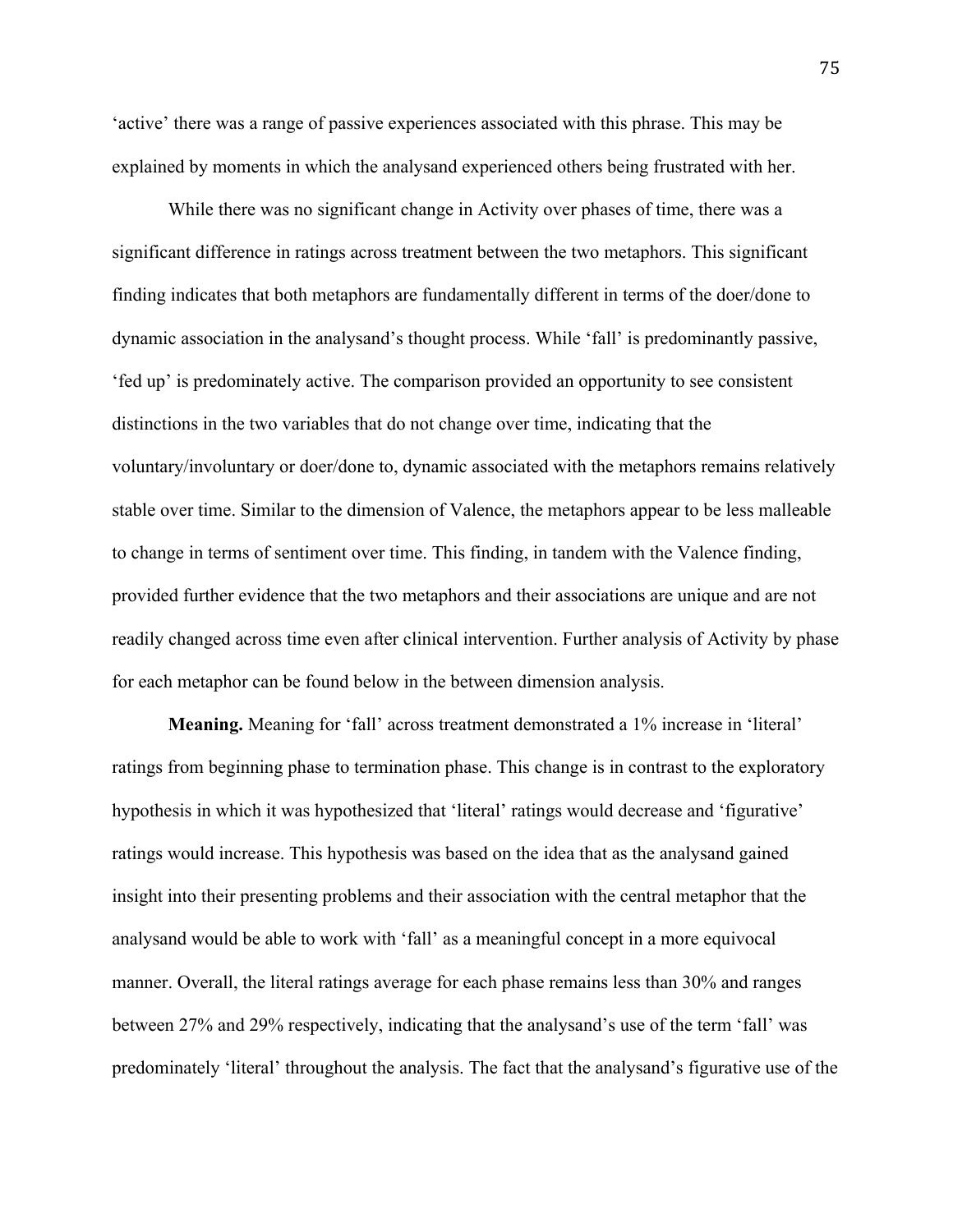central metaphor did not become increasingly 'figurative' over time represents an important question for this study. It may be indicative of the fact that the analysand did not complete treatment and therefore did not have sufficient time to do the work to gain the insight necessary to relate to the metaphor in a new manner. Further, there is also the reciprocal hypothesis that if the other SDS dimensions did not change significantly it may be in part due to the fact that the meaning of the metaphor did not change, or vise versa, since emotional and meaning change are understood to be related to subjective change in analysis. Further analysis of Meaning by phase for each metaphor can be found below in the between dimension analysis.

#### **Between Dimension Analysis by Phase**

This study relied on the subjective thought and speech content of the analysand in order to assess change in the psychoanalytic process. Dimensional comparison between metaphors for each phase is discussed below. While no significant change was detected for either metaphor, there were overall differences in the associative material of the LUs. It was observed that the central metaphor 'fall' was consistently associated with content relevant to the presenting problem including traumatic memories, dreams, physical symptoms, psychical symptoms and interpersonal dynamics. It was also observed that the comparison metaphor was associated with frustration and anger between self and other and used in a manner to represent limited and repetitive content related to the dynamics of frustration. Comparisons of LU content and its relationship to the SDS dimensions between metaphors are detailed in this section.

### **Beginning Phase (Infatuation)**

The first phase suggests an infatuation with the analyst (Soler, 2016). Infatuation may find form in the emergence of transference love and/or also in an interest with the process itself.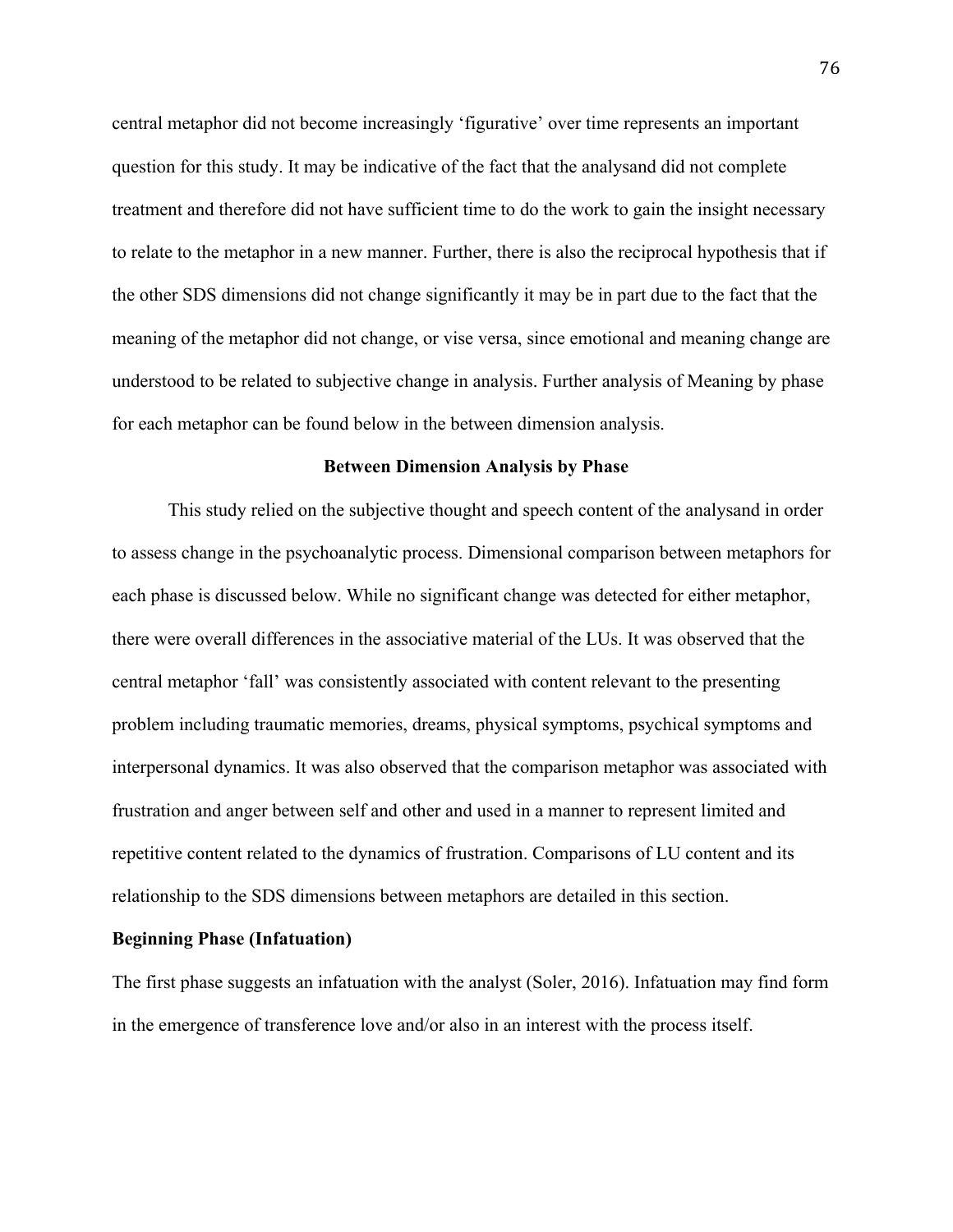**Fall.** In the beginning phase the central metaphor 'fall' appears in LUs which contextualized two important aspects of the analysand's psychoanalytic experience: the presenting problem and the transference. The presenting problem and analytic material central to the problem was articulated in terms of trauma, symptoms, and dreams. There are several examples in the first phase of the 'fall' metaphor. The analysand used the 'fall' metaphor to discuss early childhood trauma, which contributed to her presenting problem. The analysand's experience of trauma in relation to 'fall' is not isolated to a single childhood event but several that are recalled throughout the analysis. This material corresponds to the following LU examples from the first phase. Early in the first phase the analysand related the first dream material related to the trauma of falling. She also first discusses her symptoms and triggers. The examples below provided illustrations of how the metaphor 'fall' is linked to the presenting problem and the psychoanalytic material at the heart of the analysis.

Session 2, Unit 2 (First use of 'fall' occurs)

I went there and I was sitting on the bannister and, uh, these are the type of buildings they have like, uh--like English type basement apartments and-and then two floors above that and I was sitting on the bannister and I FELL over-- FELL down and, uh, I remember FALLING and fainting or passing out whatever--blackout--and, uh, apparently, I- well, they have the bricks laid in the bottom there and I hit that and got a nice scar up there and I remember my uncle picking me up and taking me back to my grandmother's house and the kitchen sink and just all this--getting water poured on my head, you know, rinsing off the blood and I remember my father--my mother was in the rocking chair with the baby and my father was kinda next to her and he was shaking that finger and telling me, you know, "I told you not to go. You were told to stay in this house,"you know. What a foolish thing--she's stupid--all that type thing again.

#### Session 4, Unit 7 (Trauma Dream)

P: Yeah. Like a coconut tree. And they were at the top and they were having a good time--it was really kind of funny, in a way, and, uh, \*Sparky had, I don't know, some canteens and a box or something and I told him to drop it, otherwise, he'd FALL and lose his balance. Well, he leaned over to drop it which was really--if he would have just dropped it straight down, it would have been different but he leaned down and he started FALLING and I just woke up there--just, you know, I was almost ready to go into his bedroom and check and see if he was still there.

### Session 6, Unit 12 (Symptoms and Triggers)

I don't know if they do it any other place, you know, maybe that FALLING down and that going down in the hole too, who knows I don't know. it just; I can ' t, uh; I can't seem to come up with any, uh; I can't. I guess, put two and two together why; what is clicking or what is turning this thing on except that for the fact that it happens when I'm supposed to go somewhere ; somewhere I don't want to go because something happened when I was little or (sighs) I can't find it, you know.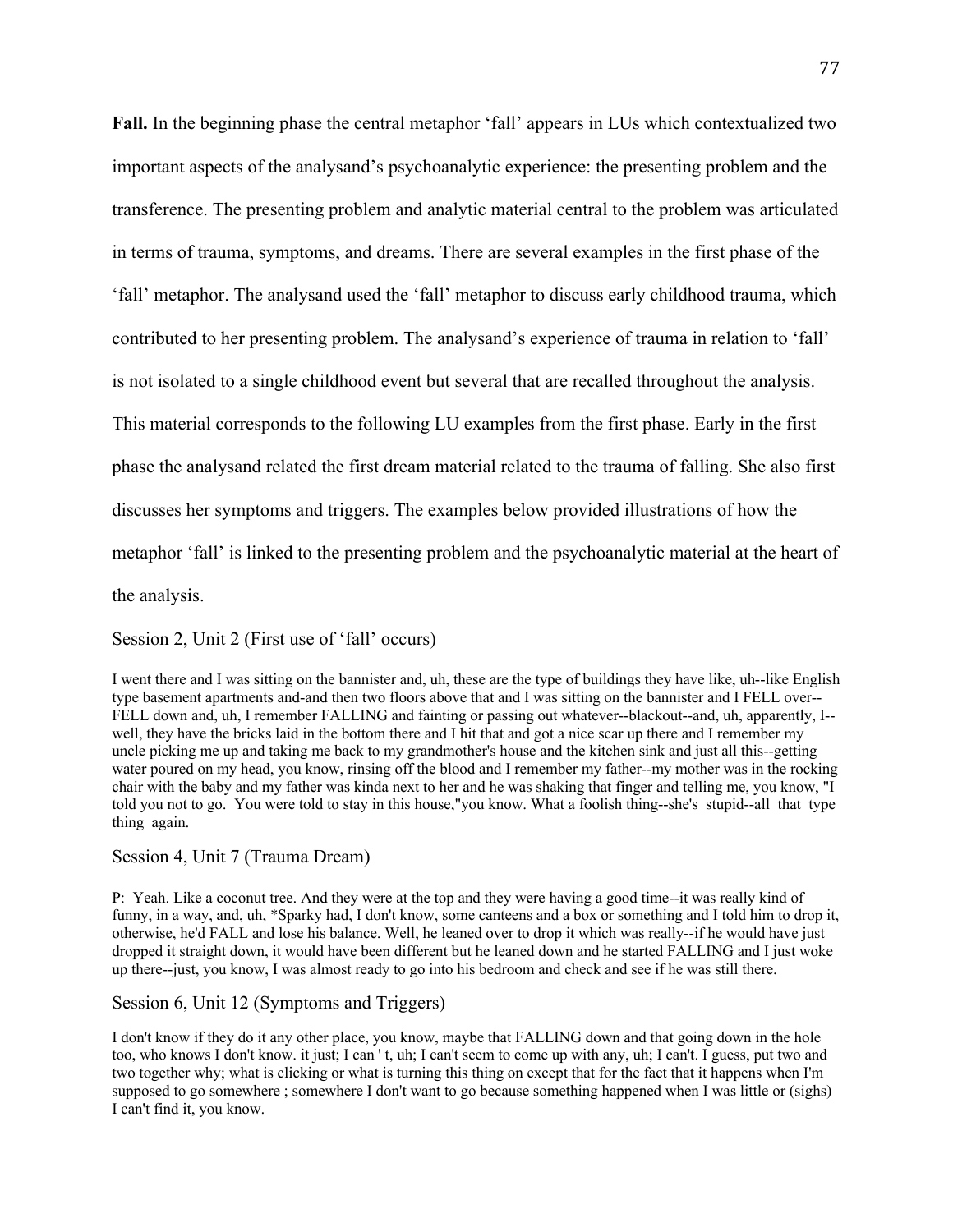The first phase also sets the structure of the transference relationship. The following examples

illustrate the key moments in the first phase in which the analysand expresses her interest in

psychoanalysis and her feelings for the analyst.

# Session 27, Unit 41 (Erotic Transference)

I don't know. I'm letting whatever comes, come now because I - when I try, it don't work either. (sighs) I don't know. I think maybe like I could be **FALLING** in love with you because you're concerned. you' re the only person that that's giving me the attention on that one part … well I'm still trying to say, " no. I don't think I'm FALLING in love with you. no. I don't think you're doing that; you're FALLING in love with me because, uh uh, you wouldn't sit there unless, you know, you cared; you weren't bored

# Session 36, Unit 48 (Transference Comparison of Analyst and Father)

I guess, I naturally, **FALL** into thinking that that you also are dissatisfied but you don't express it so its thinking it inside, you know. It's, uh; like it almost seems to be the thing to do, I mean; my father was dissatisfied; I seem to think Nick is dissatisfied in certain ways so, naturally, you should be dissatisfied, you know…" (Session 36), explores her erotic feelings for the analyst, "me having desires for you; sex desires; is my way of getting away from the true issue; although they could be as natural as all could be; that's when, I thought that Friday meant that starting to talk about sex and trying to subtly seduce you is getting, away from the real issue and that if you FALL into that with me; that that wouldn't cure that...

# Session 51, Unit 57 (Interest in Analysis)

I felt that she should be doing something that she wasn't doing. uh, you know, uh, last night, I've been reading that book, sometimes I think I get more mixed up or think that it's hopeless when I hear or read all I read but I read one part about anxiety and fear that it starts with the perception of an impulse which is I thought a thought, then the second part, is action on that impulse, you know, I guess you think something and you do something about it, and the third part was, uh, oh, if I get this right, of pain associated with it whether it was withdrawal of love or, uh, rejection or whatever, scolding, whatever, you know, because, you know, and a repetition of this, uh, thing can cause a fear of this impulse and you associate number one with number three, you know. it **FALL**s into that sequence…

The first phase of 'fall', 25% of the Valence was rated positive, 75% negative, in line with the exploratory hypothesis, as 'fall' is used to discuss trauma and negative interpersonal relationships. Intensity was rated 'high' for 42% of rating in the beginning phase. This represents the highest rating for 'high' Intensity for all phases of 'fall'. While 'high' Intensity ratings represented less than half of the Intensity ratings for 'fall', it can be surmised that Intensity begins higher at the beginning of analysis, as the analysand details her history and becomes engaged in the transferential relationship, and over time becomes less intense as the analysis progresses. Activity was rated 29% 'active' in the first phase, with the majority of ratings (71%) determined to be 'passive'. The majority of 'passive' ratings were expected and may be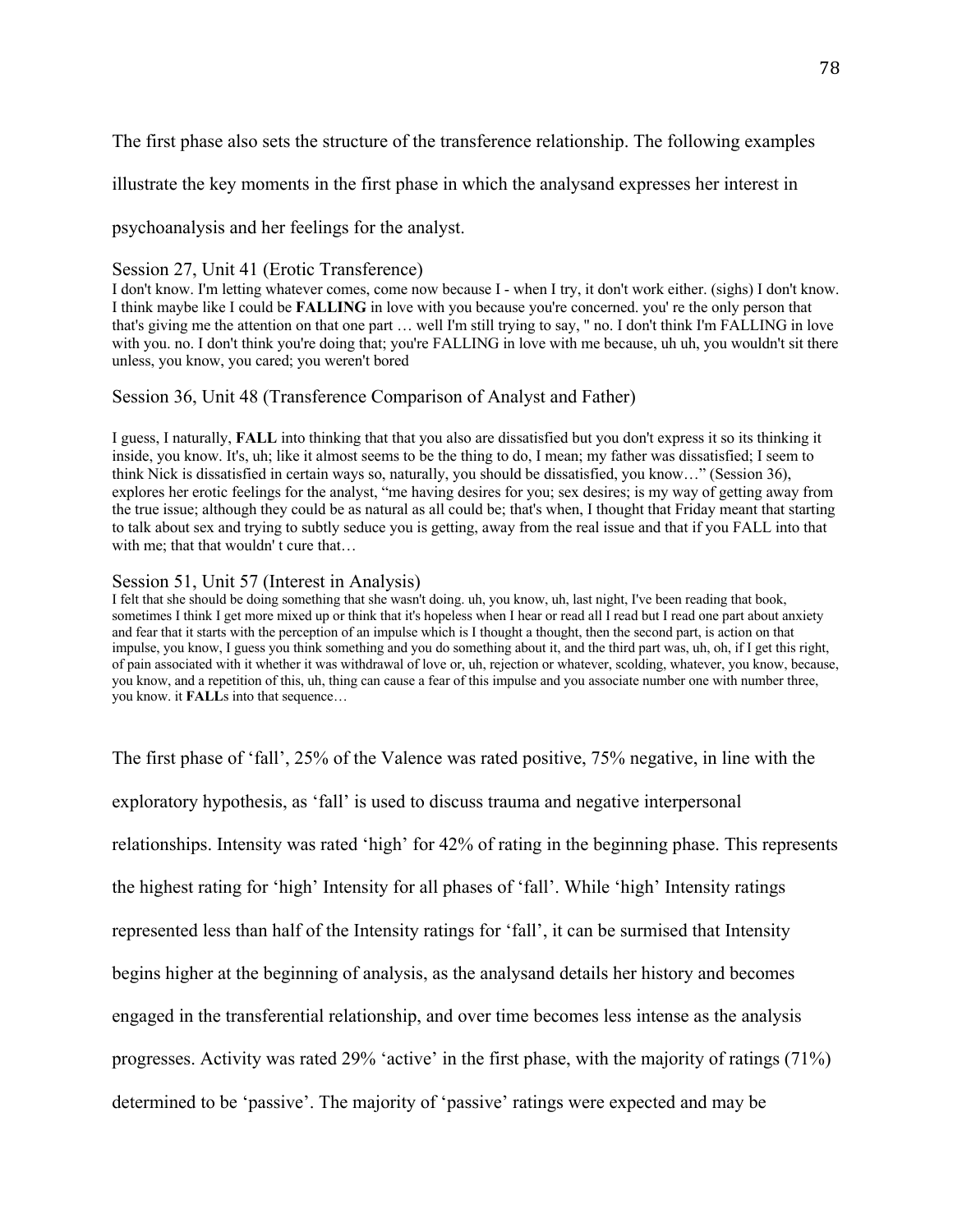explained based on the analysand's interpersonal history, current presenting problem with fear of social spaces, and her naivete at the beginning of the analysis. Meaning was rated 27% 'literal' in this phase, with the majority of ratings (73%) determined to be 'figurative'. From the outset the analysand uses 'fall' in a variety of ways to describe her experience, the heterogeneity of meaning use early on illustrates the versatility of the metaphor and its importance for unconscious thought process.

Fed Up. The first phase is qualitatively distinct for the 'fed up' LUs. 'Fed up' consistently took on a tone of conflict in the transference. During the first phase, the analysand repeatedly believed the therapist is tired, frustrated or angry with her and wanted her out of therapy. The analysand also expressed her own anger and frustration toward her father and her love relationship with him as well as with her mother's behavior. At several moments in this phase she acknowledged anger toward her husband and a desire to end the relationship. In comparison with 'fall', the 'fed up' LUs contain few direct references to the presenting problem, and are more relational in nature. This marks an important distinction from 'fall', bolstering the hypothesis that 'fall' is a central metaphor and as such has unique implications for study in its association with relevant clinical material. The following examples are taken from the beginning phase of 'fed up'.

#### Session 15, Unit 10 (Assumption Analyst is Fed Up)

I don't want you giving up on me, you know, that's what it comes down to, you know. I thought about; well, gee, maybe you'll get **FED UP** at seeing me..." (Session 3); "how can a man sit there and listen to everybody else's problems without getting frustrated or bored or **FED UP** with the, uh; the, uh,; maybe this is a challenge to him to help an individual you know

#### Session 23, Unit 12 (Assumption Analyst is Fed Up; Self-Deprecating)

this morning, I was getting ready to come home and I don't know. I just felt so stupid. I felt like I was really telling you a lot of stupid things and that that; lo. Dr. Johnson must be FED UP with seeing me, you know. just; I really felt stupid like I didn't want to come; like I didn't want to talk or say anything because I felt; I felt that whatever I said was stupid.

### Session 73 Unit 36 (Assumption Analyst is Fed Up)

last night I had thoughts of; I don't know; but I keep thinking you were really mad at me and, uh, because I was late and I imagined you standing in the middle of the room and pointing your finger at the door and saying, " go, get out of here. I'm FED UP with you. " and then I think of that time I got mad and I sat on the couch and you said if you did something like that you'd be a fraud and it couldn't be true (sighs)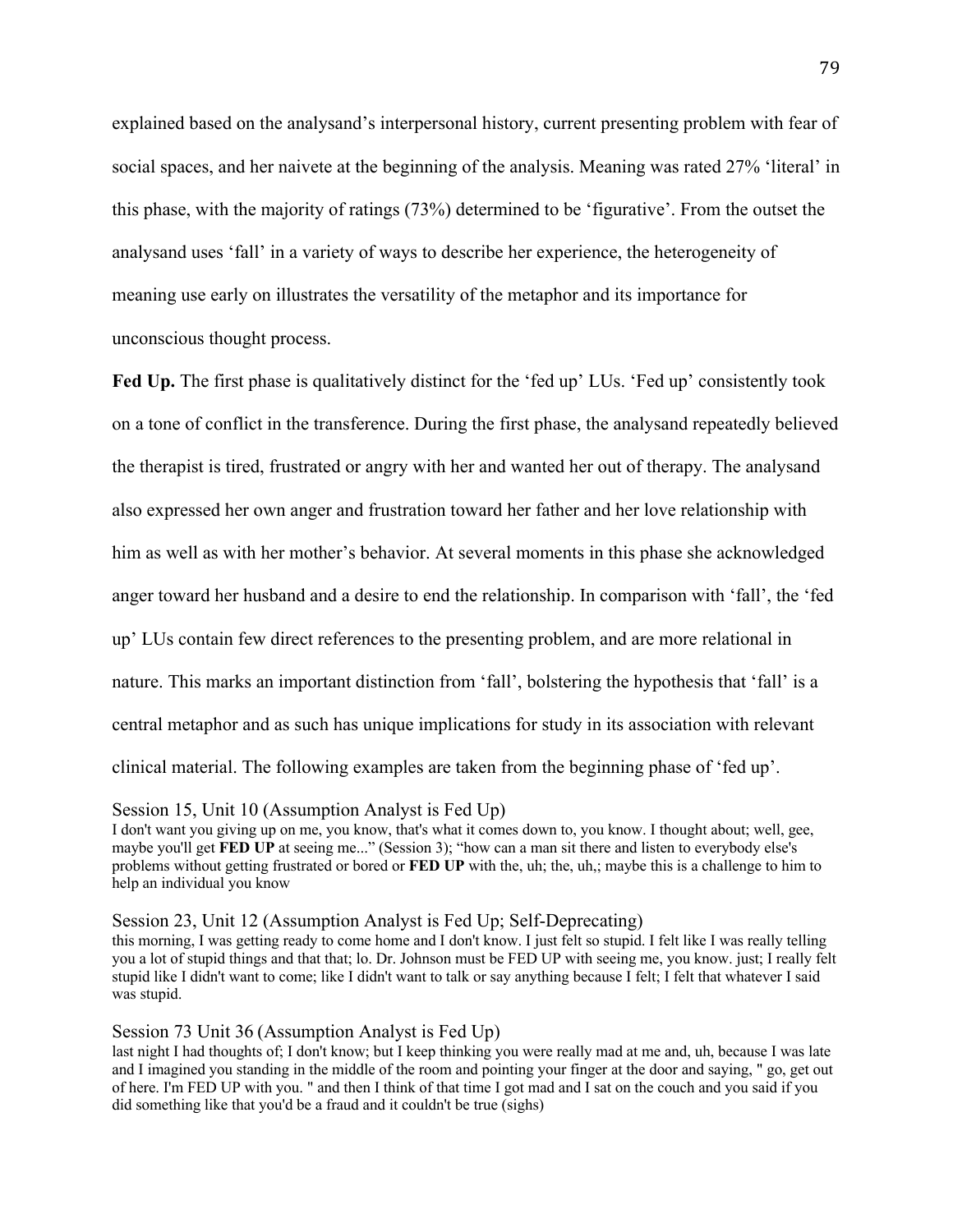### Session 57, Unit 31 (Frustration with Husband; Ending Relationship)

I told her how **FED UP** I was with Nick [husband]; this was Monday; and I said, I just want, you know, a separation to see if this works out. If I can really stand on; if I don't need him; then then maybe I'll go into further action but just right now, I want him to kind of leave

## Session 80, Unit 39 (Frustration with Love for Father)

I do love him but I just (sighs) get FED UP with trying; he just; why do I have to love him so much; why? just because he's my father and he was the first one in my life, I mean, (sighs) that I can't understand. should I just accept it; okay , that's what you really do feel - now what are you going to do about it. I got to feel it, I guess first; I mean, really feel it.

In the first phase of 'fed up', only 8% of Valence was rated positive, 92% negative, in line with the exploratory hypothesis as 'fed up' has a negative association in its colloquial use and thus is similarly used in the analysand speech to convey negative sentiment, specifically regarding interpersonal relationships and self-criticism. Intensity was rated 'high' for 41% of rating in the beginning phase. This rating is nearly identical to the average rating for Intensity in 'fall' for the beginning phase. It may be the case that the analysand is not experiencing a higher level of intensity in the beginning phase regarding the material associated with 'fed up' as they are still becoming used to the analysis. Activity was rated 71% 'active', this was in line with the exploratory hypothesis that 'fed up' in its colloquial use is an active term overall, and that the analysand's use does not deviate from the expected common use of the metaphor as it is not a central metaphor.

The beginning phase associated with the time of 'infatuation' in the transference is illustrated in this case through both the use of central and comparison metaphors. While both metaphors differ in terms of associated content and SDS ratings, they both demonstrate unique aspects of early infatuation and increased transferential feelings. As mentioned, 'fall' is associated with explicit discussions about the transference and presenting problem, while 'fed up' is associated with early projected ambivalence about the analytic relationship. Both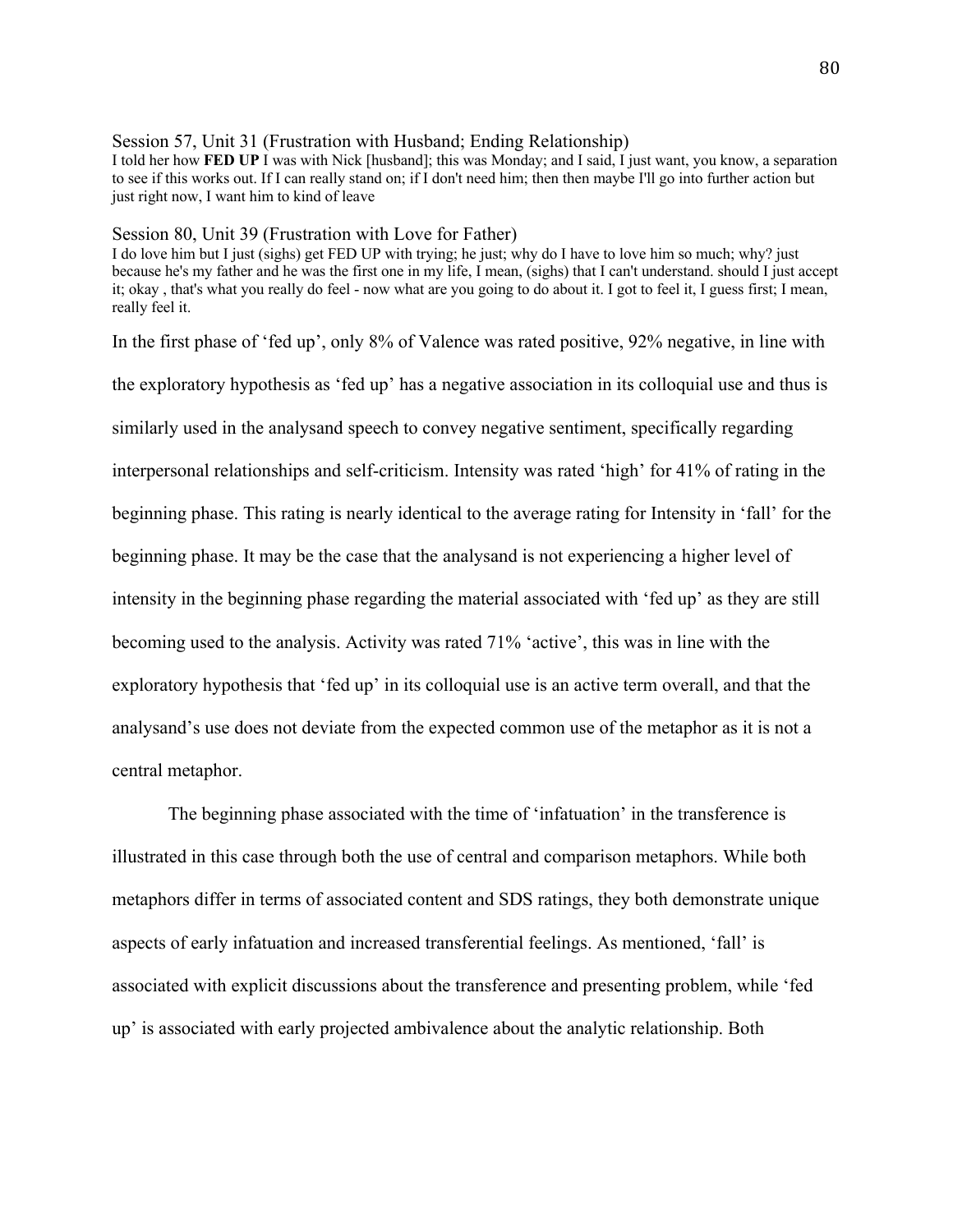metaphors demonstrate different thought processes regarding the early formative process of analytic work.

# **Middle Phase (Frustration)**

The second phase suggested a frustration in the transference which indicated ambivalence in the therapeutic relationship, shifts in affect and challenge in the analysand's speech toward the therapist. A uniquely ambivalent 'fall' LU was chosen to mark the shift from beginning to middle phase of treatment and to represent the potential shift in the analysand's ability to voice frustration through ambivalence. The rational for this phase marker is provided in the results section. The LU itself is unique in that it marks the first time that the analysand explicitly states her intention to consider the end of treatment and at the same time voices uncertainty in that decision. Thus, it marks a potential shift in the analysis as the analysand for the first time is expressing her uncertainty with the trajectory of treatment rather than projecting her ambivalence onto the analyst. It is also unique in its ambivalence insofar as it is an instance in which the analysand holds her own ambivalent thought process about treatment as opposed to putting the ambivalence on the side of the analyst as she does in the first phase with the 'fed up' metaphor. **Fall.** In the middle phase, the analysand expressed ambivalent and confused feelings toward the analyst in two passages. She described a seductive fantasy about the analyst which also incorporated incestuous thoughts about her father. In another instance, she discussed her fear of the analyst dying and being unable to maintain her work in the analysis and becoming symptomatic as a result. She also discussed her interest in psychoanalytic theory (similar to the beginning phase) and specifically related it to her relationship with the therapist. This example evolves from earlier sessions in the first phase, insofar as she is now articulating her interest in analysis not just to understand the process but to understand her relationship with the analyst.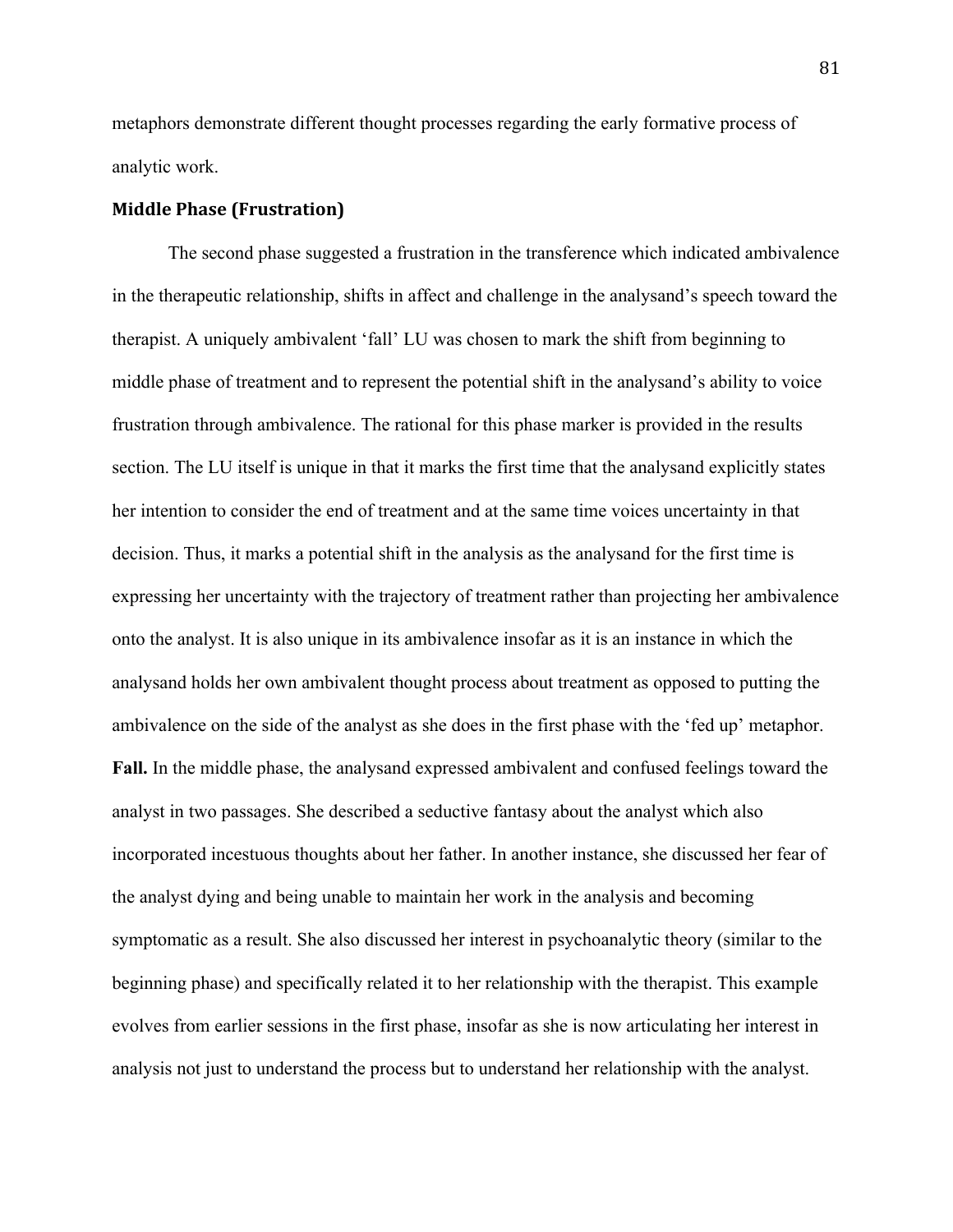These examples are the most direct address of transference in the middle phase for the 'fall' metaphor and while they may not exemplify direct frustration with the analyst they demonstrated increased conflict in the transference relationship. This conjures imagery of proximity to a male love object in order to 'fall' asleep. Examples of these LU are as follows:

## Session 152, Unit 166 (Seduction in the transference)

You know, I don't know, the whole thing scares me to death, honest to God. (sighs) All these double meanings (sighs) I do not (sighs) I don't understand why I twist things or why they automatically FALL into the aspect of something physical; like what you just said; you know, that you seduce; that it, automatically should follow into something physical which is intercourse or why I should say things about my dad…

Session 175, Unit 178 (Interest in psychoanalysis and the role of the analyst) P: but it's also got to do with, I think, that I confuse you a lot, you know, with things I say, that I could FALL into so many categories, so many different, but see, that, that's because of the stuff I've been reading, different theories, I figure, I don't know . I kind of put myself in your place

Further, she continued to address her presenting problem on a range of other topics

including criticisms of her Catholic upbringing and morality and the effect it had on her

understanding of sexuality. She expressed her concern that she does not want to return to her old

defensive strategies and symptom expression. At once it indicates that her symptoms have

changed while also expressing ambivalence about the symptoms returning. Examples of these

LUs are as follows:

# Session 125, Unit 135 (Morality and divine punishment)

Yeah because I, why did I do that though? Well, they use to say God, God punishes you God punished you; well, that was a favorite saying too **FALL** on your bike because you were going too fast; God punished you (sighs). My mother still says God punishes people or, you know; she was a real Florence Nightingale. Took me to the hospital because I couldn't drive. oh, I thought it was broke. (session 125)

# Session 131, Unit 146 (Morality)

Me and my cousin wanted to; well, we were playing, uh, we took white towels and we put them on our heads like like a nun and we; this was like in sixth, seventh grade; sixth grade we learned about one part; the woman's part; menstruation and so forth and we didn't know anything about the boy's part; either too naive or too dumb to put the two things together. Uh, see that's the way they brought us up, you know, very unaware of things. So we prayed; me and my cousin we prayed; we walked around like nuns and everything, cleaning the house and dusting and praying and all this stuff and one of the prayers was, " pray dear God, don't let us get pregnant because we're too young." Because there's, you know, Mary blessed virgin, Mary who got pregnant, you know, without anybody's help and you think of her and you don't want to FALL into that, uh;

# Session 137, Unit 162 (Fear of symptom return)

Don't know if I'd be right back where I was but I ' d be scared of **FALLING** backwards, uh, not holding my own. Like for six months, maybe a year, I'd do great, maybe even better than normally by coming here, but, you know, I guess I'm looking into the future, five, ten years from now. I don't want to. I don't want to **FALL** back into the same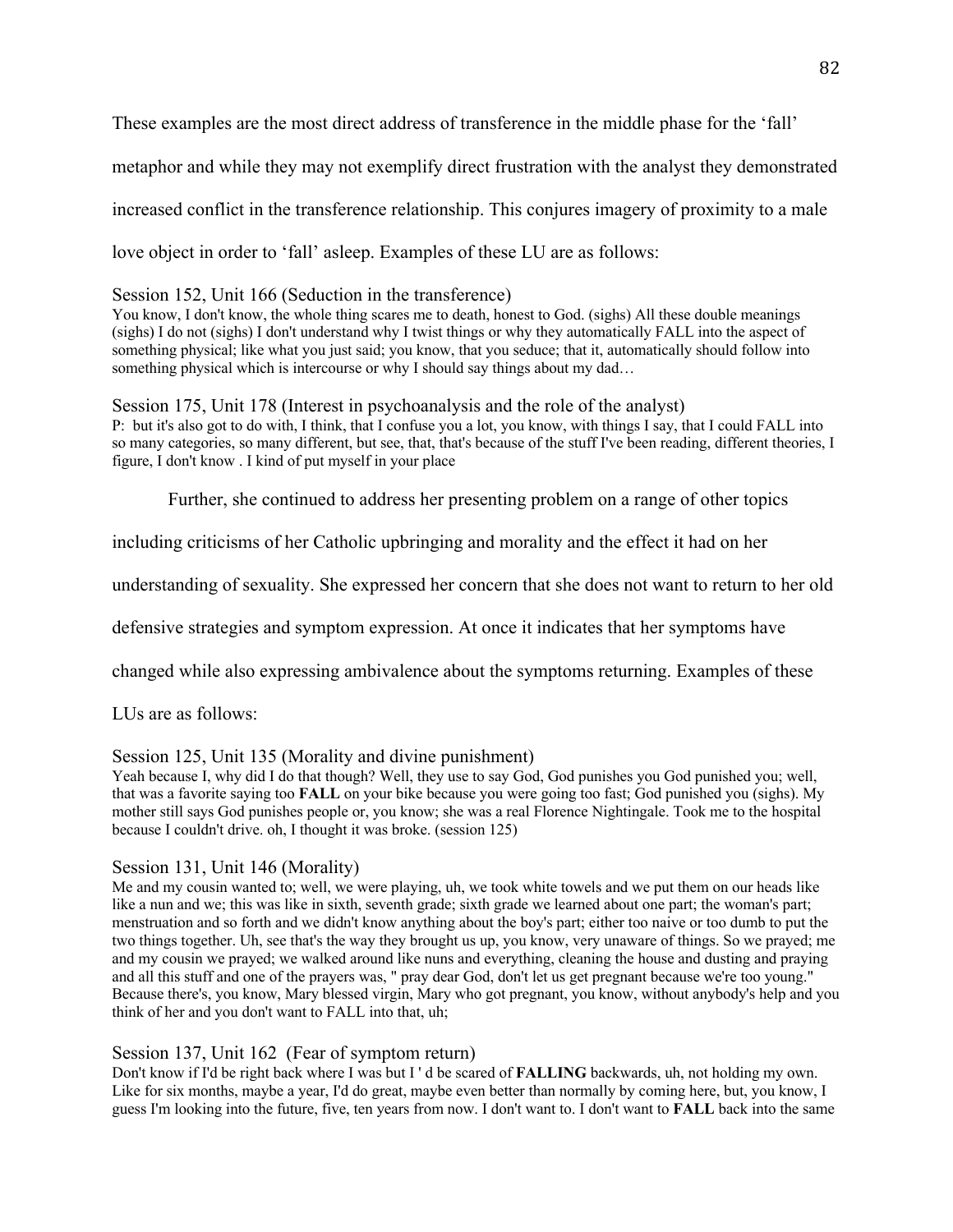slump. I don't want to ever go backwards like to have that phobia. I don't want that. I never did. I don't think I did. I just don't want it to happen again. you know, I don't even know if it ' s going to happen or when it's going to happen or if it ' s going to happen. just play it by ear and when it don' t happen, I'm happy (sighs) and I say, " see, it' s not going to happen any more. " (sighs).

The middle phase of 'fall', saw only a 2% change in Valence, as it remained almost unchanged at 24% positive, it was hypothesized that 'positive' Valence would increase over time, however its stability points to the idea that at this stage of the analysis there has not been a big enough shift in affective charge regarding the central metaphor for there to be observable change. Intensity was rated 'high' for 36% of 'fall' LUs and demonstrated a 6% decrease from beginning phase to middle phase. 36% of 'fall' LUs were rated 'active' on the Activity scale demonstrating a 5% increase in the analysand's agency. 29% of 'fall' LUs were rated 'literal' on the Meaning scale demonstrating a 2% decrease in figurative metaphor use. Overall the SDS dimensions saw minimal percentage changes in the middle phase. The increase in Activity in tandem with a decrease in Intensity may indicate an inverse relationship between the two, as the analysand becomes increasingly active they do not experience the same level of intensity regarding the material related to analysis.

There are several descriptive observations that provide insight into how this portion of the analysis functioned for the analysand. The transferential relationship continues to be addressed in this phase. However, the nuance in the analysand's male relationships (father, husband, analyst), as evidenced in relationship to falling asleep, may indicate conflict, ambivalence or 'frustration' that arises in the transference in this phase. However, there are no major shifts in SDS scale that accompany the hypothesis that the middle phase explicitly and overwhelmingly represents the analysand's frustration, rather, given the starting point of the phase and the shift in agency, it may be indicated that the use of the central metaphor in this phase is better defined by the analysand's increased agency and the overall stability for the other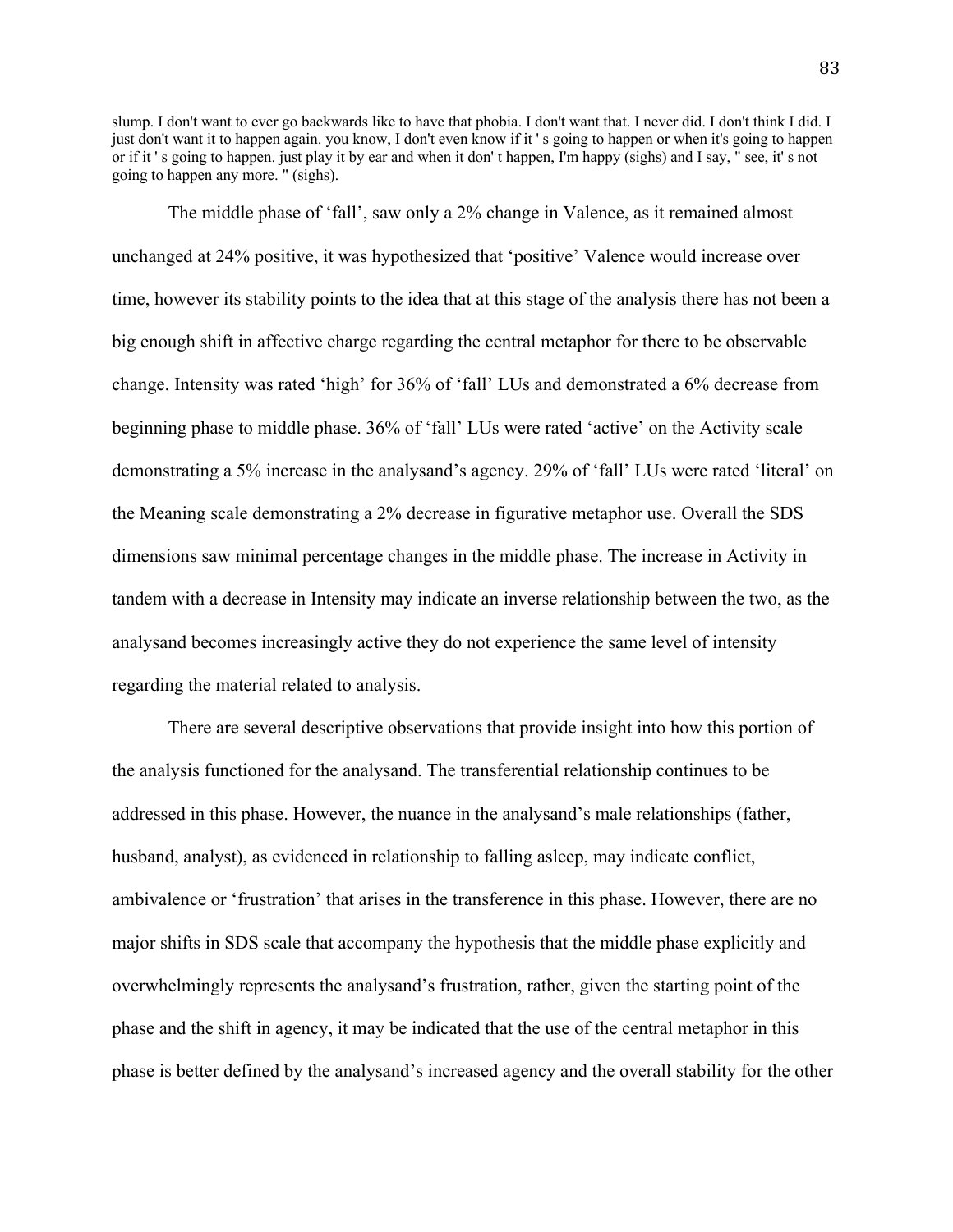dimensions, that the analysand is becoming more familiar and comfortable with the discussion of the material associated with the central metaphor. Frustration may connote resistance, in analysis resistance can take many forms, it may be the case that the lack of change in SDS is indicative of resistance regarding the central unconscious dynamics being addressed.

**Fed Up.** In the middle phase for the 'fed up' metaphor none of the LUs directly addressed the analyst or alluded to the transferencial relationship. However, many 'fed up' LUs were related to feelings of frustration and anger toward the familial other and other's anger toward her. Many of these feeling were directed at the analysand's father and husband for their behavior and ridged or punitive attitudes. The analysand also turned her frustration inward in this phase. The analysand's LU content is increasingly about anger and resentment toward her husband and their relationship. The analysand in addition expressed frustration and anger with her parents, family members, and religious institutions. Throughout this phase her speech vacillates between anger at her parents for behaviors and attitude now and as a child, and imaging or remembering herself as the object of their anger. Toward the end of this phase she also expressed frustration and resentment with the church, and Catholic religious ideology and its role in her sexual development and upbringing as a woman. Examples of these LUs are

as follows:

#### Session 146, Unit 63 (Anger at Husband)

I am furious. I am mad and I'm just mad; **FED UP**. I was hurt all day yesterday; not day, all night; it seemed like a day and this morning and now, I'm just mad. (sighs) you know, my husband disappoints me totally (sighs) I didn't even get a card - and so I blew up at him and I told him just what I thought - that was this morning (sighs) I told him it was over.

### Sesson 167, Unit 66 (Frustration toward Religion)

when I went to church; not this last Sunday; but the previous Sunday, I was just so **FED UP** with all this stuff they were talking about, I just wanted to get up and leave. I wanted to walk out. I'm so mad at the church and I'm trying to find my own way. There was the holy day of the immaculate conception and the priest was reading …. about the immaculate conception and her virginity and so forth and so forth and I'm sitting there and I'm listening to this and I'm going; my God, they really believe this stuff , you know, I can't; I can't think God would, you know, chose a woman like that who was completely sinless; a woman who did absolutely nothing wrong in her entire life ; this is what the priest was saying and it's so so hard for me to accept or to understand. I'm fighting my religion like crazy.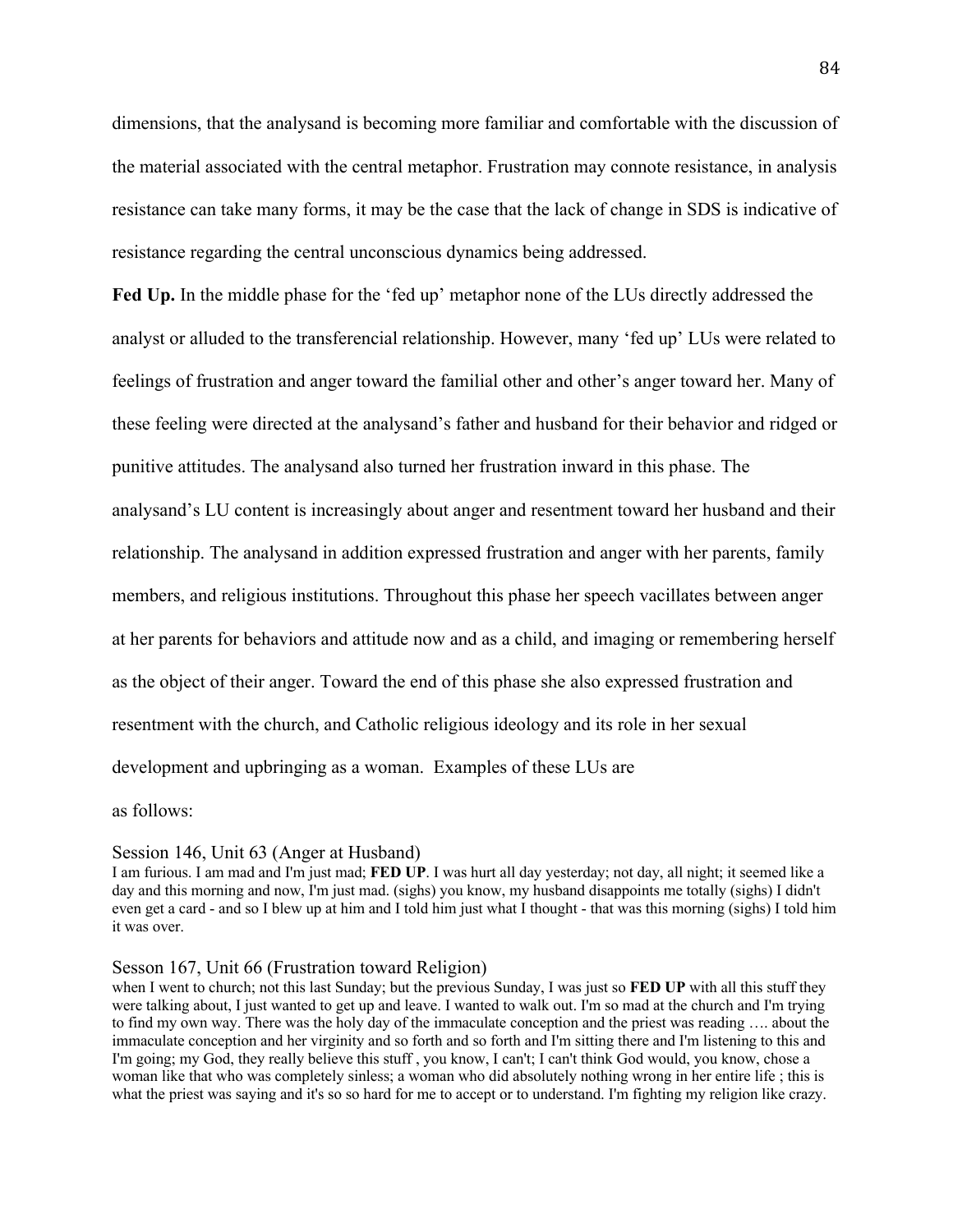### Session 140, Unit 59 (Frustration toward Parents)

you couldn't run because you'd bang your head or fall, " you know, you couldn't do this, you couldn't do that and I was telling him just like I'm telling you and I said, "I hate my goddamn parents." and so \*nick got up and he said, "don't say that" and I said, "I hate them. I hate them for doing that." and I said, "they're weird. they don't have any friends. they don't play. they don't do anything like that. they want to be miserable. they pull their kids in with them too." I told him all this and I said, "I'm FED UP." I said, "I want to learn how to play." I said, "I feel like getting blocks and just sitting on the floor and just building them and just starting up from there."

#### Session 92, Unit 42 (Mothers Anger toward Analysand)

yeah. in eighth grade, my mother finally got **FED UP** with me and, uh, because I refused to wear a bra, I just didn't like one of those things. I felt very uncomfortable with them. I mean, very, very; I didn't like them; cut and dry; just didn't like them and, uh, I remember it was on a Sunday morning, we went in the kitchen and she was putting it on me and I was crying and complaining; I didn't want to wear this dumb thing and she slapped me in the face and, uh, I just remember that

In the middle phase of 'fed up', there was a 4% change in Valence, as it remained predominantly negative, with only 5% positive ratings on average, this remains in line with the hypothesis that Valence would remain consistently 'negative' for the 'fed up' metaphor. There was a 24% increase in 'high' intensity, from the beginning to middle phases. Intensity was hypothesized to be consistently 'high' as 'fed up' is associated with negative thought content, however the dramatic shift requires further consideration as it is not clear that intervention alone may account for this change since we do not see a similar shift in 'fall' and 'fed up' is not explicitly linked with the same nuance unconscious material of the presenting problem as is 'fall'. Further, Activity also increased in this phase by 23%. Similar to Intensity, Activity was hypothesized to be highly 'active' for 'fed up' however, the increase from beginning to middle phase was not predicted.

One possible way of thinking about this observation is that as the analysis progresses the analysand becomes increasingly emboldened to vent her frustration about the interpersonal and self-critical aspects of her experience that the 'fed up' LUs encompass, thus the emotional intensity rose as the analysand became more active in asserting her frustration. The repetition of discussing these problems creates an increased sense of frustration. The ratings are now higher for intensity and activity but the metaphor continues to be used by the analysand inline with its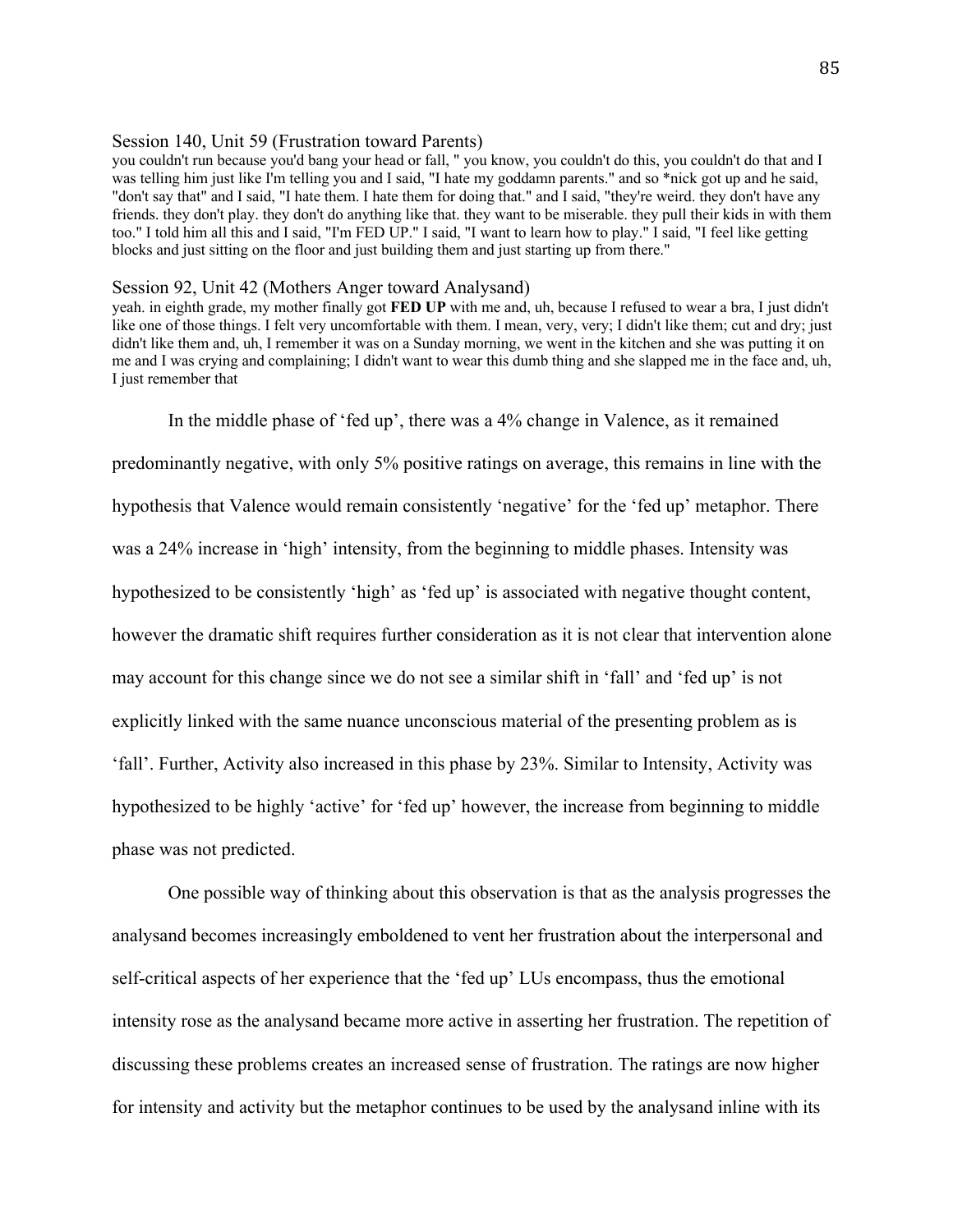colloquial meaning as a way of expressing frustration rather than it being an idiosyncratic shift in the analysand's use of metaphor. It is important to note that there is a significant amount of frustration through this phase and all phases for 'fed up', however it is not transference oriented in the way that 'frustration' is understood in defining the middle phase. As the analysand demonstrates, as the analysis unfolds into the middle phase, there is an increased sense of empowerment to speak about anger toward others using the 'fed up' metaphor.

# **Termination Phase**

The third phase or termination phase coincides with the end of treatment and is identified as the phase in which the analyst may be challenged to break off the transference in order to end the analysis. The termination phase begins at session 197. This session represents an important subjective moment in this analysis. The interpretation explicitly brings together the elements of unconscious thought process that have been connected with 'fall' throughout the analysis, including the analysand's figurative and literal fear of falling and its relationship to her failing in the eyes of her father. In order to do this, the analyst and analysand discuss the concept of 'fallen woman' in Christian religion and its connection with impurity and moral failure in the eyes of God and society. This interpretation helps to link the analysand's fear of falling with the anger of her father and the subsequent psychical symptoms of fear of enjoying herself in social experiences. 'Fall' represents the threat of punishment and failure for the analysand's actions. It further represents a constant struggle to avoid 'falling' in all its connotative permutations, and as such is an idea synonymous with the analysand's neurosis. As has been noted in psychoanalytic theory, a direct, meaningful interpretation of an idea that helps to make conscious the condensed associative material of the analysand's unconscious experience should effectively shift the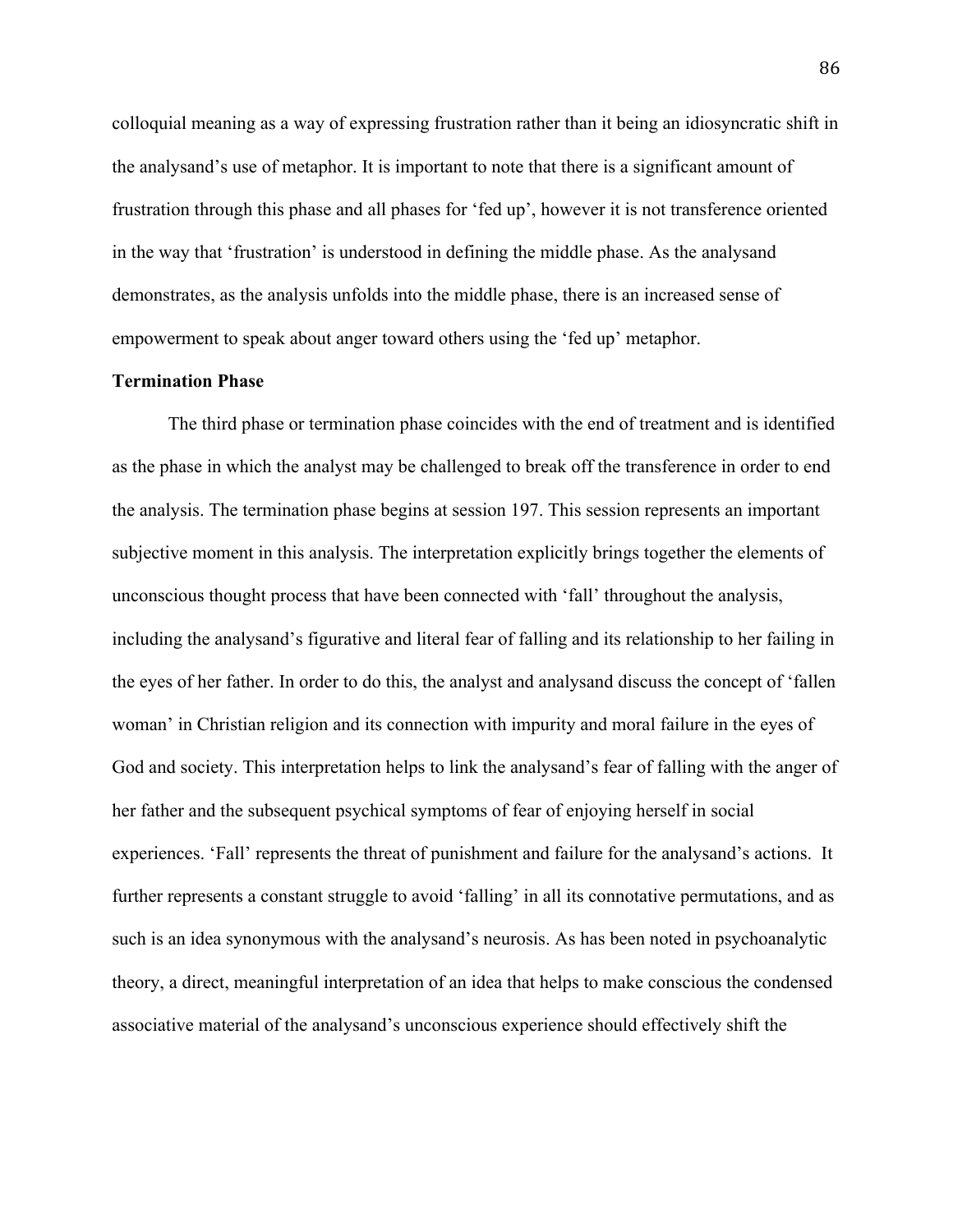analysand's thought process in the service of psychical change (Witzum, Dasberg and Bleich, 1986).

**Fall.** In the third phase, there were several notable shifts in the transferential relationships. The analysand was increasingly ambivalent about continuing therapy and concerned about losing her gains and becoming more symptomatic without the relationship to her therapist. The analysand explicitly acknowledged her awareness of the transference love she had for the analyst and discussed it in past tense. Thus, there appeared to be a loss of intensity in the transference relationship with the analyst as a result. Further, her relationships with her father and husband were articulated in a new way. She described losing the love identification with her father after experiencing his anger. She discussed the trauma of experiencing her father's anger throughout the analysis but only in the final sessions was she was able to describe it in a way that lessens its power over her. Further, in the final session she began to re-imagine her love relationship with her husband. In this passage she expressed her desire to learn anew how to love her husband after having spent so much time falling out of love with him. It is a telling passage that provides insight into a thought process that is distinctly different from her thought process about her husband in prior sessions. While it may not be possible to determine change in a quantitative manner, this passage indicates that the analysand's use of the 'fall' metaphor to describe her relationship is employed in a new direction. Examples of these LUs are as follows:

#### Session 245, Unit 244 (Loss of Identification with Father)

Now I can't (sighs) mental block it anymore. If this were the case, on that day, my knight in shining armor was FALLING to pieces; you know, in pieces in front of me by all this yelling (sighs). I mean, that seemed to be the turning point for (pause). I don't want to say stop loving him because, in a way, I still do, in my own way; this is my father; but I, I think just instantly shut off that; that closeness; that love that has that (sighs) harmony going, you know, between two people

## Session 255, Unit 253 (Ambivalence towards Therapy)

Dr. Johnson - can we agree? I got to quit Friday. I just can't go another week I'm physically going to phfft; **FALL** apart. (sighs) Really, I cannot get you into everything that is happening right now, (sighs) without a lot of inconvenience and, I don't think that one week is going to cause any damage to our analysis, I really don' t, (sighs)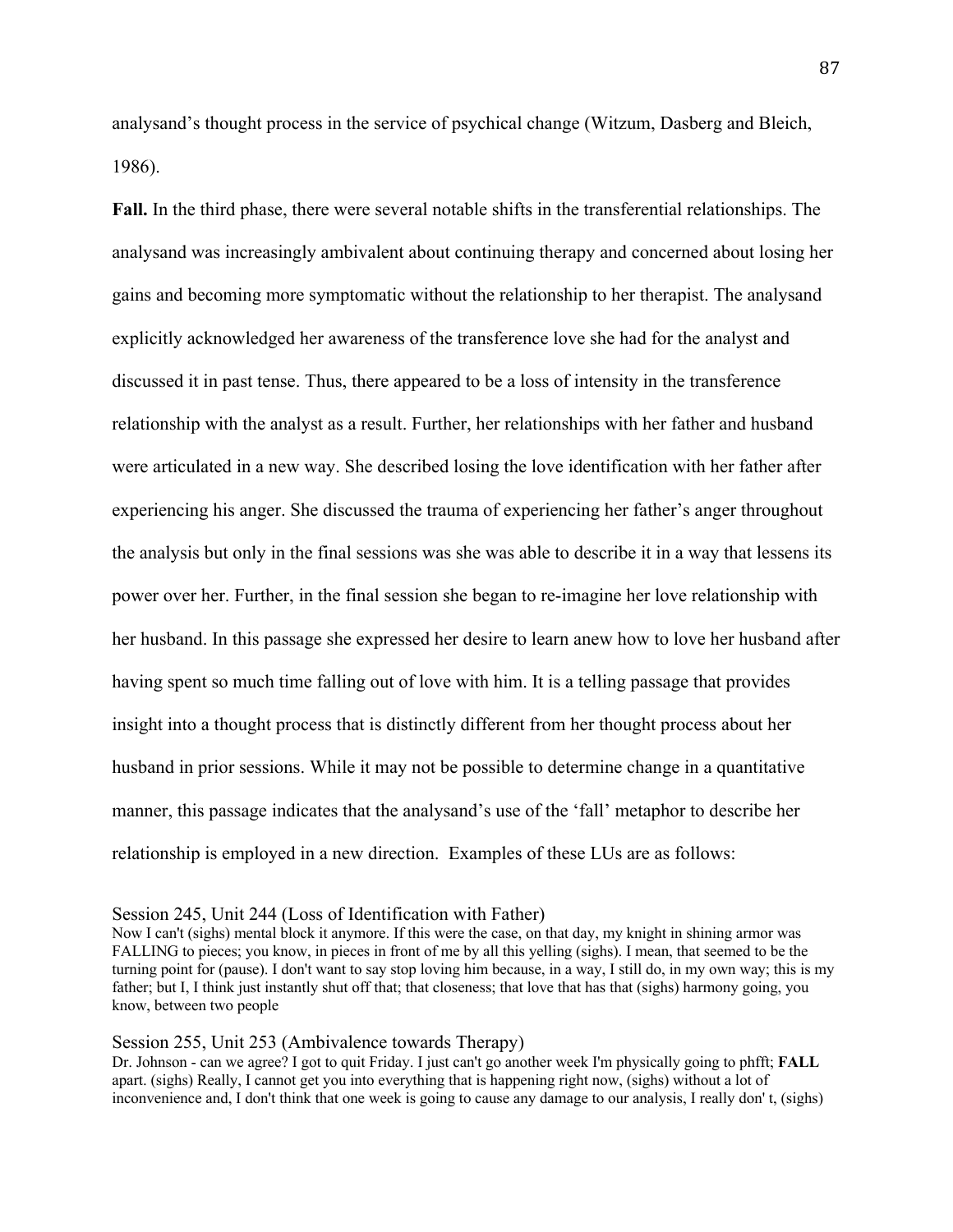the only thing I keep wondering is about how you're going to react to something like that because that does involve you and me

# Session 275, Unit 292 (self blame, self criticism)

…but I keep FALLING into the same trap with blaming myself, I told you this yesterday; this lack of confidence in myself; this lack of believing in myself. I'm damned if I do and I'm damned if I don't; that' s my problem, that's what I can't, promote myself out of….because I keep doing it in all sorts of different things, I keep FALLING into this same pattern.

## Session 308, Unit 323 (Past Erotic Transference)

I read something where all the patients FALL in love with their psychoanalyst or their psychiatrist I say; oh, good. I'm past that stage (laughs) you know. I went through that. Good. Now we'll work on; on problems.

## Session 323, Unit 328 (Reimagining relationship with husband)

I realize that, you know, my marriage is a give and take on two partners… I just get all confused thinking of the whole thing. I get, it gets to be like such a big thing and then I go wait a minute, you know, like, do I need all this thought on the whole subject, you know. Just, you can think so much but maybe all this stuff is, is not necessary, you know. But then I, I think with Nick to go on that, I have to learn to **FALL** in love with him. You know, I have to find out what he's like and find those good points. It's like when I lost that love I had for my dad the type of one that was carried on--the childish one over and over again, it really left me with a nothing--a very dead, empty feeling and I was very depressed and I realized that and I'm glad it's over but now I'm looking around and I feel like I need some kind of love and I want to turn to Nick and it's just not reciprocated --it's not coming back in the direction I would like it to. Uh, not that I want everything my way. But there are many things that I feel that we could be close about and we're just not and it's because of all his hang-ups. (sighs) And it's just creating a whole different problem…

Further, she describes a dream in which she 'free falls' without fear. She describes being

in control of the fall and only then having a slight fear about falling. This example bolsters the

idea of an unconscious sense of empowerment that may be equated with other conscious shifts in

thought process in this phase.

# Session 306, Unit 320 (Dream of Falling without Fear)

I kept dreaming I was watching a-a figure climb higher and higher and higher. Get over one hump and all of a sudden in the background in a fog would appear another mountain or something--had to go higher and higher. And I kept waiting and thinking--what's he gonna do when he gets to the top, you know, because the bottom part kept disappearing it's funny. It's like only two sections would be shown, and uh, when he got on the top, I don't know if I dreamed or fantasized or what, pretended, or maybe all three that, uh, the figure FELL off and was free FALLING and I wasn't frightened or anything. There was no, no emotion one way or the other. And I kept FALLING and FALLING. And, and it was doing those bits like they could do when they, uh, free FALL out of an airplane--put your right arm out--go right--put your left out--go left and something else. and then I got just a slight twinge of fear and I didn't like the- the (clears throat) idea of FALLING.

The termination phase of 'fall', saw a 5% change in Valence, as it remained almost

unchanged at slightly lower than the middle phase at 19% positive. It was hypothesized that

'positive' Valence would increase over time, however the observed changes across phases

indicate the inverse. Intensity was rated 'high' for 38% of 'fall' LUs and demonstrated a 2%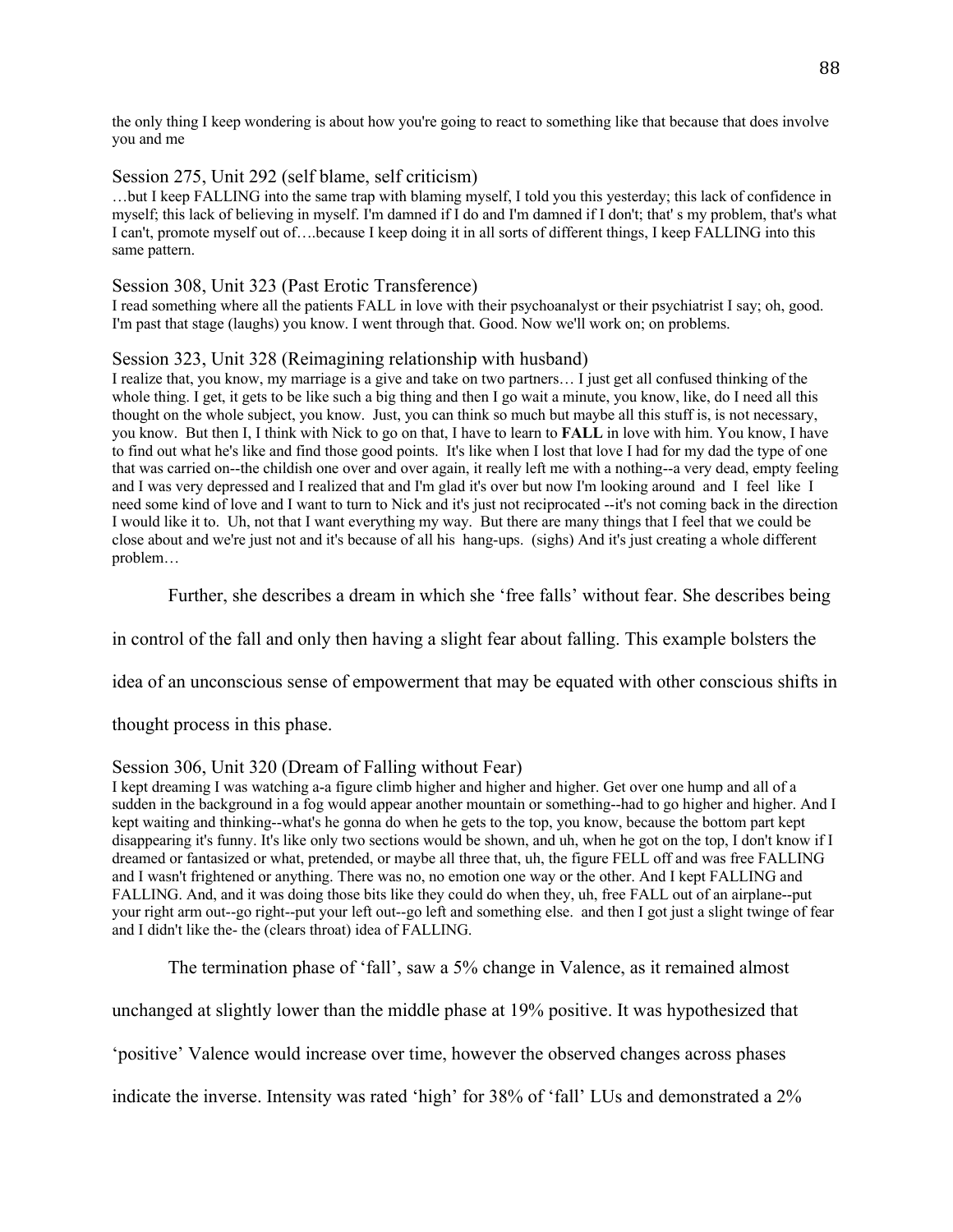increase from beginning phase to middle phase, with 34% of ratings being 'active' on average. Activity saw no change between the middle and termination phase. Finally, 28% of 'fall' LUs were rated 'literal' on the Meaning scale demonstrating a 1% decrease in 'figurative' metaphor use.

This is not the type of effect expected in change of sentiment after an interpretation of the scope that was observed in session 197. It is interesting given the evolution of the analysand's thought content in the LUs that the subscales demonstrated little in terms of a shift away from where they started. Several questions arise as to the import of these observations. It is possible that the interpretation did not have the effect that was intended or expected, that the analysand, while acknowledging and elaborating on it through speech failed to introject its meaning. It may also be that the dimensions of sentiment that the SDS scale was tasked with capturing did not sufficiently capture the elements of unconscious change that may have occurred in these latter sessions. Without seeing a greater shift in affect and sentiment, it remained a question if the shift in content approximated the change expected at the end of the analysis.

**Fed Up.** In the termination phase for 'fed up', the analysand continued to express frustration and anger at the Catholic Church and her religious upbringing in relationship to her moral development and negative self-judgment, in particular its emphasis on purity and the virgin birth. The content of this frustration with familial relationships appears again in the third phase. Of note, there is also an instance in this phase in which the analysand discussed feeling a lack of progress in analysis and frustration with herself for not having made more gains at this point in treatment. Examples of these LUs are as follows:

## Session 297, Unit 101 (Frustration with Religion)

I'm getting so **FED UP** with the catholic church, you know, I don't even want to go any more…I just; just; I just get, you know, very, very upset with what I'm thinking and the catholic church says I shouldn't be thinking because it's very bad for me to even think that they're wrong, you know; that they might be wrong. you're all caught up in it because you were taught that. you were taught you were supposed to believe what you're taught, you know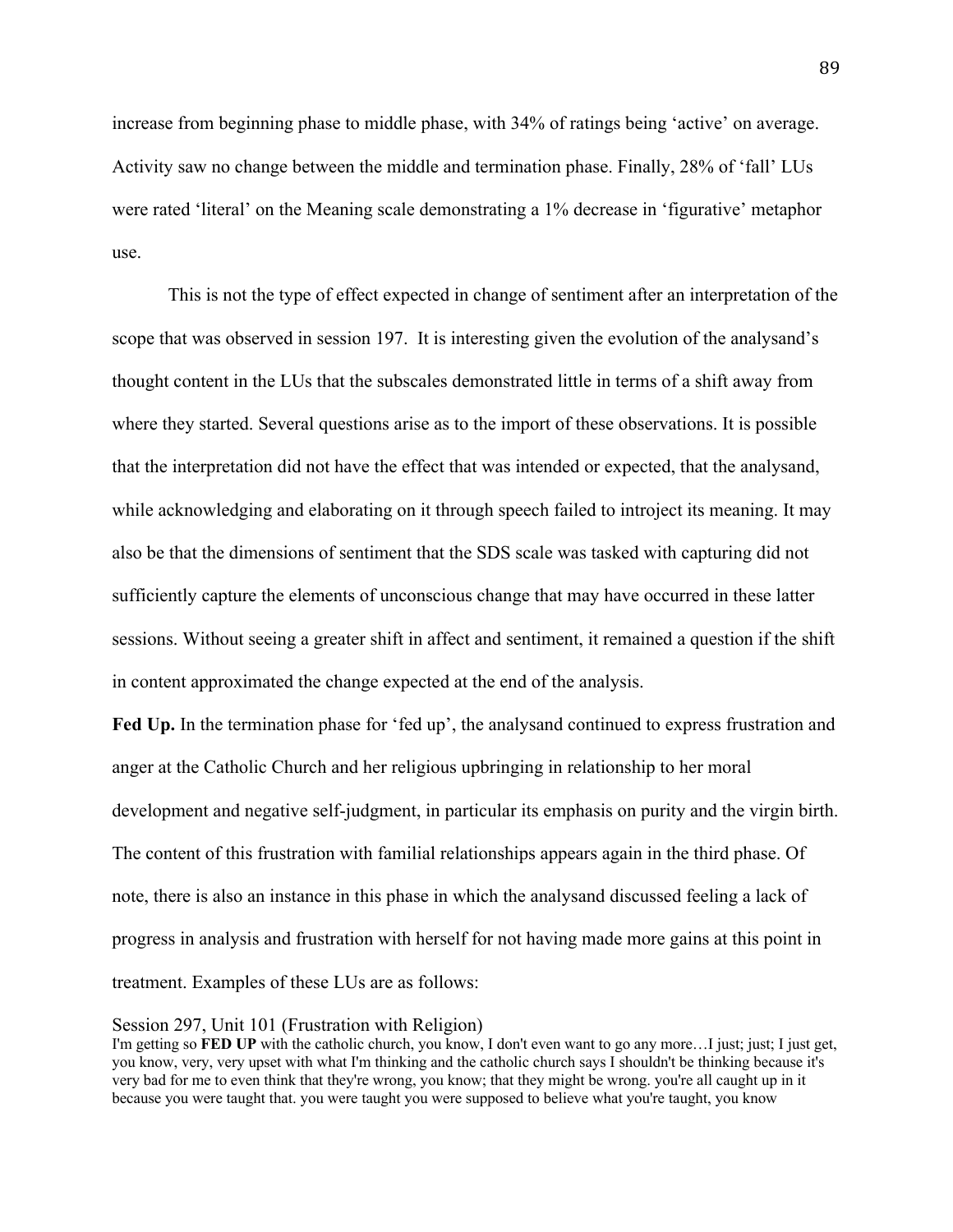#### Session 243, Unit 86 (Anger toward Husband)

I'm mad at Nick for some reason and being mad makes me feel very insecure for some reason, (sighs) I feel like for for a few little things I feel like I have some reasons for being aggravated and mad and just FED UP with certain things. (sighs) and yet - I feel like I'm on shallow ground when I get mad, I guess…

### Session 244, Unit 88 (Anger toward Husband)

I'm just getting so **FED UP** with his character. like the whole weekend all we do is stay around the house and we work and I'm home, nick, I do this everyday of the week when in the hell are you going to get me out of it? (session 244)

# Session 294, Unit 99 (Anger at Father)

my father could do whatever he wants to do, you know. he can enjoy it or not enjoy it. it's just at that point where I just am **FED UP** of trying to change myself for him. trying to get him happier; trying to get him involved in something; or trying to get a conversation going. I've just hit the point where; the hell with him.

#### Session 239, Unit 82 (frustration with self Lack of Progress)

I think, you know, part of me is so **FED UP** of talking about this and just saying; look what you need now is experience. this in what I'm telling myself even yesterday including supper thinking who knows like all this analysis and all this talking is fine but right now that's it; that's enough, you know, like just what you have to do is get yourself in a situation where you go places, who knows and just go through

The termination phase of 'fed up', saw a 4% change in Valence, in the positive direction ending at 9% positive, and 91% negative ratings. Intensity, similar to its dramatic increase in 'high' ratings from beginning to middle phase, dramatically decreased from middle to termination phase with fewer 'high' ratings on average, at 51%, just over half of the ratings. This shift was similarly dramatic as the shift from beginning to middle phase. Activity had a 17% decrease in 'active' ratings with 77% 'active' in termination phase. These shifts do not appear to be a result of a change in the use of the metaphor or content of the LUs, the analysand remains relatively consistent in using the 'fed up' metaphor to describe frustration with others.

Across all three phases the content within the 'fed up' metaphor remains limited to frustrations with interpersonal relationships and self/other dynamics. There was not a clear shift in content from phase to phase to easily account for these shifts. It may be that the use of the 'fed up' metaphor can vary in intensity even as it is used in similar ideational content. While this is the type of shift that might be expected following an interpretation or intervention such as the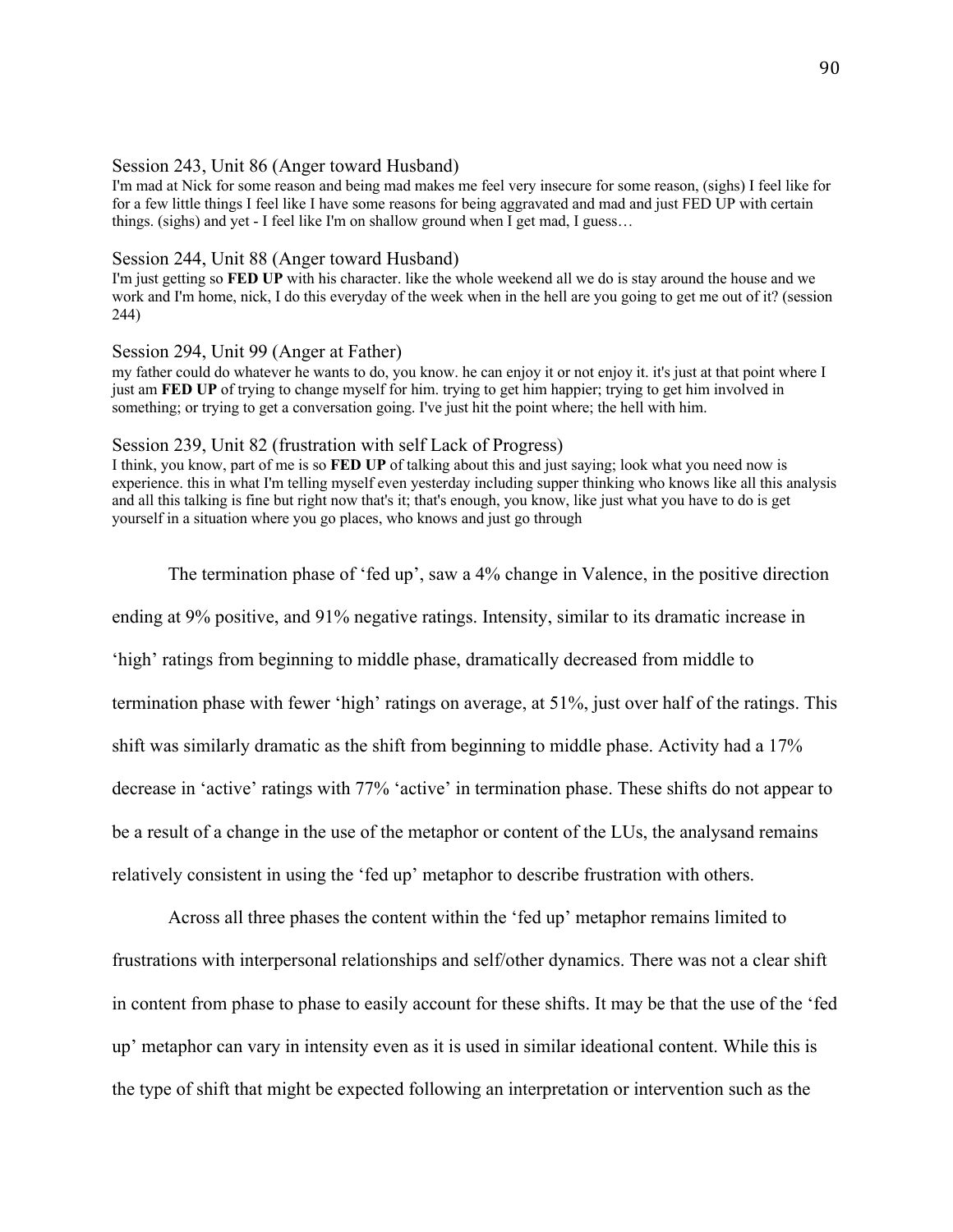one that begins the termination phase, it is unlikely that a shift would occur in the 'fed up' metaphor and not for the central metaphor. It may be possible that other aspects of the treatment are affecting the shifts in intensity and activity for this metaphor, however this study hypothesized that change would be observable in the LU itself. An alternative hypothesis may be the link between the analysand ending their own treatment and their relationship with the other. The analysand continues to use the 'fed up' metaphor to discuss her frustration with self and others, however, as was observed in the third phase of the 'fall' metaphor, her thinking about those relationships begins to shift and become more insightful. If 'fed up' can be hypothesized to be correlated with the analysand's feelings towards others and herself and we see that those thoughts are changing in other ways with the use of the 'fall' metaphor, it maybe surmised that the affective intensity may shift as the emotional experience and value of those relationships shift. The content of the 'fed up' LUs is less nuanced and more repetitive but the emotional experience articulated within those LUs is sensitive to the analysand's changing insight about her relationships.

## **Alternative Hypothesis for Descriptive Observations**

This study employed a three-phase theory of psychoanalysis in order to measure change across time for emotional sentiment and ideational content. However, as stated previously, the three phases are subjective in timing, generally determined case by case by the analyst guiding the analysis. Close attention was paid to the identified LUs that marked a subjective shift in the analysand's treatment. However, this objective reading of subjective material can only approximate the timing in which change occurs in analysis. For instance, the choices of time points in this study differ from the classical psychoanalytic theory of phases which considers the beginning and ending phase to be the shortest in duration while the middle phase makes up the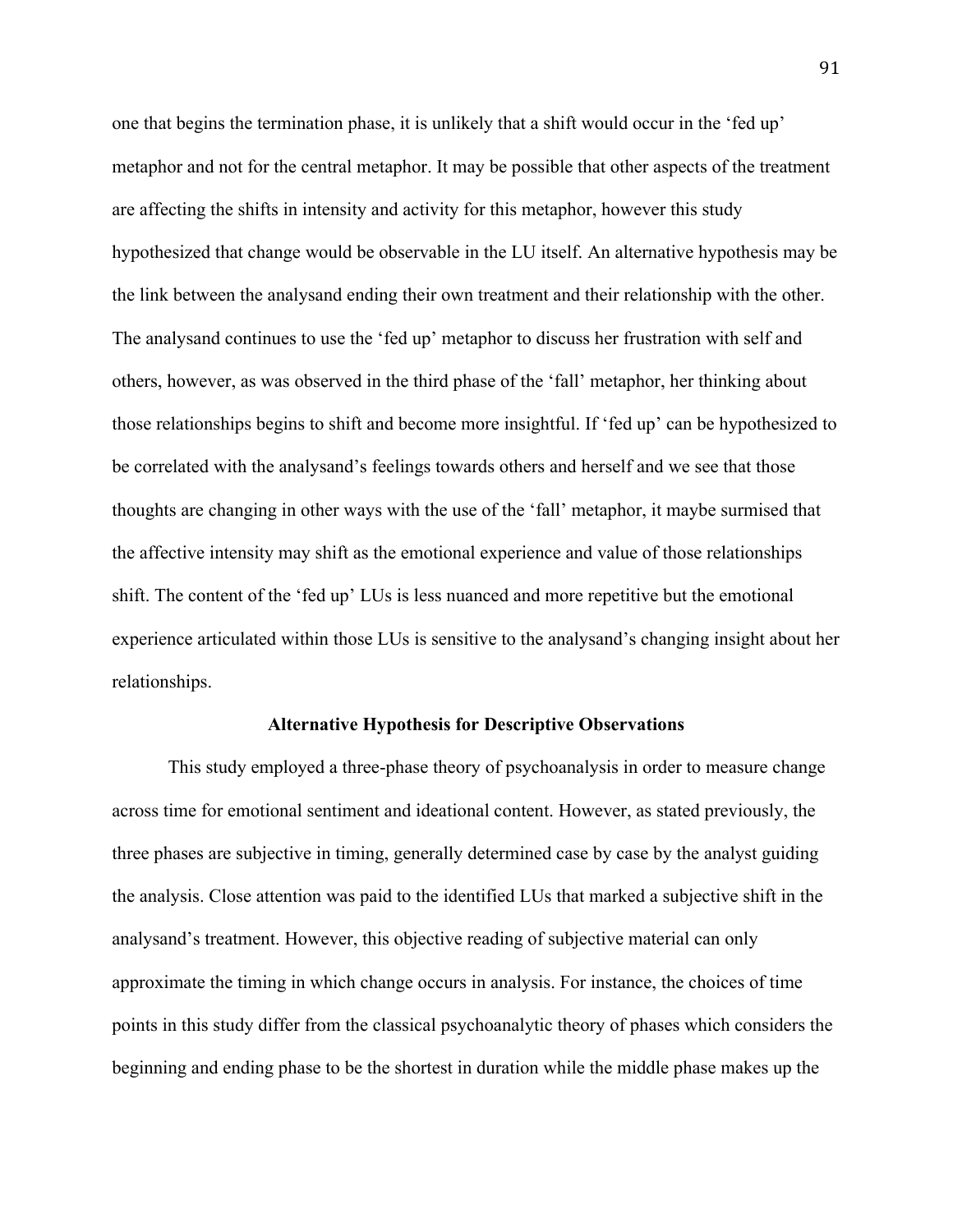longest portion of analysis (Etchegoyen, 2005). It was important for this study to consider the subjective aspects of the data rather than objectively determining time points as the latter approach remains in fidelity with the singular experience of psychoanalysis and the case-study model. Thus, meaningful points of change in the analysand's discourse were privileged as phase markers. It is well within the possibilities of this study that this analysis may be more accurately represented by another timing trajectory.

Based on the observable data reported in the previous discussion sections it may be hypothesized that two phases rather than three phases provide a better explanation for the psychodynamic process in this case. First, the third phase or termination phase is theoretically reserved for the analyst's work to end the transference. During this phase the analysand may resist ending analysis even after having seen significant change in analysis (Soler, 2016). Contrary to the idea of termination in the third phase, in this analysis the analysand failed to return to analysis after the 324<sup>th</sup> session, effectively ending the analysis without the analyst's collaboration. This abrupt termination has implications for the kind of change to be expected at the end of the analysis. Second, the lack of change from baseline along any of the SDS dimensions in the analysis and the static percentages in Meaning, Agency and Intensity in the third phase, may be indicative of a single, prolonged middle phase as there would be expected to be significant emotional change during a termination phase and the consistency of this pattern suggests no such change. This again suggests no change overall from the end of the third phase, which would hypothetically see significant change at the end of analysis. Instead it may be hypothesized that the analysand remained emotionally unaffected by the time of her abruptly leaving the analysis suggesting that the analysis ends in the second rather than the third phase.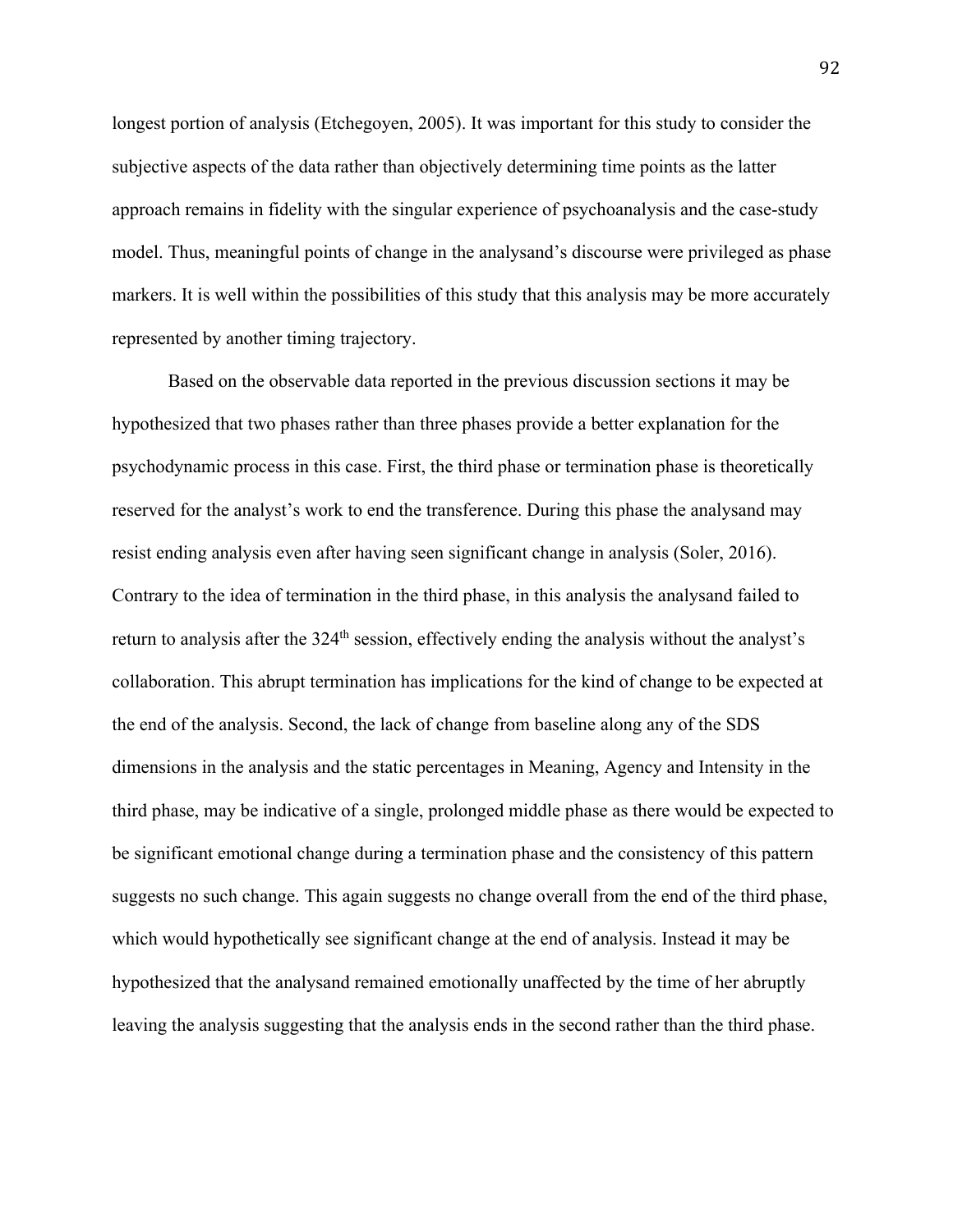The content in the 'fall' LUs represented in the termination phase of the analysis pointed to a shift in the analysand's investment in the analysis, instead of a situation in which the analyst has difficulty breaking the transference; the analysand instead was articulating the loss of investment in the transference. For instance, she made an explicit statement that she was no longer in love with the therapist, indicating the analysand had lost at least part of the interest that kept her motivated for analysis. Another indicator was the analysand articulating a shift in identification with the father, having less interest in this relationship and also reconsidering her love relationship with her husband. As her relationship with her husband and father are central relationships in her analysis these themes indicate potential changes for the analysand. While it may not be a mutual ending place for the analysis we are left with the question of how the analysand may have experienced change in the treatment. The decision to end analysis itself indicates a change in her relationship to the meaning of the work.

## **Significance of the Difference of Between Metaphor Ratings**

There were no significant findings of change in this study. However, there were significant findings associated with the difference between ratings of each metaphor. There were also differences in the LU content that each metaphor occupied. Several repetitive ideas unique to each metaphor were observed across the analysis and were elaborated on by the analysand. These findings and observation have implications for the use of metaphor in psychoanalysis. The significant difference in the ratings and the difference in the LU content between 'fall' and 'fed up' indicated that the two metaphors differed consistently throughout treatment. This difference was the most significant finding of this study and has several implications for this analysis and potentially for future metaphor research in psychoanalysis. It indicated that even when drawn from the same data, these metaphors were consistently embedded in specific, separate ideational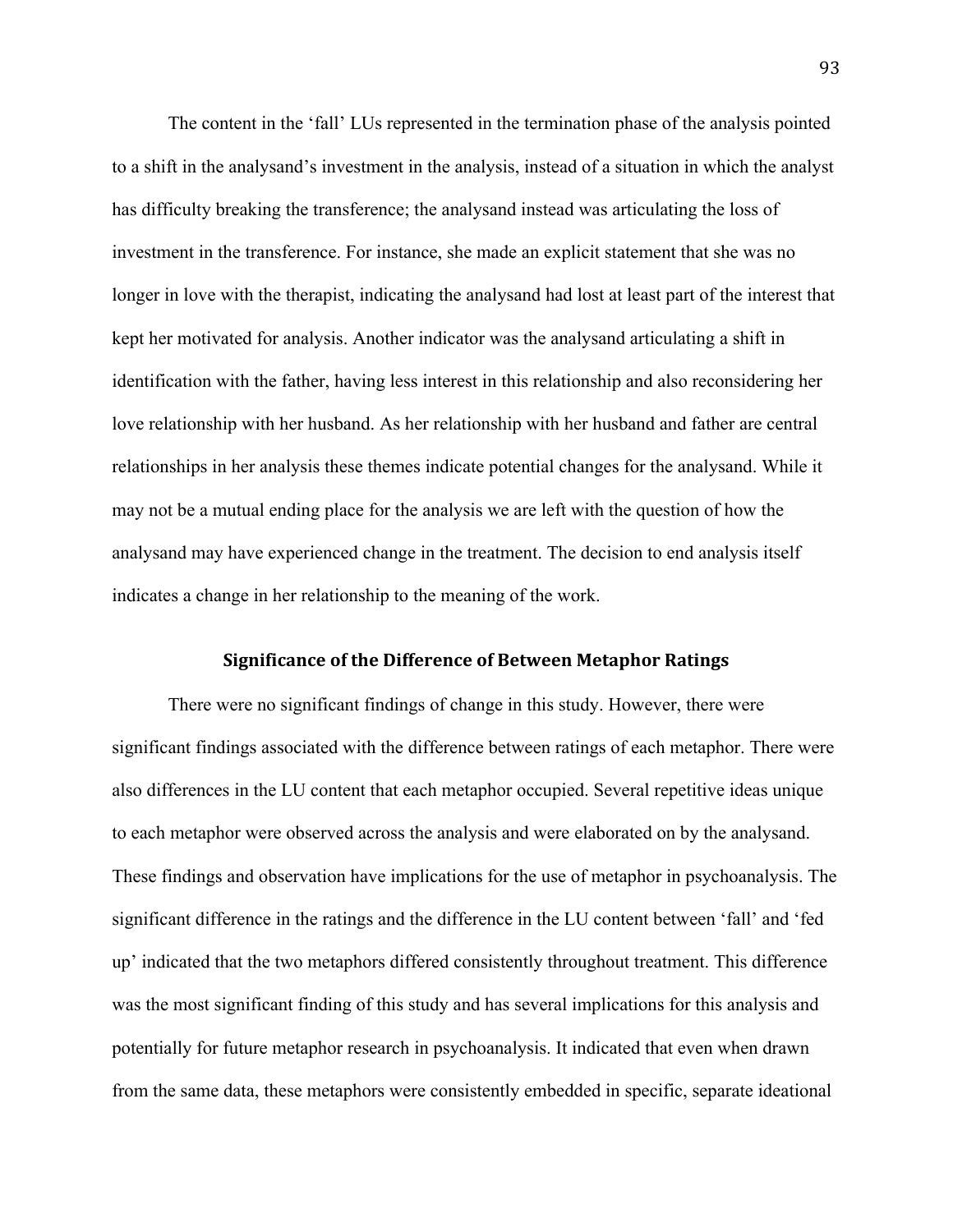patterns in the analysand's thought process. As observed across the analysis, the analysand's relationship to the thought content may have shifted somewhat (i.e. greater insight, greater or lesser intensity, etc.) but the content itself remains intact overall. The analysand used the term 'fall' to describe a fear of falling into bad habits or falling back in life, this thought process was observed in each phase, over the five year period. Another example from the 'fed up' metaphor would be the analysand's discussion of interpersonal relationships and frustration with herself, again this thought process was observed in all phases across the analysis.

One important take away from this observation is that by tracking a metaphor it was possible to track "micro" repetitions in thought process across the analysis. 'Fed up' and 'fall' LUs came from the same transcript material but follow their own meaningful trajectories. By following the evolution of one metaphor's LUs it was possible to get a picture of one aspect of the analysand's thought process. This finding may have implications for the ability to close in on certain aspects of the analysand's thinking when they use a particular metaphor.

These distinct patterns in metaphor throughout the analysis may be akin to the idea of conceptual metaphor theory in Lakoff and Johnson who demonstrate that metaphor helps to organize thinking and even behavior around a separate unrelated idea. Returning to the example in the literature review, 'argument as war' and 'argument as dance', illicit different conceptualizations of the same idea that have impact on the persons thought process (Lakoff and Johnson, 1980). Observing the metaphorical use of 'fall' and 'fed up' it could be surmised that the analysand conceptualized her thinking about the content based on the unconscious use of the metaphors. In this manner it was similar to the idea of conceptual metaphor, however, it is specific to the analysand's unconscious process and the manner in which she unconsciously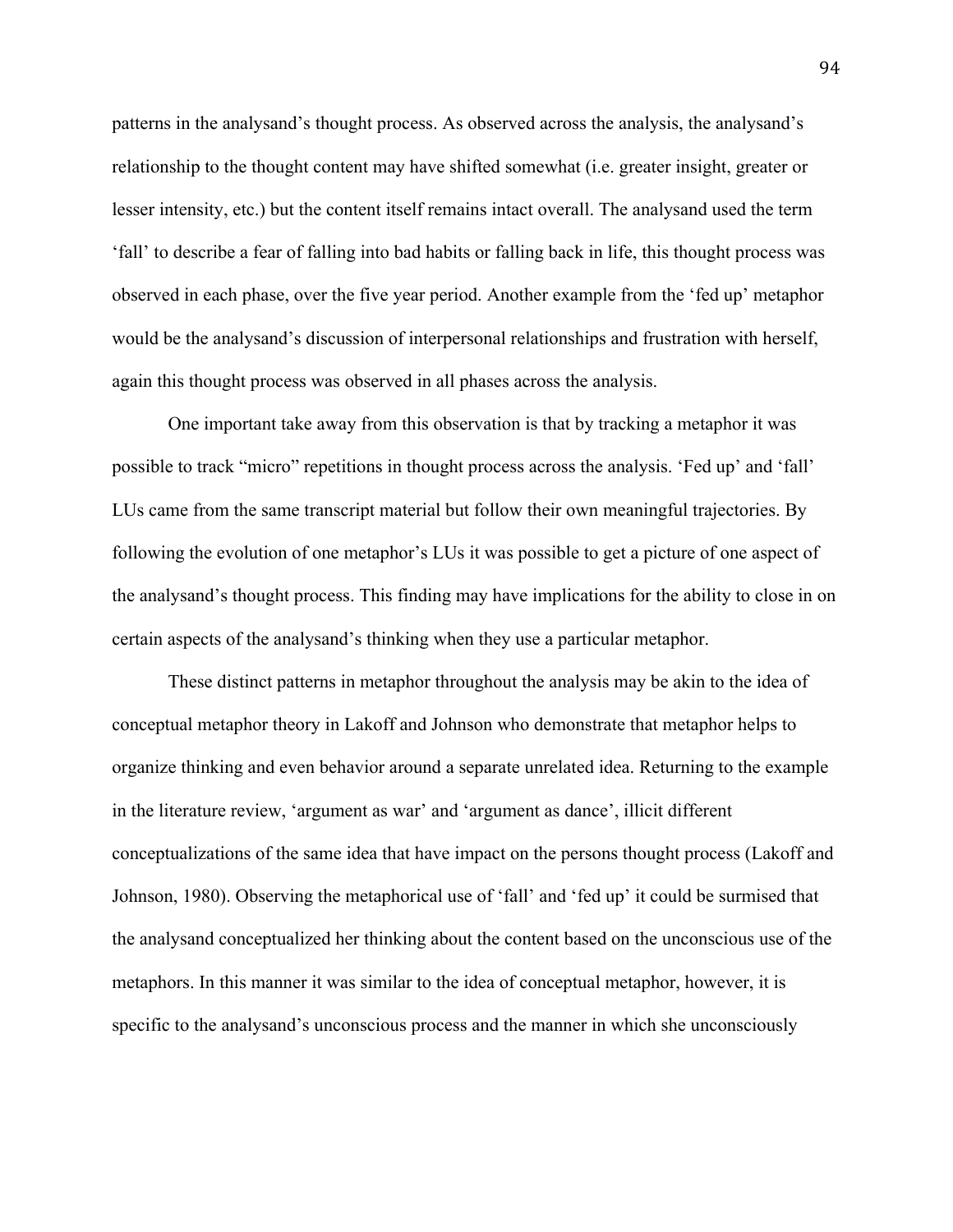conceptualized the metaphor and its associated content. There is a distinct pattern in content that is unique to the analysand's use of metaphor, beyond the everyday colloquial use.

A second take way from this observation was that there was little change in the meaning that the analysand put behind the metaphors. As hypothesized, 'fall' is a metaphor that is closely linked with the analysand's internalized understanding of trauma and psychological symptoms. As the treatment progressed across phases, there were subtle shifts at the conceptual level, and in relation to the associated material but the material that 'fall' defined overall does not change dramatically. The metaphor was used consistently, albeit uniquely, by the analysand across the treatment.

Similarly, 'fed up' which was identified as a metaphor unique to the analysand's speech, appearing throughout the analysis with equivocal meaning, remained consistently associated with specific ideational patterns found in its LUs. 'Fed up' was perhaps more limited in its range of meaning, as it did not embody the central underlying dynamic meaning associated with the analysand's presenting problem in the manner that 'fall' did. Specifically the LUs in which 'fed up' was associated were frustration toward the other (i.e. interpersonal relationships) or toward the analysand herself (i.e. negative self-criticism).

Thus, the two metaphors stayed in their own lanes and told separate stories of what the analysand's thought process was comprised of, what they were focused on when using that metaphor, and how they responded to those specific thoughts emotionally. Tracking them in the manner conducted in this study allowed insight into distinct yet interrelated aspects of psychical process across sessions rather than a clear objective conceptualization of an entire session. This method may be meaningful to future process research insofar as it demonstrated that tracking metaphor within LUs provides an anchoring point that gives us insight into the evolution of a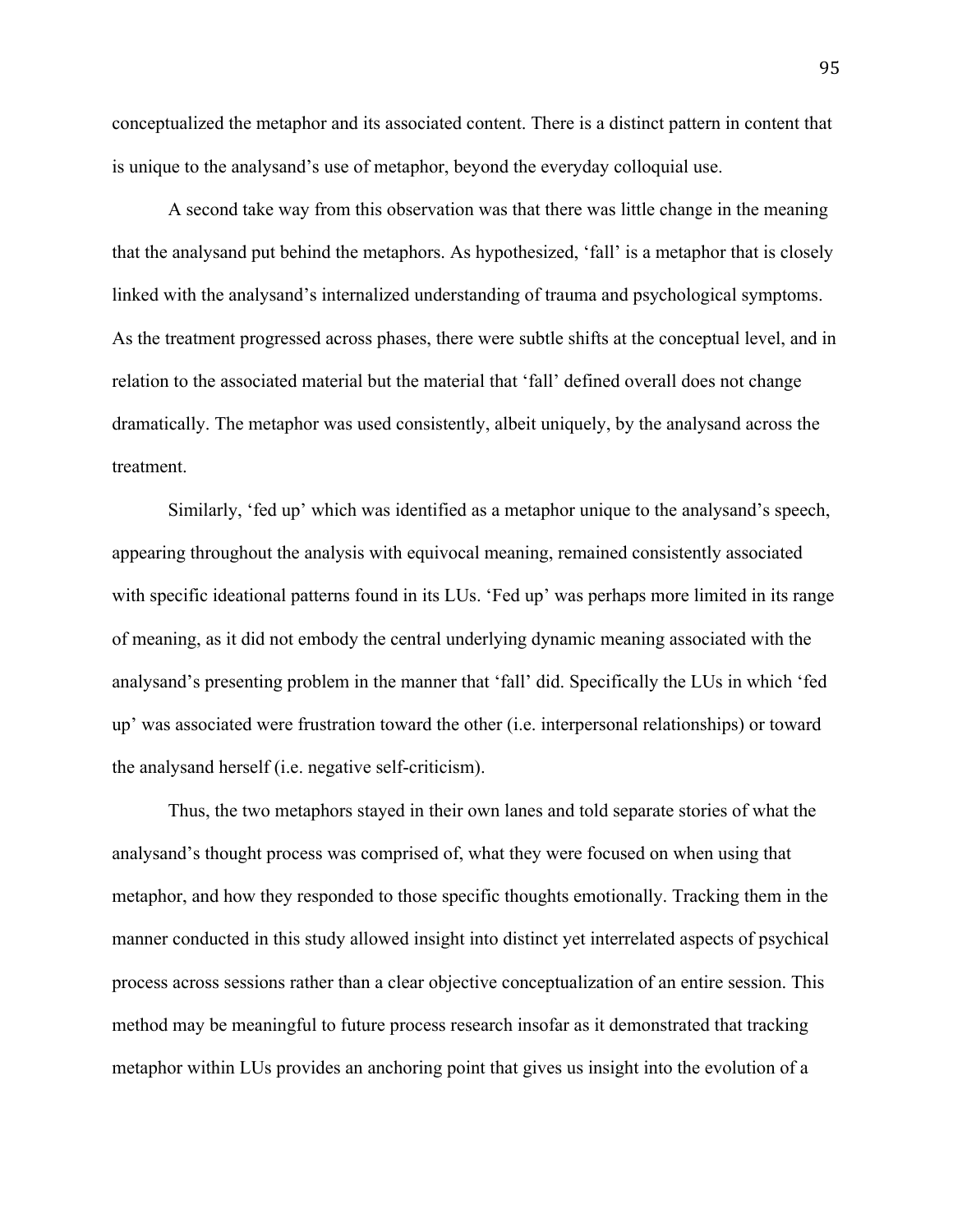single compartmentalized thought process as it changed over the course of analysis. Within this framework identifying a central metaphor provided the opportunity to track the most relevant idiosyncratic thought process in analysis.

Finally, there was an important difference between the number of times each metaphor was used throughout the analysis. It is notable that 'fall' as the designated central metaphor appeared twice as often in the speech of the analysand as the comparison metaphor 'fed up'. It may be argued that the central metaphor appears more often based on its importance in the subjective experience of the analysand and as such plays a greater role in the intervention made in each session. It may be further surmised that the comparison metaphor occupies a less important role in the analysand's speech and therefore appears less frequently. However, the comparison metaphor 'fed up' does appear consistently throughout the analysis. As discussed it does track onto certain affective experiences, often around moments of anger and frustration in interpersonal relationship situations. It may be argued that since it is comparable to a central metaphor, it may have more importance than other metaphors in the analysand's speech that appear less consistently or frequently. The fact that it does show up consistently demonstrates that there is some level of investment in it by the analysand, albeit a less sophisticated or intense investment. This begs the question, are there degrees to metaphorical investment in the analysand's speech, rather than simply considering a metaphor central or non-central? There may be some usefulness to considering metaphor investment in the analysand's speech on a spectrum of meaning and intensity.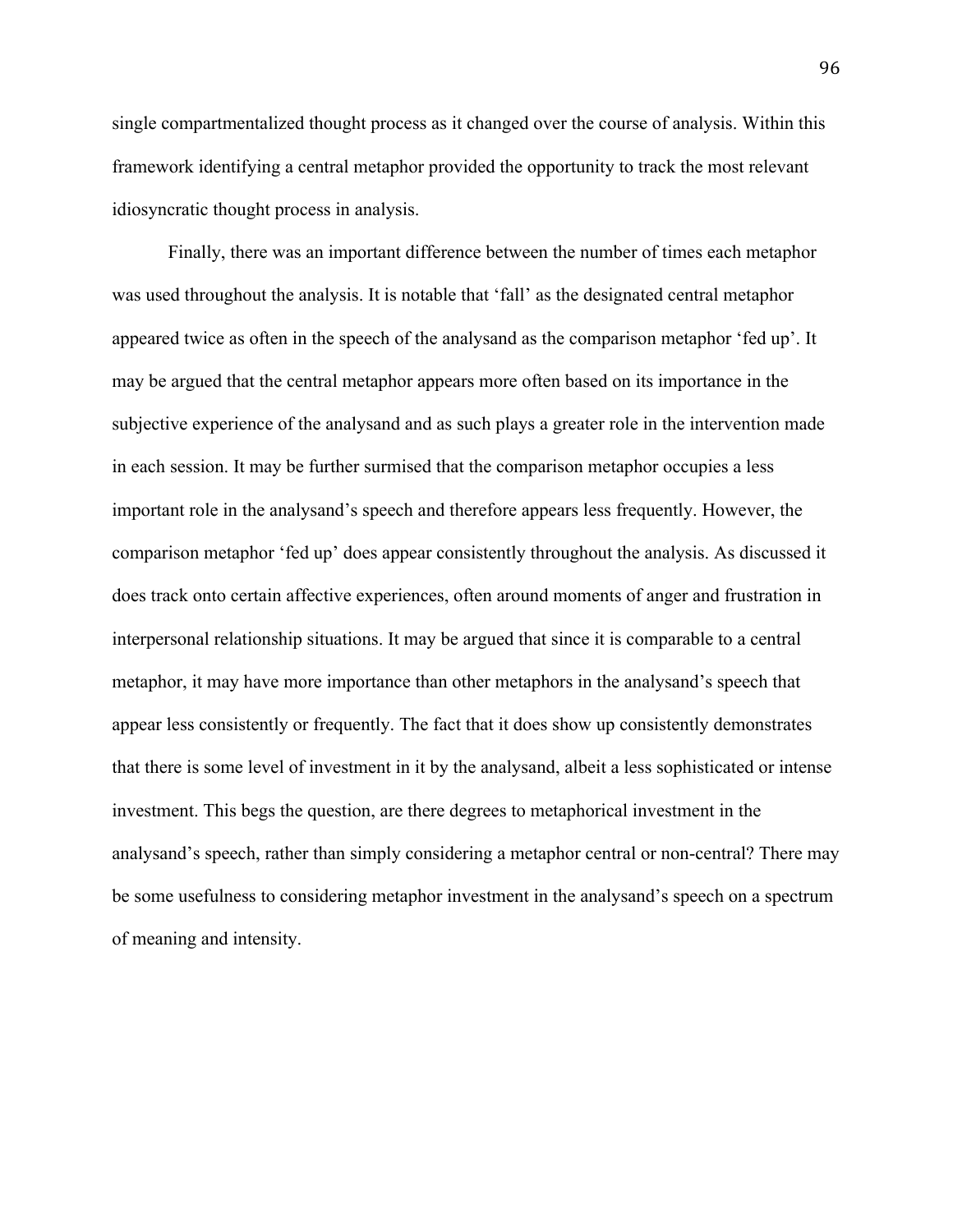## **Limitations**

This study was a single-participant research design and as such its findings were limited in terms of generalizability. The findings regarding the therapeutic process in this study may not be representative of other similar psychotherapy process research studies. Another limitation of this study is that it was concerned primarily with the process in psychotherapy and as such is not designed to measure outcome. It focused on "how" metaphor is used as a technique rather than what the therapeutic outcome of using such a technique yields. Because it is a single research design it is better purposed to describe the phenomenon of the analyst's technique as opposed to reporting generalizable findings which require larger samples for validity. This study may lay the groundwork for further qualitative and quantitative research that seeks to understand the use of figurative language as an analytic technique in psychotherapy.

Due to challenges with reliability, the scale was changed from 5-points to 2-points. While this change was more in line with previous studies, it compromised the potential sensitivity and nuance of a 5-point rating scale. A 5-point rating scale would have provided clearer indicators for change in metaphor and been an overall improvement in the structure of an objective SDS scales for future studies in this area. Future studies should work to increase the SDS scale for more precise ratings of affective sentiment.

Since there were no significant findings of change in the SDS or meaning subscales overtime, this study relied heavily on subjective interpretations of the data by the primary researcher. As such it is limited in its ability to discuss actual change and instead is only able to provide potential indications for shifts in ratings. Future studies should work to ensure reliability of all scales prior to coding in order to provide objective interpretations of the data.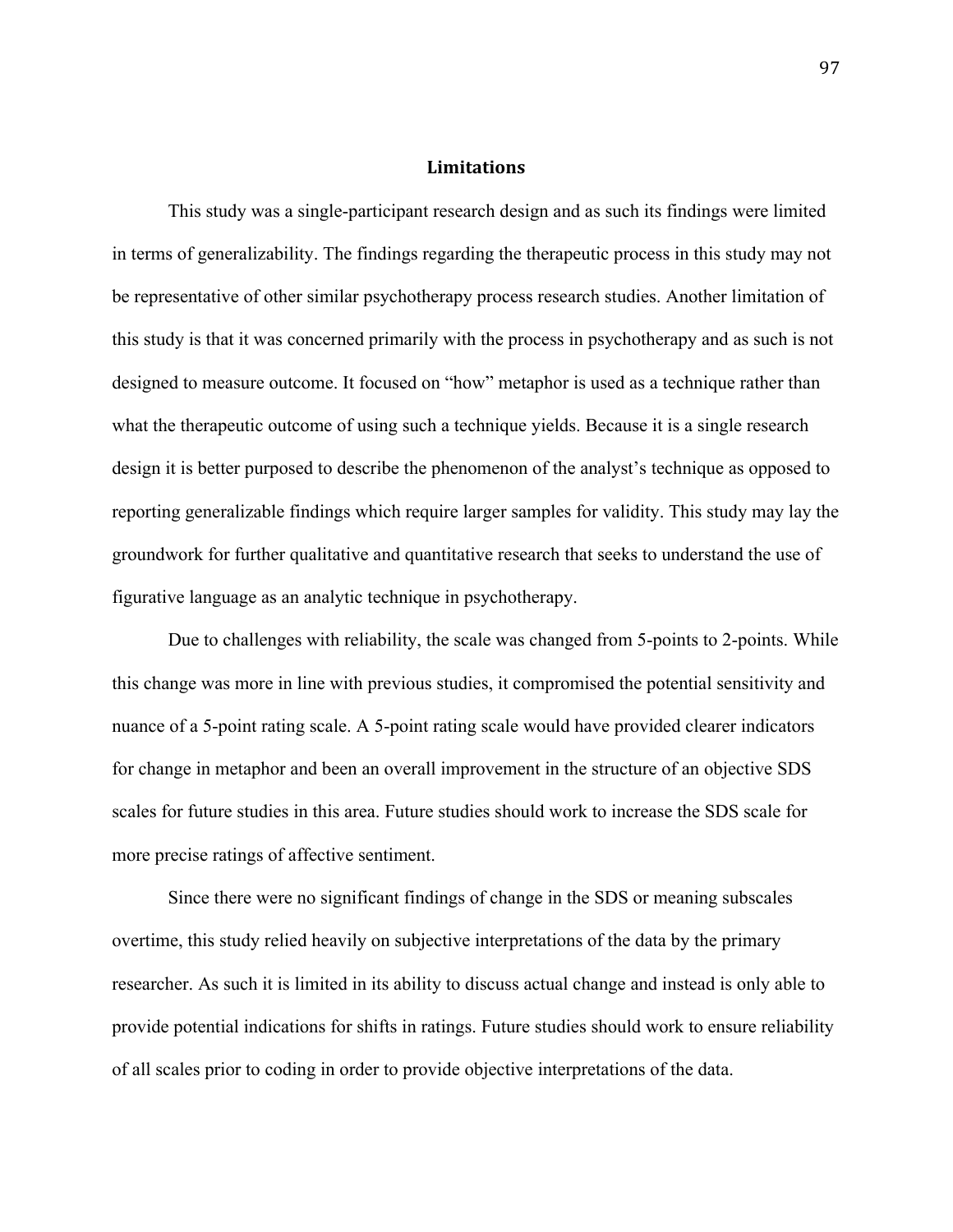Without the two additional subscales, Metaphor Type and Awareness, which failed the test of reliability it was not possible to objectively measure the analysand's change in awareness or changes in creative use of the metaphor. These two variables would have provided greater information about changes in the analysand's insight into repetition and meaning in the unconscious thought process. Without them this study was limited to objective measures of affect and meaning. As such it was only possible to discuss the changes in the content for the metaphor through non-objective interpretations of the LUs.

This study closely followed the changes that took place at the level of metaphor, knowing that metaphor alone may not be responsible for change. Therefore there may be indicators outside of the LUs and in sessions where the metaphors did not appear that would have provided better indication of the shift in phase.

The SDS scale may have not been the best method of tracking affective change in the use of metaphor. Both this study and past studies have shown no significant change in affect. The quantitative findings in this study were bolstered by qualitative observations in LU content of notable shifts in meaning and insight of the analysand. Narrative analysis of themes in the LUs was beyond the scope of the current study. However, as it was observed, patterns in thought process unique to each metaphor may be better suited for thematic analysis of repetitious content associated with the metaphor. It may be the case that future study could benefit from different methodologies for tracking changes in meaning in metaphor use in psychoanalytic treatment.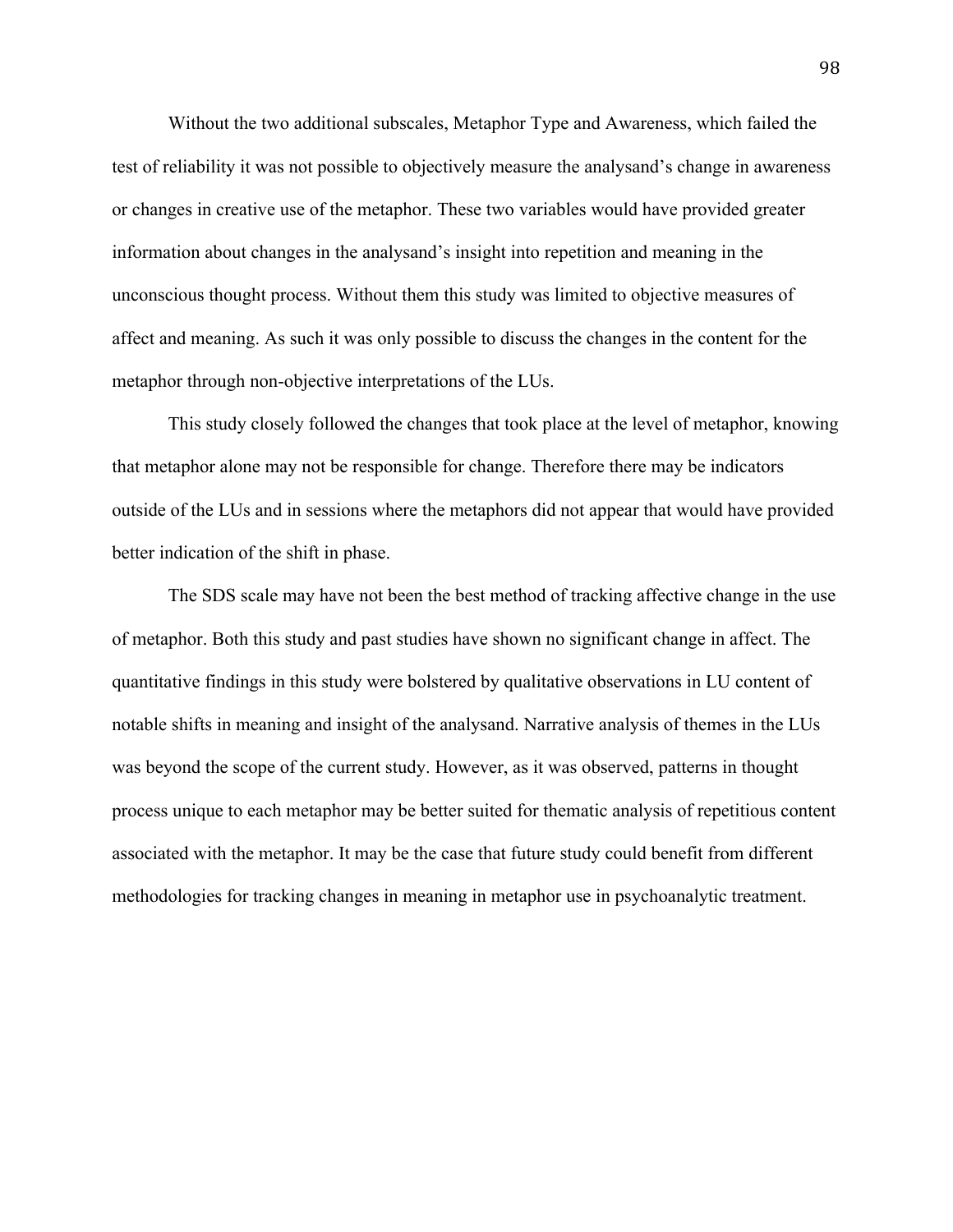## References

- Angus, L. E., & Rennie, D. L. (1988). Therapist participation in metaphor generation: Collaborative and noncollaborative styles. *Psychotherapy*, 25, 552–560.
- Borbely, A. F. (1998). A psychoanalytic concept of metaphor. *International Journal of Psychoanalysis, 79,* 923-936.
- Borbely, A. F. (2004). Toward a psychodynamic understanding of metaphor and metonymy: Their role in awareness and defense. *Metaphor and Symbol*, *19*(2), 91- 114.
- Borbely, A. F. (2009). The centrality of metaphor and metonymy in psychoanalytic theory and practice. *Psychoanalytic Inquiry, 29*(1), 58-68.
- Braakman, D. (2015). Historical paths in psychotherapy research. In O., Gelo, A. Pritz, and B. Rieken (Eds), *Psychotherapy research* (pp. 39-66). Springer Press, New York, NY.
- Bucci, W., Maskit, B., and Hofman, L. (2012). Objective measures of subjective experience: The use of therapist notes in process-outcome research. Psychodynamic Psychiatry, *40*(2), 303-340.
- Buchholz, M. (2019). Psychodynamic psychotherapy process research: A quick ride through what you should know about process (research). Journal of Analytic Psychology, *64*(5), 798-822.
- Dahl, H. (1988), Frames of mind. In: *Psychoanalytic Process Research Strategies*, ed. H. Dahl, H. Kächele & H. Thomä. Springer Press. pp 51–66.
- Dewald, P. A. (1972). *The psychoanalytic process: A case illustration.* New York, NY: Basic Books.
- Elliott, R. (1983). Fitting process research to the practicing psychotherapist. *Psychotherapy: Theory, Research, & Practice*. 20, 47–55. doi:10.1037/h0088478

Etchegoyen, R. H. (2005). *The fundamentals of psychoanalytic technique.* Karnac Books Ltd.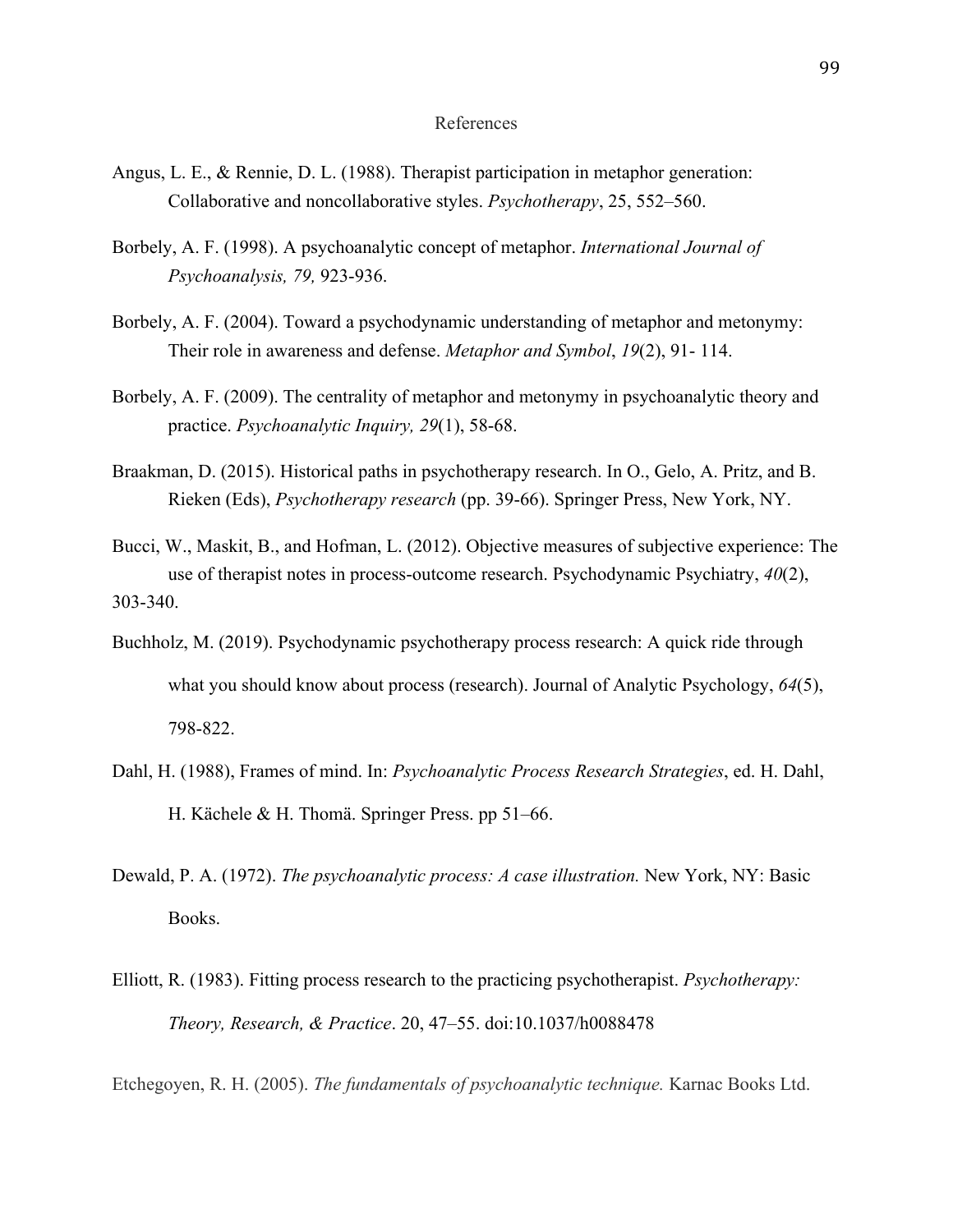Fallen. (n.d.). In *Merriam-Webster online*. Retrieved from https://www.merriam webster.com/dictionary/fallen

Flyvbjerg, B. (2006). Five misunderstandings about case-study research. *Qualitative Inquiry*,

12(2), 219-245.DOI: 10.1177/1077800405284363

- Ferro, A. (1999). *The bi-personal field: Experiences in child analysis*. Routledge Press; London, UK.
- Ferst, A. (2015). *Held and Dropped: A study of metaphor and subjective experience in a psychoanalytic treatment.* Retrieved from ProQuest Digital Dissertations. (UMI 3683153)
- Fink, B. 1995. *The Lacanian subject: Between language and jouissance*. Princeton, MA: Princeton University Press.
- Freud, S. (1900). *The Interpretation of Dreams. S.E.* 4-5.
- Freud, S. (1912). The dynamics of transference. *S. E. 12*.
- Freud, S. (1915). *Repression. S.E.* 14.
- Fussell, S. R., & Moss, M. M. (1998). Figurative language in emotional communication. In S.R.
- Fussell & R.J. Kreuz (Eds.), *Social and cognitive approaches to interpersonal communication* (113-141). Mahwah, NJ: Lawrence Erlbaum Associates.
- Glover, E. (1955). *The Technique of Psycho-Analysis.* New York: International Universities Press.
- Halfon, S. (2012). *Repetition: From Compulsion to Structure*. Retrieved from ProQuest Digital Dissertations. (UMI 3541710)
- Hardy, G. and Llewelyn. (2015). Introduction to psychotherapy research. In O., Gelo, A. Pritz, and B. Rieken. (2015). *Psychotherapy research* (183-194). Springer Press, New York, NY.
- Hausman, C.R. (1989). *Metaphor and Art*. Cambridge, UK: Cambridge, University Press.

Heise, D. R. (1970). The semantic differential and attitude research. In G. Summers (Ed.),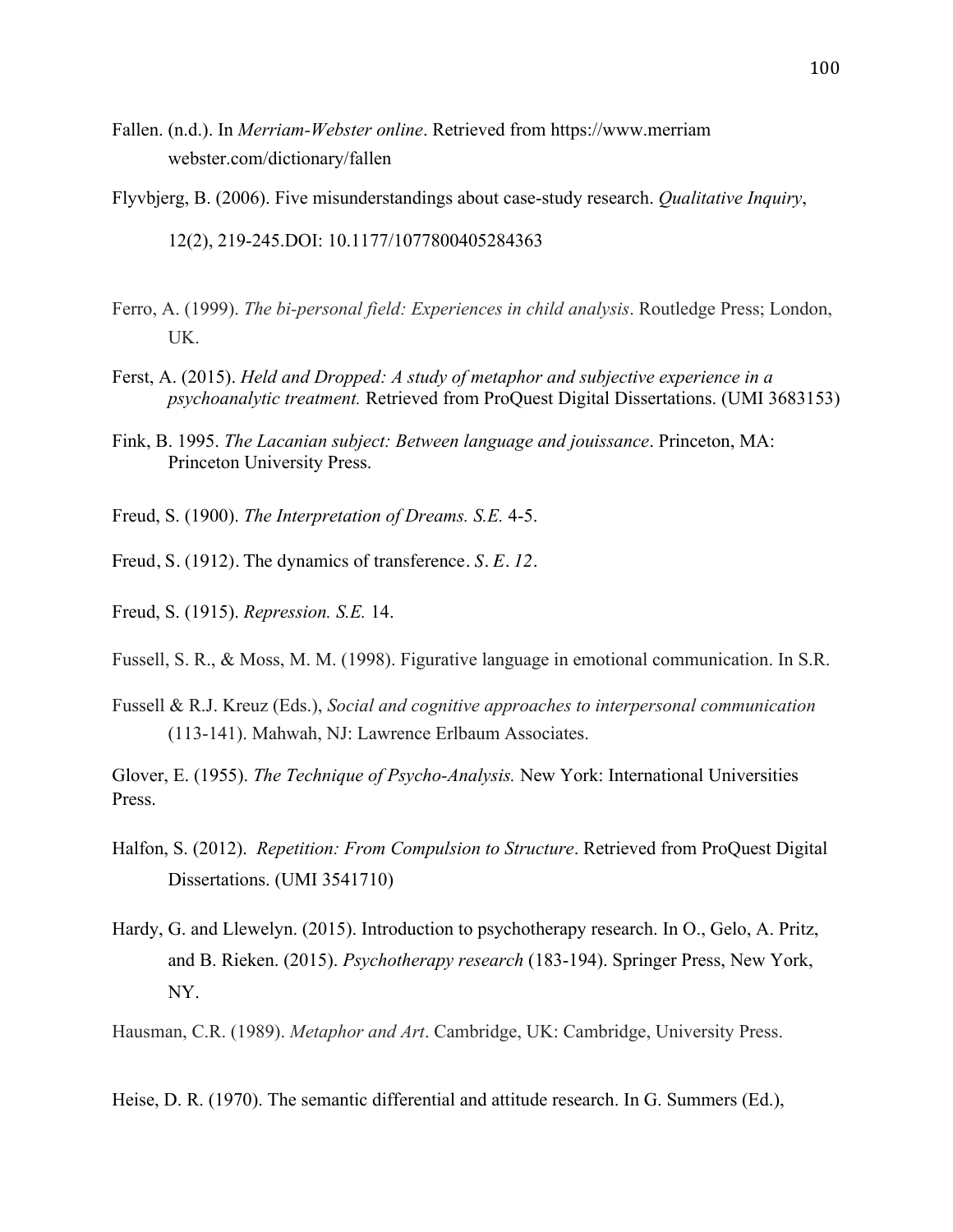*Attitude measurement* (pp. 235-253). Chicago, IL: Rand McNally.

Heise, D. R. (2007). *Expressive order: Confirming sentiments in social action*. Springer Press.

Hoffman, I. Z. and Gill, M. (1988), A schema for coding the patient's experience of relationship with the therapist (PERT): Some applications and extensions. In: *Psychoanalytic Process Research Strategies*, ed. H. Dahl, H. Kächele & H. Thomä. New York: Springer-Verlag, pp 67–98.

Ingram, D. (1996). The vigor of metaphor in clinical practice. *American Journal of Psychoanalysis*. 56, 17- 34.

- Kächele, H. (1992). Narration and observation in psychotherapy research. Reporting on a 20 year-long journey from qualitative case reports to quantitative studies on the psychoanalytic process. Psychotherapy Research, 2(1), 1–15. doi:10.1080/1050 3309212331333558
- Kächele, H., Albani, C., & Pokorny, D. (2015). 'From a psychoanalytic narrative case study to quantitative single-case research'. In O. C.G. Gelo, A. Pritz, & B. Rieken (Eds.), *Psychotherapy Research* (pp. 367–380). Vienna: Springer Vienna.
- Kächele, H., Schachter, J., & Thomä, H. (2009). *From Psychoanalytic Narrative to Empirical Single Case Research. Implications for Psychoanalytic Practice*. London/ New York: Routledge.
- Knobloch-Fedders, L. et al. (2015). Looking back, looking forward: A historical reflection on psychotherapy process research. *Psychotherapy Research*, 25(4): 383-395.

Kunzel, R.G. (1993). *Fallen women, problem girls: Unmarried mothers and the*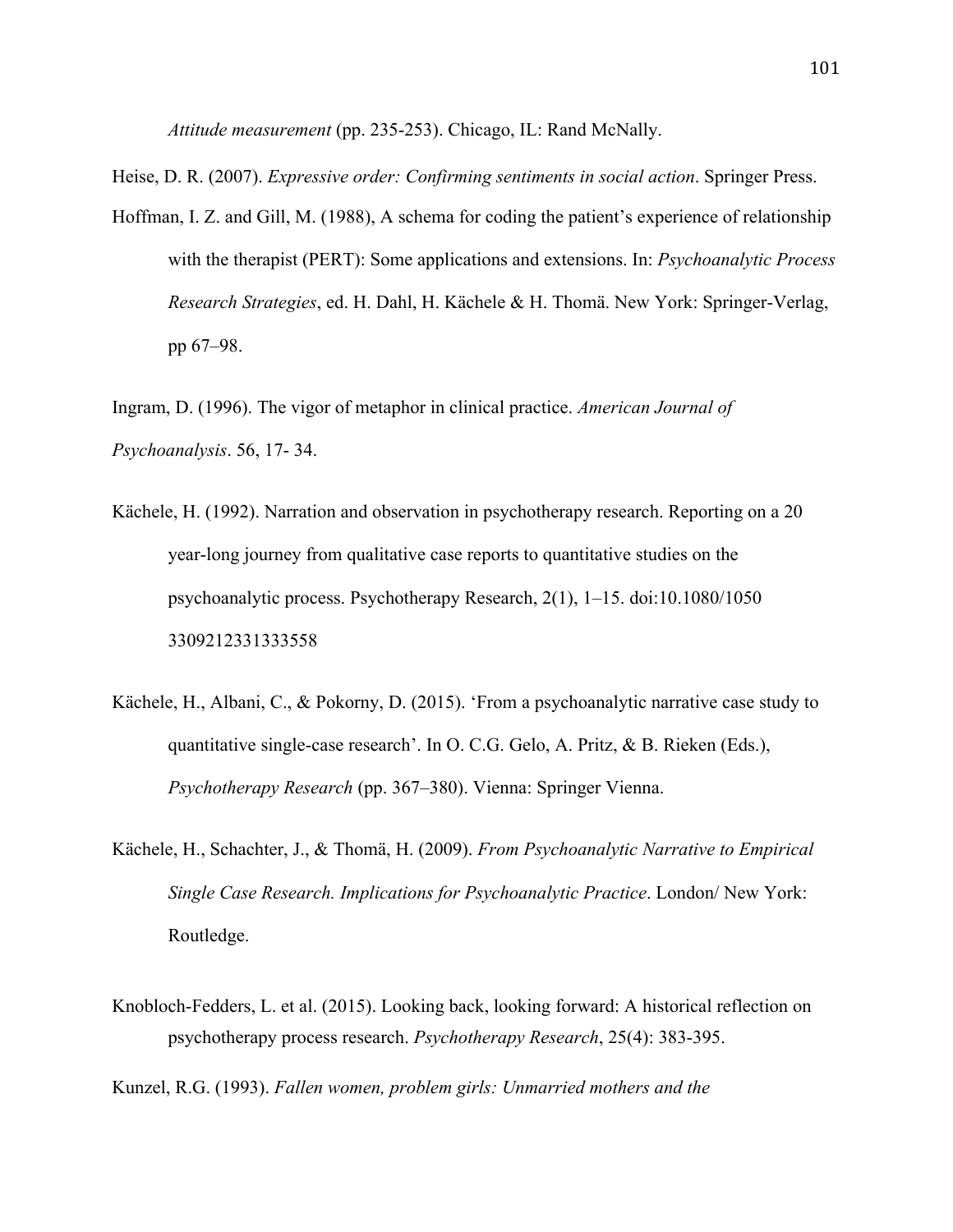*professionalization of social work, 1890-1945*. Yale University Press, London.

- Lacan, J. (2006). *Écrits: The first complete edition in English* [trans. Bruce Fink], New York: W.W. Norton and Company.
- Lakoff, G. A., & Johnson, M. (1980). *Metaphors we live by*. University of Chicago Press.
- Laplanche, Jean and Pontalis, Jean-Bertrand (1967) *The Language of Psycho-Analysis,* trans.
- Lemaire, Anika (1970) *Jacques Lacan,* trans. David Macey, London: Routledge & Kegan Paul, 1977.
- Levitt, H., Korman, Y., & Angus, L. (2000). A metaphor analysis in treatments of depression: Metaphor as a marker of change. *Counseling Psychology Quarterly,* 13(1), 23–35.
- Long, P.S., & Leppert G. (2008). Metaphor in psychoanalytic psychotherapy: A comparative study of four cases by a practitioner–researcher. British Journal of Psychotherapy. 24(3), 343-364.
- Luborsky, L. and Crits-Christoph, P. (1988), The assessment of transference by the CCRT method. In: *Psychoanalytic Process Research Strategies*, ed. H. Dahl, H. Kächele & H. Thomä. New York: Springer-Verlag, pp 99–115.
- Luborsky Lester, & Spence, D. P. (1971). Quantitative Research on Psychoanalytic Therapy. In. A. E. Bergin, & S. L. Garfield (Eds.), *Handbook of Psychotherapy and Behavior Change: An empirical Analysis* (pp. 408–438). John Wiley & Sons, Inc.
- Lyddon, W. J., Clay, A. L. & Sparks, C. L. (2001). Metaphor and change in counseling. *Journal of Counseling & Development,* 79(3), 269-274.
- Mehrabian, A., & Russell, J. A. (1974). The basic emotional impact of environments. *Perceptual and Motor Skills, 38,* 283-301.

Modell, A. H. (1997). The synergy of memory, affects and metaphor. *Journal of Analytical Psychology*, *42*(1), 105-117.

Ogden, T. (1997). Reverie and metaphor. Some thoughts on how I work as a psychoanalyst. *The International Journal of Psycho-analysis*, *78*, 719-732.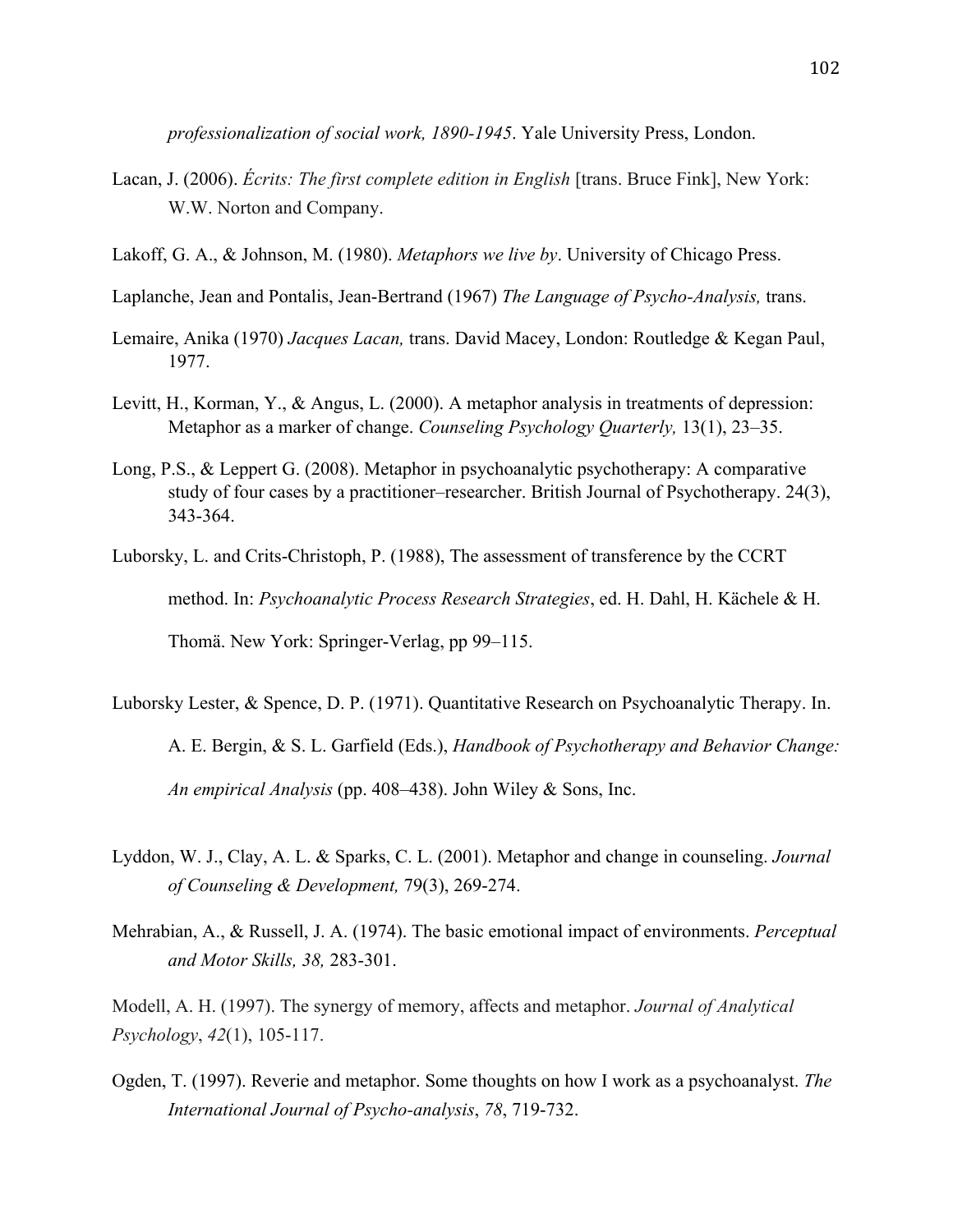- Osgood, C. E., Suci, G., & Tannenbaum, P. (1957). *The measurement of meaning.* Urbana, IL: University of Illinois Press.
- Ortony, A., & Fainsilber, L. (1987, January). The role of metaphors in descriptions of emotions. In *Proceedings of the 1987 workshop on theoretical issues in natural language processing* (pp. 181-184). Association for Computational Linguistics.
- Russell, J. A. (1980). A circumplex model of affect. *Journal of Personality and Social Psychology, 39,* 1161-1178.
- Siegelman, E.Y. (1990). *Metaphor and Meaning in Psychotherapy*. New York: Guilford Books.
- Silverman, K. (1989). *The subject of semiotics*. Oxford University Press.
- Soler, C. 2016. *Lacanian affects: The function of affect in Lacan's work*. Routledge.
- Vygotsky, L. S. (1962). *Thought and language*. MIT Press.
- Waldron, S., Gazzillo, F., Stunkenberg, K. (2015), Do the processes of psychoanalytic work lead to benefit? Studies by the APS research group and psychoanalytic consortium. *Psychoanalytic Inquiry*, 35: 169–184.
- Waldron, S., Gazzillo, F., Federica, G., Federica, A. Ristucci, C., Lingiardi, V. (2014). An empirical investigation of analytic process: Contrasting a good and poor outcome. *Psychotherapy*, 51(2): 270-282.
- Waldron, S. R. D. Scharf, J. Crouse, S. K. Firestein, A. Burton, & D. Hurst. (2004), Saying the right thing at the right time: A view through the lens of the Analytic Process Scales (APS). *Psychoanalytic Quarterly*, 73: 1079–1125.
- Witztum, E., Dasberg, H. & Bleich, A. (1986). Use of a metaphor in the treatment of combat induced Posttraumatic Stress Disorder. *American Journal of Psychotherapy, 40, 457 465.*